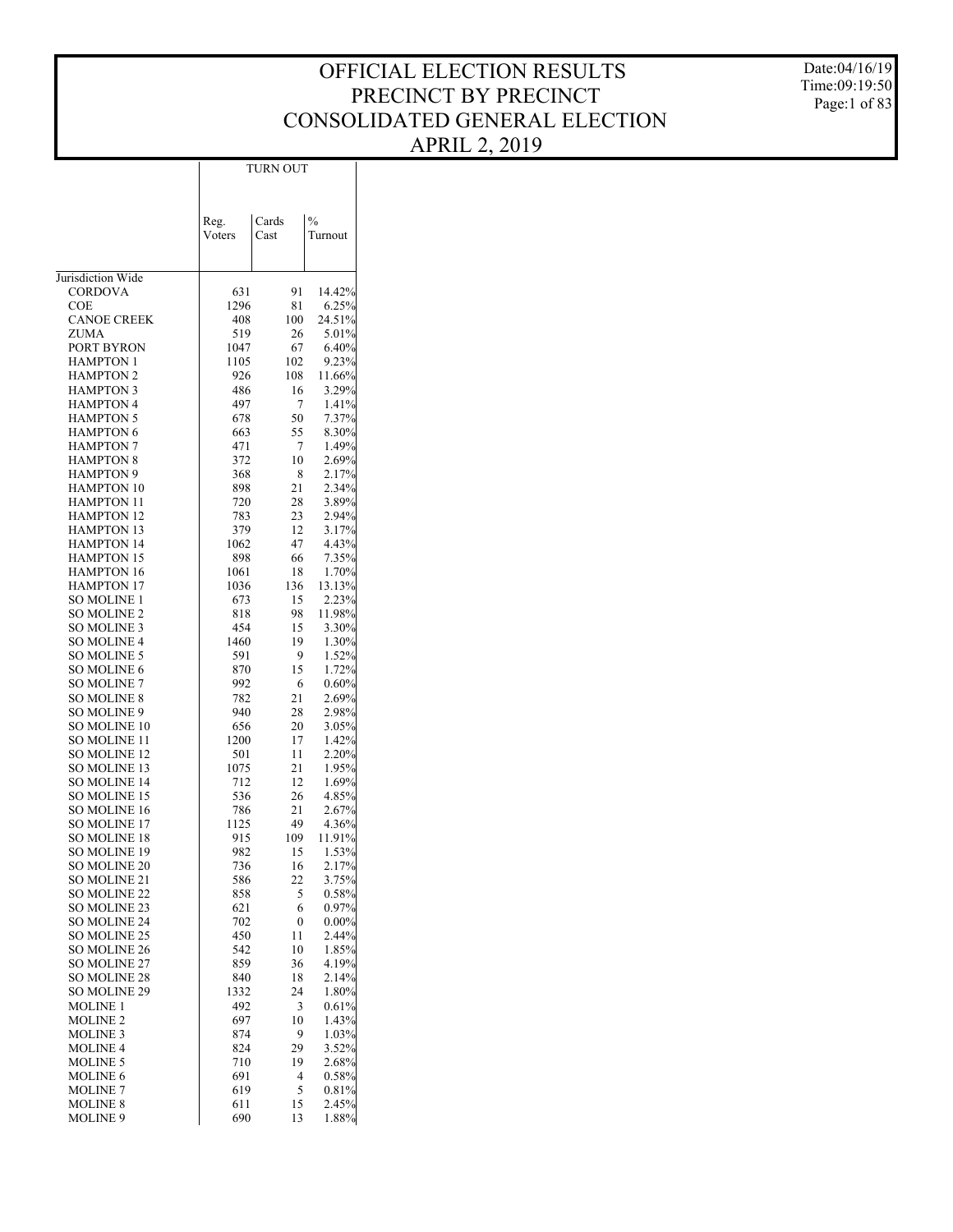Date:04/16/19 Time:09:19:50 Page:2 of 83

|                                                      | Reg.        | Cards     | $\frac{0}{0}$     |
|------------------------------------------------------|-------------|-----------|-------------------|
|                                                      | Voters      | Cast      | Turnout           |
|                                                      |             |           |                   |
| MOLINE 10                                            | 824         | 4         | 0.49%             |
| MOLINE 11                                            | 774         | 3         | 0.39%             |
| <b>MOLINE 12</b><br><b>MOLINE 13</b>                 | 435<br>614  | 5<br>5    | 1.15%<br>$0.81\%$ |
| <b>MOLINE 14</b>                                     | 388         | 4         | $1.03\%$          |
| <b>MOLINE 15</b>                                     | 652         | 6         | 0.92%             |
| MOLINE 16                                            | 806         | 16        | 1.99%             |
| <b>MOLINE 17</b>                                     | 630         | 10        | 1.59%             |
| <b>MOLINE 18</b>                                     | 728         | 6         | 0.82%             |
| <b>MOLINE 19</b><br><b>MOLINE 20</b>                 | 412<br>659  | 4<br>8    | $0.97\%$<br>1.21% |
| ROCK ISLAND 1                                        | 553         | 23        | 4.16%             |
| ROCK ISLAND 2                                        | 284         | 11        | 3.87%             |
| ROCK ISLAND 3                                        | 583         | 19        | 3.26%             |
| ROCK ISLAND 4                                        | 250         | 4         | 1.60%             |
| ROCK ISLAND 5                                        | 695         | 29        | 4.17%             |
| ROCK ISLAND 6<br><b>ROCK ISLAND 7</b>                | 738<br>518  | 28<br>24  | 3.79%<br>4.63%    |
| ROCK ISLAND 8                                        | 406         | 27        | 6.65%             |
| ROCK ISLAND 9                                        | 682         | 24        | 3.52%             |
| ROCK ISLAND 10                                       | 873         | 71        | 8.13%             |
| ROCK ISLAND 11                                       | 263         | 45        | 17.11%            |
| ROCK ISLAND 12                                       | 412         | 36        | 8.74%             |
| ROCK ISLAND 13                                       | 381         | 38        | 9.97%             |
| ROCK ISLAND 14<br>ROCK ISLAND 15                     | 532<br>828  | 55<br>46  | 10.34%            |
| SO ROCK ISLAND 1                                     | 650         | 66        | 5.56%<br>10.15%   |
| <b>SO ROCK ISLAND 2</b>                              | 536         | 18        | 3.36%             |
| <b>SO ROCK ISLAND 3</b>                              | 1059        | 91        | 8.59%             |
| SO ROCK ISLAND 4                                     | 876         | 81        | 9.25%             |
| <b>SO ROCK ISLAND 5</b>                              | 910         | 133       | 14.62%            |
| <b>SO ROCK ISLAND 6</b>                              | 817         | 130       | 15.91%            |
| <b>SO ROCK ISLAND 7</b><br><b>SO ROCK ISLAND 8</b>   | 620<br>861  | 70<br>128 | 11.29%<br>14.87%  |
| SO ROCK ISLAND 9                                     | 546         | 28        | 5.13%             |
| <b>SO ROCK ISLAND 10</b>                             | 775         | 53        | $6.84\%$          |
| <b>SO ROCK ISLAND 11</b>                             | 813         | 57        | 7.01%             |
| <b>SO ROCK ISLAND 12</b>                             | 1039        | 73        | 7.03%             |
| <b>SO ROCK ISLAND 13</b>                             | 933         | 181       | 19.40%            |
| <b>SO ROCK ISLAND 14</b><br><b>SO ROCK ISLAND 15</b> | 829<br>625  | 90<br>37  | 10.86%<br>5.92%   |
| <b>SO ROCK ISLAND 16</b>                             | 344         | 15        | 4.36%             |
| <b>BLACKHAWK1</b>                                    | 520         | 37        | 7.12%             |
| BLACKHAWK 2                                          | 526         | 22        | 4.18%             |
| <b>BLACKHAWK 3</b>                                   | 1668        | 136       | 8.15%             |
| <b>BLACKHAWK 4</b>                                   | 1023        | 96        | $9.38\%$          |
| <b>BLACKHAWK 5</b>                                   | 484         | 22        | 4.55%             |
| BLACKHAWK 6<br>BLACKHAWK 7                           | 868<br>1214 | 65<br>176 | 7.49%<br>14.50%   |
| COAL VALLEY 1                                        | 905         | 79        | 8.73%             |
| COAL VALLEY 2                                        | 570         | 15        | 2.63%             |
| COAL VALLEY 3                                        | 1624        | 124       | 7.64%             |
| RURAL                                                | 757         | 23        | 3.04%             |
| <b>BOWLING 1</b>                                     | 1366        | 63        | 4.61%             |
| <b>BOWLING 2</b><br><b>EDGINGTON 1</b>               | 1018<br>559 | 15<br>46  | 1.47%<br>8.23%    |
| EDGINGTON 2                                          | 492         | 43        | 8.74%             |
| ANDALUSIA                                            | 1735        | 165       | 9.51%             |
| <b>BUFFALO PRAIRIE</b>                               | 612         | 30        | 4.90%             |
| DRURY                                                | 544         | 39        | 7.17%             |
| Total                                                | 89744       | 4859      | 5.41%             |

TURN OUT

 $\overline{1}$ 

 $\overline{\phantom{a}}$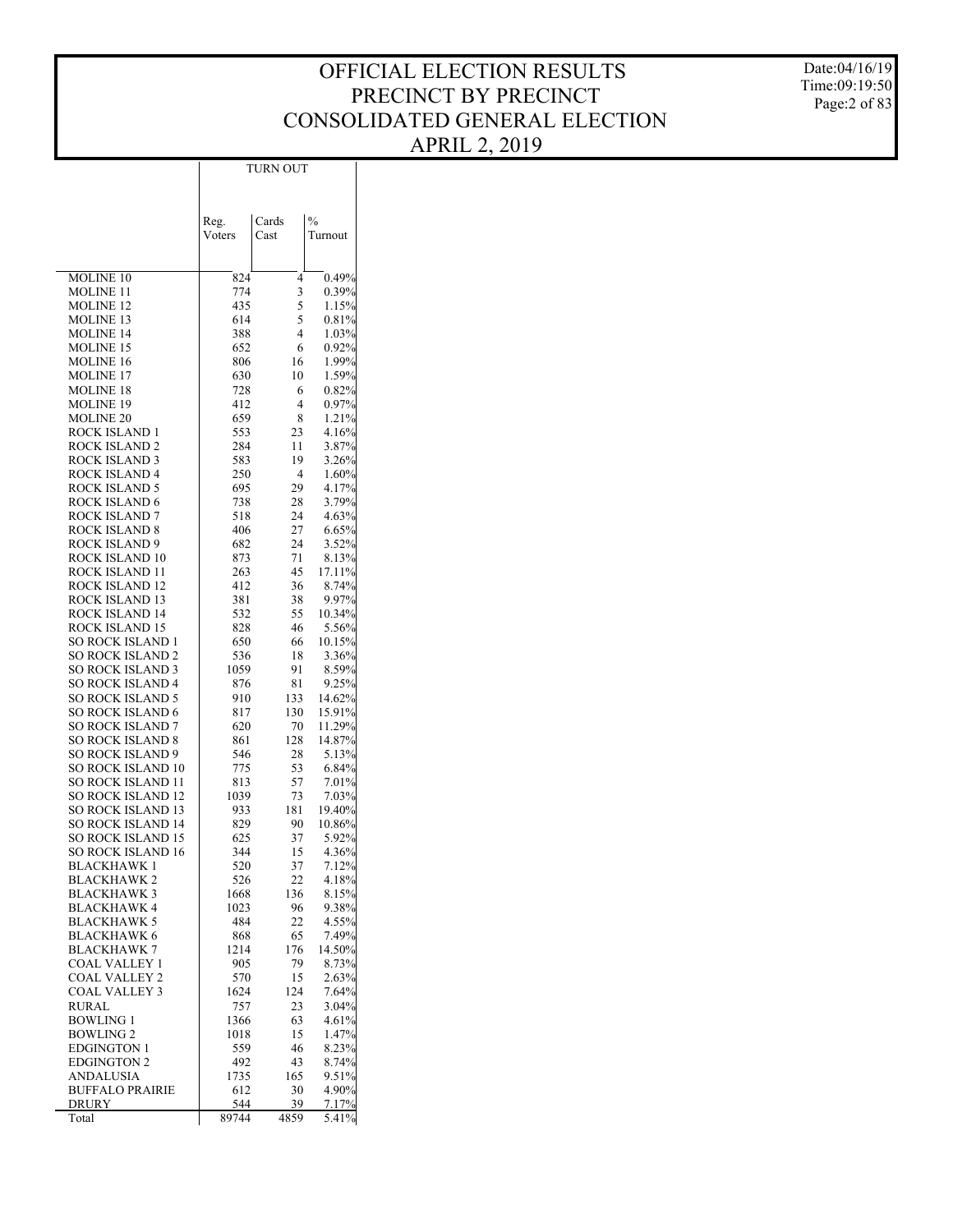Date:04/16/19 Time:09:19:50 Page:3 of 83

|                                       |                                                                                                                                                                                                   |    |    |  |          | ANDALUSIA VILLAGE TRUSTEE |        |    |        |  |  |
|---------------------------------------|---------------------------------------------------------------------------------------------------------------------------------------------------------------------------------------------------|----|----|--|----------|---------------------------|--------|----|--------|--|--|
|                                       | Times<br>Times<br><b>LADONNA</b><br><b>WENDY</b><br>Times<br>Number<br>Reg.<br><b>SCHMIDIKE</b><br><b>KOOPMAN</b><br>Of<br>Blank<br>Voters<br>Counted<br>Over<br>Under<br>Voted<br>Voted<br>Votes |    |    |  |          |                           |        |    |        |  |  |
| Jurisdiction Wide<br><b>ANDALUSIA</b> | 829                                                                                                                                                                                               | 89 | 17 |  | 111      | 48                        | 45.71% | 57 | 54.29% |  |  |
| Total                                 | 829                                                                                                                                                                                               | 89 | 17 |  | 111<br>0 | 48                        | 45.71% | 57 | 54.29% |  |  |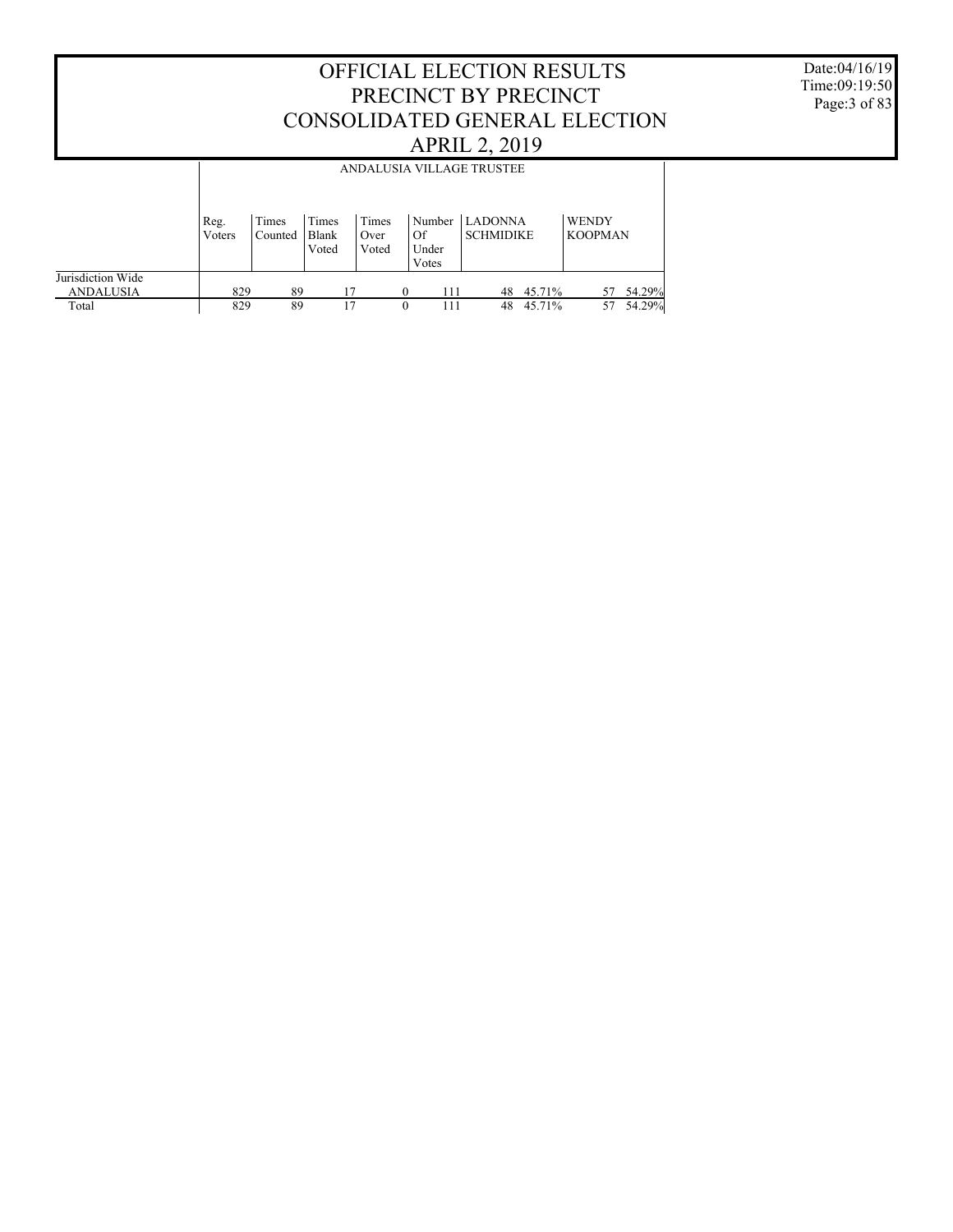Date:04/16/19 Time:09:19:50 Page:4 of 83

|                                                            |                | <b>CARBON CLIFF VILLAGE TRUSTEE</b> |                         |                        |          |                          |            |                  |                          |                    |                                |                    |  |
|------------------------------------------------------------|----------------|-------------------------------------|-------------------------|------------------------|----------|--------------------------|------------|------------------|--------------------------|--------------------|--------------------------------|--------------------|--|
|                                                            | Reg.<br>Voters | Times<br>Counted                    | Times<br>Blank<br>Voted | Times<br>Over<br>Voted | Of       | Number<br>Under<br>Votes | ALMA NEELS |                  | LARRY F.<br><b>SCOTT</b> |                    | <b>LEEVON</b><br><b>HARRIS</b> |                    |  |
| Jurisdiction Wide<br><b>HAMPTON 8</b><br><b>HAMPTON 16</b> | 361<br>782     | 10<br>15                            |                         | $\theta$               | $\theta$ | 8<br>12                  | 9<br>12    | 40.91%<br>40.00% |                          | 8 36.36%<br>36.67% |                                | 5 22.73%<br>23.33% |  |
| Total                                                      | 1143           | 25                                  |                         |                        |          | 20                       | 21         | 40.38%           | 19                       | 36.54%             | 12                             | 23.08%             |  |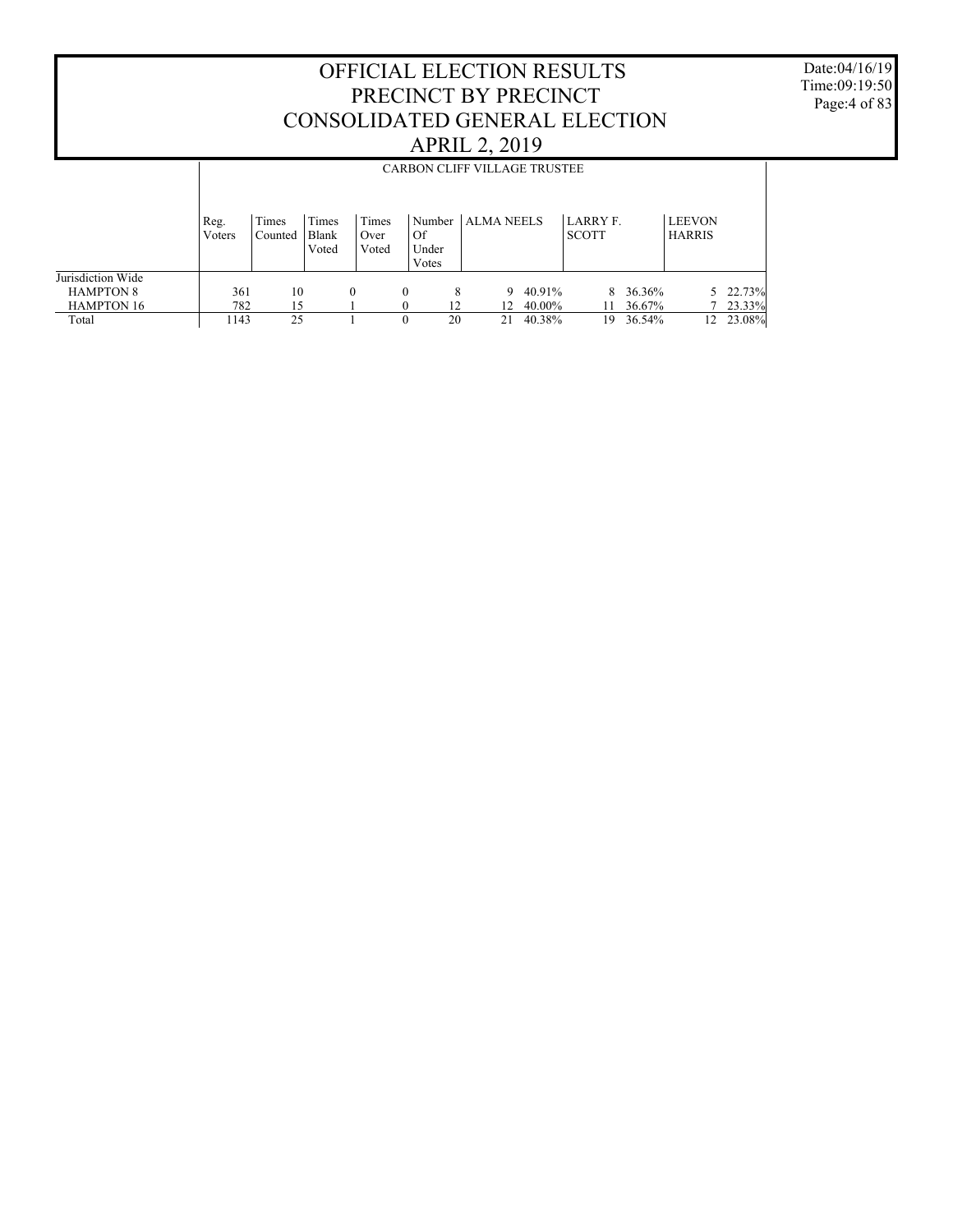Date:04/16/19 Time:09:19:50 Page:5 of 83

|                      |                | <b>COAL VALLEY VILLAGE TRUSTEE</b> |                         |                        |                                |                     |        |                     |           |                           |        |  |  |  |
|----------------------|----------------|------------------------------------|-------------------------|------------------------|--------------------------------|---------------------|--------|---------------------|-----------|---------------------------|--------|--|--|--|
|                      | Reg.<br>Voters | Times<br>Counted                   | Times<br>Blank<br>Voted | Times<br>Over<br>Voted | Number<br>Of<br>Under<br>Votes | LAURA RIGG<br>(CON) |        | CALEB ARGO<br>(CON) |           | <b>JAKE HOYT</b><br>(CON) |        |  |  |  |
| Jurisdiction Wide    |                |                                    |                         |                        |                                |                     |        |                     |           |                           |        |  |  |  |
| <b>COAL VALLEY 1</b> | 631            | 66                                 |                         | $\Omega$               | 59                             | 43                  | 40.57% |                     | 29 27.36% | 34                        | 32.08% |  |  |  |
| <b>COAL VALLEY 2</b> | 380            | 10                                 |                         | $\Omega$               | 2                              | 9                   | 36.00% |                     | 8 32.00%  | 8                         | 32.00% |  |  |  |
| <b>COAL VALLEY 3</b> | 1530           | 119                                | 14                      | $\Omega$               | 80                             | 83                  | 35.32% | 74                  | 31.49%    | 78                        | 33.19% |  |  |  |
| Total                | 2541           | 195                                | 26                      | $\theta$               | 141                            | 135                 | 36.89% | 111                 | 30.33%    | 120                       | 32.79% |  |  |  |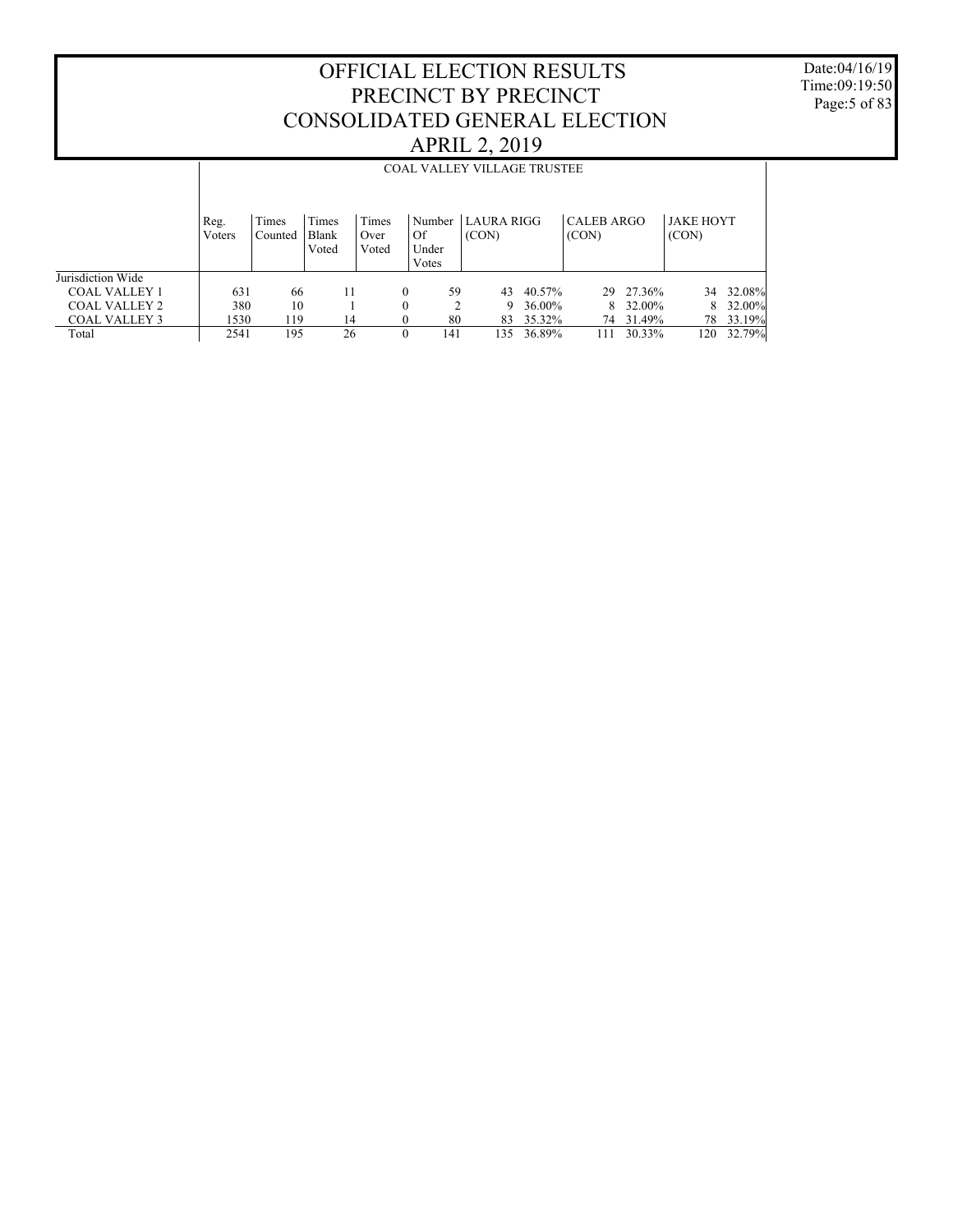Date:04/16/19 Time:09:19:50 Page:6 of 83

|                                     |                |                  |                         |                        |                                |    |                              |        | <b>CORDOVA VILLAGE TRUSTEE</b>     |           |                                      |        |                                   |        |
|-------------------------------------|----------------|------------------|-------------------------|------------------------|--------------------------------|----|------------------------------|--------|------------------------------------|-----------|--------------------------------------|--------|-----------------------------------|--------|
|                                     | Reg.<br>Voters | Times<br>Counted | Times<br>Blank<br>Voted | Times<br>Over<br>Voted | Number<br>Of<br>Under<br>Votes |    | <b>PATSY FIDLAR</b><br>(CIT) |        | <b>HARVEY</b><br>SOTHMANN<br>(CIT) |           | <b>BARBARA</b><br><b>MYERS</b> (CIT) |        | R.<br><b>VANHOOREWEC</b><br>(INC) |        |
| Jurisdiction Wide<br><b>CORDOVA</b> | 383            | 78               |                         |                        |                                | 28 | 48                           | 23.30% |                                    | 65 31.55% | 64                                   | 31.07% | 29                                | 14.08% |
| PORT BYRON                          | 95             | 21               |                         |                        |                                | 10 | 17                           | 32.08% | 14                                 | 26.42%    | 19                                   | 35.85% |                                   | 5.66%  |
| Total                               | 478            | 99               |                         |                        |                                | 38 | 65                           | 25.10% | 79.                                | 30.50%    | 83                                   | 32.05% | 32                                | 12.36% |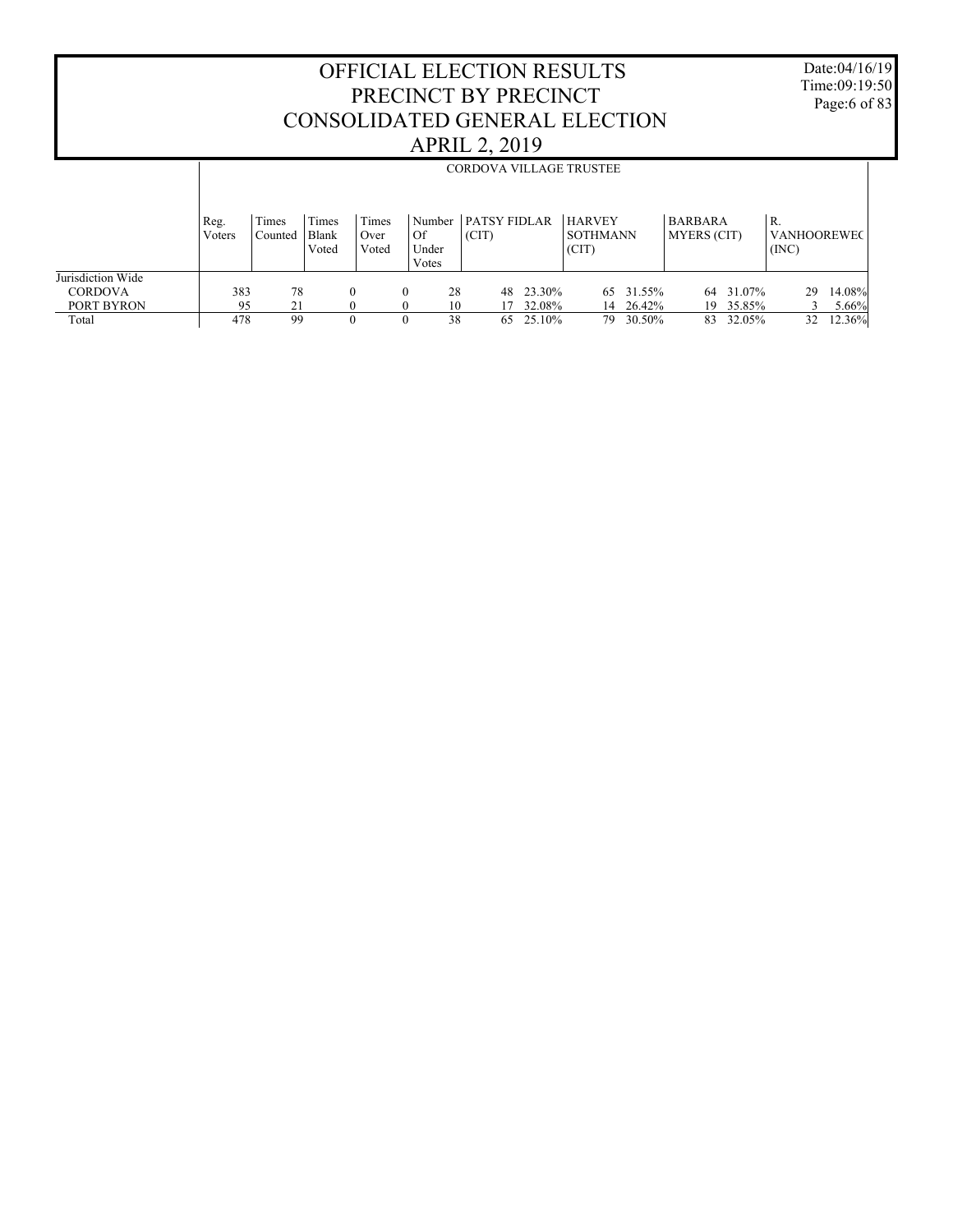Date:04/16/19 Time:09:19:50 Page:7 of 83

|                    |                | EAST MOLINE ALDERMAN WARD 1 |                         |                        |          |                                |                                |            |  |  |  |  |  |
|--------------------|----------------|-----------------------------|-------------------------|------------------------|----------|--------------------------------|--------------------------------|------------|--|--|--|--|--|
|                    | Reg.<br>Voters | Times<br>Counted            | Times<br>Blank<br>Voted | Times<br>Over<br>Voted |          | Number<br>Of<br>Under<br>Votes | <b>LARRY</b><br><b>TOPPERT</b> |            |  |  |  |  |  |
| Jurisdiction Wide  |                |                             |                         |                        |          |                                |                                |            |  |  |  |  |  |
| <b>SO MOLINE 1</b> | 673            | 15                          |                         |                        | $\theta$ | 0                              |                                | 12 100.00% |  |  |  |  |  |
| SO MOLINE 10       | 656            | 20                          |                         |                        |          |                                |                                | 17 100.00% |  |  |  |  |  |
| Total              | 1329           | 35                          |                         | 6                      | $\theta$ |                                |                                | 29 100.00% |  |  |  |  |  |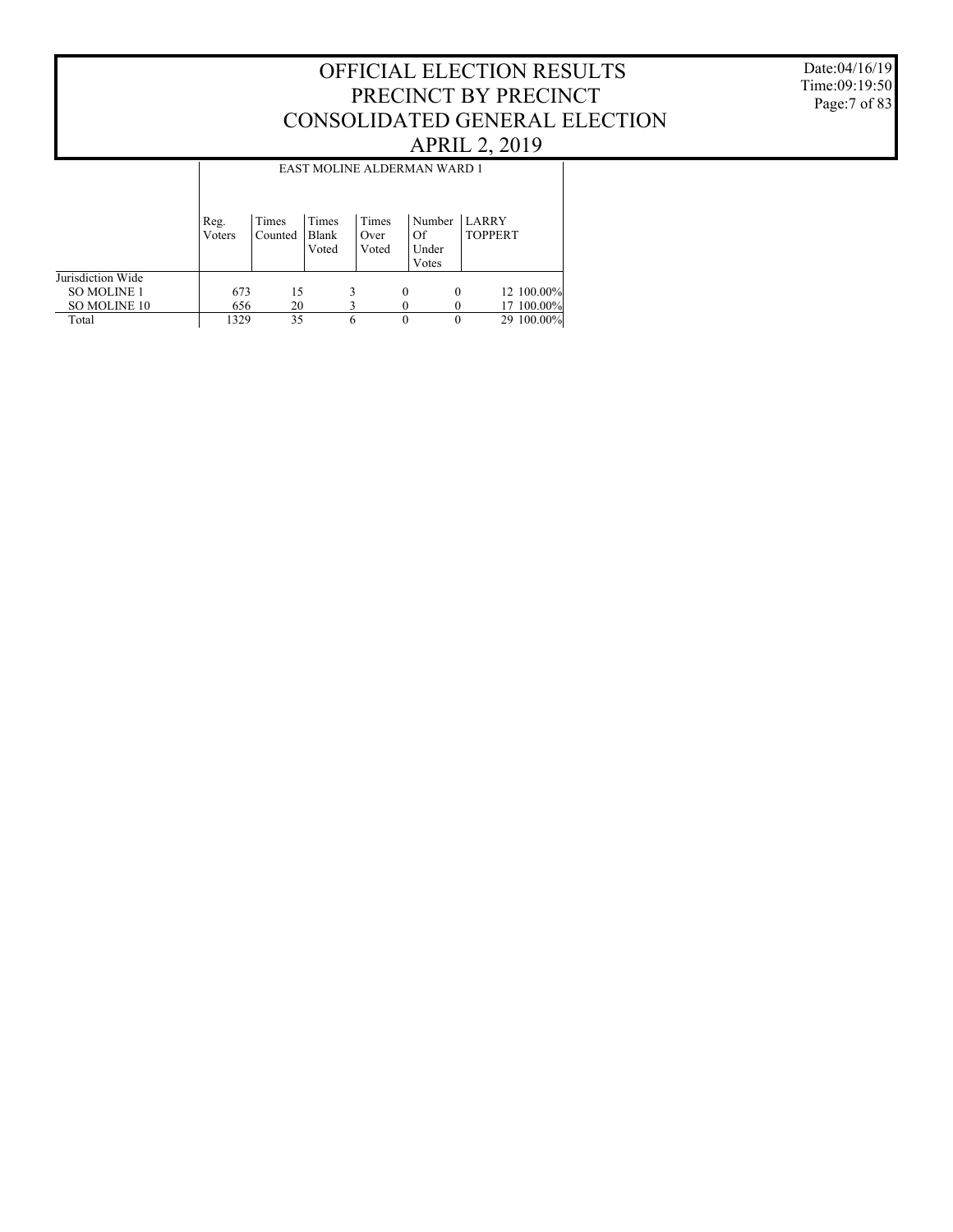Date:04/16/19 Time:09:19:50 Page:8 of 83

|                     |                |                  |                         |                        | EAST MOLINE ALDERMAN WARD 2    |                         |
|---------------------|----------------|------------------|-------------------------|------------------------|--------------------------------|-------------------------|
|                     | Reg.<br>Voters | Times<br>Counted | Times<br>Blank<br>Voted | Times<br>Over<br>Voted | Number<br>Of<br>Under<br>Votes | GARY<br><b>ALMBLADE</b> |
| Jurisdiction Wide   |                |                  |                         |                        |                                |                         |
| <b>SO MOLINE 17</b> | 1125           | 49               | 11                      |                        | 0                              | 38 100.00%<br>0         |
| <b>SO MOLINE 27</b> | 859            | 36               |                         |                        |                                | 29 100.00%              |
| Total               | 1984           | 85               | 18                      |                        | 0                              | 67 100.00%<br>0         |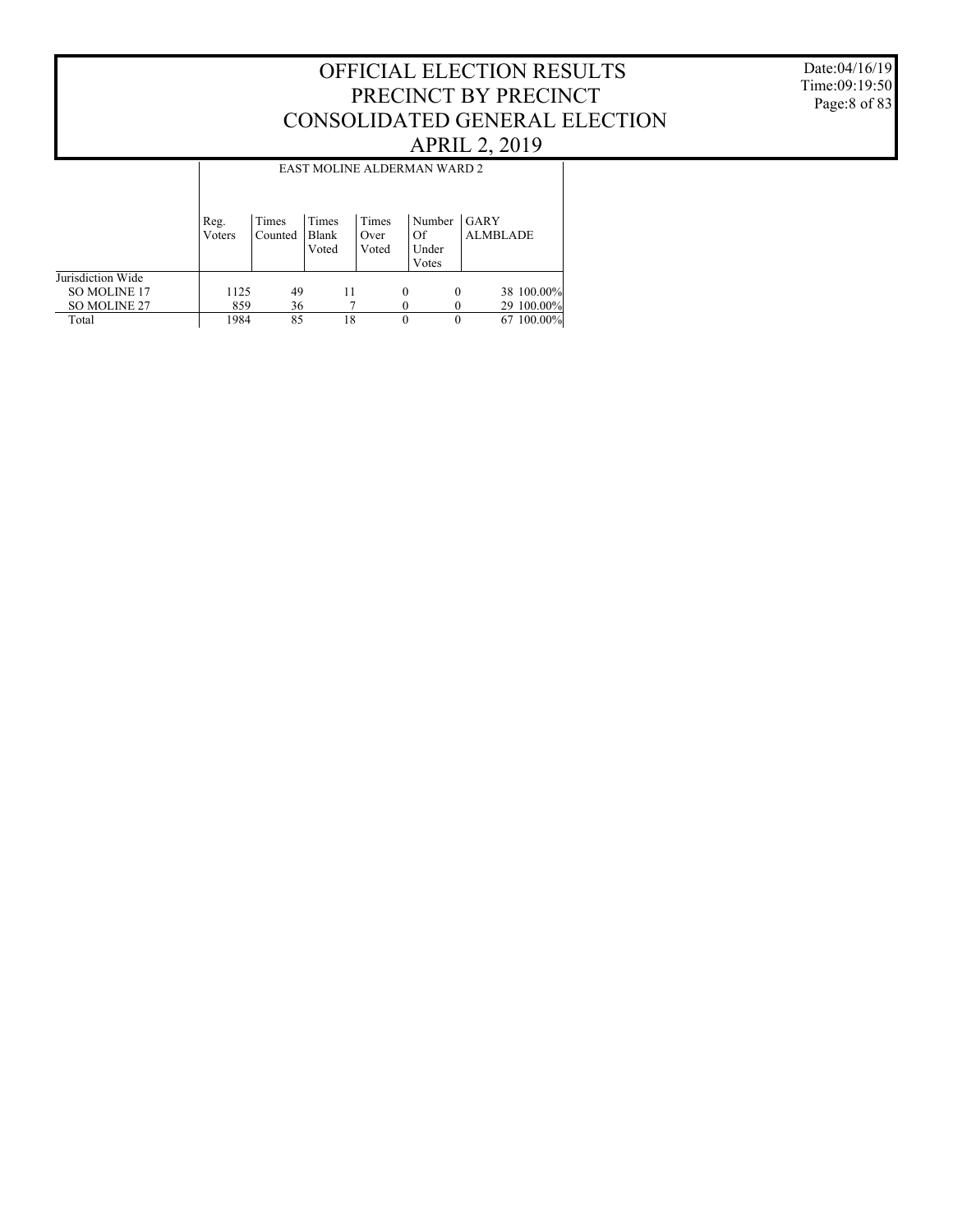Date:04/16/19 Time:09:19:50 Page:9 of 83

|                                                           | <b>APRIL 2, 2019</b> |                                                                                                                                                                                                                     |  |          |  |                      |                      |                |  |                           |                 |                            |    |                                  |
|-----------------------------------------------------------|----------------------|---------------------------------------------------------------------------------------------------------------------------------------------------------------------------------------------------------------------|--|----------|--|----------------------|----------------------|----------------|--|---------------------------|-----------------|----------------------------|----|----------------------------------|
|                                                           |                      | EAST MOLINE ALDERMAN WARD 4                                                                                                                                                                                         |  |          |  |                      |                      |                |  |                           |                 |                            |    |                                  |
|                                                           | Reg.<br>Voters       | <b>J BISCONTINE</b><br>Times<br>Times<br><b>JUSTIN</b><br>Times<br><b>BRYAN</b><br>Number<br>Blank<br>Of<br><b>BERGEN</b><br><b>HORTON</b><br><b>O'BRIEN</b><br>Counted<br>Over<br>Under<br>Voted<br>Voted<br>Votes |  |          |  |                      |                      |                |  |                           |                 |                            |    |                                  |
| Jurisdiction Wide<br>SO MOLINE 2<br>SO MOLINE 18<br>Total | 818<br>908<br>1726   | 98<br>109<br>207                                                                                                                                                                                                    |  | $\Omega$ |  | $\theta$<br>$\Omega$ | $\Omega$<br>$\Omega$ | 16<br>10<br>26 |  | 16.33%<br>9.26%<br>12.62% | 57<br>70<br>127 | 58.16%<br>64.81%<br>61.65% | 53 | 25 25.51%<br>28 25.93%<br>25.73% |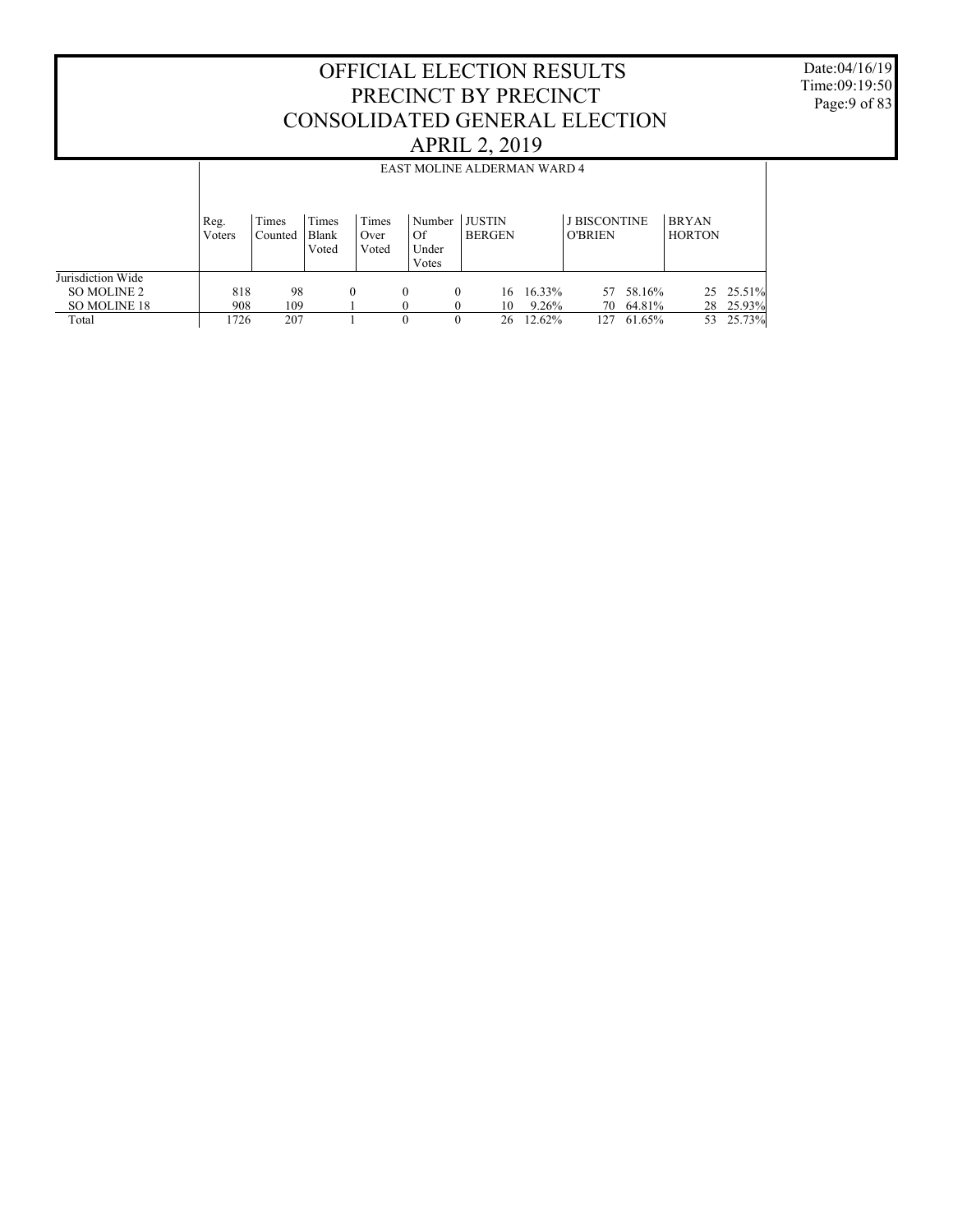Date:04/16/19 Time:09:19:50 Page:10 of 83

|                   |                |                  |                         |                        | EAST MOLINE ALDERMAN WARD 6    |                          |
|-------------------|----------------|------------------|-------------------------|------------------------|--------------------------------|--------------------------|
|                   | Reg.<br>Voters | Times<br>Counted | Times<br>Blank<br>Voted | Times<br>Over<br>Voted | Number<br>Of<br>Under<br>Votes | MARIA A.<br><b>TAPIA</b> |
| Jurisdiction Wide |                |                  |                         |                        |                                |                          |
| <b>HAMPTON 4</b>  | 497            |                  | 0                       |                        | 0<br>$\Omega$                  | 7 100.00%                |
| <b>HAMPTON 5</b>  |                | $\Omega$         | 0                       |                        | $_{0}$                         | $\Omega$                 |
| <b>HAMPTON 12</b> | 581            | 23               |                         |                        |                                | 19 100.00%               |
| Total             | 1083           | 30               |                         |                        |                                | 26 100.00%               |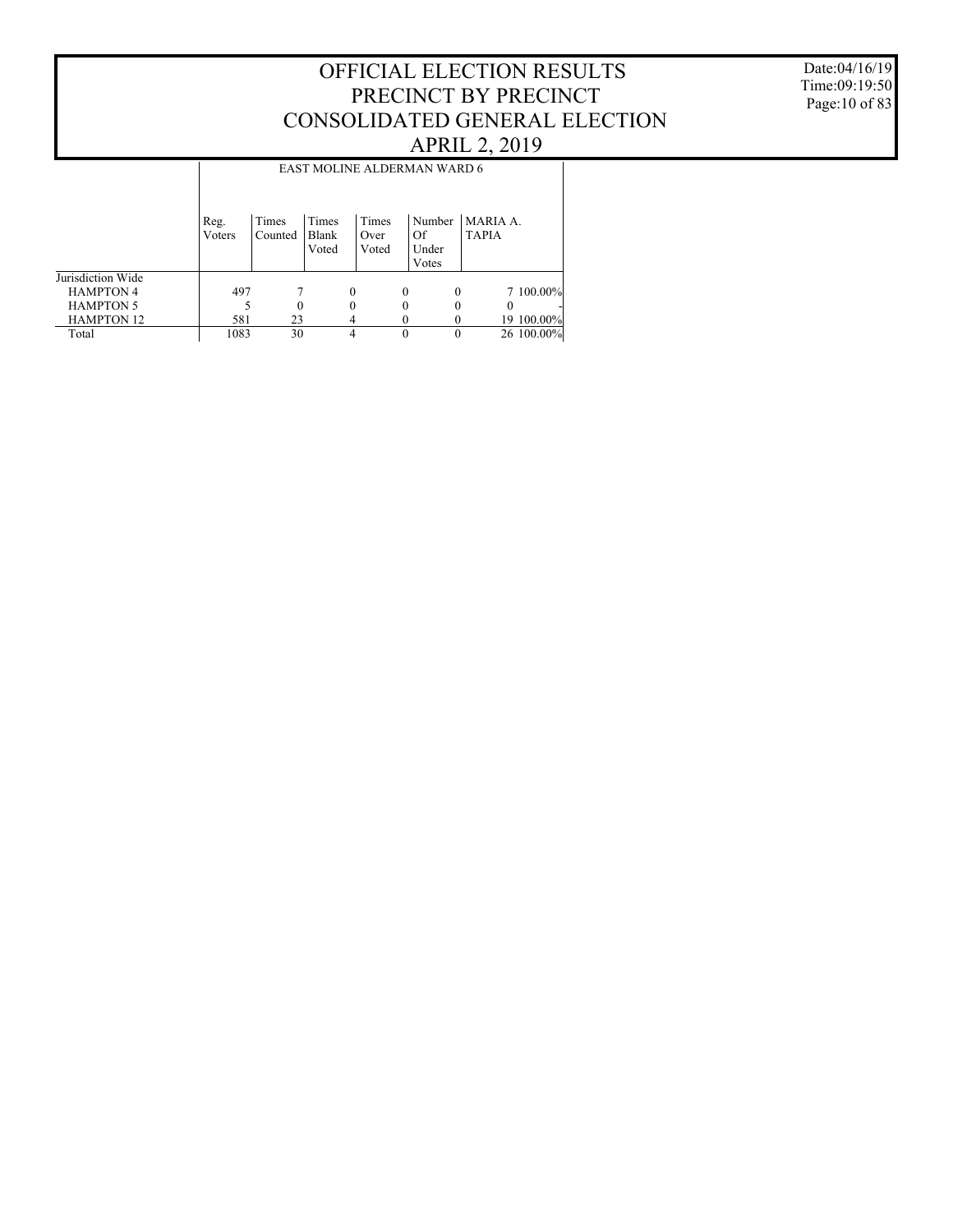Date:04/16/19 Time:09:19:50 Page:11 of 83

|                                                            |                |                  |                         |                        |                                   |                                    |                     | <b>HAMPTON VILLAGE TRUSTEE</b> |                                       |                                 |
|------------------------------------------------------------|----------------|------------------|-------------------------|------------------------|-----------------------------------|------------------------------------|---------------------|--------------------------------|---------------------------------------|---------------------------------|
|                                                            | Reg.<br>Voters | Times<br>Counted | Times<br>Blank<br>Voted | Times<br>Over<br>Voted | Number<br>Of<br>Under<br>Votes    | CHRIS<br><b>BORNHOEFT</b><br>(IND) |                     | <b>MATTHEW</b><br>KING (IND)   | M. OUINN<br><b>VANDIEREN</b><br>(IND) | MICHAEL<br><b>TOALSON</b> (IND) |
| Jurisdiction Wide<br><b>HAMPTON 2</b><br><b>HAMPTON 17</b> | 523<br>774     | 94<br>131        | 0                       |                        | 45<br>$\Omega$<br>106<br>$\Omega$ | 90                                 | 65 27.43%<br>31.36% | 74 31.22%<br>30.66%<br>88      | 15.61%<br>37<br>15.33%<br>44          | $61 \quad 25.74\%$<br>65 22.65% |
| Total                                                      | 1297           | 225              | 0                       |                        | 151<br>$\theta$                   | 155.                               | 29.58%              | 30.92%<br>162                  | 15.46%<br>81                          | 24.05%<br>126.                  |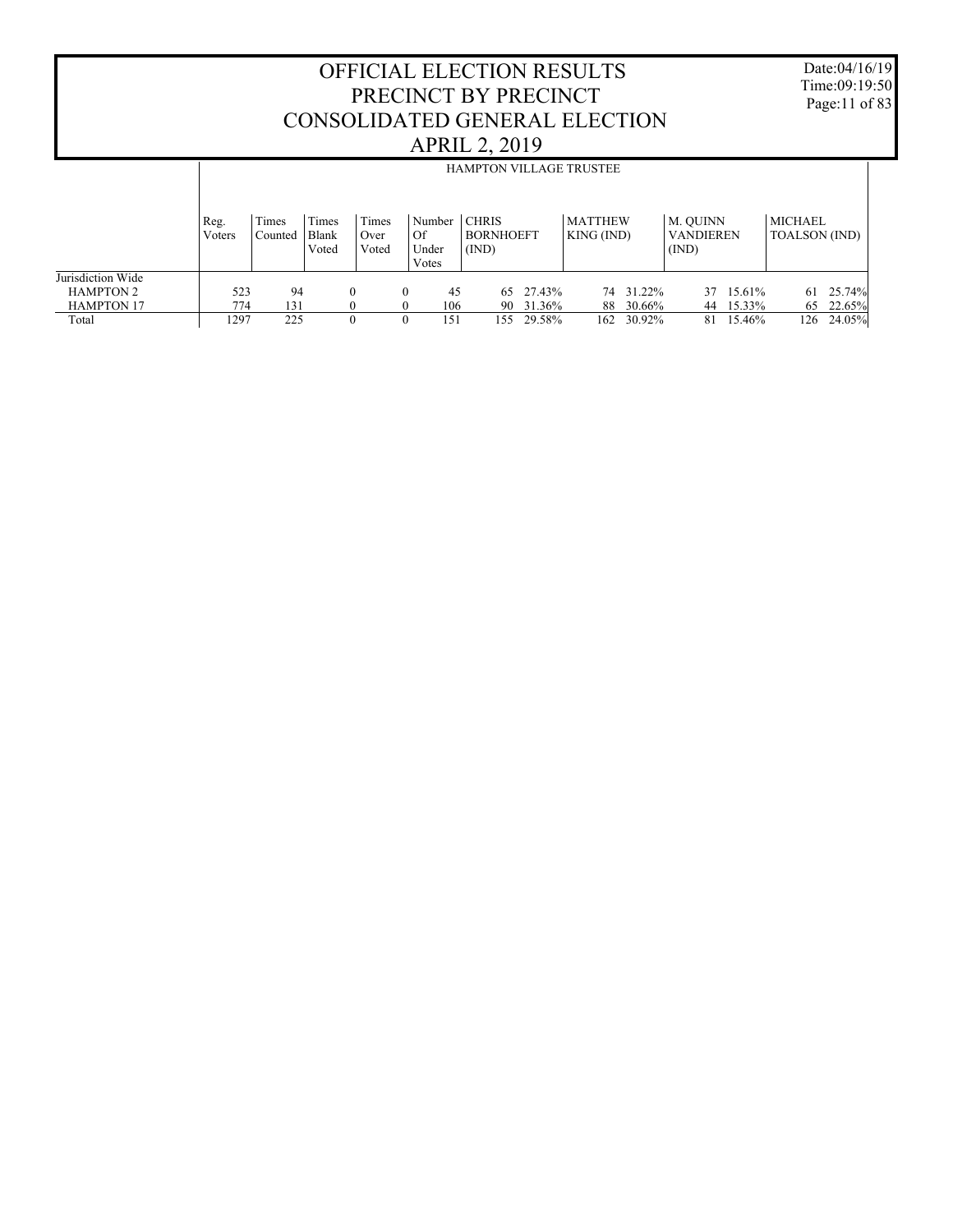Date:04/16/19 Time:09:19:50 Page:12 of 83

|                                         |                |                  |                         |                        | HILLSDALE VILLAGE MAYOR        |                             |        |                                       |        |
|-----------------------------------------|----------------|------------------|-------------------------|------------------------|--------------------------------|-----------------------------|--------|---------------------------------------|--------|
|                                         | Reg.<br>Voters | Times<br>Counted | Times<br>Blank<br>Voted | Times<br>Over<br>Voted | Number<br>Of<br>Under<br>Votes | <b>SADIE BUNDY</b><br>(REP) |        | <b>THOMAS</b><br><b>FRANCIS (DEM)</b> |        |
| Jurisdiction Wide<br><b>CANOE CREEK</b> | 284            | 88               |                         |                        | 0<br>$\Omega$                  | 10                          | 11.49% |                                       | 88.51% |
| Total                                   | 284            | 88               |                         |                        | 0<br>$\theta$                  | 10                          | 11.49% | 77                                    | 88.51% |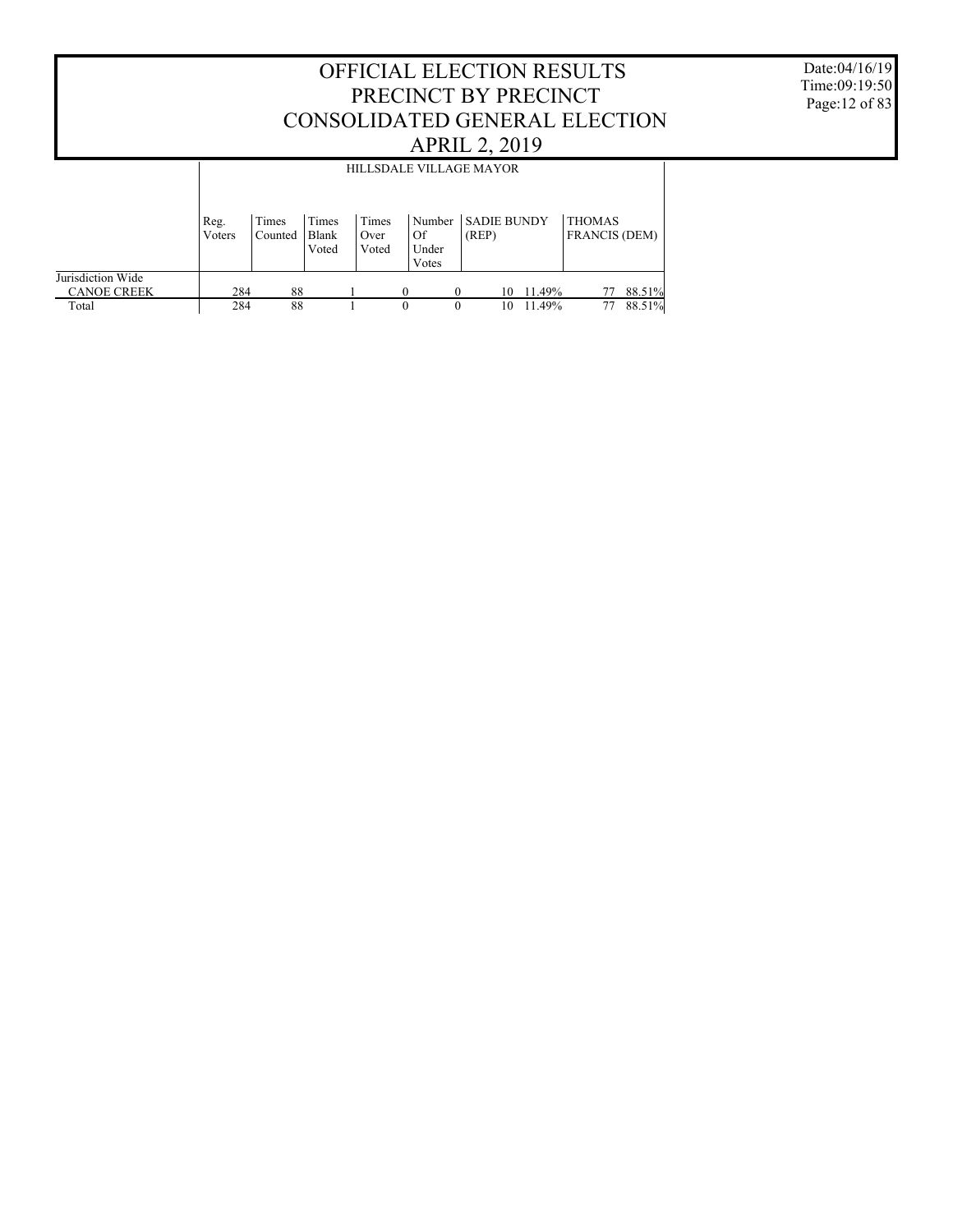#### Date:04/16/19 Time:09:19:50 Page:13 of 83

|                                         |                |                  |                         |                        | HILLSDALE VILLAGE CLERK        |                                           |
|-----------------------------------------|----------------|------------------|-------------------------|------------------------|--------------------------------|-------------------------------------------|
|                                         | Reg.<br>Voters | Times<br>Counted | Times<br>Blank<br>Voted | Times<br>Over<br>Voted | Number<br>Of<br>Under<br>Votes | <b>LJANE</b><br><b>LUNDOUIST</b><br>(REP) |
| Jurisdiction Wide<br><b>CANOE CREEK</b> | 284            | 88               |                         |                        | 0                              | 81 100.00%                                |
| Total                                   | 284            | 88               |                         | 7                      | $\theta$                       | 100.00%<br>0<br>81                        |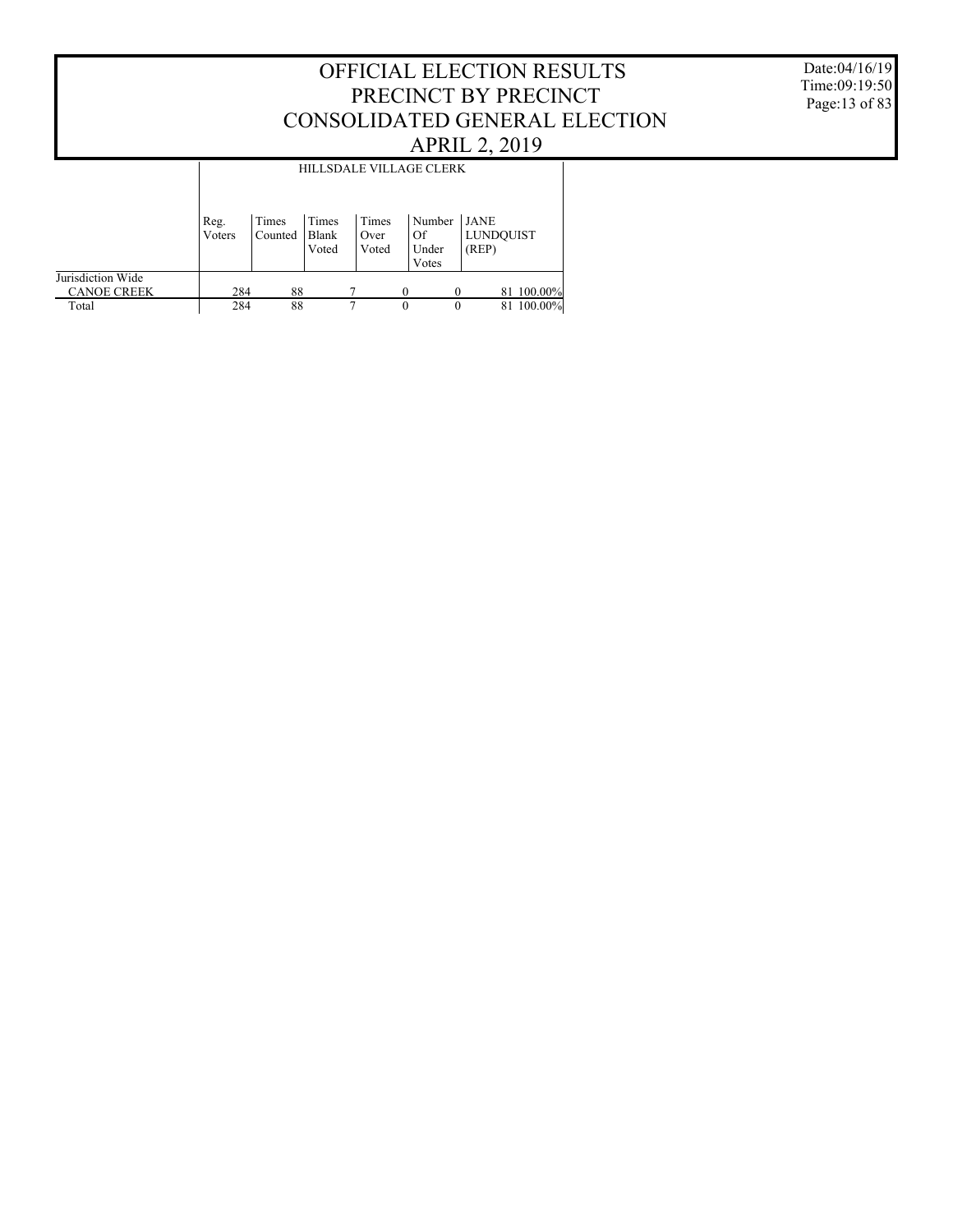Date:04/16/19 Time:09:19:50 Page:14 of 83

|                                         |                |                  |                         | HILLSDALE VILLAGE TRUSTEE 2 YR |          |                          |                              |
|-----------------------------------------|----------------|------------------|-------------------------|--------------------------------|----------|--------------------------|------------------------------|
|                                         | Reg.<br>Voters | Times<br>Counted | Times<br>Blank<br>Voted | Times<br>Over<br>Voted         | Of       | Number<br>Under<br>Votes | <b>WILLIAM COLE</b><br>(REP) |
| Jurisdiction Wide<br><b>CANOE CREEK</b> | 284            | 88               |                         | 8                              |          |                          | 80 100.00%                   |
| Total                                   | 284            | 88               |                         | 8                              | $\theta$ | $\theta$                 | 80 100,00%                   |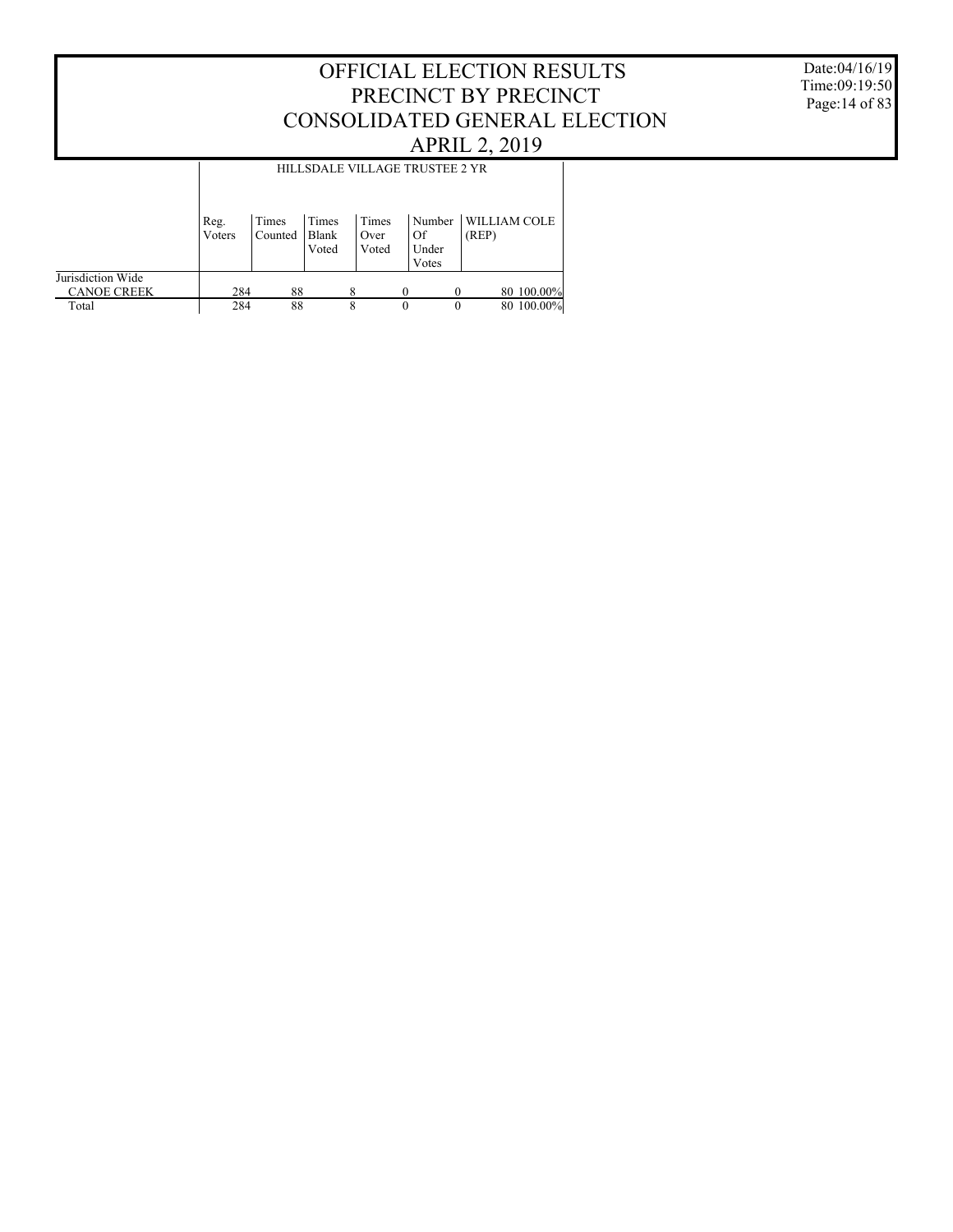|                                         |                |                  |                         |                        |                                | <b>OFFICIAL ELECTION RESULTS</b><br>PRECINCT BY PRECINCT<br><b>APRIL 2, 2019</b> |        | CONSOLIDATED GENERAL ELECTION |                                |           | Date:04/16/19<br>Time: $09:19:50$<br>Page:15 of 83 |  |
|-----------------------------------------|----------------|------------------|-------------------------|------------------------|--------------------------------|----------------------------------------------------------------------------------|--------|-------------------------------|--------------------------------|-----------|----------------------------------------------------|--|
|                                         |                |                  |                         |                        |                                | HILLSDALE VILLAGE TRUSTEE                                                        |        |                               |                                |           |                                                    |  |
|                                         | Reg.<br>Voters | Times<br>Counted | Times<br>Blank<br>Voted | Times<br>Over<br>Voted | Number<br>Of<br>Under<br>Votes | <b>JOHN</b><br><b>LUNDOUIST</b><br>(REP)                                         |        | <b>KYLE FOX</b><br>(REP)      | <b>MARGIE</b><br>MOFFITT (DEM) |           | <b>JANET LEASE</b><br>(DEM)                        |  |
| Jurisdiction Wide<br><b>CANOE CREEK</b> | 284            | 88               |                         | $\Omega$               | $\theta$                       | 63<br>57                                                                         | 28.36% | 52 25.87%                     | 37                             | 18.41%    | 55 27.36%                                          |  |
| Total                                   | 284            | 88               |                         | $\Omega$               |                                | 63<br>57                                                                         | 28.36% | 52 25.87%                     |                                | 37 18.41% | 55 27.36%                                          |  |

 $\Gamma$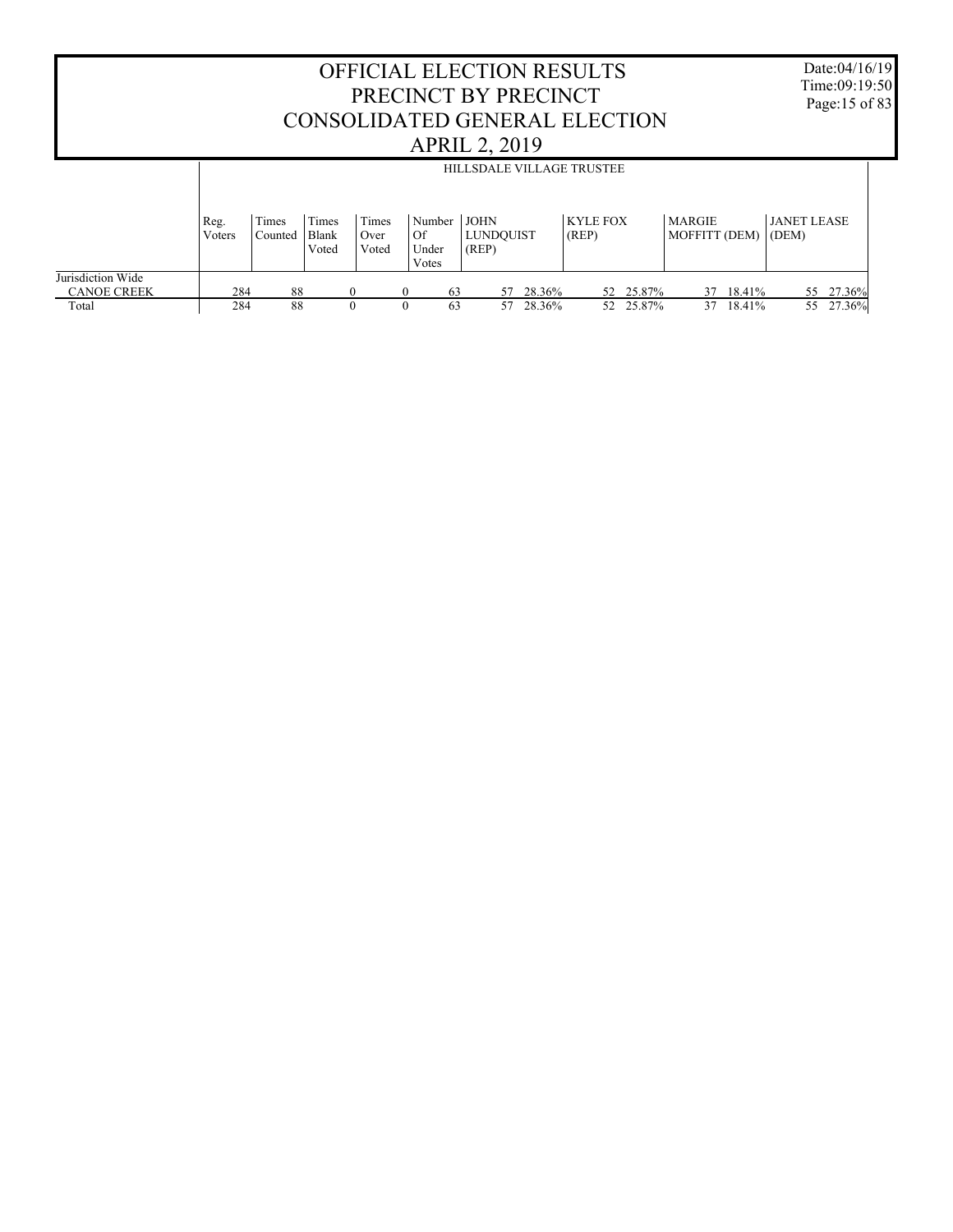Date:04/16/19 Time:09:19:50 Page:16 of 83

|                    | <b>MILAN VILLAGE TRUSTEE</b> |                  |                         |                        |              |                                |                                          |        |                              |          |                                  |        |
|--------------------|------------------------------|------------------|-------------------------|------------------------|--------------|--------------------------------|------------------------------------------|--------|------------------------------|----------|----------------------------------|--------|
|                    | Reg.<br>Voters               | Times<br>Counted | Times<br>Blank<br>Voted | Times<br>Over<br>Voted |              | Number<br>Of<br>Under<br>Votes | <b>BRUCE</b><br><b>STICKELL</b><br>(DEM) |        | <b>HARRY</b><br>STUART (DEM) |          | JAY<br><b>ZIMMERMAN</b><br>(DEM) |        |
| Jurisdiction Wide  |                              |                  |                         |                        |              |                                |                                          |        |                              |          |                                  |        |
| <b>BLACKHAWK1</b>  | 275                          | 13               |                         |                        | $\mathbf{0}$ | 12                             | 6                                        | 25.00% |                              | 8 33.33% | 10                               | 41.67% |
| <b>BLACKHAWK 2</b> | 526                          | 22               | $\mathcal{L}$           |                        | $\mathbf{0}$ | 13                             | 15.                                      | 31.91% | 16                           | 34.04%   | 16                               | 34.04% |
| BLACKHAWK 3        | 778                          | 89               | 13                      |                        | $\mathbf{0}$ | 45                             | 65                                       | 35.52% | 58                           | 31.69%   | 60                               | 32.79% |
| <b>BLACKHAWK 5</b> | 271                          | 20               | 3                       |                        | $\mathbf{0}$ | 13                             | 12.                                      | 31.58% | 13                           | 34.21%   | 13                               | 34.21% |
| <b>BLACKHAWK 6</b> | 835                          | 63               | 11                      |                        | $\mathbf{0}$ | 39                             | 33                                       | 28.21% | 38                           | 32.48%   | 46                               | 39.32% |
| <b>BLACKHAWK 7</b> | 438                          | 38               | 4                       |                        | $\Omega$     | 30                             | 20                                       | 27.78% | 22                           | 30.56%   | 30                               | 41.67% |
| Total              | 3123                         | 245              | 34                      |                        | $\Omega$     | 152                            | 151                                      | 31.39% | 155                          | 32.22%   | 175                              | 36.38% |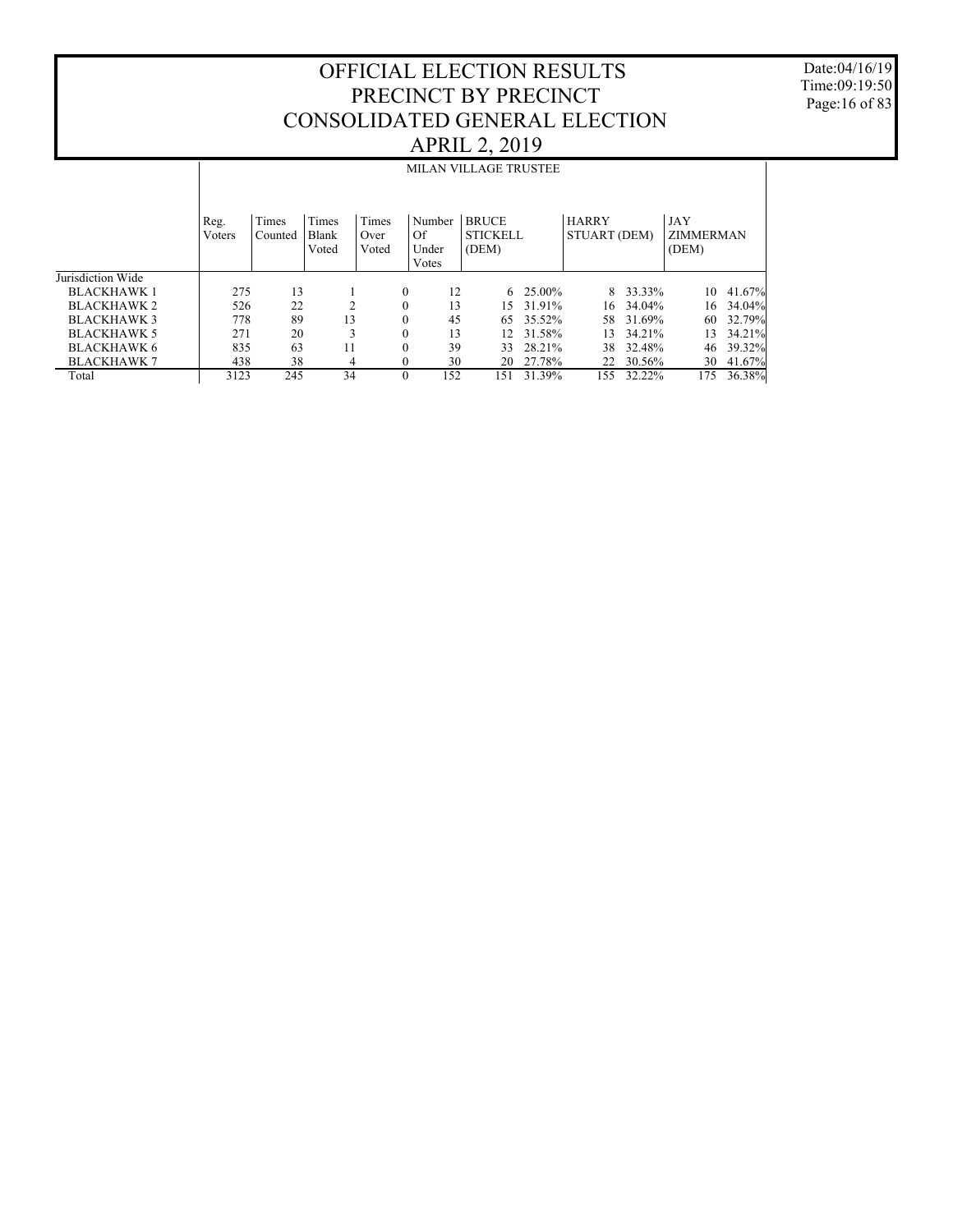#### Date:04/16/19 Time:09:19:50 Page:17 of 83

|                   |                | <b>MOLINE ALDERMAN WARD 1</b> |                         |                        |          |                                |                                    |             |  |  |  |  |  |  |
|-------------------|----------------|-------------------------------|-------------------------|------------------------|----------|--------------------------------|------------------------------------|-------------|--|--|--|--|--|--|
|                   | Reg.<br>Voters | Times<br>Counted              | Times<br>Blank<br>Voted | Times<br>Over<br>Voted |          | Number<br>Of<br>Under<br>Votes | <b>SCOTT J.</b><br><b>WILLIAMS</b> |             |  |  |  |  |  |  |
| Jurisdiction Wide |                |                               |                         |                        |          |                                |                                    |             |  |  |  |  |  |  |
| <b>MOLINE 1</b>   | 492            | 3                             |                         | $\Omega$               | $\Omega$ | $\theta$                       |                                    | 3 100.00%   |  |  |  |  |  |  |
| <b>MOLINE 2</b>   | 697            | 10                            |                         |                        |          | 0                              |                                    | $9100.00\%$ |  |  |  |  |  |  |
| <b>MOLINE 3</b>   | 874            | 9                             |                         |                        |          | 0                              |                                    | 8 100.00%   |  |  |  |  |  |  |
| <b>MOLINE 4</b>   | 824            | 29                            |                         |                        |          | 0                              |                                    | 29 100.00%  |  |  |  |  |  |  |
| Total             | 2887           | 51                            |                         | C                      | $\Omega$ | 0                              |                                    | 49 100.00%  |  |  |  |  |  |  |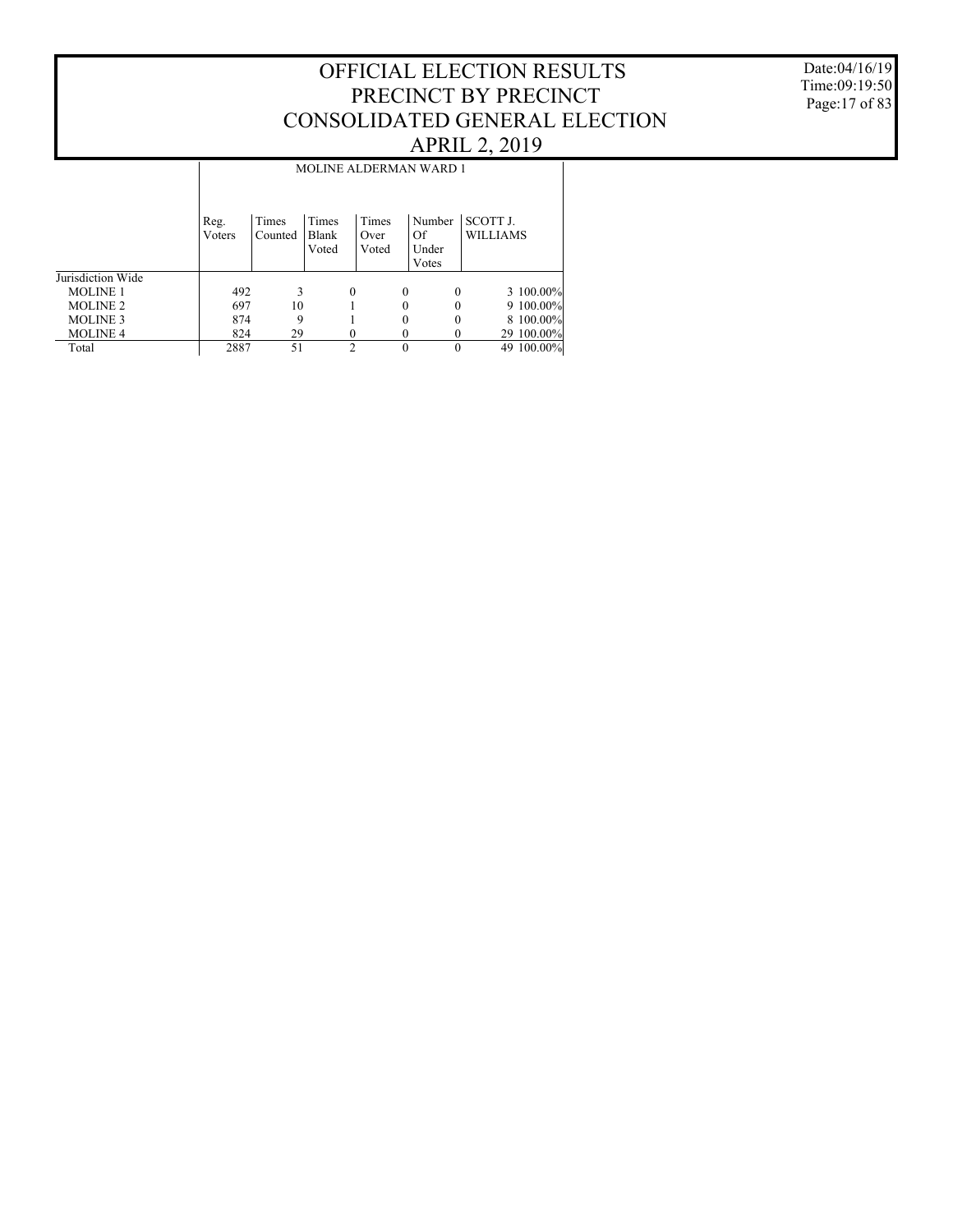Date:04/16/19 Time:09:19:50 Page:18 of 83

|                      |        | <b>MOLINE ALDERMAN WARD 3</b> |                |          |                |                   |            |  |  |  |  |  |  |  |
|----------------------|--------|-------------------------------|----------------|----------|----------------|-------------------|------------|--|--|--|--|--|--|--|
|                      |        |                               |                |          |                |                   |            |  |  |  |  |  |  |  |
|                      |        |                               |                |          |                |                   |            |  |  |  |  |  |  |  |
|                      | Reg.   | Times                         | Times          | Times    | Number         | <b>MIKE WENDT</b> |            |  |  |  |  |  |  |  |
|                      | Voters | Counted                       | Blank          | Over     | Of             |                   |            |  |  |  |  |  |  |  |
|                      |        |                               | Voted          | Voted    | Under<br>Votes |                   |            |  |  |  |  |  |  |  |
| Jurisdiction Wide    |        |                               |                |          |                |                   |            |  |  |  |  |  |  |  |
| <b>SO MOLINE 8</b>   | 169    | 4                             | $\Omega$       | $\theta$ | $\Omega$       |                   | 4 100.00%  |  |  |  |  |  |  |  |
| SO MOLINE 9          | 511    | 21                            | 2              | 0        |                |                   | 19 100.00% |  |  |  |  |  |  |  |
| SO MOLINE 23         | 210    |                               |                |          |                |                   | 1 100.00%  |  |  |  |  |  |  |  |
| <b>SO MOLINE 24</b>  | 172    | 0                             |                |          |                |                   |            |  |  |  |  |  |  |  |
| MOLINE 10            | 824    | 4                             |                |          |                |                   | 3 100.00%  |  |  |  |  |  |  |  |
| <b>MOLINE 11</b>     | 774    | 3                             |                |          |                |                   | 3 100.00%  |  |  |  |  |  |  |  |
| <b>MOLINE 12</b>     | 435    | 5                             |                |          |                |                   | 5 100.00%  |  |  |  |  |  |  |  |
| <b>MOLINE 13</b>     | 614    | 5                             |                |          |                |                   | 4 100.00%  |  |  |  |  |  |  |  |
| <b>COAL VALLEY 2</b> | 9      | 0                             | 0              | 0        | 0              | 0                 |            |  |  |  |  |  |  |  |
| Total                | 3718   | 43                            | $\overline{4}$ | $\Omega$ | $\theta$       |                   | 39 100.00% |  |  |  |  |  |  |  |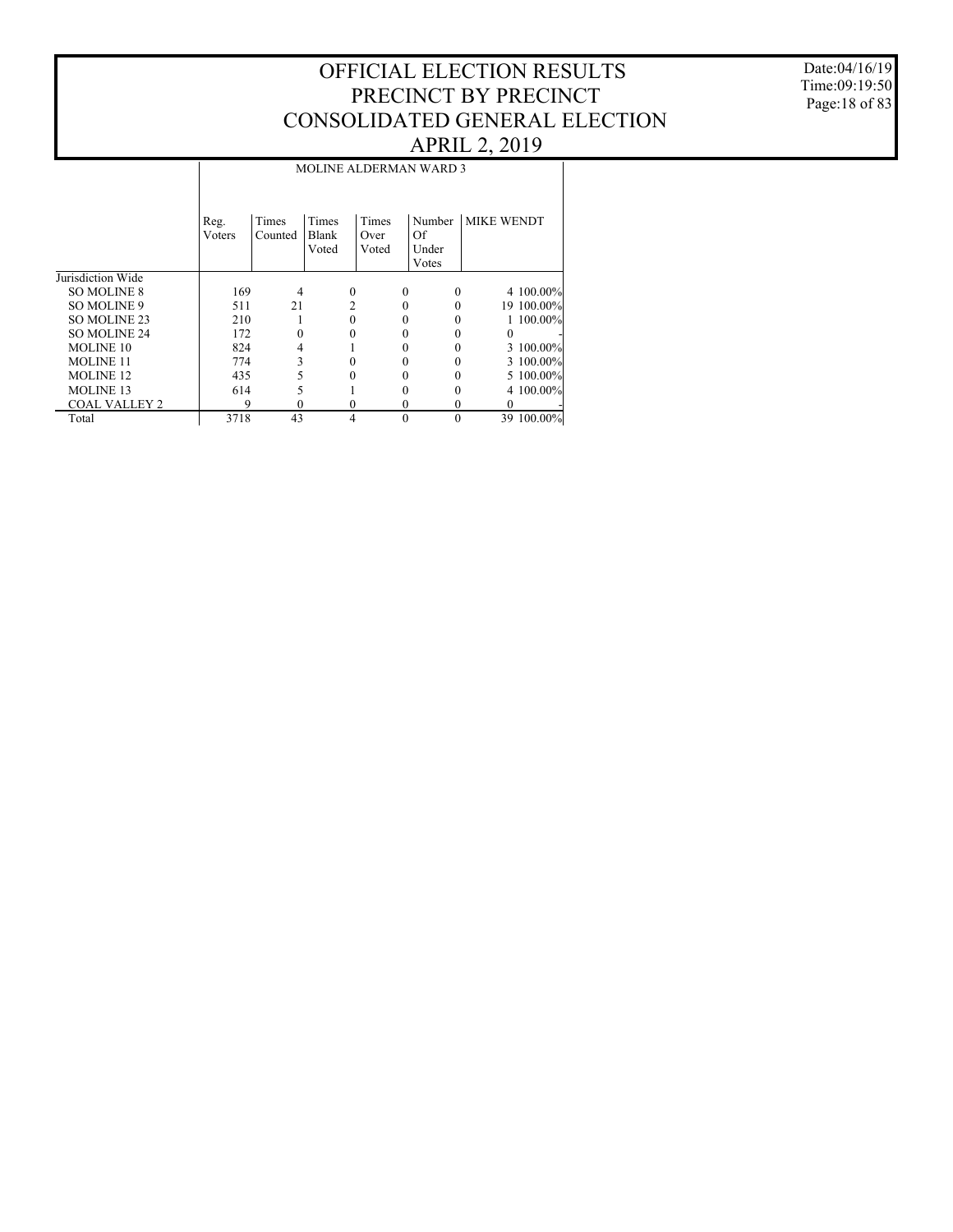#### Date:04/16/19 Time:09:19:50 Page:19 of 83

|                     |                | <b>MOLINE ALDERMAN WARD 5</b> |                         |                        |                                |                  |  |  |  |  |  |  |  |  |
|---------------------|----------------|-------------------------------|-------------------------|------------------------|--------------------------------|------------------|--|--|--|--|--|--|--|--|
|                     | Reg.<br>Voters | Times<br>Counted              | Times<br>Blank<br>Voted | Times<br>Over<br>Voted | Number<br>Of<br>Under<br>Votes | <b>SAM MOYER</b> |  |  |  |  |  |  |  |  |
| Jurisdiction Wide   |                |                               |                         |                        |                                |                  |  |  |  |  |  |  |  |  |
| SO MOLINE 5         | 591            | 9                             | 4                       |                        | 0<br>$\Omega$                  | 5 100.00%        |  |  |  |  |  |  |  |  |
| SO MOLINE 6         | 870            | 15                            | $\mathfrak{D}$          |                        | 0                              | 13 100.00%       |  |  |  |  |  |  |  |  |
| <b>SO MOLINE 13</b> | 1075           | 21                            |                         |                        |                                | 20 100.00%       |  |  |  |  |  |  |  |  |
| SO MOLINE 23        | 0              | $\Omega$                      | 0                       |                        | 0                              | $\theta$         |  |  |  |  |  |  |  |  |
| SO MOLINE 25        | 450            | 11                            | 2                       |                        |                                | 9 100.00%        |  |  |  |  |  |  |  |  |
| <b>MOLINE 17</b>    | 630            | 10                            | 0                       |                        |                                | 10 100,00%       |  |  |  |  |  |  |  |  |
| <b>MOLINE 18</b>    | 458            | 3                             |                         |                        | 0<br>0                         | 2 100.00%        |  |  |  |  |  |  |  |  |
| Total               | 4074           | 69                            | 10                      |                        | $\theta$<br>$\theta$           | 59 100.00%       |  |  |  |  |  |  |  |  |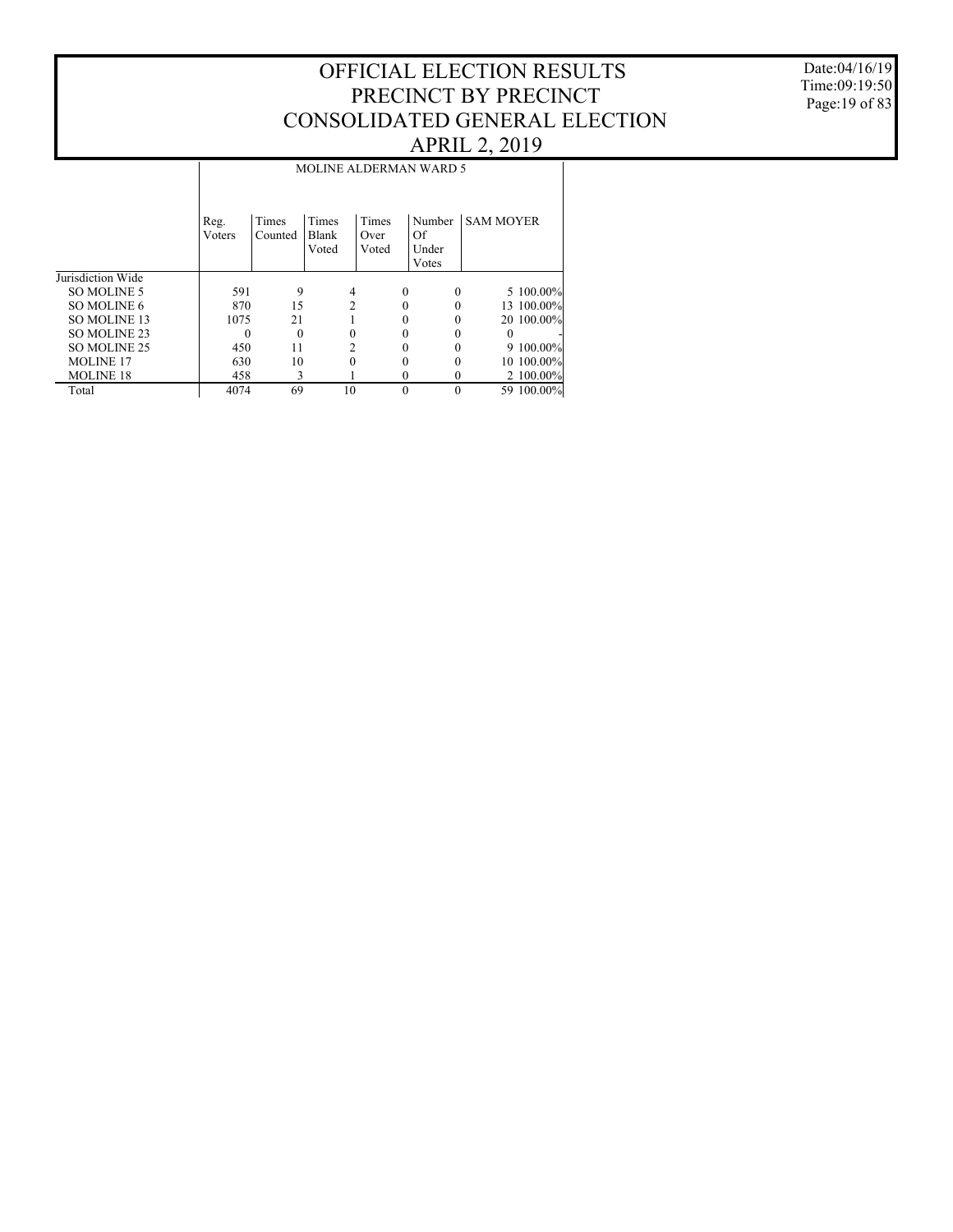Date:04/16/19 Time:09:19:50 Page:20 of 83

|                      |                | <b>MOLINE ALDERMAN WARD 7</b> |                         |                        |          |                                |                                  |            |  |  |  |  |  |  |
|----------------------|----------------|-------------------------------|-------------------------|------------------------|----------|--------------------------------|----------------------------------|------------|--|--|--|--|--|--|
|                      | Reg.<br>Voters | Times<br>Counted              | Times<br>Blank<br>Voted | Times<br>Over<br>Voted |          | Number<br>Of<br>Under<br>Votes | <b>MICHAEL</b><br><b>WALDRON</b> |            |  |  |  |  |  |  |
| Jurisdiction Wide    |                |                               |                         |                        |          |                                |                                  |            |  |  |  |  |  |  |
| SO MOLINE 3          | 16             | $\Omega$                      |                         | $\theta$               | $\theta$ | $\Omega$                       | $\Omega$                         |            |  |  |  |  |  |  |
| <b>SO MOLINE 11</b>  | 1200           | 17                            |                         | 0                      | 0        |                                |                                  | 17 100.00% |  |  |  |  |  |  |
| <b>SO MOLINE 19</b>  | 881            | 14                            |                         |                        | 0        |                                |                                  | 14 100.00% |  |  |  |  |  |  |
| <b>SO MOLINE 20</b>  | 736            | 16                            |                         |                        |          |                                |                                  | 15 100.00% |  |  |  |  |  |  |
| SO MOLINE 26         | 542            | 10                            |                         | 0                      | 0        |                                |                                  | 10 100.00% |  |  |  |  |  |  |
| SO MOLINE 28         | 442            | 6                             |                         | 2                      | 0        |                                |                                  | 4 100,00%  |  |  |  |  |  |  |
| <b>SO MOLINE 29</b>  | 725            | 13                            |                         |                        |          |                                |                                  | 12 100.00% |  |  |  |  |  |  |
| <b>COAL VALLEY 3</b> | 9              | $\Omega$                      |                         | 0                      | 0        | $\Omega$                       | $\Omega$                         |            |  |  |  |  |  |  |
| Total                | 4551           | 76                            |                         | 4                      | $\theta$ | $\Omega$                       |                                  | 72 100.00% |  |  |  |  |  |  |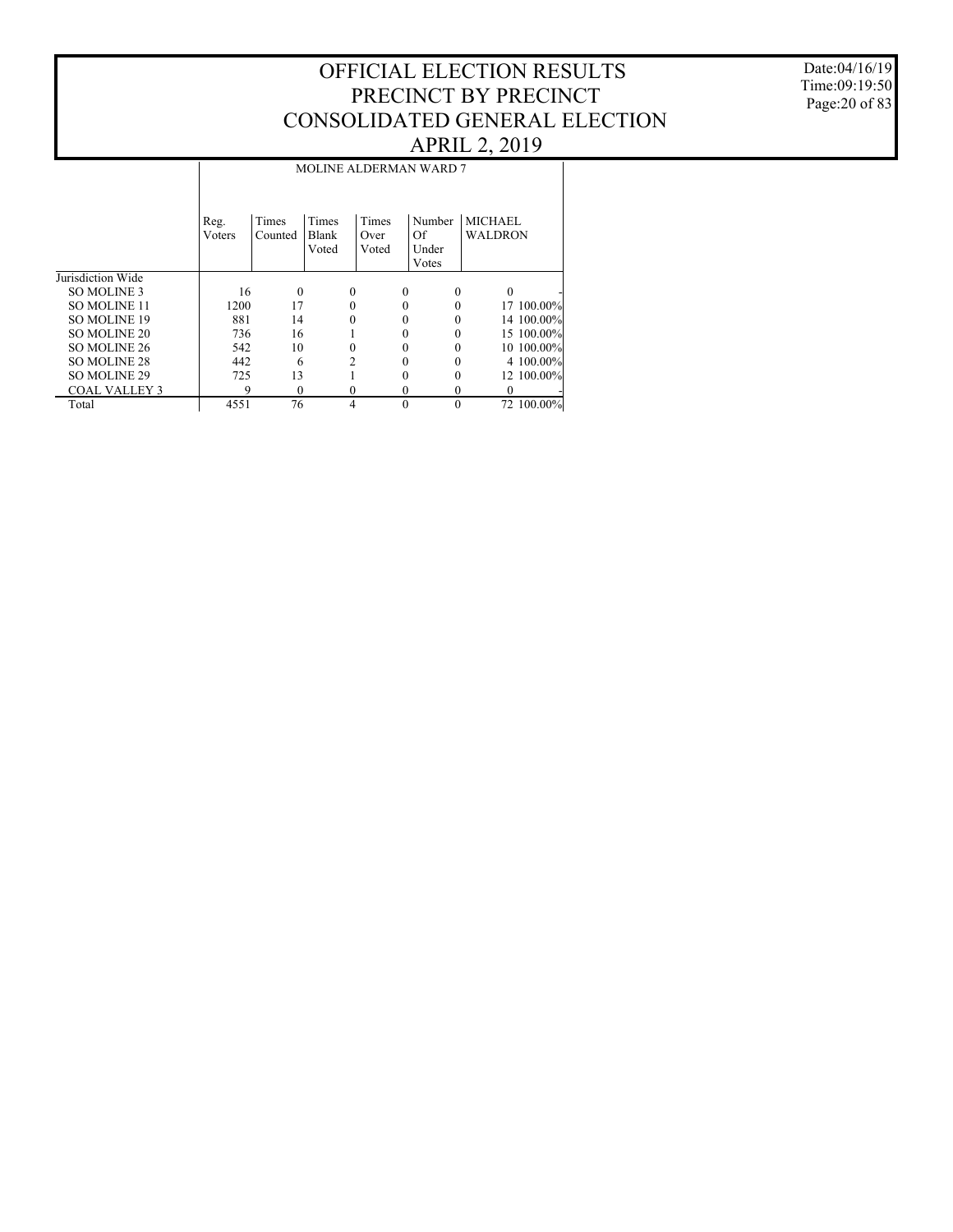Date:04/16/19 Time:09:19:50 Page:21 of 83

|                                |                | OAK GROVE VILLAGE TRUSTEE |                         |          |                        |                                  |   |                               |                    |                              |                    |                                 |          |
|--------------------------------|----------------|---------------------------|-------------------------|----------|------------------------|----------------------------------|---|-------------------------------|--------------------|------------------------------|--------------------|---------------------------------|----------|
|                                | Reg.<br>Voters | Times<br>Counted          | Times<br>Blank<br>Voted |          | Times<br>Over<br>Voted | ∣ Number<br>Of<br>Under<br>Votes |   | <b>NANCY</b><br><b>ENDRES</b> |                    | R. MICHAEL<br><b>STEWART</b> |                    | <b>NICHOLAS</b><br><b>DAVIS</b> |          |
| Jurisdiction Wide              |                |                           |                         |          |                        |                                  |   | 3                             |                    |                              |                    |                                 | 37.50%   |
| <b>BLACKHAWK3</b><br>BOWLING 2 | 25<br>228      | 4                         |                         | $\Omega$ | $\theta$               |                                  | 4 |                               | 37.50%<br>2 28.57% | 3                            | 2 25.00%<br>42.86% |                                 | 2 28.57% |
| Total                          | 253            |                           |                         |          |                        |                                  | 6 | 5.                            | 33.33%             |                              | 5 33.33%           |                                 | 33.33%   |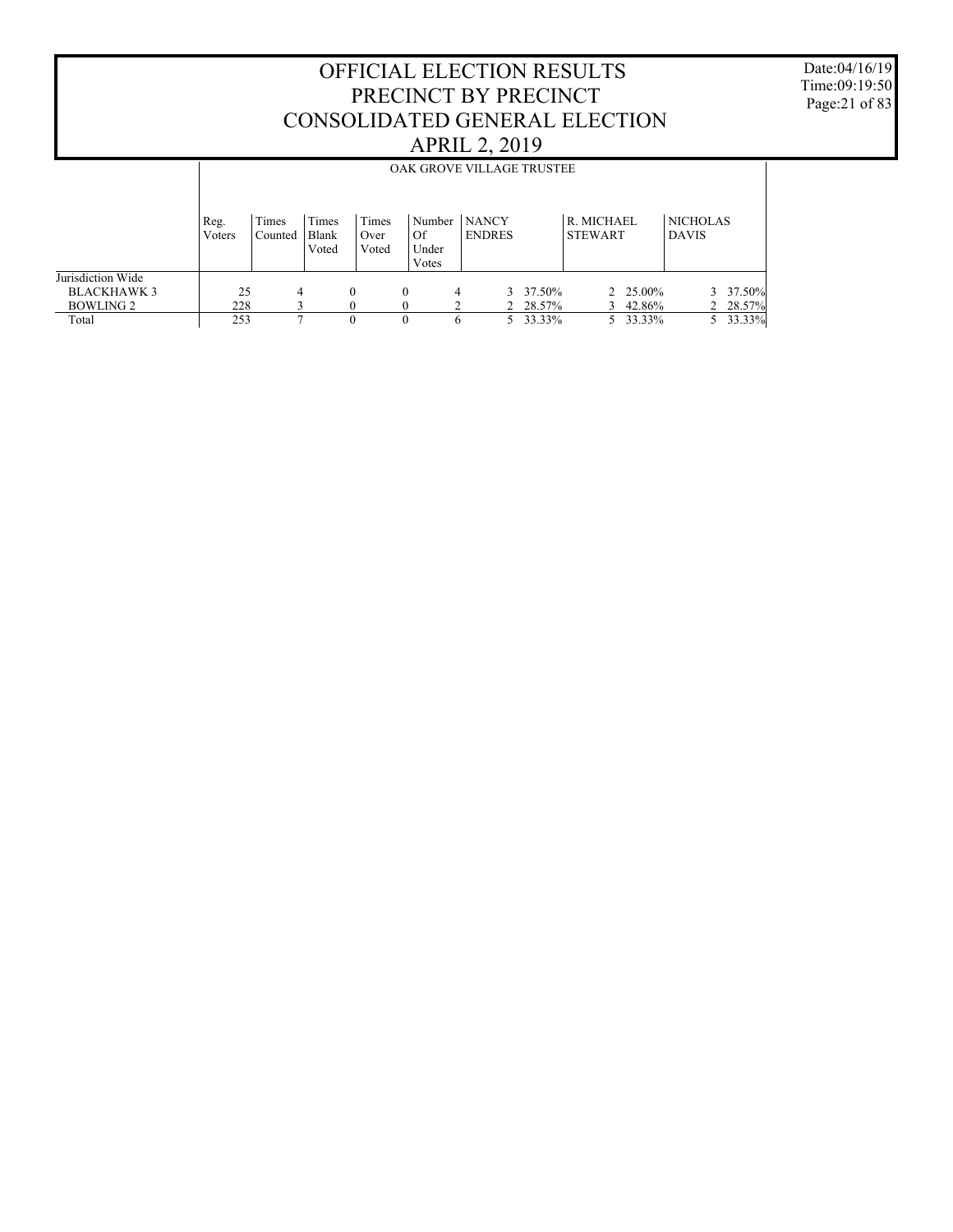Date:04/16/19 Time:09:19:50 Page:22 of 83

|                                 |                | PORT BYRON VILLAGE TRUSTEE                                                                                                                                                                    |  |   |          |          |          |                  |    |                     |    |                     |  |
|---------------------------------|----------------|-----------------------------------------------------------------------------------------------------------------------------------------------------------------------------------------------|--|---|----------|----------|----------|------------------|----|---------------------|----|---------------------|--|
|                                 | Reg.<br>Voters | Times<br>Times<br><b>GERRY MEADE</b><br>Times<br><b>JOSHUA BO</b><br>D. WAYNE<br>Number<br>Of<br>Blank<br><b>ONEY</b><br><b>MATHIS</b><br>Over<br>Counted<br>Under<br>Voted<br>Voted<br>Votes |  |   |          |          |          |                  |    |                     |    |                     |  |
| Jurisdiction Wide<br><b>COE</b> | 320            | 22                                                                                                                                                                                            |  | 6 | $\theta$ |          |          | 12 29.27%        |    | 15 36.59%           | 14 | 34.15%              |  |
| PORT BYRON<br>Total             | 904<br>1224    | 46<br>68                                                                                                                                                                                      |  | Q | $\Omega$ | 27<br>34 | 32<br>44 | 31.37%<br>30.77% | 51 | 36 35.29%<br>35.66% | 48 | 34 33.33%<br>33.57% |  |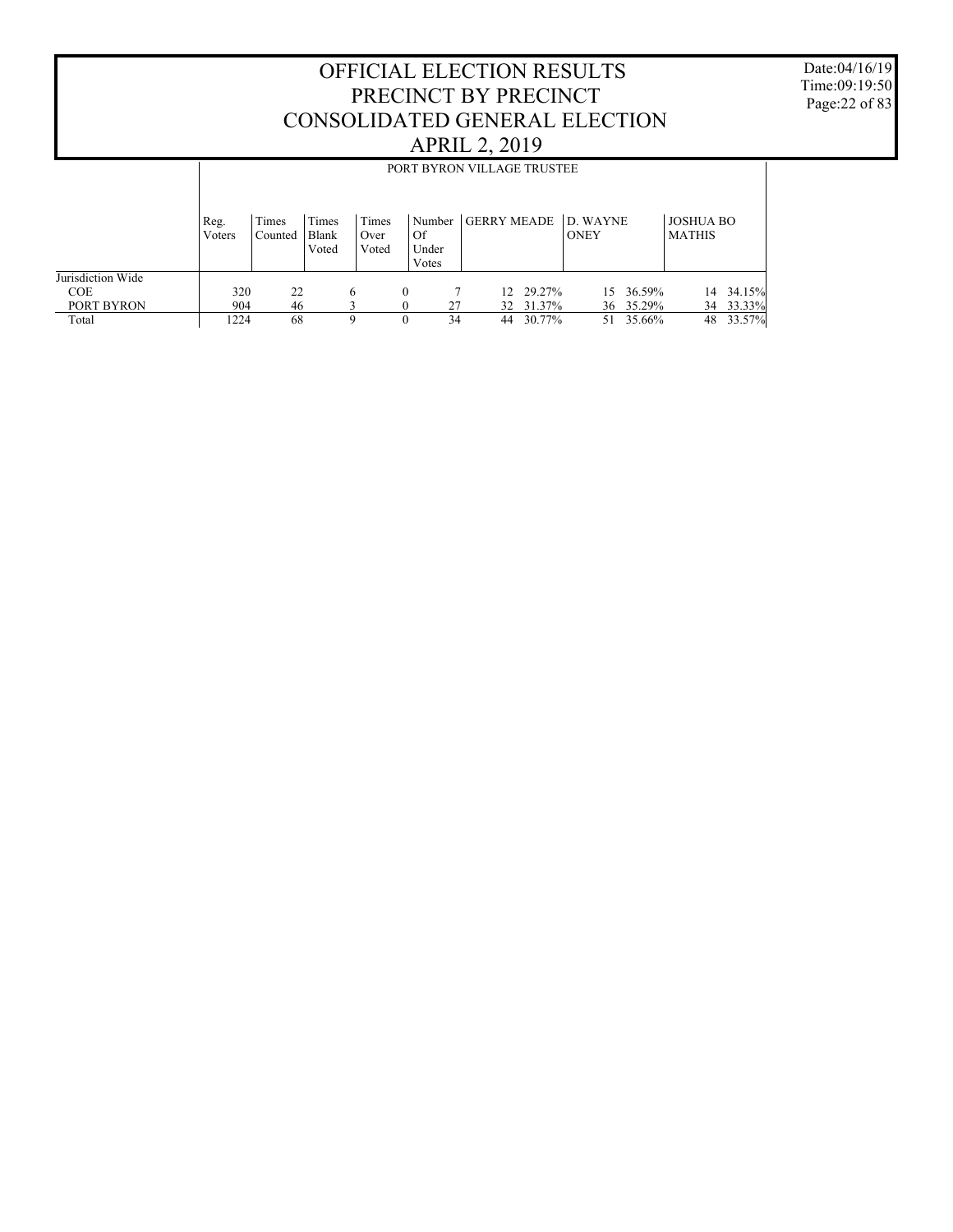Date:04/16/19 Time:09:19:50 Page:23 of 83

|                                 |                |                  |                         |                        |                                |                           |                          | RAPIDS CITY VILLAGE TRUSTEE |                     |                             |                     |                            |                     |
|---------------------------------|----------------|------------------|-------------------------|------------------------|--------------------------------|---------------------------|--------------------------|-----------------------------|---------------------|-----------------------------|---------------------|----------------------------|---------------------|
|                                 | Reg.<br>Voters | Times<br>Counted | Times<br>Blank<br>Voted | Times<br>Over<br>Voted | Number<br>Of<br>Under<br>Votes | DONALD R.<br><b>CLARK</b> |                          | <b>JULIE A. DOTY</b>        |                     | RICHARD<br><b>ROBERTSON</b> |                     | RICHARD P.<br><b>FIEMS</b> |                     |
| Jurisdiction Wide<br>PORT BYRON | 10             | $\Omega$         |                         | 0                      | $\theta$                       | $\Omega$                  | $\overline{\phantom{a}}$ |                             |                     | $\Omega$                    |                     | $\Omega$                   |                     |
| <b>HAMPTON 1</b><br>Total       | 615<br>625     | 76<br>76         |                         |                        | 26<br>26<br>$_{0}$             | 54<br>54                  | 26.73%<br>26.73%         | 36                          | 36 17.82%<br>17.82% | 54                          | 54 26.73%<br>26.73% | 58                         | 58 28.71%<br>28.71% |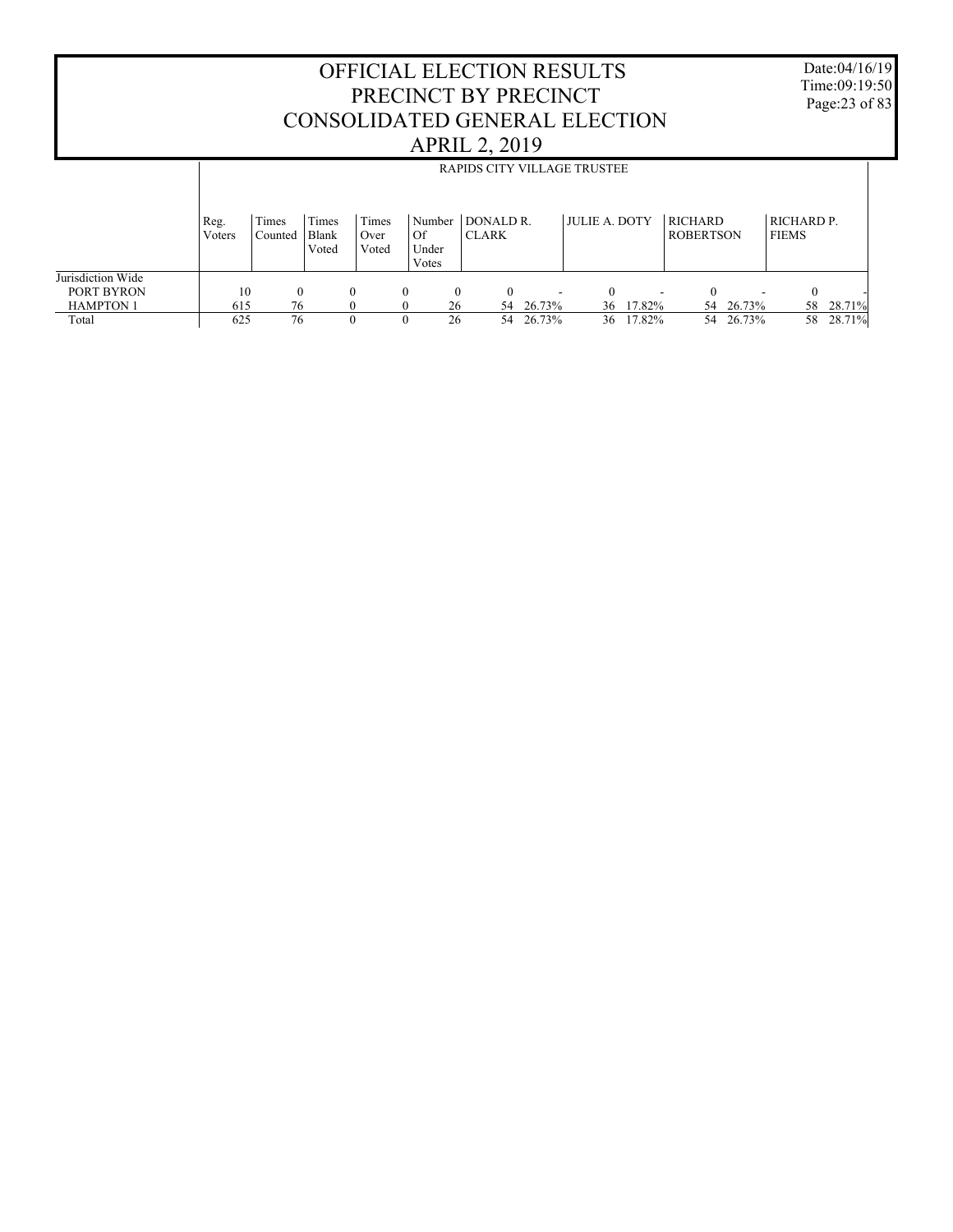Date:04/16/19 Time:09:19:50 Page:24 of 83

|                                         |                |                  |                         |                        |                                | <b>REYNOLDS VILLAGE TRUSTEE</b> |        |                                       |        |
|-----------------------------------------|----------------|------------------|-------------------------|------------------------|--------------------------------|---------------------------------|--------|---------------------------------------|--------|
|                                         |                |                  |                         |                        |                                |                                 |        |                                       |        |
|                                         | Reg.<br>Voters | Times<br>Counted | Times<br>Blank<br>Voted | Times<br>Over<br>Voted | Number<br>Of<br>Under<br>Votes | <b>MERRILL</b><br>ALLEN (PRO)   |        | <b>ROBERT</b><br><b>FRIEDEN</b> (CIT) |        |
| Jurisdiction Wide<br><b>EDGINGTON 2</b> | 347            | 29               |                         | $\Omega$               | 43<br>$\Omega$                 | 22                              | 50.00% | 22                                    | 50.00% |
| Total                                   | 347            | 29               |                         | $\theta$               | 43<br>0                        | 22                              | 50.00% | 22                                    | 50.00% |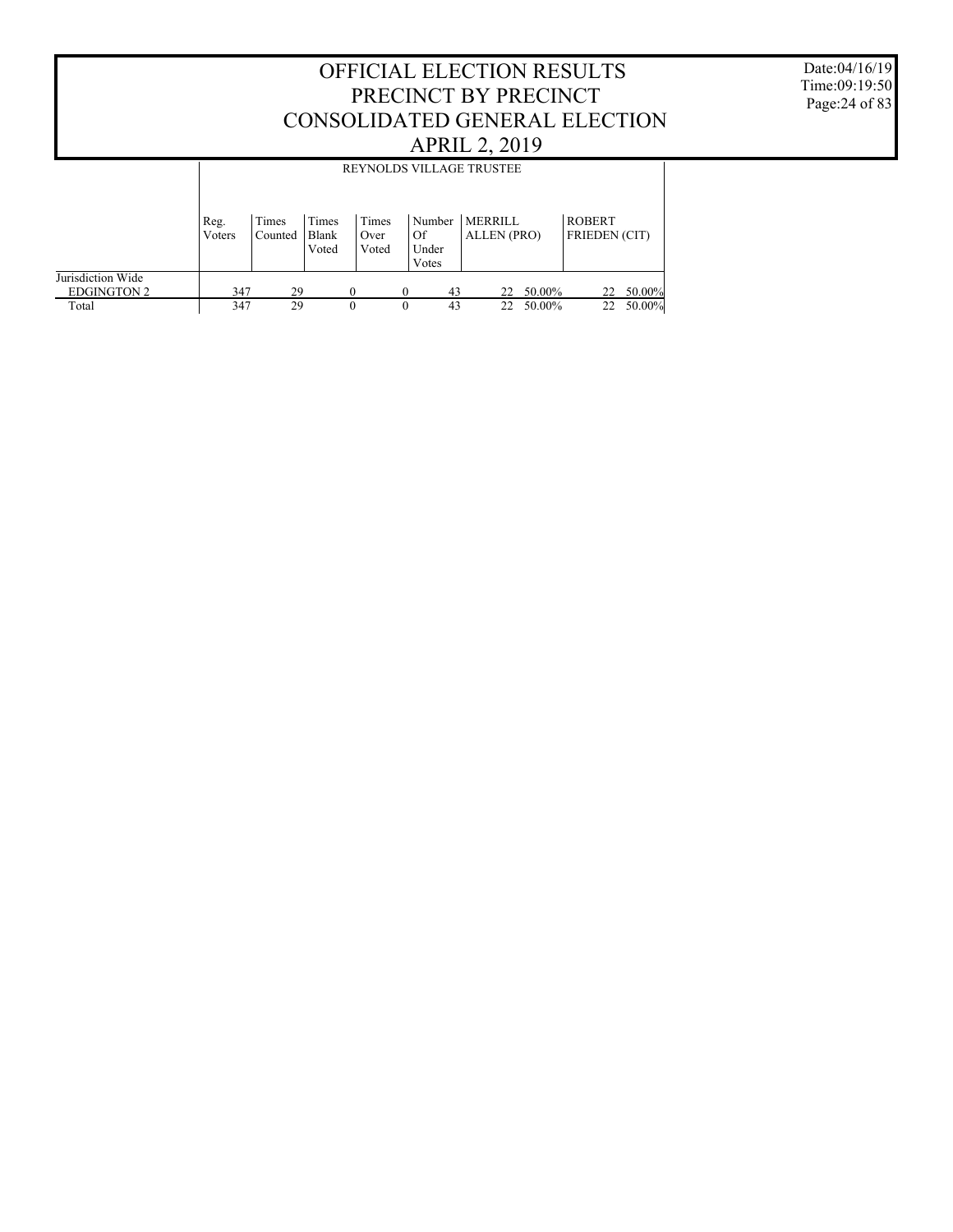#### Date:04/16/19 Time:09:19:50 Page:25 of 83

|                          |        | ROCK ISLAND ALDERMAN WARD 2 |                |          |          |                 |        |  |  |  |  |
|--------------------------|--------|-----------------------------|----------------|----------|----------|-----------------|--------|--|--|--|--|
|                          |        |                             |                |          |          |                 |        |  |  |  |  |
|                          | Reg.   | Times                       | Times          | Times    | Number   | VIRGIL J.       |        |  |  |  |  |
|                          | Voters | Counted                     | Blank          | Over     | Of       | <b>MAYBERRY</b> |        |  |  |  |  |
|                          |        |                             | Voted          | Voted    | Under    |                 |        |  |  |  |  |
|                          |        |                             |                |          | Votes    |                 |        |  |  |  |  |
| Jurisdiction Wide        |        |                             |                |          |          |                 |        |  |  |  |  |
| <b>SO ROCK ISLAND 1</b>  | 650    | 66                          | 5              | $\Omega$ | $\Omega$ | 52              | 85.25% |  |  |  |  |
| <b>SO ROCK ISLAND 15</b> | 299    | 28                          |                |          |          | 16              | 59.26% |  |  |  |  |
| <b>SO ROCK ISLAND 16</b> | 344    | 15                          | $\mathfrak{D}$ |          |          | 4               | 30.77% |  |  |  |  |
| <b>BLACKHAWK1</b>        | 79     | 13                          |                |          |          | 8               | 66.67% |  |  |  |  |
| <b>BLACKHAWK 3</b>       | 184    | 10                          | 0              |          |          | 5               | 50.00% |  |  |  |  |
| <b>BLACKHAWK 4</b>       | 635    | 84                          | 4              |          |          | 20              | 25.00% |  |  |  |  |
| <b>BLACKHAWK 7</b>       | 776    | 138                         | 8              | 0        | 0        | 38              | 29.23% |  |  |  |  |
| Total                    | 2967   | 354                         | 21             | $\Omega$ | $\theta$ | 143             | 42.94% |  |  |  |  |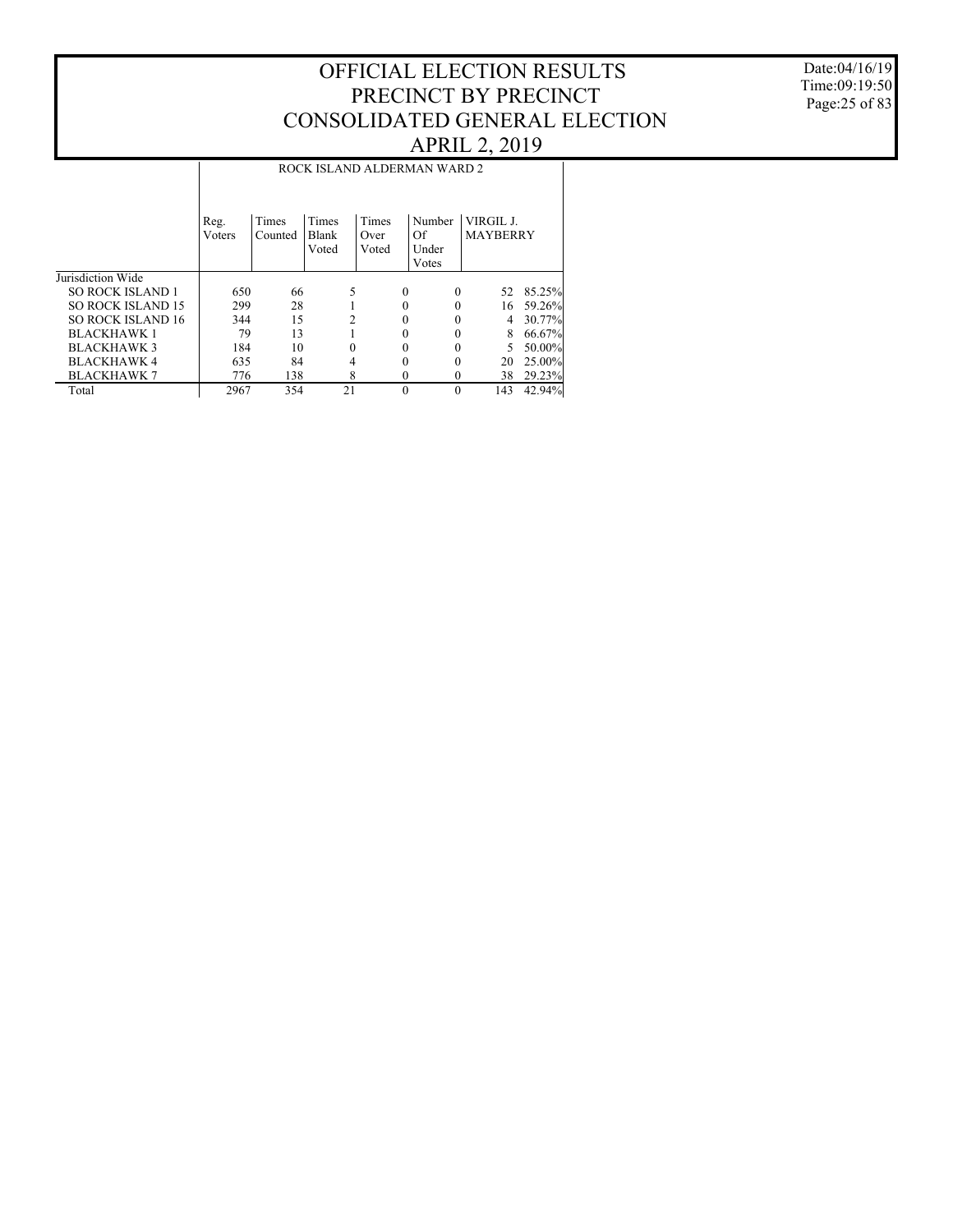Date:04/16/19 Time:09:19:50 Page:26 of 83

|                          |                |                  |                         |                        |                                | ROCK ISLAND ALDERMAN WARD 4 |        |                                |        |
|--------------------------|----------------|------------------|-------------------------|------------------------|--------------------------------|-----------------------------|--------|--------------------------------|--------|
|                          | Reg.<br>Voters | Times<br>Counted | Times<br>Blank<br>Voted | Times<br>Over<br>Voted | Number<br>Of<br>Under<br>Votes | <b>DON MEWES</b>            |        | <b>JENNI</b><br><b>SWANSON</b> |        |
| Jurisdiction Wide        |                |                  |                         |                        |                                |                             |        |                                |        |
| <b>SO ROCK ISLAND 5</b>  | 910            | 133              |                         | $\Omega$               | $\theta$                       | 48                          | 36.36% | 84                             | 63.64% |
| SO ROCK ISLAND 6         | 817            | 130              |                         | $\theta$               | 0                              | 43                          | 33.33% | 86                             | 66.67% |
| <b>SO ROCK ISLAND 7</b>  | 436            | 47               | $\theta$                | $\theta$               | 0                              | 15                          | 31.91% | 32                             | 68.09% |
| <b>SO ROCK ISLAND 8</b>  | 861            | 128              | 3                       | $\theta$               | $\Omega$                       | 59                          | 47.20% | 66                             | 52.80% |
| <b>SO ROCK ISLAND 13</b> | 889            | 179              |                         | $\Omega$               |                                | 90                          | 50.85% | 87                             | 49.15% |
| Total                    | 3913           | 617              | ⇁                       | $\theta$               | $\Omega$                       | 255                         | 41.80% | 355                            | 58.20% |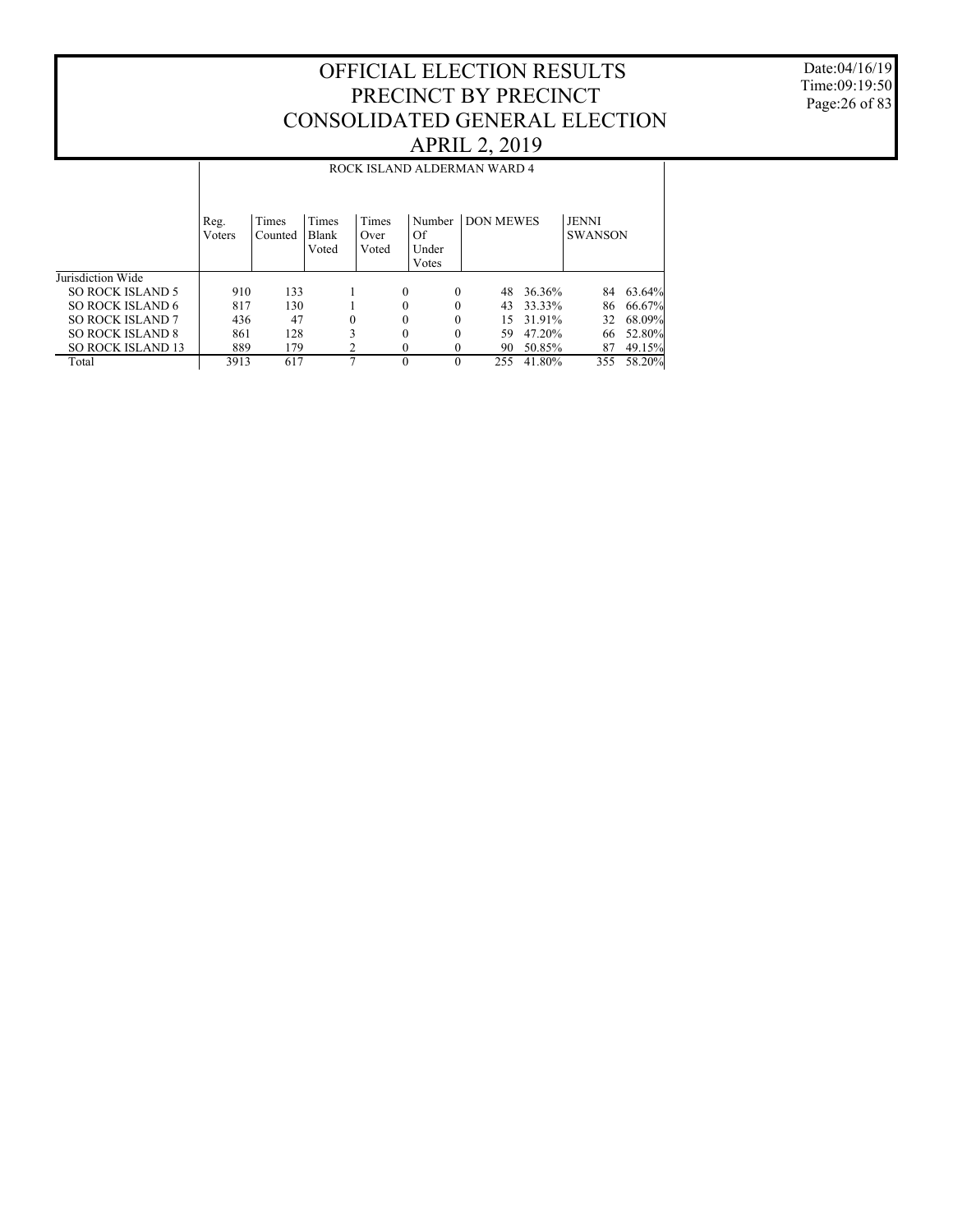Date:04/16/19 Time:09:19:50 Page:27 of 83

|                         |                | ROCK ISLAND ALDERMAN WARD 6 |                                |                        |          |                                |                                 |           |  |  |
|-------------------------|----------------|-----------------------------|--------------------------------|------------------------|----------|--------------------------------|---------------------------------|-----------|--|--|
|                         | Reg.<br>Voters | Times<br>Counted            | <b>Times</b><br>Blank<br>Voted | Times<br>Over<br>Voted |          | Number<br>Of<br>Under<br>Votes | <b>MARK B.</b><br><b>POULOS</b> |           |  |  |
| Jurisdiction Wide       |                |                             |                                |                        |          |                                |                                 |           |  |  |
| ROCK ISLAND 11          | 263            | 45                          | $\theta$                       |                        | 0        | $\Omega$                       | 35                              | 77.78%    |  |  |
| ROCK ISLAND 12          | 412            | 36                          |                                |                        | 0        | 0                              | 28                              | $80.00\%$ |  |  |
| ROCK ISLAND 13          | 381            | 38                          | 3                              |                        | 0        | 0                              | 29                              | 82.86%    |  |  |
| ROCK ISLAND 14          | 532            | 55                          | 4                              |                        | 0        | $\Omega$                       | 36                              | 70.59%    |  |  |
| <b>ROCK ISLAND 15</b>   | 274            | 27                          | $\Omega$                       |                        | 0        | $\Omega$                       | 15                              | 55.56%    |  |  |
| <b>SO ROCK ISLAND 7</b> | 184            | 23                          |                                | 2                      | $\Omega$ | 0                              | 18                              | 85.71%    |  |  |
| Total                   | 2046           | 224                         | 10                             |                        | $\theta$ | $\Omega$                       | 161                             | 75.23%    |  |  |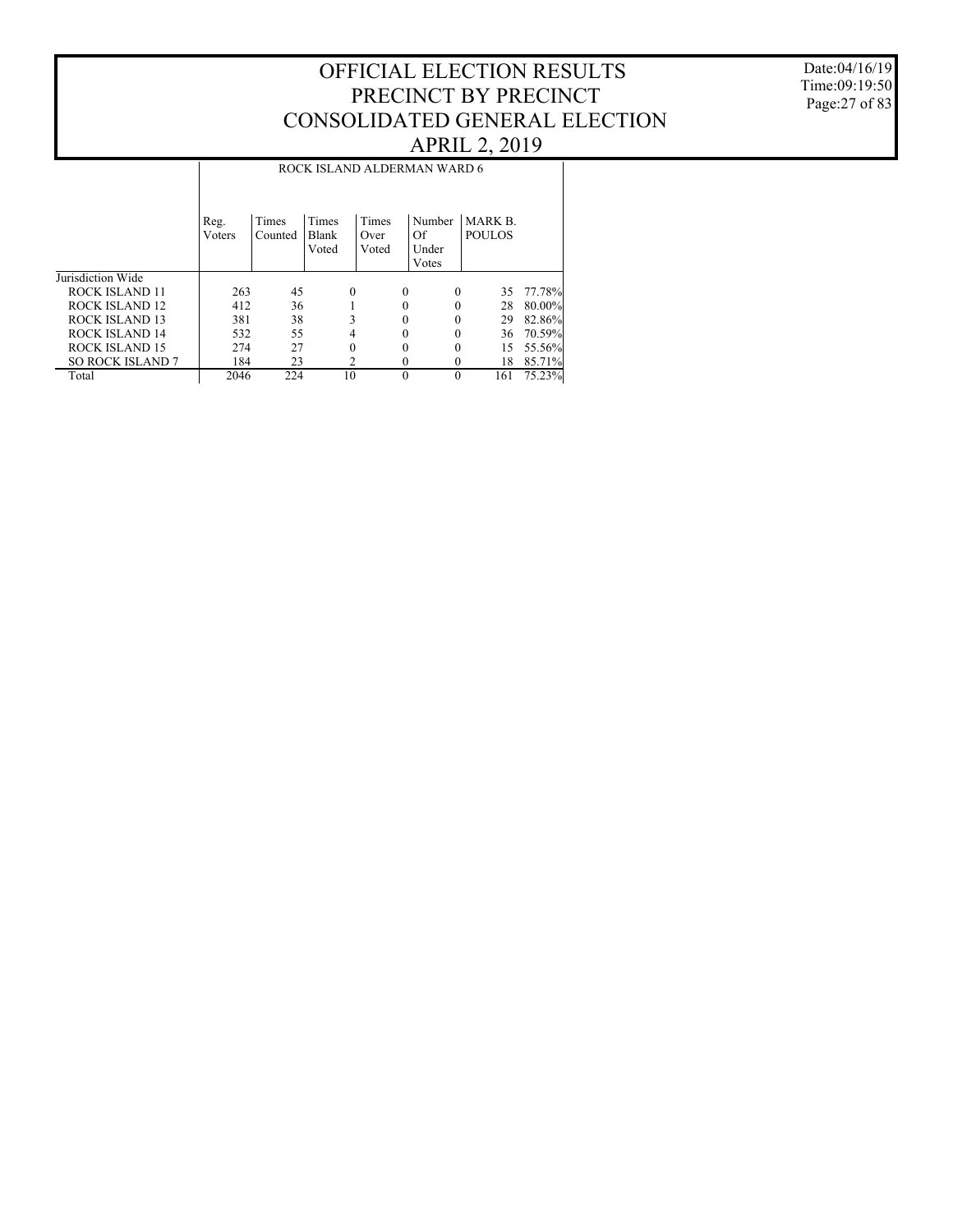Date:04/16/19 Time:09:19:50 Page:28 of 83

|                   |                | <b>SILVIS ALDERMAN WARD 1</b> |                         |                        |          |                                |                        |            |  |  |
|-------------------|----------------|-------------------------------|-------------------------|------------------------|----------|--------------------------------|------------------------|------------|--|--|
|                   | Reg.<br>Voters | Times<br>Counted              | Times<br>Blank<br>Voted | Times<br>Over<br>Voted |          | Number<br>Of<br>Under<br>Votes | LARRY A.<br>YORK (INC) |            |  |  |
| Jurisdiction Wide |                |                               |                         |                        |          |                                |                        |            |  |  |
| <b>HAMPTON 11</b> | 552            | 13                            |                         |                        | $\Omega$ | $\theta$                       |                        | 12 100.00% |  |  |
| <b>HAMPTON 14</b> | 453            | 8                             |                         |                        |          |                                |                        | 8 100.00%  |  |  |
| Total             | 1005           | 21                            |                         |                        | 0        | 0                              |                        | 20 100.00% |  |  |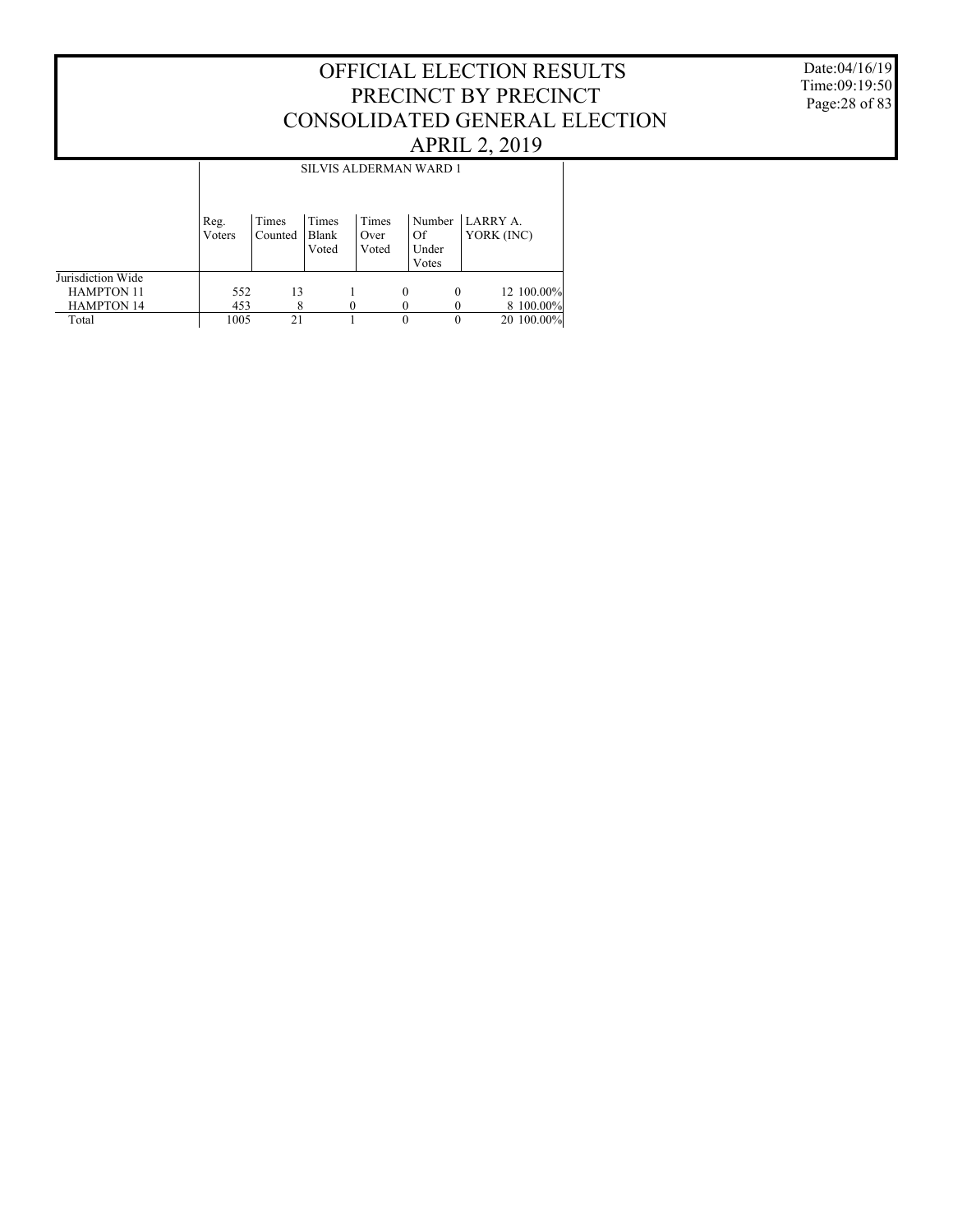Date:04/16/19 Time:09:19:50 Page:29 of 83

|                   |                |                  |                |               |                | SILVIS ALDERMAN WARD 2         |        |                               |        |
|-------------------|----------------|------------------|----------------|---------------|----------------|--------------------------------|--------|-------------------------------|--------|
|                   | Reg.<br>Voters | Times<br>Counted | Times<br>Blank | Times<br>Over | Number<br>Of   | <b>KATHRYN L</b><br>HALL (DEM) |        | <b>CRAIG</b><br>PIRMANN (INC) |        |
|                   |                |                  | Voted          | Voted         | Under<br>Votes |                                |        |                               |        |
| Jurisdiction Wide |                |                  |                |               |                |                                |        |                               |        |
| <b>HAMPTON 5</b>  | 233            | 21               | 0              | $\Omega$      | $\Omega$       | 12 <sub>1</sub>                | 57.14% | 9                             | 42.86% |
| <b>HAMPTON 6</b>  | 274            | 44               | 0              | $\theta$      | 0              | 31                             | 70.45% | 13                            | 29.55% |
| <b>HAMPTON 11</b> | 168            | 15               | 0              | $\theta$      | 0              | 8                              | 53.33% |                               | 46.67% |
| <b>HAMPTON 14</b> | 565            | 39               | 0              | $\Omega$      | 0              | 26                             | 66.67% | 13                            | 33.33% |
| <b>HAMPTON 15</b> | 199            | 27               | 0              | $\theta$      | $_{0}$         | 20                             | 74.07% |                               | 25.93% |
| Total             | 1439           | 146              | $\theta$       | $\Omega$      | $\Omega$       | 97                             | 66.44% | 49                            | 33.56% |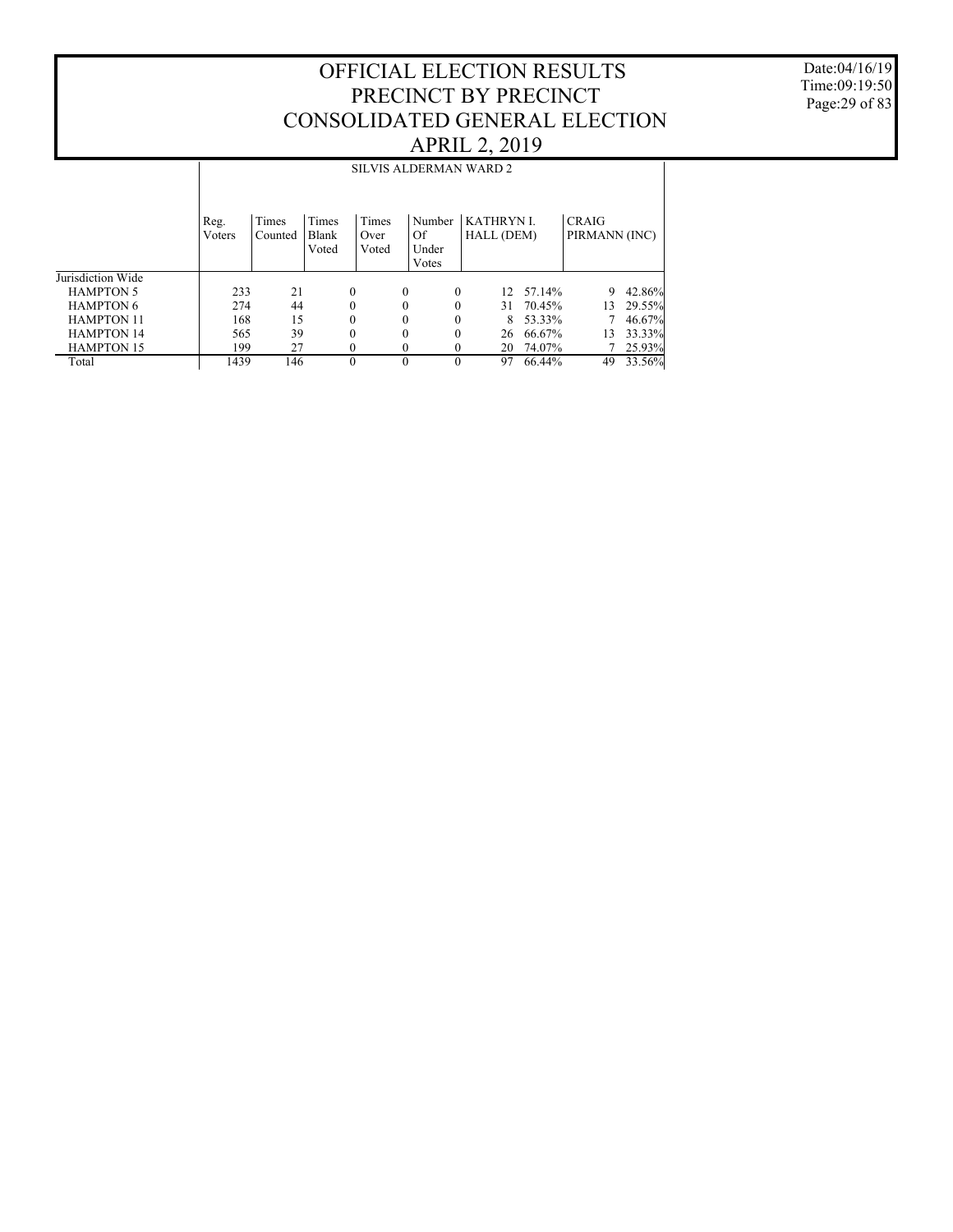#### Date:04/16/19 Time:09:19:50 Page:30 of 83

|                   |                | <b>SILVIS ALDERMAN WARD 3</b> |                         |                        |                                |                                           |  |  |  |  |  |
|-------------------|----------------|-------------------------------|-------------------------|------------------------|--------------------------------|-------------------------------------------|--|--|--|--|--|
|                   | Reg.<br>Voters | Times<br>Counted              | Times<br>Blank<br>Voted | Times<br>Over<br>Voted | Number<br>Of<br>Under<br>Votes | <b>ROBERT</b><br><b>ROCKWELL</b><br>(DEM) |  |  |  |  |  |
| Jurisdiction Wide |                |                               |                         |                        |                                |                                           |  |  |  |  |  |
| <b>HAMPTON 6</b>  | 389            | 11                            | $\Omega$                |                        | 0<br>$\Omega$                  | 11 100.00%                                |  |  |  |  |  |
| <b>HAMPTON 8</b>  | $\Omega$       | $\theta$                      | $\Omega$                | 0                      | 0                              | 0                                         |  |  |  |  |  |
| <b>HAMPTON 10</b> | 290            | 6                             | $\Omega$                | 0                      |                                | 6 100.00%                                 |  |  |  |  |  |
| <b>HAMPTON 15</b> | 557            | 26                            | 3                       | 0                      | 0                              | 23 100.00%                                |  |  |  |  |  |
| <b>HAMPTON 16</b> | 121            | 3                             | $\Omega$                | 0                      | 0                              | 3 100.00%                                 |  |  |  |  |  |
| Total             | 1357           | 46                            | 3                       | $\theta$               | 0                              | 43 100.00%                                |  |  |  |  |  |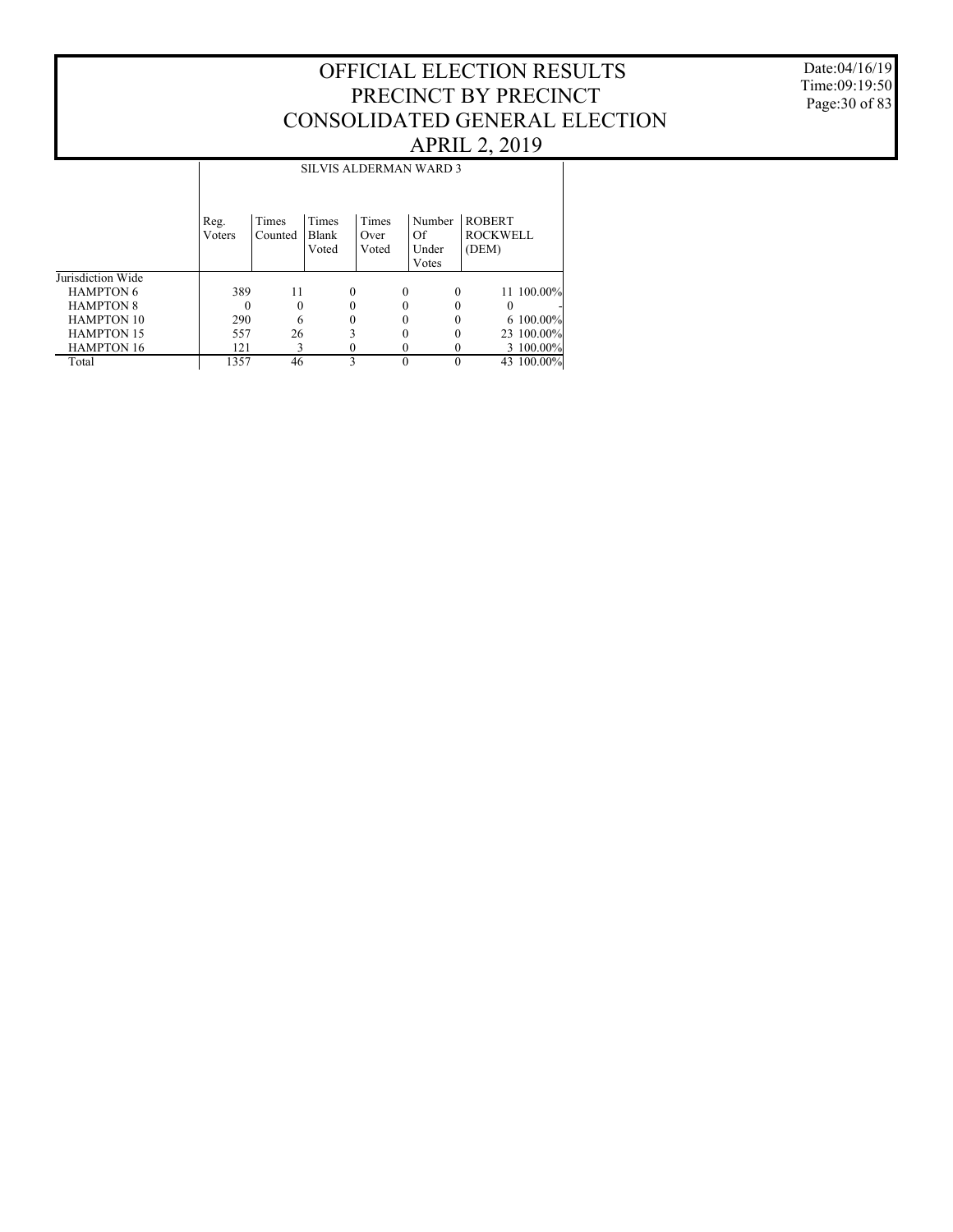#### Date:04/16/19 Time:09:19:50 Page:31 of 83

|                   |                |                  |                |               |          | SILVIS ALDERMAN WARD 4 2 YR |                                 |            |
|-------------------|----------------|------------------|----------------|---------------|----------|-----------------------------|---------------------------------|------------|
|                   |                |                  |                |               |          |                             |                                 |            |
|                   | Reg.<br>Voters | Times<br>Counted | Times<br>Blank | Times<br>Over |          | Number<br>Of                | <b>CARYN</b><br><b>UNSICKER</b> |            |
|                   |                |                  | Voted          | Voted         |          | Under                       | (INC)                           |            |
|                   |                |                  |                |               |          | Votes                       |                                 |            |
| Jurisdiction Wide |                |                  |                |               |          |                             |                                 |            |
| <b>HAMPTON 5</b>  | 400            | 29               |                |               | $\Omega$ | $\Omega$                    |                                 | 22 100.00% |
| <b>HAMPTON 10</b> | 606            | 15               |                |               | 0        | 0                           |                                 | 14 100.00% |
| <b>HAMPTON 14</b> | 44             | $\theta$         |                |               |          |                             |                                 |            |
| <b>HAMPTON 15</b> | 142            | 13               |                |               | 0        | 0                           |                                 | 12 100.00% |
| <b>HAMPTON 16</b> |                | 0                |                |               |          |                             |                                 | ٠          |
| Total             | 1199           | 57               | 9              |               | $\Omega$ | 0                           |                                 | 48 100.00% |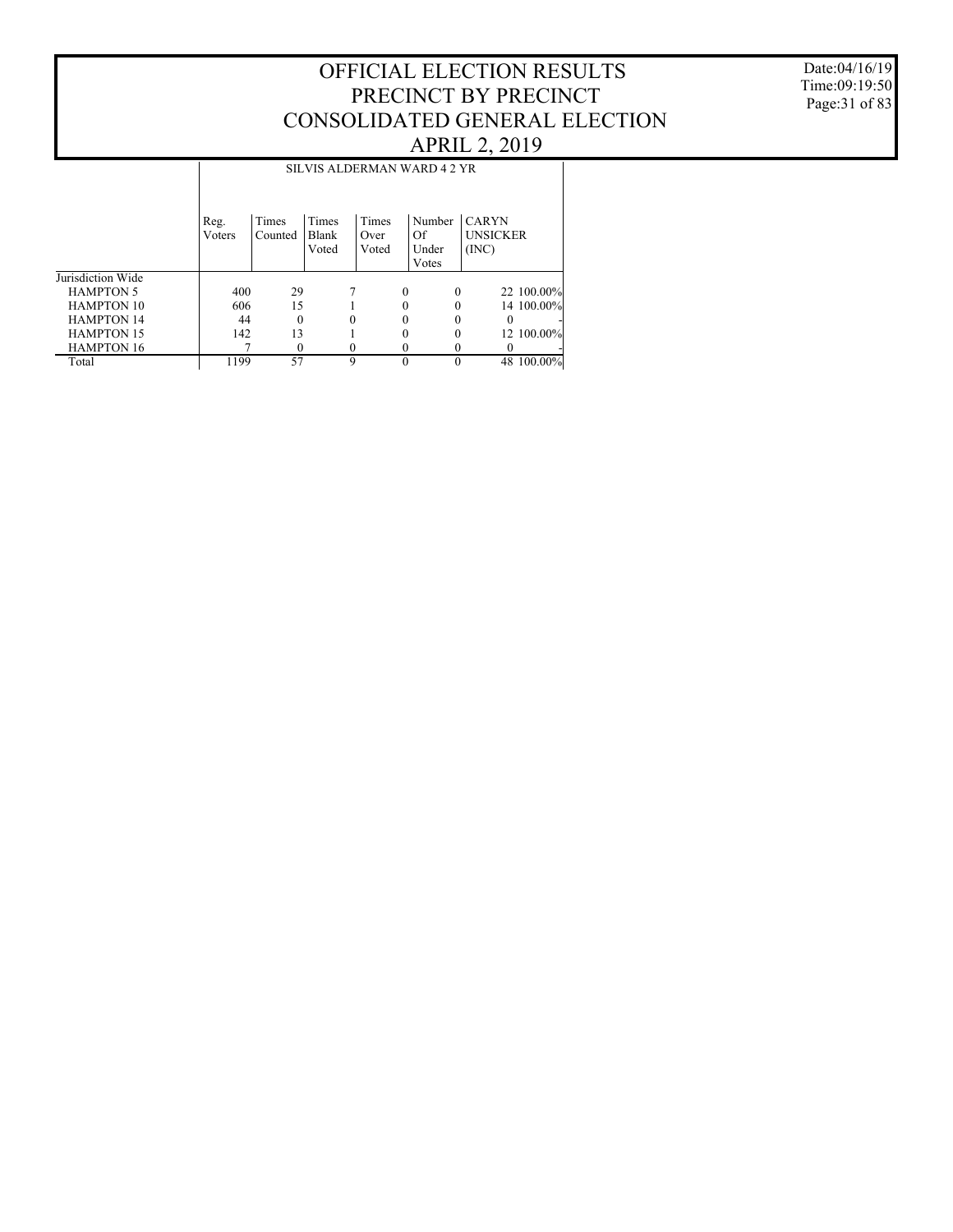#### Date:04/16/19 Time:09:19:50 Page:32 of 83

|                   |                |                  |                         |                        | <b>SILVIS ALDERMAN WARD 4</b>  |                                |
|-------------------|----------------|------------------|-------------------------|------------------------|--------------------------------|--------------------------------|
|                   | Reg.<br>Voters | Times<br>Counted | Times<br>Blank<br>Voted | Times<br>Over<br>Voted | Number<br>Of<br>Under<br>Votes | <b>JOSHUA M.</b><br>DYER (INC) |
| Jurisdiction Wide |                |                  |                         |                        |                                |                                |
| <b>HAMPTON 5</b>  | 400            | 29               | 6                       | $\Omega$               | $\Omega$                       | 23 100.00%                     |
| <b>HAMPTON 10</b> | 606            | 15               | 3                       |                        | 0                              | 12 100.00%                     |
| <b>HAMPTON 14</b> | 44             | $\Omega$         |                         |                        |                                | 0                              |
| <b>HAMPTON 15</b> | 142            | 13               | 4                       | 0                      | 0                              | 9 100.00%                      |
| <b>HAMPTON 16</b> |                | $\Omega$         | 0                       |                        | 0                              |                                |
| Total             | 1199           | 57               | 13                      |                        | 0                              | 44 100.00%                     |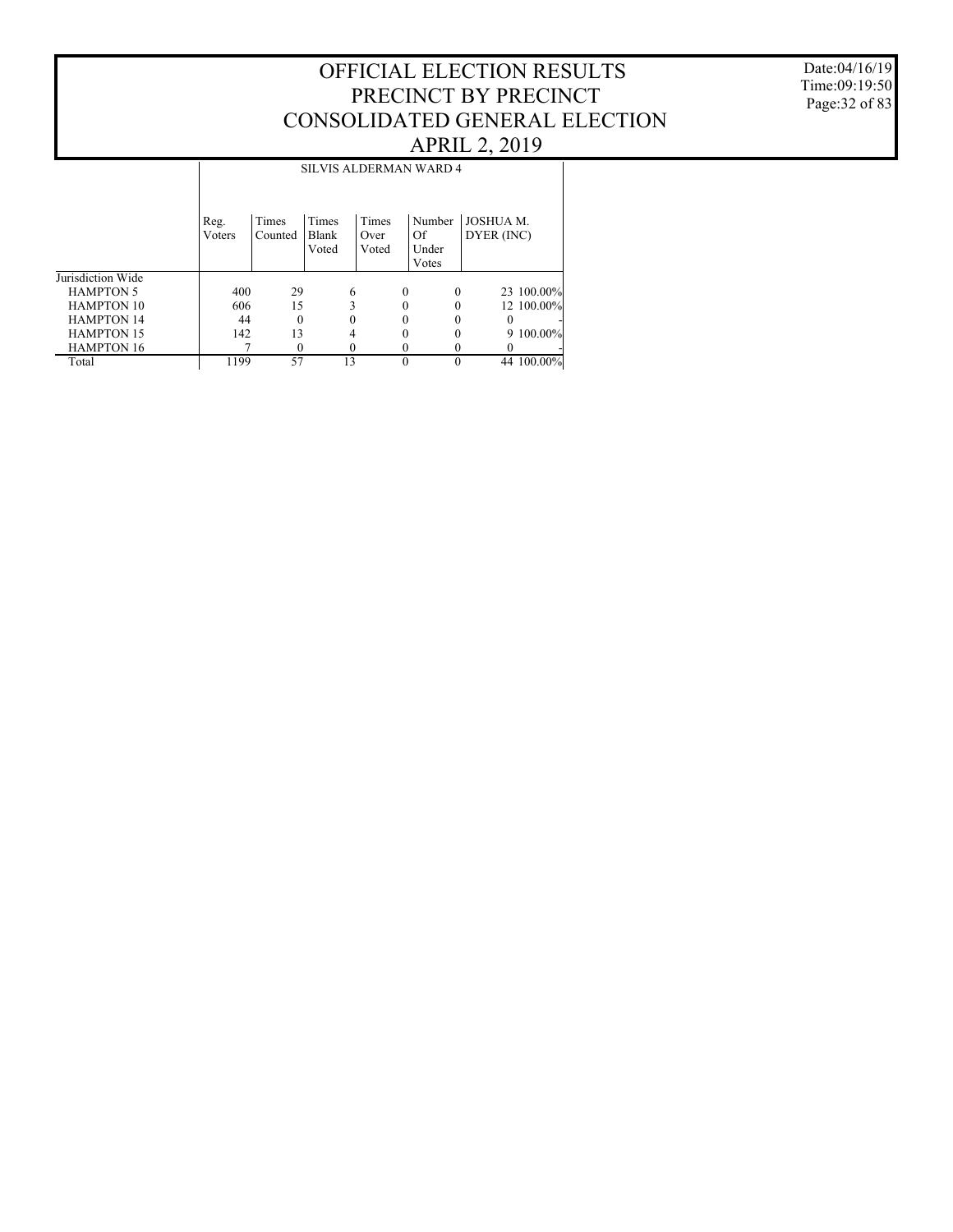Date:04/16/19 Time:09:19:50 Page:33 of 83

|                                       |                |                  |                         |                        | ANDALUSIA TWP LIBRARY TRUSTEE 2 YR |                                |
|---------------------------------------|----------------|------------------|-------------------------|------------------------|------------------------------------|--------------------------------|
|                                       | Reg.<br>Voters | Times<br>Counted | Times<br>Blank<br>Voted | Times<br>Over<br>Voted | Number<br>Of<br>Under<br>Votes     | <b>SUE</b><br><b>BRILLHART</b> |
| Jurisdiction Wide<br><b>ANDALUSIA</b> | 1735           | 165              | 33                      |                        | $\Omega$                           | 132 100.00%<br>$\Omega$        |
| Total                                 | 1735           | 165              | 33                      |                        | $\theta$                           | 132 100.00%<br>$\theta$        |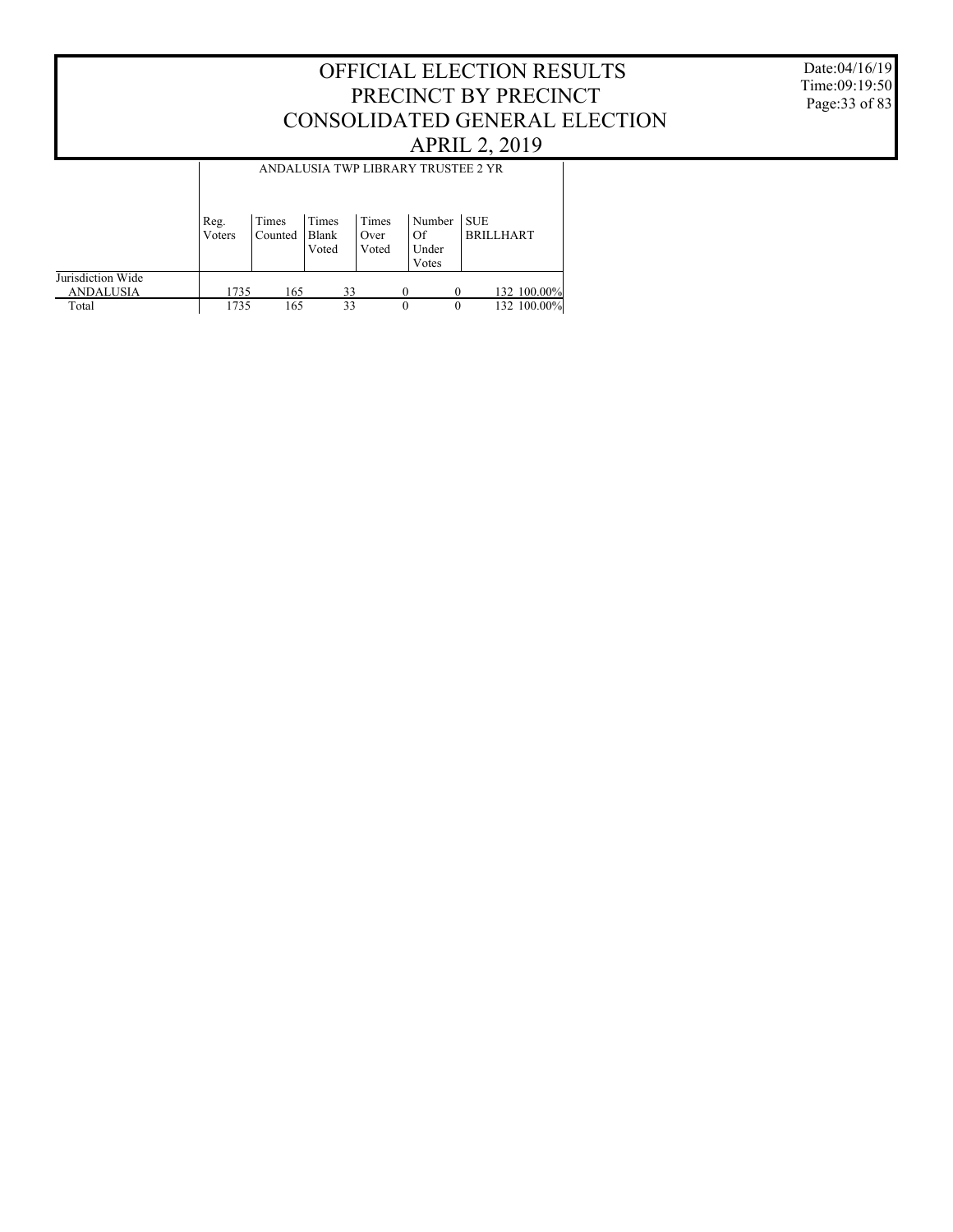Date:04/16/19 Time:09:19:50 Page:34 of 83

|                                       |                |                  |                         |                        |                                | ANDALUSIA TWP LIBRARY TRUSTEE      |                               |        |
|---------------------------------------|----------------|------------------|-------------------------|------------------------|--------------------------------|------------------------------------|-------------------------------|--------|
|                                       | Reg.<br>Voters | Times<br>Counted | Times<br>Blank<br>Voted | Times<br>Over<br>Voted | Number<br>Of<br>Under<br>Votes | <b>JENNIFER</b><br><b>LUEBBERS</b> | <b>TERESA</b><br><b>MOORE</b> |        |
| Jurisdiction Wide<br><b>ANDALUSIA</b> | 1735           | 165              | 32                      |                        | 188<br>0                       | 54.03%<br>114                      | 97                            | 45.97% |
| Total                                 | 1735           | 165              | 32                      |                        | 188<br>0                       | 54.03%<br>114                      | 97                            | 45.97% |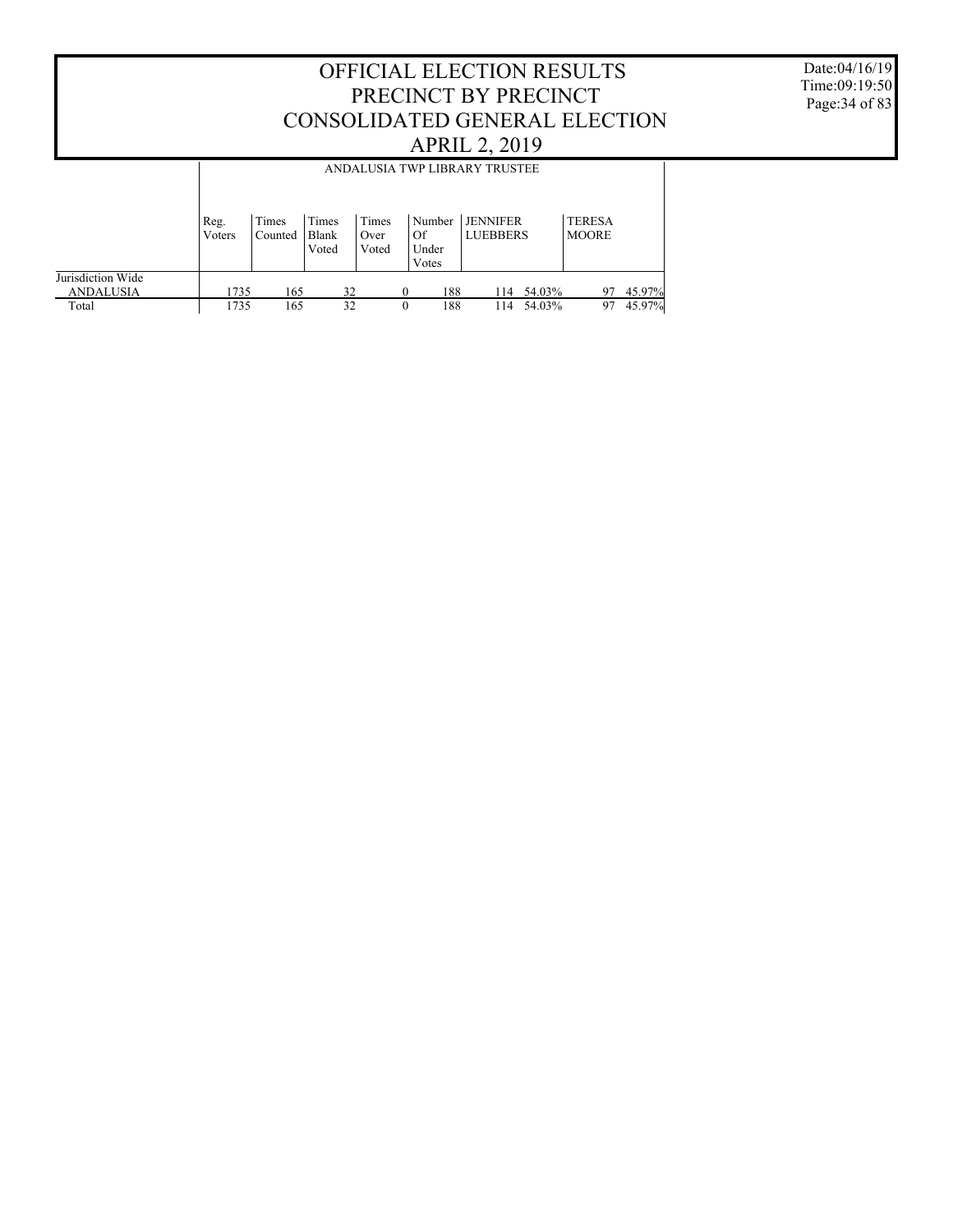Date:04/16/19 Time:09:19:50 Page:35 of 83

|                                     |                | CORDOVA DIST LIBRARY TRUSTEE 2 YR |                         |                        |          |                      |                      |                  |                             |                  |  |
|-------------------------------------|----------------|-----------------------------------|-------------------------|------------------------|----------|----------------------|----------------------|------------------|-----------------------------|------------------|--|
|                                     | Reg.<br>Voters | Times<br>Counted                  | Times<br>Blank<br>Voted | Times<br>Over<br>Voted |          | Of<br>Under<br>Votes | Number   MARK BARNES |                  | $P_A$ ULA L<br><b>BROWN</b> |                  |  |
| Jurisdiction Wide<br><b>CORDOVA</b> | 631            | 91                                |                         |                        | $\theta$ | 28                   | 69                   | 49.29%           | 71                          | 50.71%           |  |
| COE.<br>Total                       | 70<br>701      | 94                                |                         | 8                      | $\Omega$ | 28                   | 71                   | 50.00%<br>49.31% | 2<br>73                     | 50.00%<br>50.69% |  |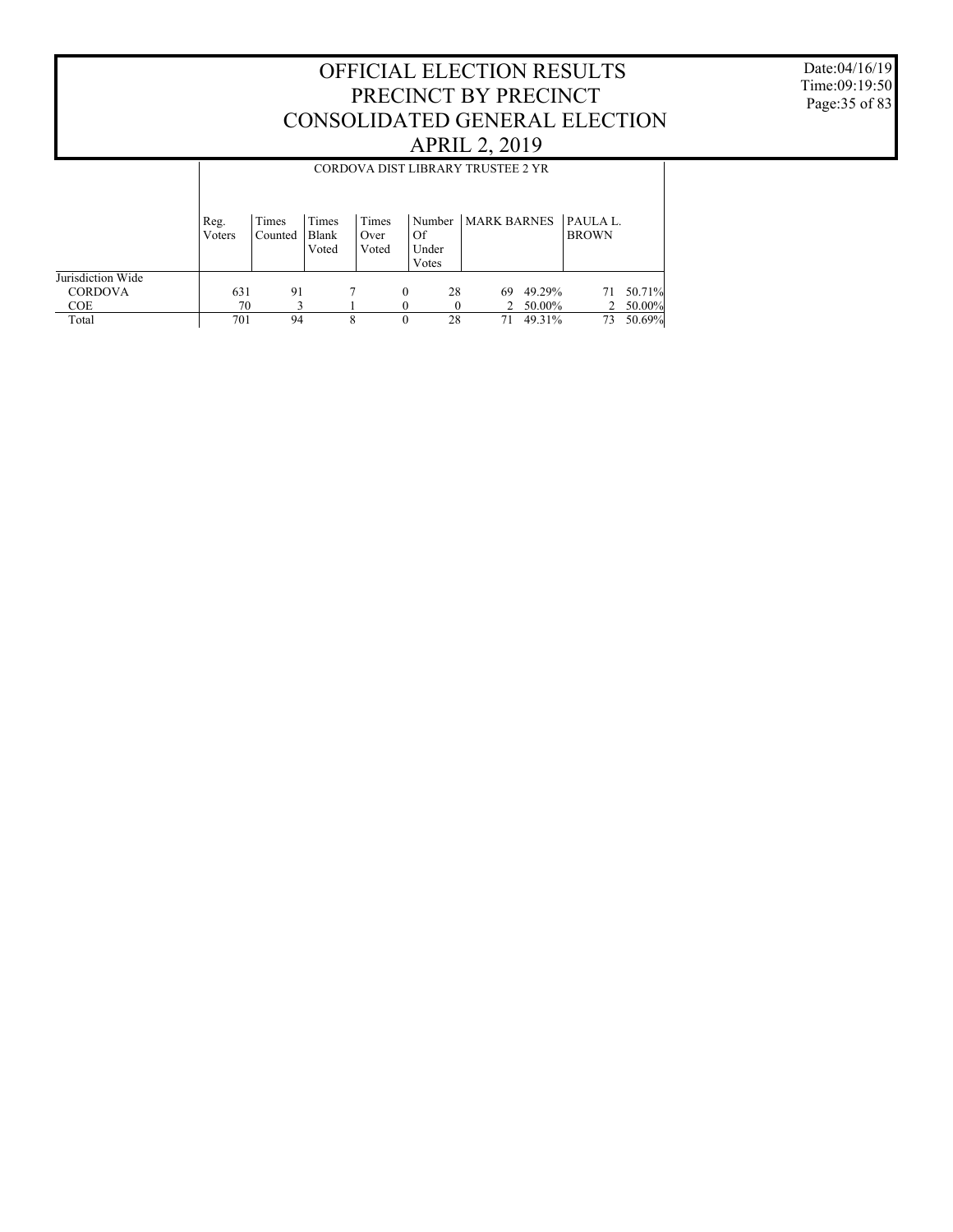Date:04/16/19 Time:09:19:50 Page:36 of 83

|                   | CORDOVA DIST LIBRARY TRUSTEE 4 YR |                  |                         |                        |          |                                |                                   |            |  |
|-------------------|-----------------------------------|------------------|-------------------------|------------------------|----------|--------------------------------|-----------------------------------|------------|--|
|                   | Reg.<br>Voters                    | Times<br>Counted | Times<br>Blank<br>Voted | Times<br>Over<br>Voted |          | Number<br>Of<br>Under<br>Votes | <b>LANI</b><br><b>VANDERWERFF</b> |            |  |
| Jurisdiction Wide |                                   |                  |                         |                        |          |                                |                                   |            |  |
| <b>CORDOVA</b>    | 631                               | 91               |                         | 14                     | $\theta$ | $\theta$                       |                                   | 77 100.00% |  |
| <b>COE</b>        | 70                                |                  |                         |                        |          |                                |                                   | 2 100.00%  |  |
| Total             | 701                               | 94               |                         | 15                     | $\theta$ |                                |                                   | 79 100.00% |  |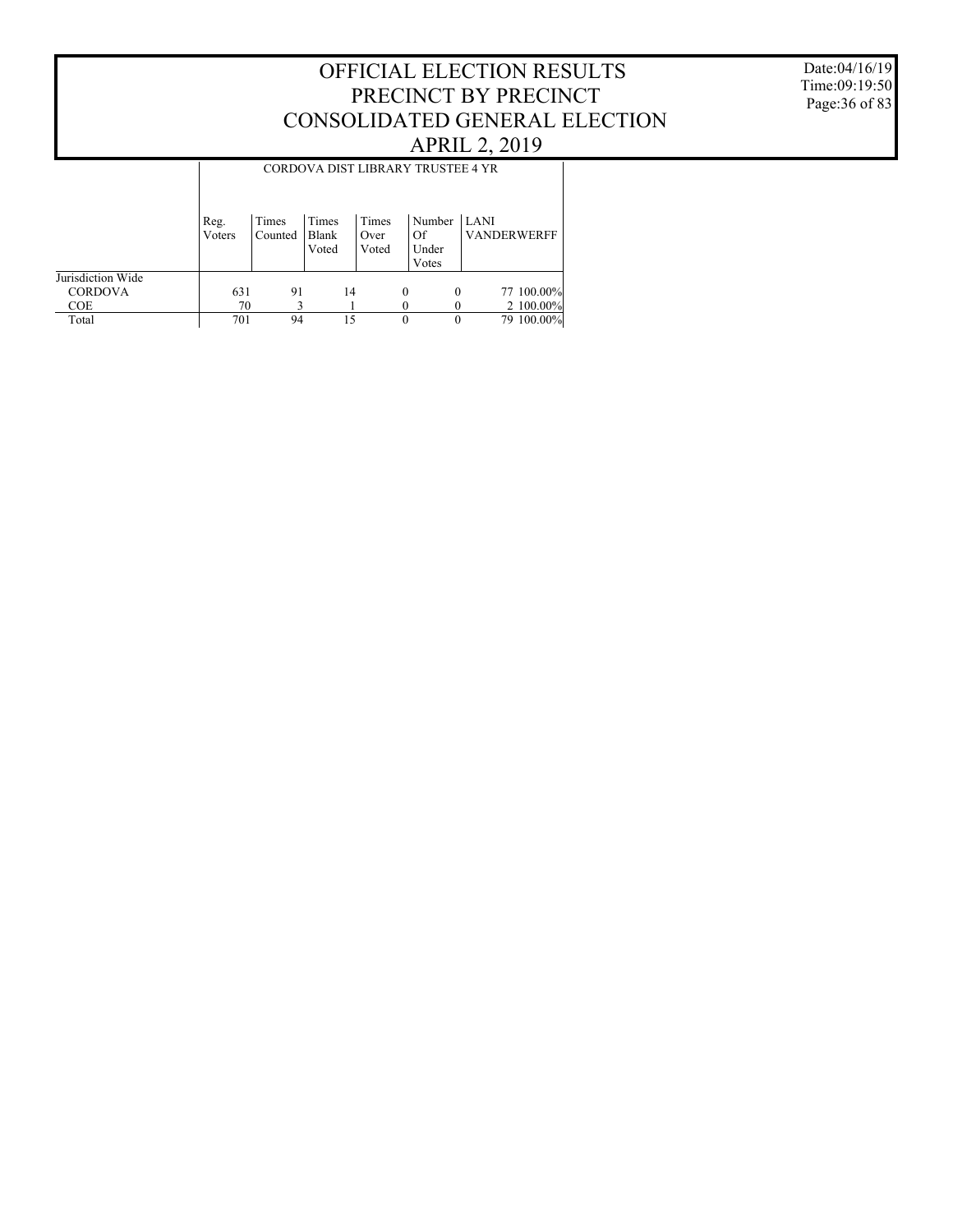Date:04/16/19 Time:09:19:50 Page:37 of 83

|                   |                | CORDOVA DIST LIBRARY TRUSTEE |                         |                        |                                |    |                                    |        |                                     |        |  |  |
|-------------------|----------------|------------------------------|-------------------------|------------------------|--------------------------------|----|------------------------------------|--------|-------------------------------------|--------|--|--|
|                   | Reg.<br>Voters | Times<br>Counted             | Times<br>Blank<br>Voted | Times<br>Over<br>Voted | Number<br>Of<br>Under<br>Votes |    | <b>JUDITH A.</b><br><b>BERGREN</b> |        | <b>MERREDITH</b><br><b>PETERSON</b> |        |  |  |
| Jurisdiction Wide |                |                              |                         |                        |                                |    |                                    |        |                                     |        |  |  |
| <b>CORDOVA</b>    | 631            | 91                           |                         |                        | $\Omega$                       | 25 | 68                                 | 46.26% | 79.                                 | 53.74% |  |  |
| COE.              | 70             |                              |                         |                        |                                |    |                                    | 50.00% | 2                                   | 50.00% |  |  |
| Total             | 701            | 94                           |                         | 6                      | $\theta$                       | 25 | 70                                 | 46.36% | 81                                  | 53.64% |  |  |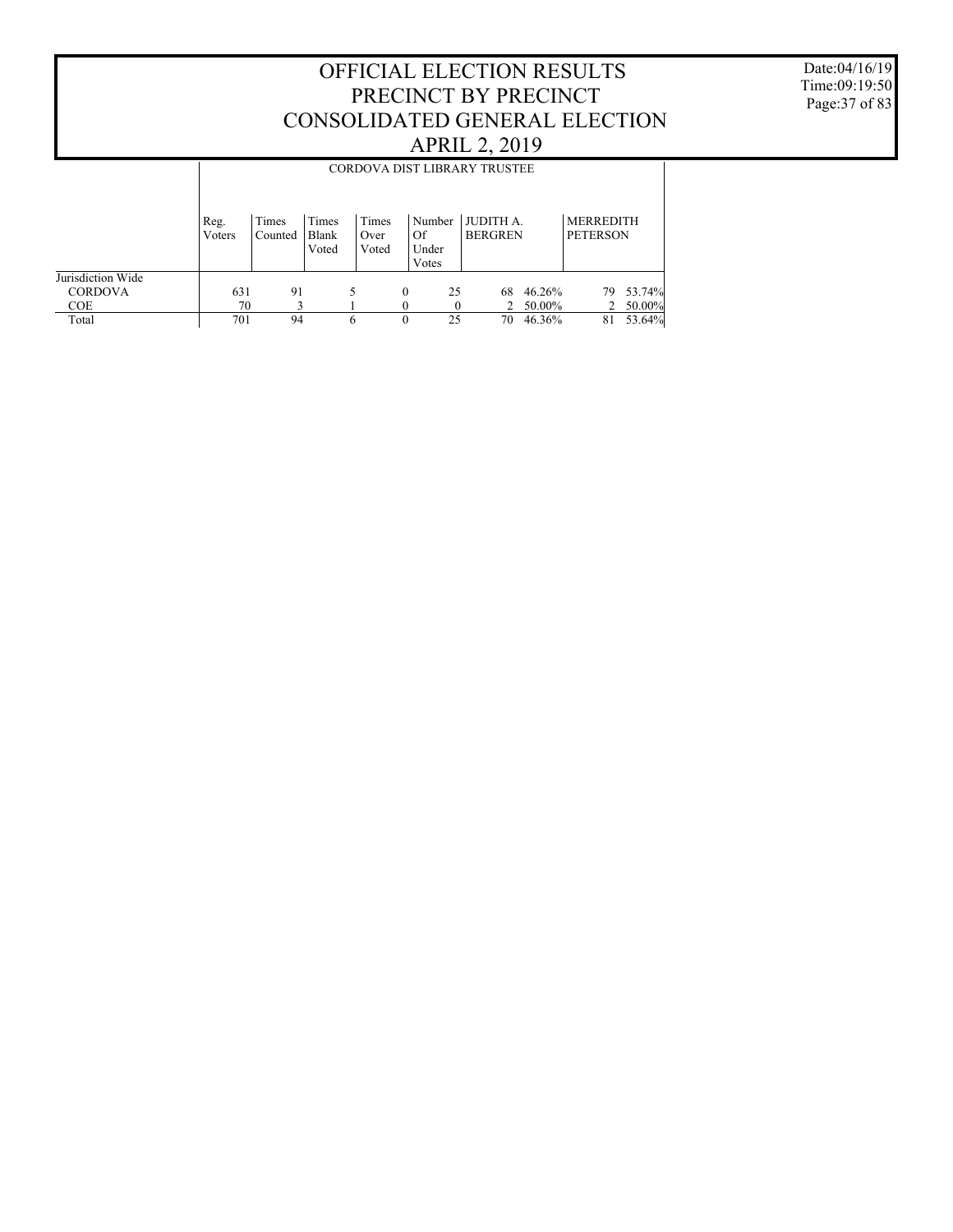Date:04/16/19 Time:09:19:50 Page:38 of 83

| <b>HAMPTON DIST LIBRARY TRUSTEE</b> |  |  |  |  |  |  |  |  |  |  |
|-------------------------------------|--|--|--|--|--|--|--|--|--|--|
| <b>JOYCE JONES</b>                  |  |  |  |  |  |  |  |  |  |  |
|                                     |  |  |  |  |  |  |  |  |  |  |
| 56.83%                              |  |  |  |  |  |  |  |  |  |  |
| 53.29%<br>54.90%                    |  |  |  |  |  |  |  |  |  |  |
|                                     |  |  |  |  |  |  |  |  |  |  |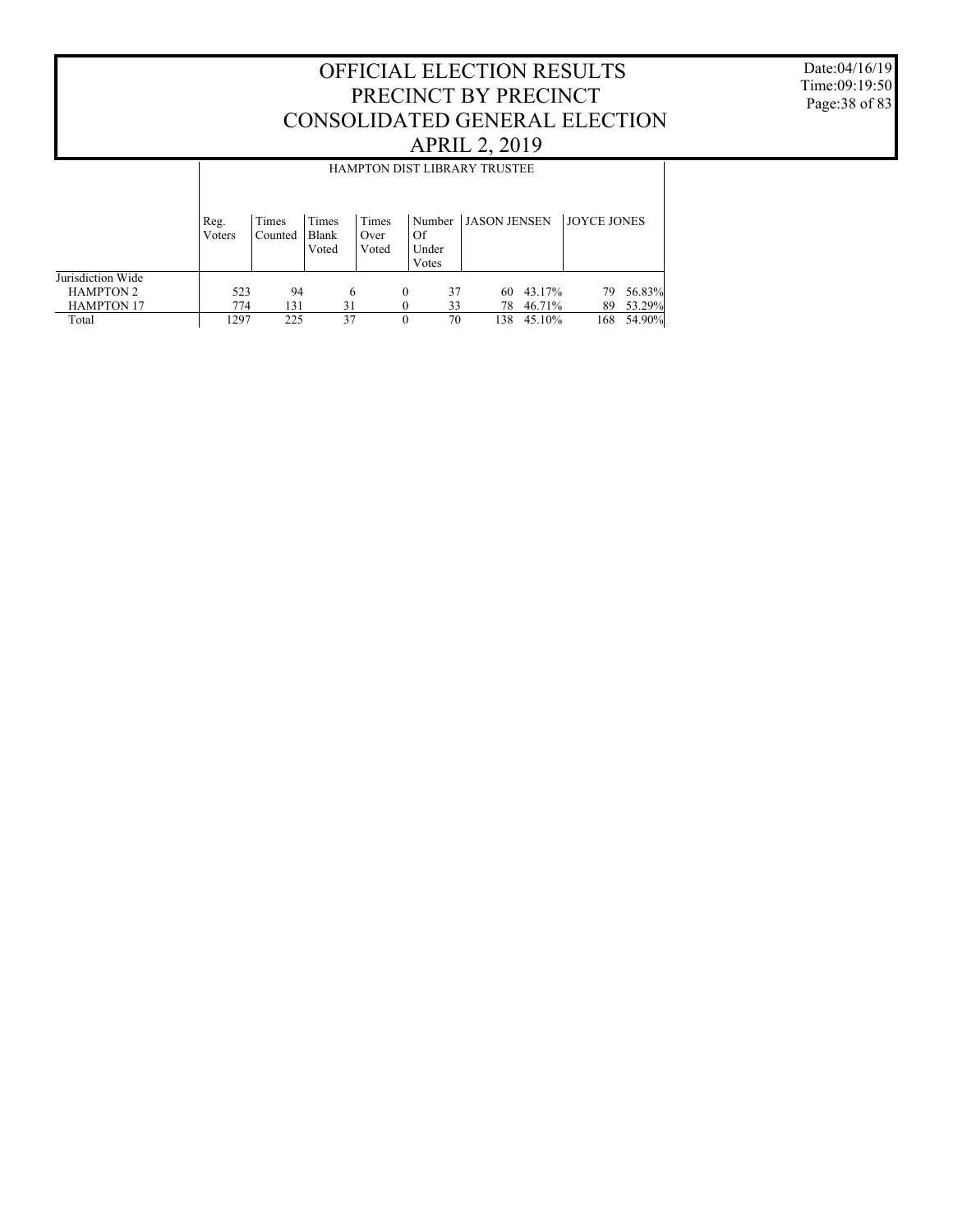### Date:04/16/19 Time:09:19:50 Page:39 of 83

|                    |                | MILAN/BH LIBRARY TRUSTEE 2 YR |                         |                        |                                |                             |  |  |  |  |  |  |
|--------------------|----------------|-------------------------------|-------------------------|------------------------|--------------------------------|-----------------------------|--|--|--|--|--|--|
|                    | Reg.<br>Voters | Times<br>Counted              | Times<br>Blank<br>Voted | Times<br>Over<br>Voted | Number<br>Of<br>Under<br>Votes | PHYLLIS J.<br><b>HARVEY</b> |  |  |  |  |  |  |
| Jurisdiction Wide  |                |                               |                         |                        |                                |                             |  |  |  |  |  |  |
| <b>BLACKHAWK 1</b> | 441            | 24                            | 5                       | 0                      | $\Omega$                       | 19 100.00%                  |  |  |  |  |  |  |
| <b>BLACKHAWK 2</b> | 526            | 22                            | 4                       | 0                      | 0                              | 18 100.00%                  |  |  |  |  |  |  |
| <b>BLACKHAWK3</b>  | 1370           | 124                           | 28                      | 0                      |                                | 96 100.00%                  |  |  |  |  |  |  |
| <b>BLACKHAWK4</b>  | 388            | 12                            |                         | 0                      | $\Omega$                       | 11 100.00%                  |  |  |  |  |  |  |
| <b>BLACKHAWK 5</b> | 350            | 21                            |                         | 0                      |                                | 14 100.00%                  |  |  |  |  |  |  |
| <b>BLACKHAWK 6</b> | 868            | 65                            | 20                      |                        | 0                              | 45 100.00%                  |  |  |  |  |  |  |
| <b>BLACKHAWK 7</b> | 438            | 38                            | 9                       | 0                      |                                | 29 100.00%                  |  |  |  |  |  |  |
| <b>BOWLING 1</b>   | 1158           | 59                            | 14                      | 0                      | 0                              | 45 100.00%                  |  |  |  |  |  |  |
| <b>EDGINGTON 1</b> | 559            | 46                            |                         | 0                      | 0                              | 39 100.00%                  |  |  |  |  |  |  |
| <b>EDGINGTON 2</b> | 492            | 43                            | 9                       | $\theta$               | $\theta$                       | 34 100.00%                  |  |  |  |  |  |  |
| Total              | 6590           | 454                           | 104                     | $\theta$               | $\theta$                       | 350 100.00%                 |  |  |  |  |  |  |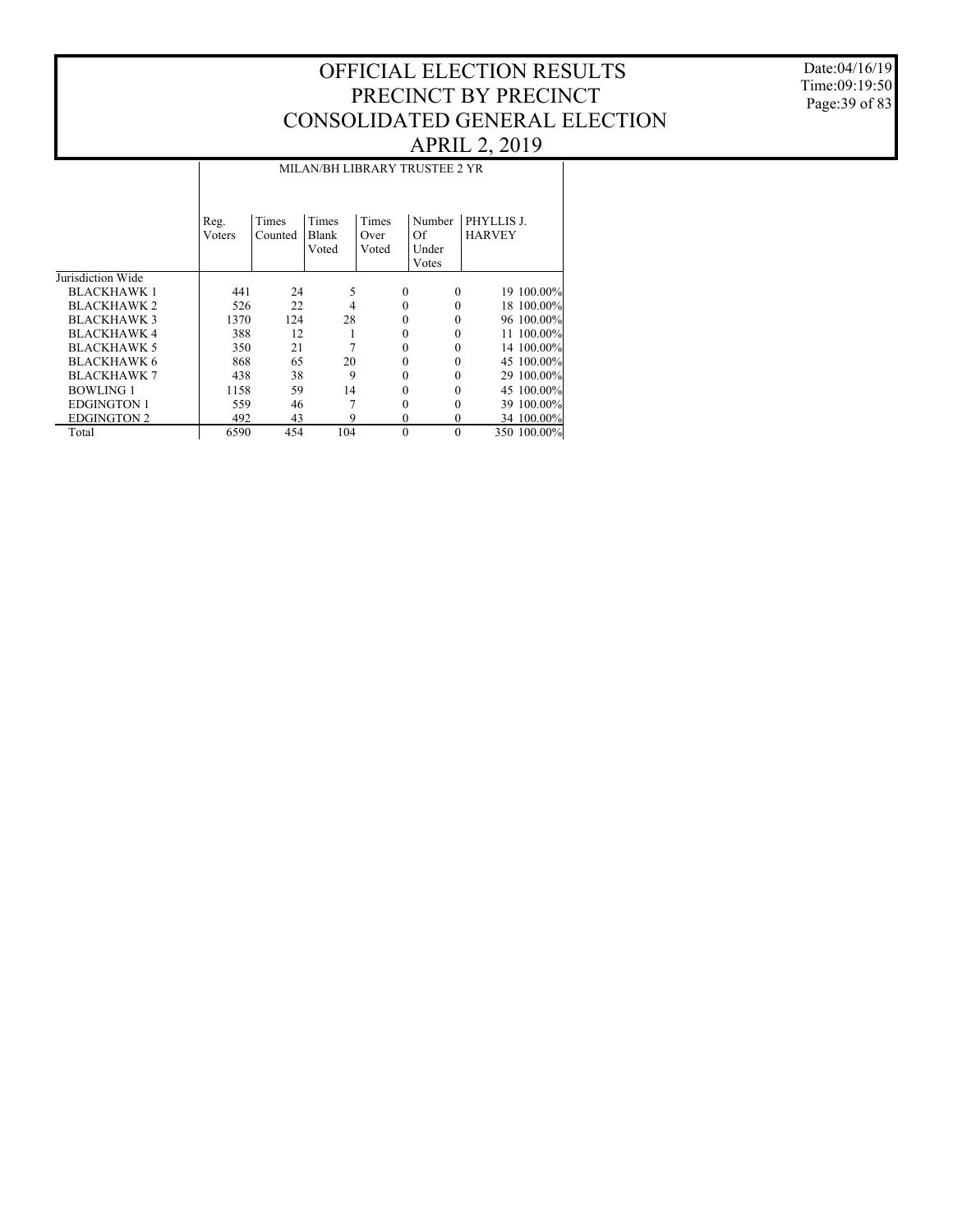Date:04/16/19 Time:09:19:50 Page:40 of 83

|                    |      |                                                                                               |       |          |                          | $\mathcal{L}$      |  |  |  |  |  |  |
|--------------------|------|-----------------------------------------------------------------------------------------------|-------|----------|--------------------------|--------------------|--|--|--|--|--|--|
|                    |      |                                                                                               |       |          | MILAN/BH LIBRARY TRUSTEE |                    |  |  |  |  |  |  |
|                    | Reg. | <b>DONNA</b><br>Times<br>Times<br>Times<br>Number<br>Of<br>Blank<br>Voters<br>Counted<br>Over |       |          |                          |                    |  |  |  |  |  |  |
|                    |      |                                                                                               | Voted | Voted    | Under                    | <b>ABOLT-STONE</b> |  |  |  |  |  |  |
|                    |      |                                                                                               |       |          | Votes                    |                    |  |  |  |  |  |  |
| Jurisdiction Wide  |      |                                                                                               |       |          |                          |                    |  |  |  |  |  |  |
| <b>BLACKHAWK 1</b> | 441  | 24                                                                                            | 5     | $\theta$ | 19                       | 19 100.00%         |  |  |  |  |  |  |
| <b>BLACKHAWK 2</b> | 526  | 22                                                                                            | 4     | $\theta$ | 18                       | 18 100.00%         |  |  |  |  |  |  |
| <b>BLACKHAWK3</b>  | 1370 | 124                                                                                           | 34    | 0        | 90                       | 90 100.00%         |  |  |  |  |  |  |
| <b>BLACKHAWK4</b>  | 388  | 12                                                                                            |       | $\theta$ | 11                       | 11 100.00%         |  |  |  |  |  |  |
| <b>BLACKHAWK 5</b> | 350  | 21                                                                                            | 8     | 0        | 13                       | 13 100.00%         |  |  |  |  |  |  |
| <b>BLACKHAWK 6</b> | 868  | 65                                                                                            | 15    | $\theta$ | 50                       | 50 100.00%         |  |  |  |  |  |  |
| <b>BLACKHAWK 7</b> | 438  | 38                                                                                            | 6     | 0        | 32                       | 32 100.00%         |  |  |  |  |  |  |
| <b>BOWLING 1</b>   | 1158 | 59                                                                                            | 12    | 0        | 47                       | 47 100.00%         |  |  |  |  |  |  |
| <b>EDGINGTON 1</b> | 559  | 46                                                                                            | 9     | 0        | 37                       | 37 100.00%         |  |  |  |  |  |  |
| <b>EDGINGTON 2</b> | 492  | 43                                                                                            | 10    | $\theta$ | 33                       | 33 100.00%         |  |  |  |  |  |  |
| Total              | 6590 | 454                                                                                           | 104   | $\theta$ | 350                      | 350 100.00%        |  |  |  |  |  |  |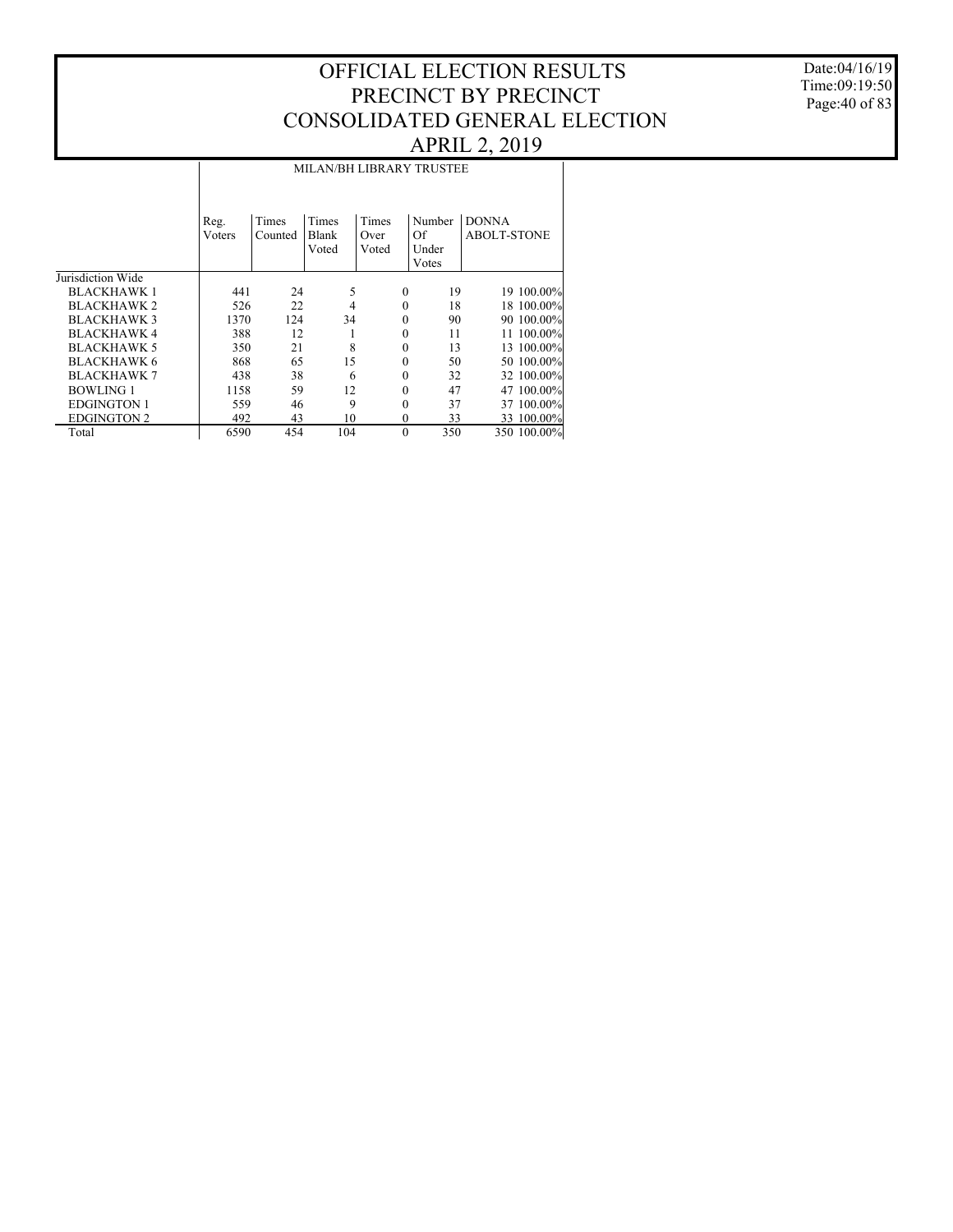#### OFFICIAL ELECTION RESULTS PRECINCT BY PRECINCT CONSOLIDATED GENERAL ELECTION APRIL 2, 2019 Jurisdiction Wide CANOE CREEK Total Reg. Voters Times Counted Times Blank Voted Times Over Voted Number | BARB DILLIN Of Under Votes  $KATHY$  LANG  $|TONYA$ HANRAHAN MOORE MEMORIAL LIBRARY TRUSTEE 408 100 2 0 203 65 34.39% 72 38.10% 52 27.51% 408 100 2 0 203 65 34.39% 72 38.10% 52 27.51%

Date:04/16/19 Time:09:19:50 Page:41 of 83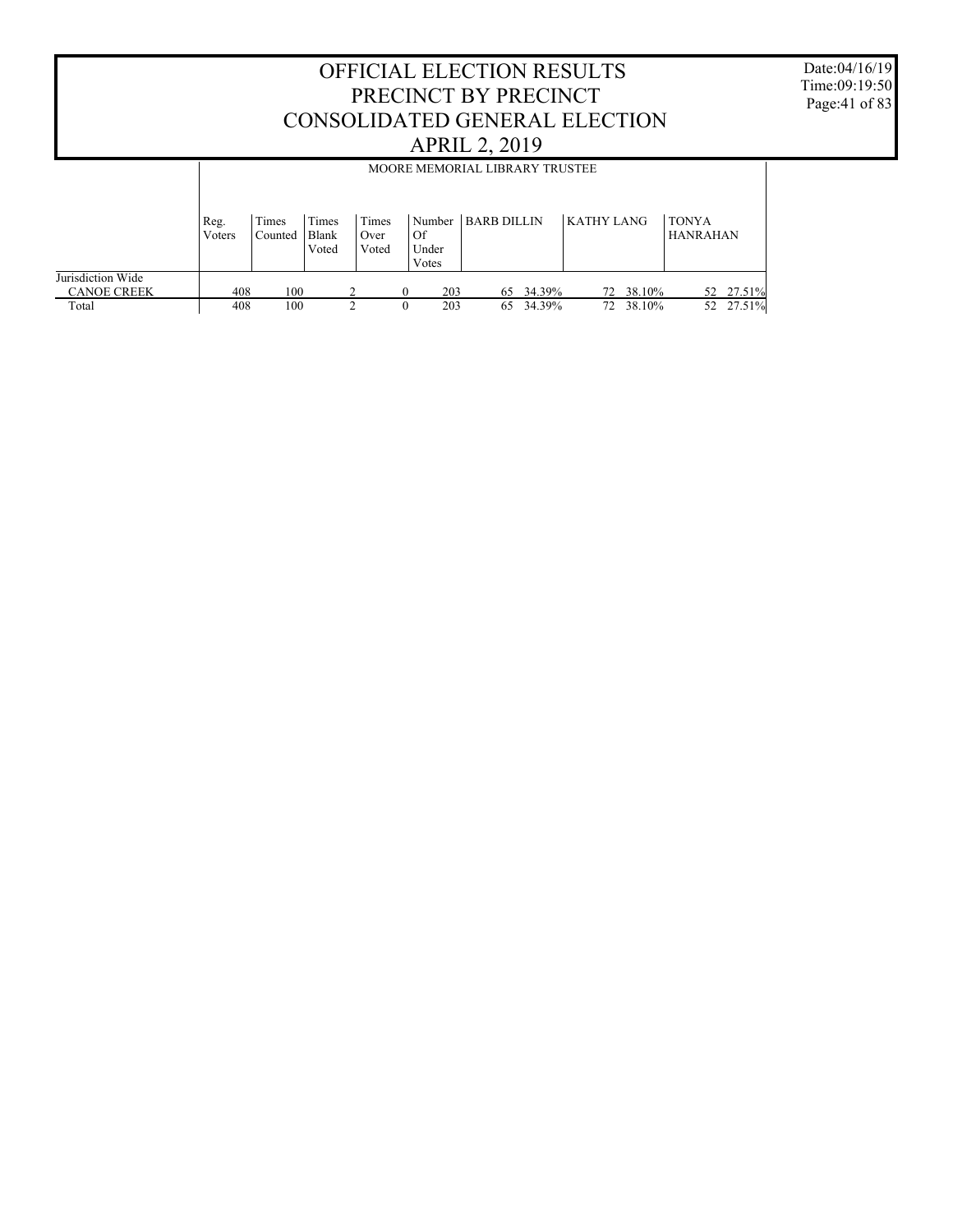Date:04/16/19 Time:09:19:50 Page:42 of 83

|                   |                |                  |                         |                        |                       | RIVER VALLEY LIBRARY TRUSTEE    |        |                    |                          |                                  |        |
|-------------------|----------------|------------------|-------------------------|------------------------|-----------------------|---------------------------------|--------|--------------------|--------------------------|----------------------------------|--------|
|                   | Reg.<br>Voters | Times<br>Counted | Times<br>Blank<br>Voted | Times<br>Over<br>Voted | Number<br>Of<br>Under | <b>BRIANNE</b><br><b>BARBER</b> |        | <b>ANNA BIPPUS</b> |                          | <b>CHANDRA</b><br><b>OAKLAND</b> |        |
|                   |                |                  |                         |                        | Votes                 |                                 |        |                    |                          |                                  |        |
| Jurisdiction Wide |                |                  |                         |                        |                       |                                 |        |                    |                          |                                  |        |
| <b>COE</b>        | 888            | 48               | 9                       | $\mathbf{0}$           | 11                    | 36                              | 33.96% | 37                 | 34.91%                   | 33                               | 31.13% |
| <b>ZUMA</b>       | 489            | 26               | 9                       | $\Omega$               | 13                    | 14                              | 36.84% | 11                 | 28.95%                   | 13                               | 34.21% |
| PORT BYRON        | 1047           | 67               | 6                       | $\Omega$               | 29                    | 54                              | 35.06% | 50                 | 32.47%                   | 50                               | 32.47% |
| <b>HAMPTON 1</b>  | 929            | 94               | 13                      | $\theta$               | 38                    | 76                              | 37.07% | 66                 | 32.20%                   | 63                               | 30.73% |
| <b>HAMPTON 2</b>  | 396            | 14               | 3                       | $\theta$               | 10                    | 9                               | 39.13% |                    | 30.43%                   |                                  | 30.43% |
| <b>HAMPTON 7</b>  | $\Omega$       | $\Omega$         | $\theta$                | $\theta$               | $\Omega$              | $\theta$                        |        | 0                  | $\overline{\phantom{a}}$ | $\Omega$                         |        |
| <b>HAMPTON 17</b> | 50             | $\Omega$         | $\Omega$                | $\theta$               | 0                     | $\theta$                        |        | 0                  |                          | $\theta$                         |        |
| Total             | 3799           | 249              | 40                      | $\Omega$               | 101                   | 189                             | 35.93% | 171                | 32.51%                   | 166                              | 31.56% |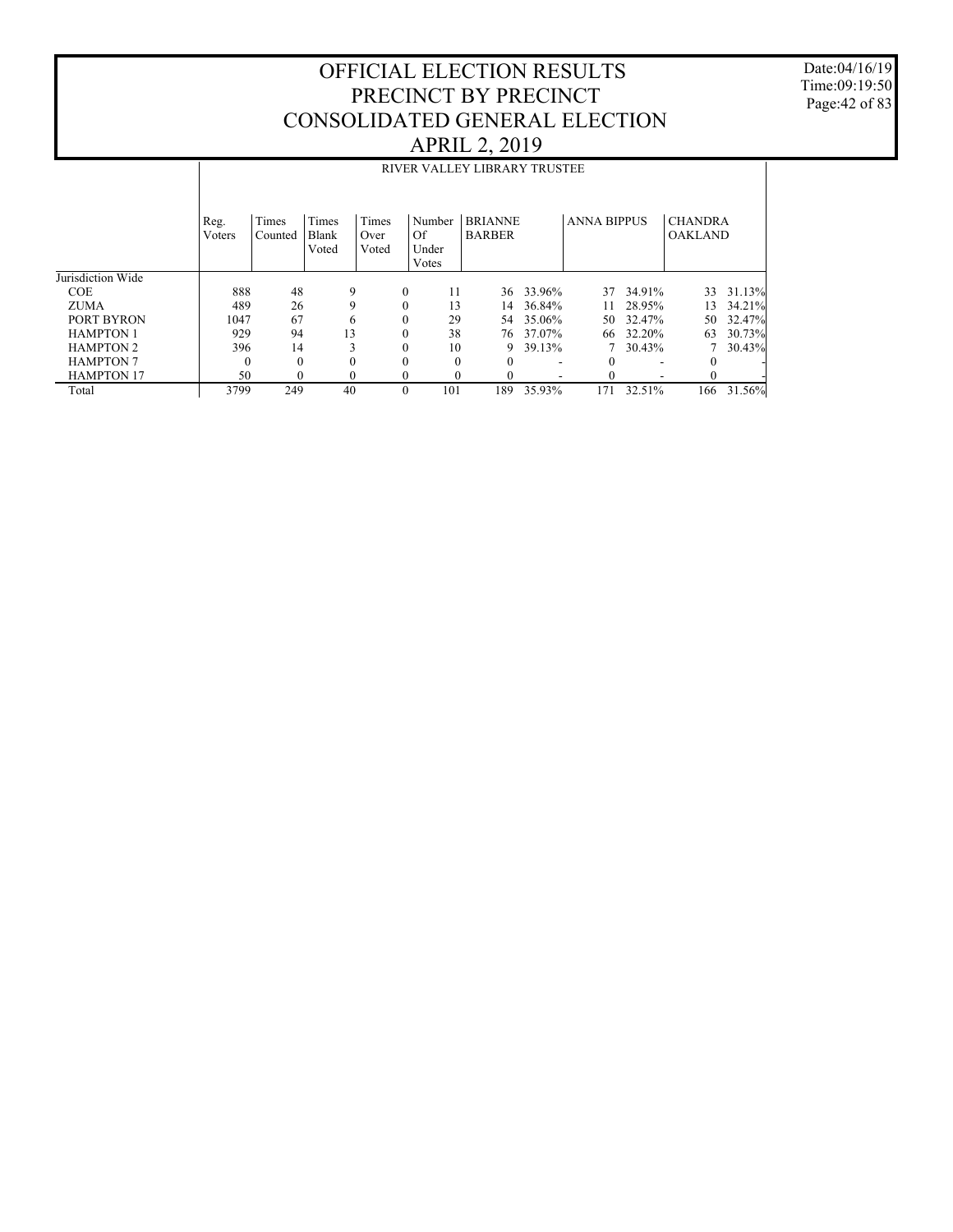Date:04/16/19 Time:09:19:50 Page:43 of 83

|                      |                | ROBERT R. JONES LIBRARY TRUSTEE 2 YR |                         |                        |                                |                                       |  |  |  |  |  |  |
|----------------------|----------------|--------------------------------------|-------------------------|------------------------|--------------------------------|---------------------------------------|--|--|--|--|--|--|
|                      | Reg.<br>Voters | Times<br>Counted                     | Times<br>Blank<br>Voted | Times<br>Over<br>Voted | Number<br>Of<br>Under<br>Votes | <b>JENNIFER R.</b><br><b>EDLEFSON</b> |  |  |  |  |  |  |
| Jurisdiction Wide    |                |                                      |                         |                        |                                |                                       |  |  |  |  |  |  |
| <b>BLACKHAWK 3</b>   | 114            | 2                                    | $\Omega$                | 0                      | $\Omega$                       | 2 100.00%                             |  |  |  |  |  |  |
| <b>BLACKHAWK 5</b>   | 134            |                                      |                         |                        |                                | 1 100.00%                             |  |  |  |  |  |  |
| <b>COAL VALLEY 1</b> | 905            | 79                                   | 21                      |                        | 0                              | 58 100,00%                            |  |  |  |  |  |  |
| <b>COAL VALLEY 2</b> | 561            | 15                                   | 2                       |                        | 0<br>$\Omega$                  | 13 100.00%                            |  |  |  |  |  |  |
| <b>COAL VALLEY 3</b> | 1615           | 124                                  | 23                      |                        | 0<br>$\Omega$                  | 101 100.00%                           |  |  |  |  |  |  |
| Total                | 3329           | 221                                  | 46                      | $\theta$               |                                | 175 100.00%                           |  |  |  |  |  |  |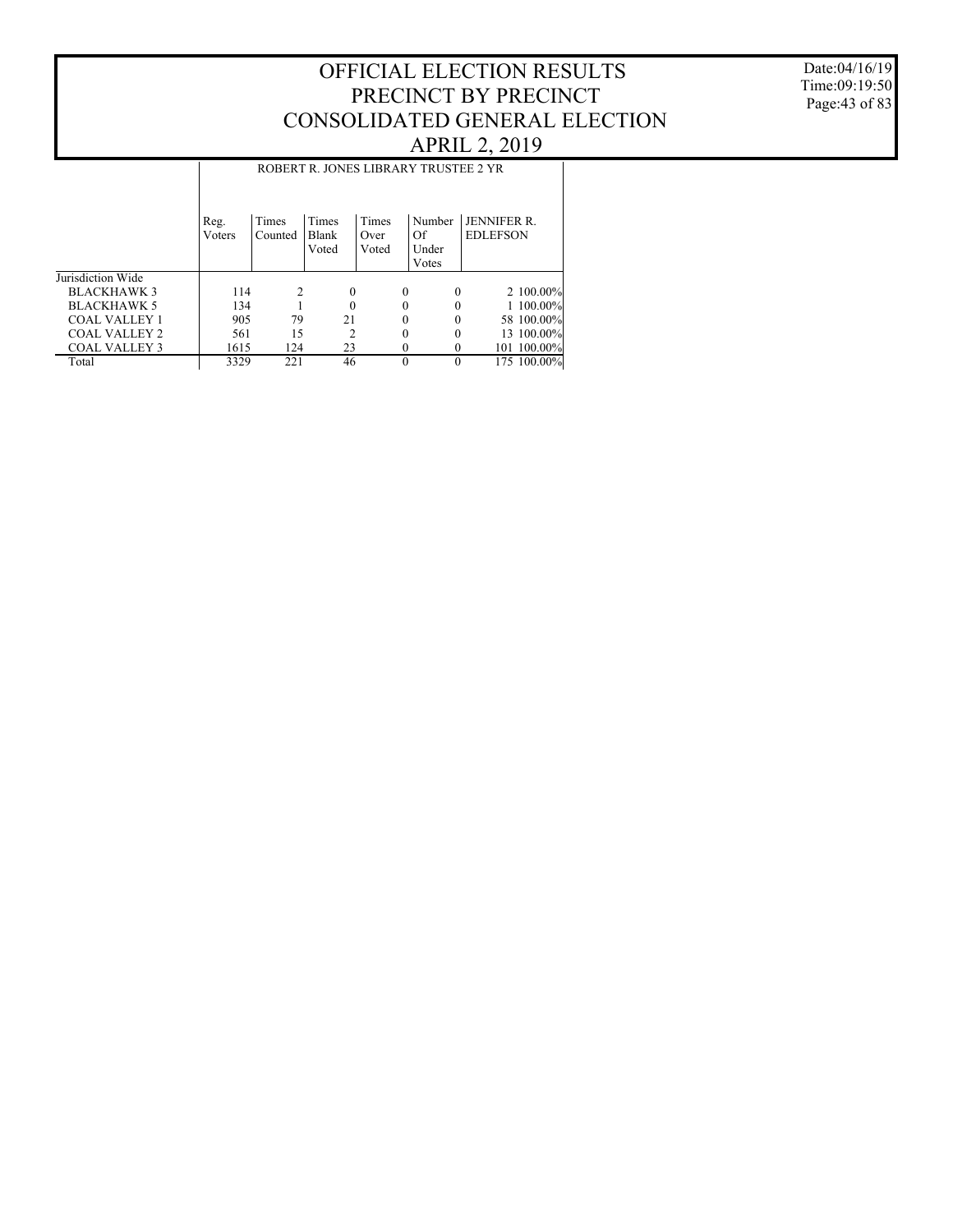Date:04/16/19 Time:09:19:50 Page:44 of 83

|                      |                | ROBERT R. JONES LIBRARY TRUSTEE |                         |                        |                                |                                  |        |                            |                  |  |  |  |
|----------------------|----------------|---------------------------------|-------------------------|------------------------|--------------------------------|----------------------------------|--------|----------------------------|------------------|--|--|--|
|                      | Reg.<br>Voters | Times<br>Counted                | Times<br>Blank<br>Voted | Times<br>Over<br>Voted | Number<br>Of<br>Under<br>Votes | <b>ROBERT E.</b><br><b>HAGEN</b> |        | REBECCA A.<br><b>BLOOM</b> |                  |  |  |  |
| Jurisdiction Wide    |                |                                 |                         |                        |                                |                                  |        |                            |                  |  |  |  |
| <b>BLACKHAWK 3</b>   | 114            | 2                               | $\mathbf{0}$            | $\theta$               | 0                              | $2^{\circ}$                      | 50.00% |                            | $2\quad 50.00\%$ |  |  |  |
| <b>BLACKHAWK 5</b>   | 134            |                                 | $\theta$                | $\Omega$               | 0                              |                                  | 50.00% |                            | 50.00%           |  |  |  |
| <b>COAL VALLEY 1</b> | 905            | 79                              | 17                      | $\theta$               | 33                             | 47                               | 51.65% | 44                         | 48.35%           |  |  |  |
| COAL VALLEY 2        | 561            | 15                              | $\overline{c}$          | $\Omega$               | 4                              | 9                                | 40.91% | 13                         | 59.09%           |  |  |  |
| <b>COAL VALLEY 3</b> | 1615           | 124                             | 17                      |                        | 37                             | 85                               | 48.02% | 92                         | 51.98%           |  |  |  |
| Total                | 3329           | 221                             | 36                      | $\Omega$               | 74                             | 144                              | 48.65% | 152                        | 51.35%           |  |  |  |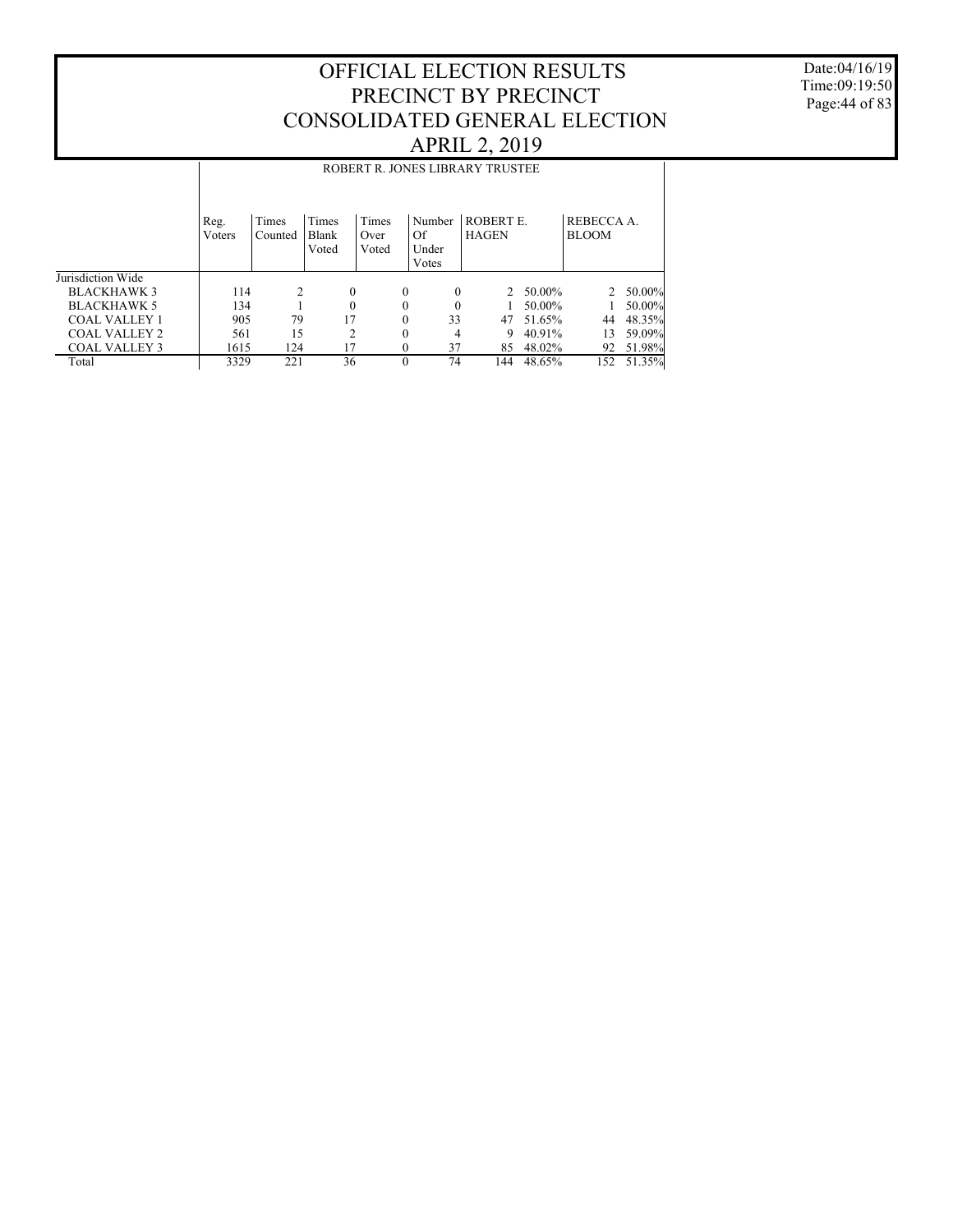### Date:04/16/19 Time:09:19:50 Page:45 of 83

|                   |                | ROCK RIVER LIBRARY TRUSTEE 4 YR |                         |                        |                                |                     |  |  |  |  |  |  |
|-------------------|----------------|---------------------------------|-------------------------|------------------------|--------------------------------|---------------------|--|--|--|--|--|--|
|                   | Reg.<br>Voters | Times<br>Counted                | Times<br>Blank<br>Voted | Times<br>Over<br>Voted | Number<br>Of<br>Under<br>Votes | <b>JOANNE RIEDL</b> |  |  |  |  |  |  |
| Jurisdiction Wide |                |                                 |                         |                        |                                |                     |  |  |  |  |  |  |
| ZUMA              | 28             | $\theta$                        | 0                       | $\Omega$               | $\Omega$                       | 0                   |  |  |  |  |  |  |
| <b>HAMPTON 1</b>  | 168            | 8                               |                         |                        |                                | 8 100.00%           |  |  |  |  |  |  |
| <b>HAMPTON 5</b>  | 39             | 0                               |                         |                        |                                |                     |  |  |  |  |  |  |
| <b>HAMPTON 7</b>  | 79             | $\overline{c}$                  |                         | 0                      |                                | 2 100,00%           |  |  |  |  |  |  |
| <b>HAMPTON 8</b>  | 372            | 10                              |                         |                        |                                | 8 100.00%           |  |  |  |  |  |  |
| <b>HAMPTON 9</b>  | 354            | 8                               |                         |                        |                                | 7 100.00%           |  |  |  |  |  |  |
| <b>HAMPTON 10</b> |                |                                 |                         |                        |                                |                     |  |  |  |  |  |  |
| <b>HAMPTON 12</b> | 97             |                                 |                         |                        |                                |                     |  |  |  |  |  |  |
| <b>HAMPTON 16</b> | 812            | 15                              |                         |                        |                                | 13 100.00%          |  |  |  |  |  |  |
| <b>HAMPTON 17</b> | 10             |                                 | 0                       | $\Omega$               | $\theta$                       | 1 100.00%           |  |  |  |  |  |  |
| Total             | 1961           | 44                              |                         | $\Omega$               | $\theta$                       | 39 100.00%          |  |  |  |  |  |  |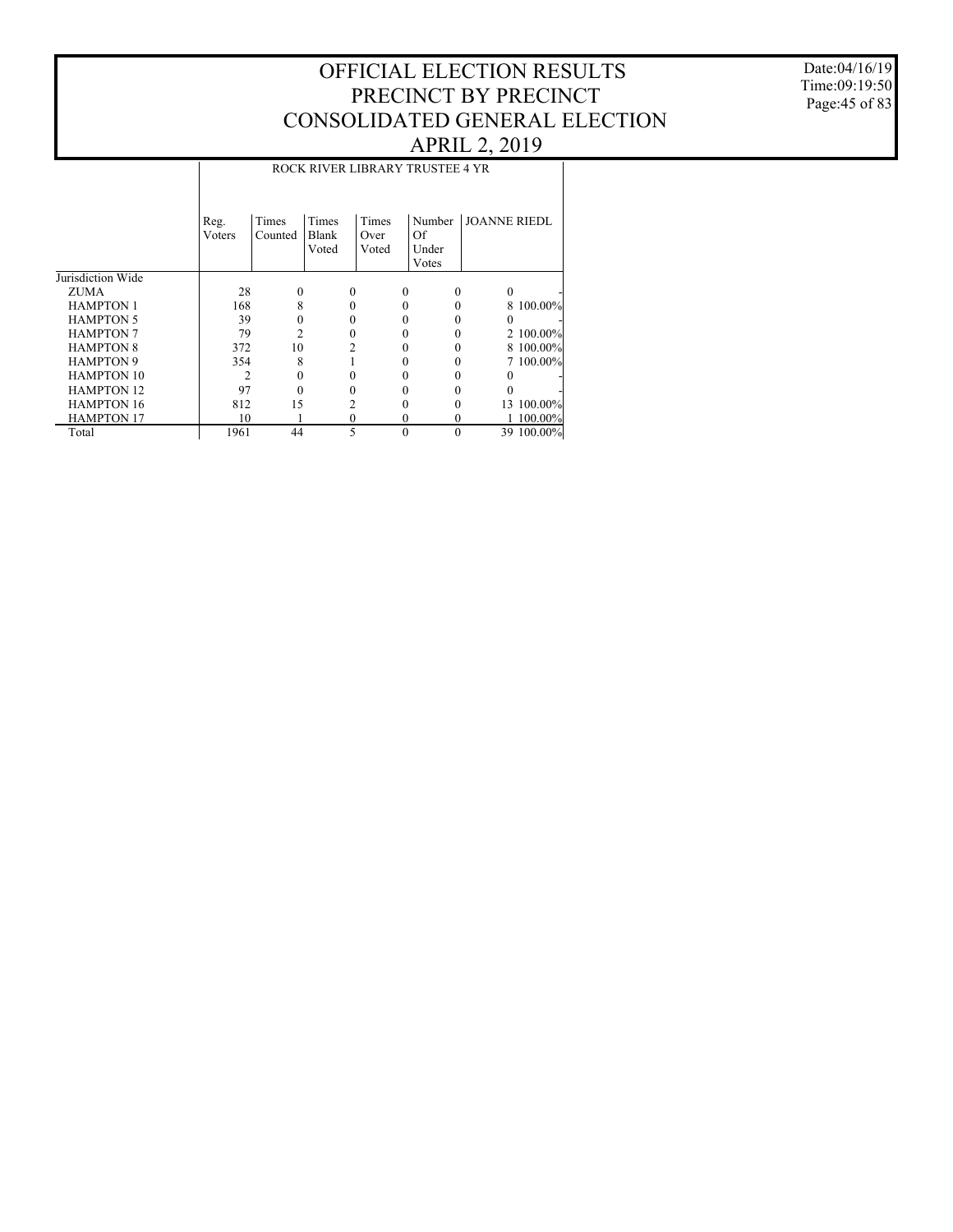Date:04/16/19 Time:09:19:50 Page:46 of 83

|                   |                |                  |                         |                        |              |                                  | ROCK RIVER LIBRARY TRUSTEE    |          |                    |        |                               |        |  |
|-------------------|----------------|------------------|-------------------------|------------------------|--------------|----------------------------------|-------------------------------|----------|--------------------|--------|-------------------------------|--------|--|
|                   |                |                  |                         |                        |              |                                  |                               |          |                    |        |                               |        |  |
|                   | Reg.<br>Voters | Times<br>Counted | Times<br>Blank<br>Voted | Times<br>Over<br>Voted |              | Number<br><sup>Of</sup><br>Under | <b>STACY</b><br><b>BAWDEN</b> |          | <b>JULIE BLACK</b> |        | <b>PAMELA</b><br><b>BRAGG</b> |        |  |
| Jurisdiction Wide |                |                  |                         |                        |              | Votes                            |                               |          |                    |        |                               |        |  |
| <b>ZUMA</b>       | 28             | $\Omega$         |                         | $\Omega$               | $\Omega$     | $\theta$                         | $\Omega$                      |          | $\Omega$           |        | $\Omega$                      |        |  |
| <b>HAMPTON 1</b>  | 168            | 8                |                         |                        | $\theta$     | $\theta$                         | 7                             | 33.33%   |                    | 33.33% | 7                             | 33.33% |  |
| <b>HAMPTON 5</b>  | 39             |                  |                         |                        | $\theta$     | 0                                | $\Omega$                      |          |                    |        |                               |        |  |
| <b>HAMPTON 7</b>  | 79             |                  | $\theta$                |                        | $\theta$     | 4                                | $\Omega$                      | $0.00\%$ |                    | 50.00% |                               | 50.00% |  |
| <b>HAMPTON 8</b>  | 372            | 10               |                         |                        | $\theta$     | 8                                | 5                             | 26.32%   |                    | 36.84% |                               | 36.84% |  |
| <b>HAMPTON 9</b>  | 354            | 8                |                         |                        | 0            | 6                                | 5                             | 33.33%   | 5.                 | 33.33% | 5                             | 33.33% |  |
| <b>HAMPTON 10</b> | 2              |                  | $\Omega$                |                        | $\Omega$     |                                  | 0                             |          |                    |        |                               |        |  |
| <b>HAMPTON 12</b> | 97             |                  |                         |                        |              |                                  |                               |          |                    |        |                               |        |  |
| <b>HAMPTON 16</b> | 812            | 15               |                         |                        | $\theta$     | 11                               | 9                             | 36.00%   |                    | 32.00% | 8                             | 32.00% |  |
| <b>HAMPTON 17</b> | 10             |                  |                         | 0                      | $\mathbf{0}$ | $\Omega$                         |                               | 33.33%   |                    | 33.33% |                               | 33.33% |  |
| Total             | 1961           | 44               |                         | 6                      | $\theta$     | 29                               | 27                            | 31.76%   | 29                 | 34.12% | 29                            | 34.12% |  |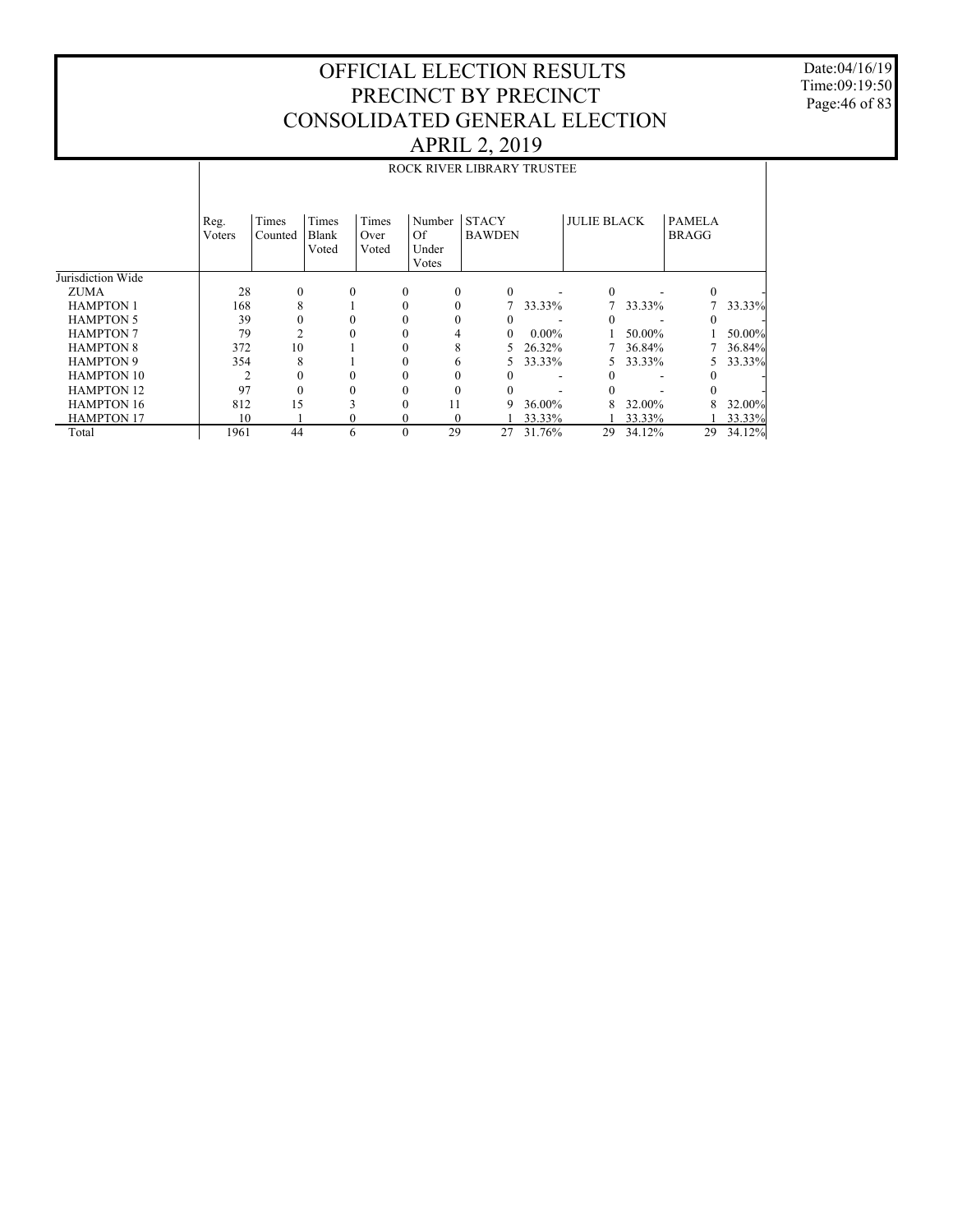Date:04/16/19 Time:09:19:50 Page:47 of 83

|                   |                | <b>SHERRARD LIBRARY TRUSTEE</b> |                         |                        |                                |                     |        |                                |        |  |  |
|-------------------|----------------|---------------------------------|-------------------------|------------------------|--------------------------------|---------------------|--------|--------------------------------|--------|--|--|
|                   | Reg.<br>Voters | Times<br>Counted                | Times<br>Blank<br>Voted | Times<br>Over<br>Voted | Number<br>Of<br>Under<br>Votes | <b>JAMES DEWITT</b> |        | <b>SHERYL</b><br><b>STEELE</b> |        |  |  |
| Jurisdiction Wide |                |                                 |                         |                        |                                |                     |        |                                |        |  |  |
| <b>RURAL</b>      | 491            |                                 |                         | 0                      | $\theta$                       | 7                   | 53.85% | 6                              | 46.15% |  |  |
| <b>BOWLING 1</b>  | 208            | 4                               |                         | 0                      | $\theta$                       |                     | 20.00% | 4                              | 80.00% |  |  |
| <b>BOWLING 2</b>  | 1018           | 15                              |                         |                        |                                |                     | 36.84% | 12                             | 63.16% |  |  |
| Total             | 1717           | 26                              |                         | $\mathfrak{D}$         | $\theta$<br>11                 | 15                  | 40.54% | 22                             | 59.46% |  |  |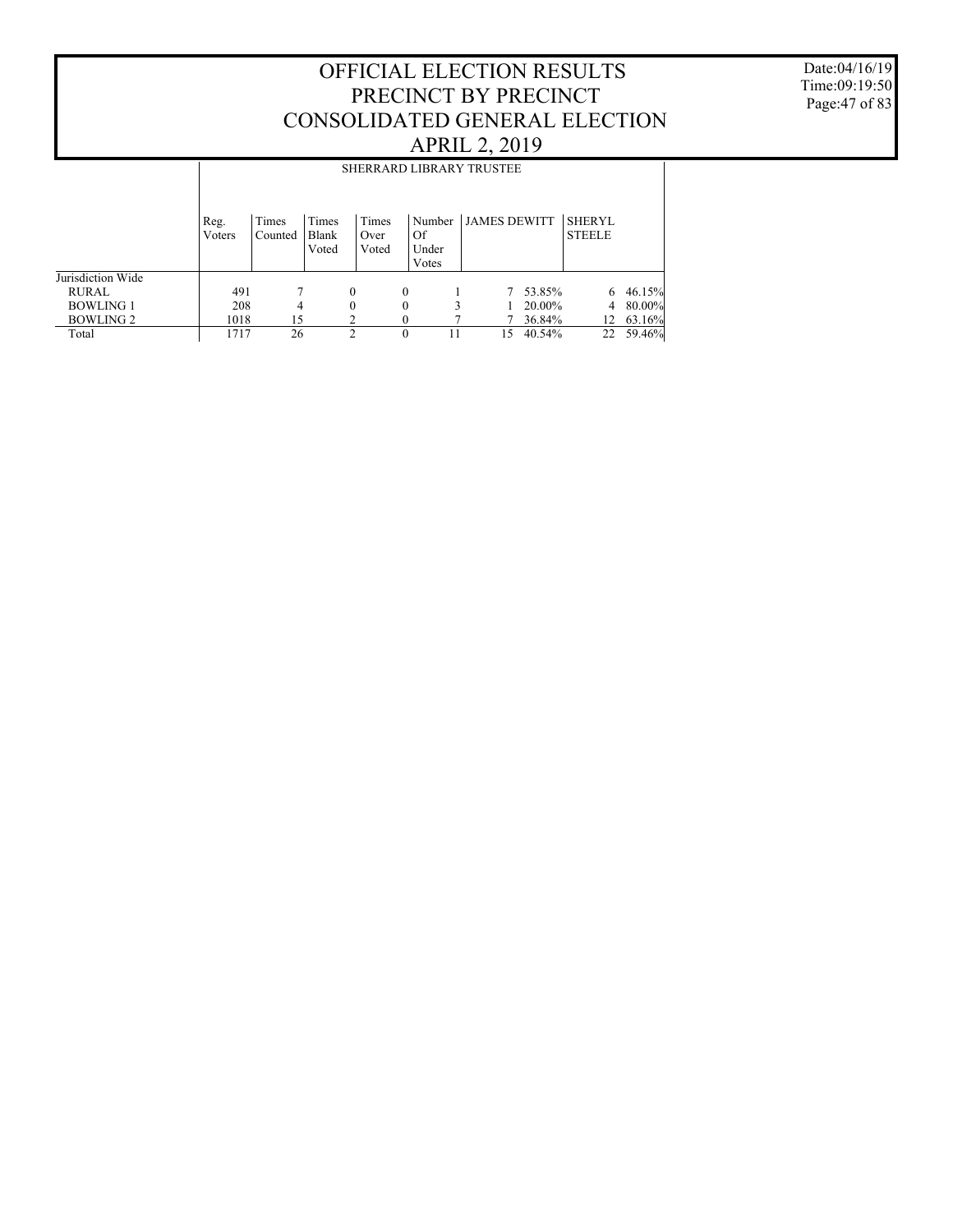|                            |                |                  |                         |                        | <b>OFFICIAL ELECTION RESULTS</b><br>PRECINCT BY PRECINCT<br>CONSOLIDATED GENERAL ELECTION | <b>APRIL 2, 2019</b> |          |                                 |          |                     |           | Date:04/16/19<br>Time:09:19:50<br>Page: 48 of 83 |
|----------------------------|----------------|------------------|-------------------------|------------------------|-------------------------------------------------------------------------------------------|----------------------|----------|---------------------------------|----------|---------------------|-----------|--------------------------------------------------|
|                            |                |                  |                         |                        | WESTERN DIST LIBRARY TRUSTEE                                                              |                      |          |                                 |          |                     |           |                                                  |
|                            | Reg.<br>Voters | Times<br>Counted | Times<br>Blank<br>Voted | Times<br>Over<br>Voted | Number<br>Of<br>Under<br>Votes                                                            | <b>SUSAN ROUTT</b>   |          | <b>RODNEY L.</b><br><b>WARD</b> |          | <b>JULIE ABBOTT</b> |           |                                                  |
| Jurisdiction Wide<br>RURAL | 266            | 16               |                         |                        | $\theta$                                                                                  | 3                    | 8 29.63% |                                 | 8 29.63% |                     | 11 40.74% |                                                  |
| Total                      | 266            | 16               |                         |                        | $\Omega$                                                                                  | $\mathbf{3}$         | 8 29.63% |                                 | 8 29.63% | 11                  | 40.74%    |                                                  |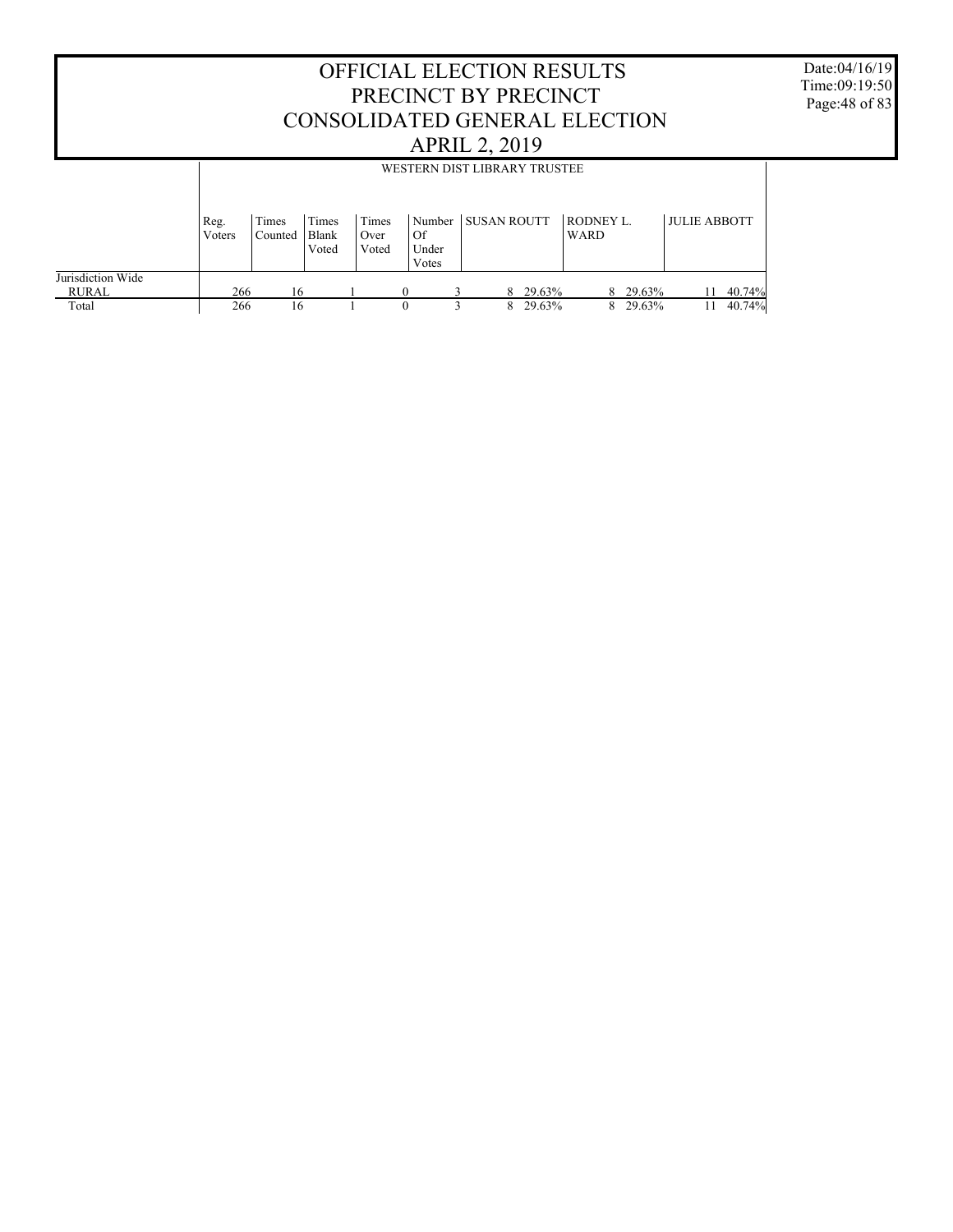Date:04/16/19 Time:09:19:50 Page:49 of 83

|                   |                | <b>CARBON CLIFF/BARSTOW #36</b> |                         |                        |                      |                                  |        |    |              |  |  |  |
|-------------------|----------------|---------------------------------|-------------------------|------------------------|----------------------|----------------------------------|--------|----|--------------|--|--|--|
|                   | Reg.<br>Voters | Times<br>Counted                | Times<br>Blank<br>Voted | Times<br>Over<br>Voted | Of<br>Under<br>Votes | Number LISA CANTRELL BRIAN ALLEN |        |    |              |  |  |  |
| Jurisdiction Wide |                |                                 |                         |                        |                      |                                  |        |    |              |  |  |  |
| <b>HAMPTON 8</b>  | 334            | 10                              |                         | $\theta$               | 16<br>$\Omega$       |                                  | 50.00% |    | $7,50.00\%$  |  |  |  |
| <b>HAMPTON 9</b>  | 94             |                                 |                         | 2                      | $\theta$             | $\mathcal{D}_{\mathcal{L}}$      | 50.00% |    | 2 $50.00\%$  |  |  |  |
| <b>HAMPTON 16</b> | 535            | 13                              |                         |                        | 12                   | 9                                | 50.00% |    | 50.00%<br>9. |  |  |  |
| Total             | 963            | 28                              |                         | 5                      | 33<br>$\theta$       | 18                               | 50.00% | 18 | 50.00%       |  |  |  |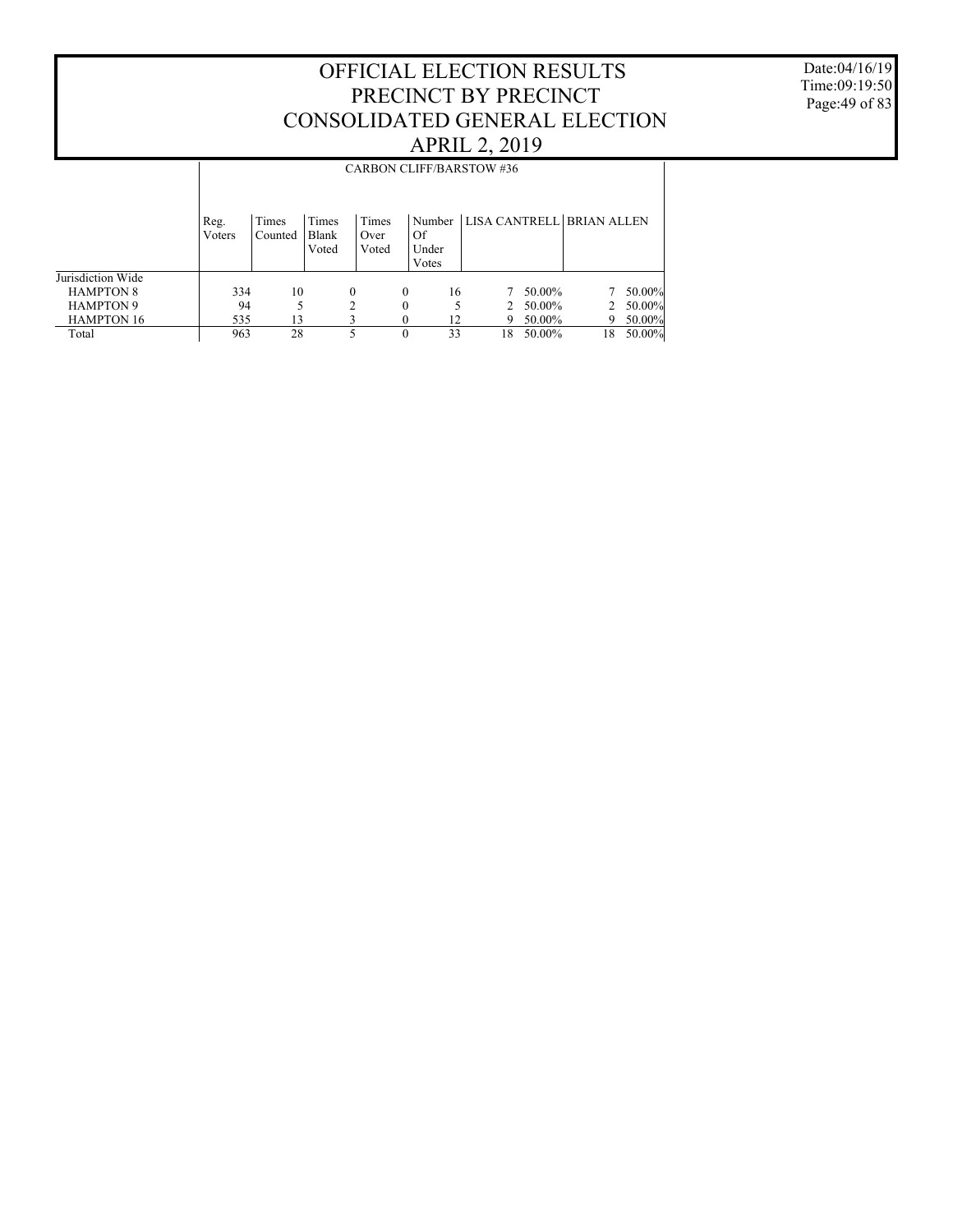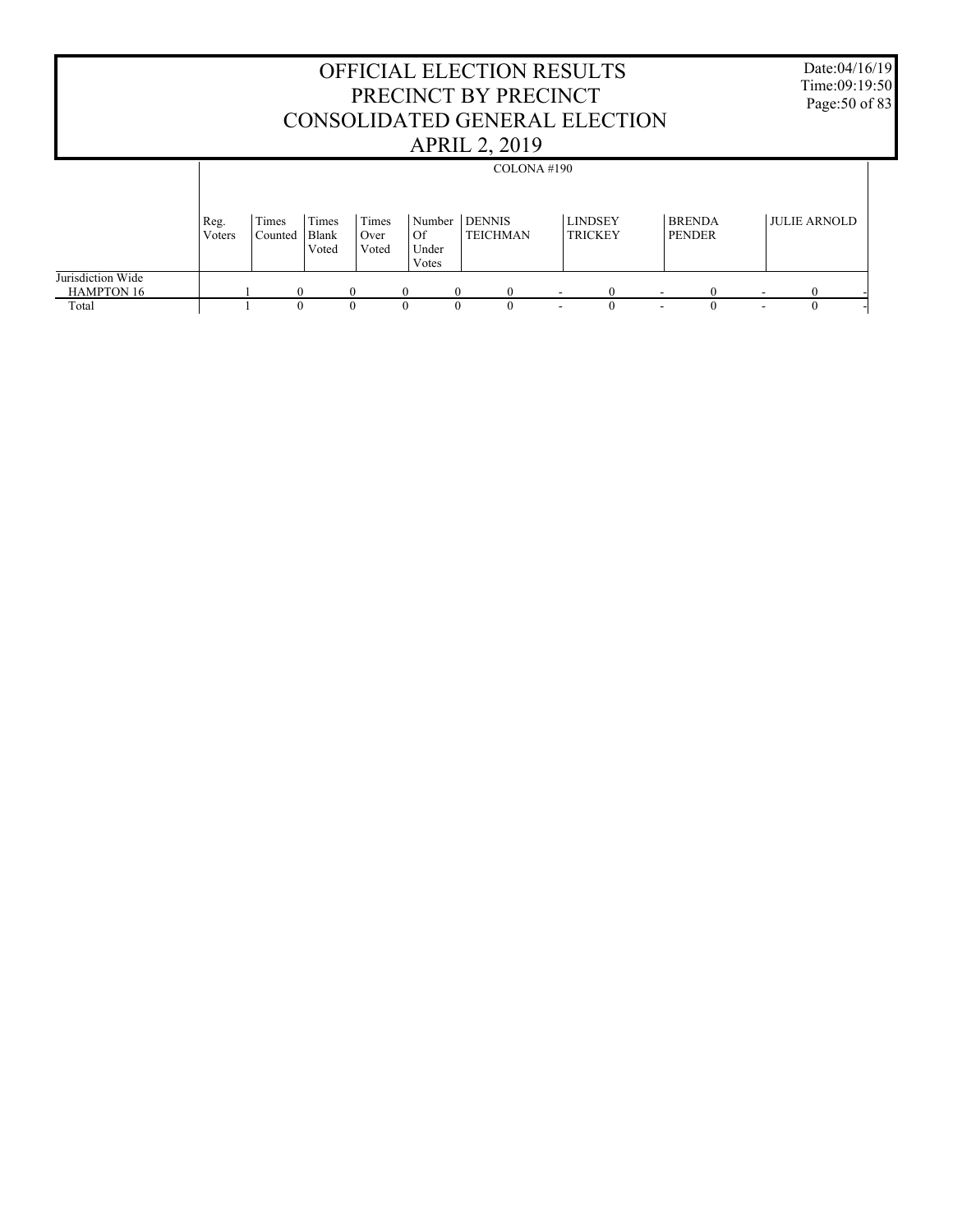Date:04/16/19 Time:09:19:50 Page:51 of 83

## EAST MOLINE #37 2 YR

|                     | Reg.   | Times          | Times          | Times            | Number       | <b>AMY BEEDING</b> |             |
|---------------------|--------|----------------|----------------|------------------|--------------|--------------------|-------------|
|                     | Voters | Counted        | Blank          | Over             | Of           |                    |             |
|                     |        |                | Voted          | Voted            | Under        |                    |             |
|                     |        |                |                |                  | Votes        |                    |             |
| Jurisdiction Wide   |        |                |                |                  |              |                    |             |
| <b>HAMPTON 3</b>    | 486    | 16             | $\overline{4}$ | $\mathbf{0}$     | $\mathbf{0}$ |                    | 12 100.00%  |
| <b>HAMPTON 4</b>    | 497    | 7              | $\mathbf{0}$   | $\mathbf{0}$     | $\mathbf{0}$ |                    | 7 100.00%   |
| <b>HAMPTON 5</b>    | 678    | 50             | 15             | $\theta$         | $\mathbf{0}$ |                    | 35 100.00%  |
| <b>HAMPTON 7</b>    | 105    | $\mathbf{0}$   | $\mathbf{0}$   | $\mathbf{0}$     | $\mathbf{0}$ | $\mathbf{0}$       |             |
| <b>HAMPTON 10</b>   | 898    | 21             | $\overline{c}$ | $\boldsymbol{0}$ | $\mathbf{0}$ |                    | 19 100.00%  |
| <b>HAMPTON 12</b>   | 631    | 14             | $\overline{4}$ | $\mathbf{0}$     | $\mathbf{0}$ |                    | 10 100.00%  |
| <b>HAMPTON 13</b>   | 379    | 12             | 3              | $\mathbf{0}$     | $\mathbf{0}$ |                    | 9 100.00%   |
| <b>HAMPTON 14</b>   | 762    | 28             | $\overline{c}$ | $\mathbf{0}$     | $\mathbf{0}$ |                    | 26 100.00%  |
| <b>HAMPTON 15</b>   | 368    | 25             | 3              | $\mathbf{0}$     | $\mathbf{0}$ |                    | 22 100.00%  |
| <b>HAMPTON 16</b>   | 521    | 5              | $\mathbf{0}$   | $\mathbf{0}$     | $\mathbf{0}$ |                    | 5 100.00%   |
| <b>HAMPTON 17</b>   | 195    | $\overline{4}$ | $\mathbf{0}$   | $\mathbf{0}$     | $\mathbf{0}$ |                    | 4 100.00%   |
| <b>SO MOLINE 1</b>  | 673    | 15             | 3              | $\mathbf{0}$     | $\mathbf{0}$ |                    | 12 100.00%  |
| <b>SO MOLINE 2</b>  | 818    | 98             | 31             | $\mathbf{0}$     | $\mathbf{0}$ |                    | 67 100.00%  |
| <b>SO MOLINE 3</b>  | 438    | 15             | 1              | $\mathbf{0}$     | $\mathbf{0}$ |                    | 14 100.00%  |
| <b>SO MOLINE 10</b> | 656    | 20             | 7              | $\mathbf{0}$     | $\mathbf{0}$ |                    | 13 100.00%  |
| <b>SO MOLINE 11</b> | 430    | 5              | $\overline{2}$ | $\mathbf{0}$     | $\mathbf{0}$ |                    | 3 100.00%   |
| <b>SO MOLINE 12</b> | 501    | 11             | 1              | $\mathbf{0}$     | $\mathbf{0}$ |                    | 10 100.00%  |
| SO MOLINE 14        | 712    | 12             | 1              | $\mathbf{0}$     | $\mathbf{0}$ |                    | 11 100.00%  |
| <b>SO MOLINE 15</b> | 536    | 26             | 9              | $\mathbf{0}$     | $\mathbf{0}$ |                    | 17 100.00%  |
| <b>SO MOLINE 16</b> | 786    | 21             | 5              | $\mathbf{0}$     | $\mathbf{0}$ |                    | 16 100.00%  |
| SO MOLINE 17        | 1125   | 49             | 9              | $\mathbf{0}$     | $\mathbf{0}$ |                    | 40 100.00%  |
| SO MOLINE 18        | 915    | 109            | 28             | $\mathbf{0}$     | $\mathbf{0}$ |                    | 81 100.00%  |
| SO MOLINE 21        | 98     | 17             | $\overline{2}$ | $\mathbf{0}$     | $\mathbf{0}$ |                    | 15 100.00%  |
| SO MOLINE 27        | 859    | 36             | 11             | $\mathbf{0}$     | $\mathbf{0}$ |                    | 25 100.00%  |
| <b>SO MOLINE 28</b> | 398    | 12             | $\mathbf{0}$   | $\mathbf{0}$     | $\mathbf{0}$ |                    | 12 100.00%  |
| SO MOLINE 29        | 592    | 11             | 4              | $\mathbf{0}$     | $\mathbf{0}$ |                    | 7 100.00%   |
| Total               | 15057  | 639            | 147            | $\theta$         | $\theta$     |                    | 492 100.00% |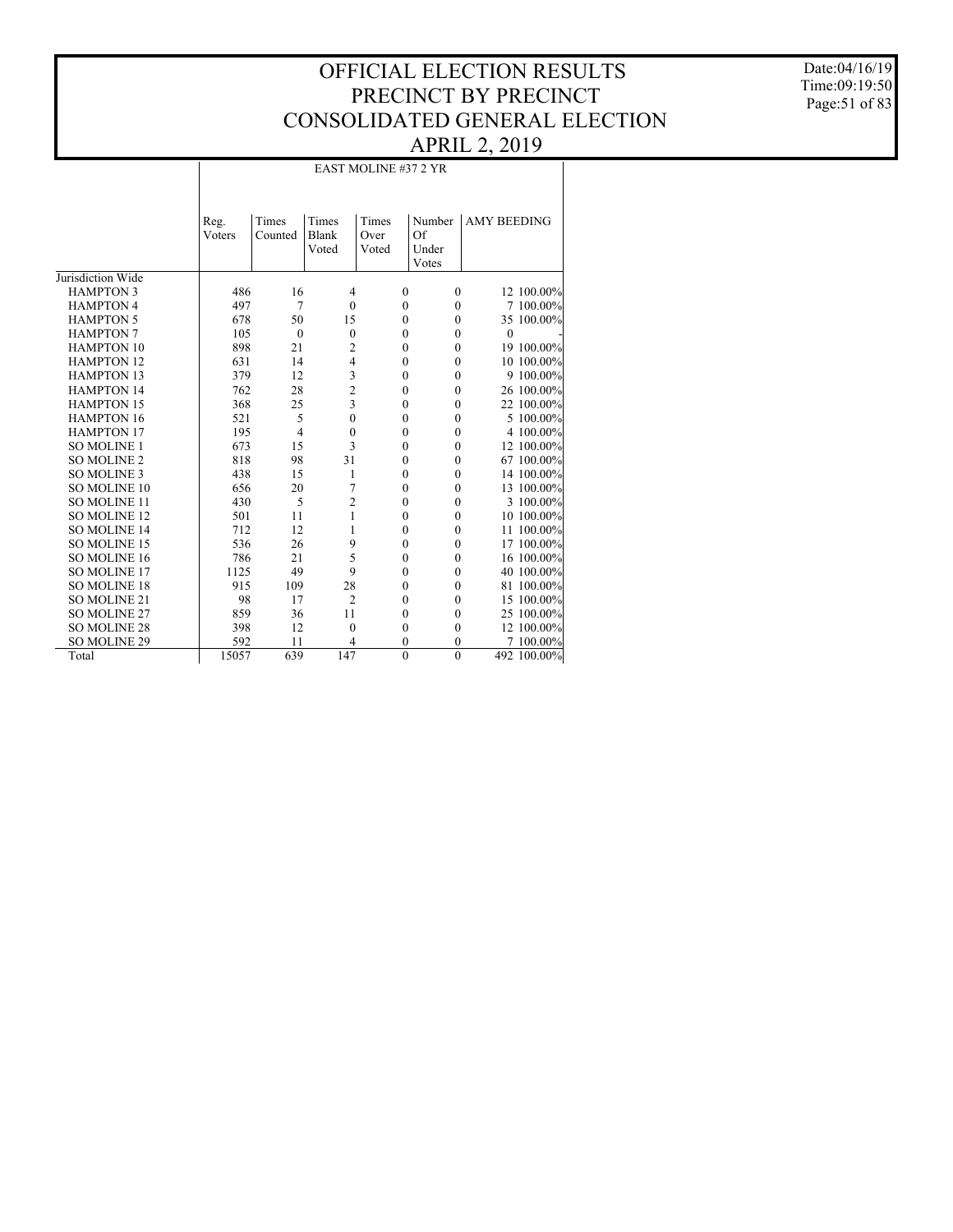Date:04/16/19 Time:09:19:50 Page:52 of 83

|                     | EAST MOLINE #37 |                  |                                |                        |                       |                                     |        |                                |            |                                  |        |                                    |        |
|---------------------|-----------------|------------------|--------------------------------|------------------------|-----------------------|-------------------------------------|--------|--------------------------------|------------|----------------------------------|--------|------------------------------------|--------|
|                     |                 |                  |                                |                        |                       |                                     |        |                                |            |                                  |        |                                    |        |
|                     | Reg.<br>Voters  | Times<br>Counted | Times<br><b>Blank</b><br>Voted | Times<br>Over<br>Voted | Number<br>Of<br>Under | <b>BENJAMIN</b><br><b>STOCKWELL</b> |        | <b>PATRICK</b><br><b>GREEN</b> |            | <b>TRICIA</b><br><b>HUMPHREY</b> |        | <b>SUSY</b><br><b>ACOSTA-HUGHE</b> |        |
|                     |                 |                  |                                |                        | Votes                 |                                     |        |                                |            |                                  |        |                                    |        |
| Jurisdiction Wide   |                 |                  |                                |                        |                       |                                     |        |                                |            |                                  |        |                                    |        |
| <b>HAMPTON 3</b>    | 486             | 16               | $\mathbf{0}$                   | $\mathbf{0}$           | 13                    | 2                                   | 5.71%  | 6                              | 17.14%     | 9                                | 25.71% | 9                                  | 25.71% |
| <b>HAMPTON 4</b>    | 497             | 7                | $\mathbf{0}$                   | $\mathbf{0}$           | 5                     | $\overline{2}$                      | 12.50% | 3                              | 18.75%     | $\overline{2}$                   | 12.50% | 4                                  | 25.00% |
| <b>HAMPTON 5</b>    | 678             | 50               | 8                              | $\mathbf{0}$           | 12                    | 22                                  | 19.30% | 21                             | 18.42%     | 22                               | 19.30% | 28                                 | 24.56% |
| <b>HAMPTON 7</b>    | 105             | $\mathbf{0}$     | $\mathbf{0}$                   | $\mathbf{0}$           | $\mathbf{0}$          | $\theta$                            |        | $\mathbf{0}$                   |            | $\mathbf{0}$                     |        | $\mathbf{0}$                       |        |
| <b>HAMPTON 10</b>   | 898             | 21               |                                | $\boldsymbol{0}$       | 6                     |                                     | 14.81% | 14                             | 25.93%     | 10                               | 18.52% | 11                                 | 20.37% |
| <b>HAMPTON 12</b>   | 631             | 14               | $\boldsymbol{0}$               | $\mathbf{0}$           | 8                     |                                     | 17.65% | 7                              | 20.59%     | 6                                | 17.65% |                                    | 20.59% |
| <b>HAMPTON 13</b>   | 379             | 12               | $\mathbf{0}$                   | $\mathbf{0}$           | 8                     |                                     | 7.14%  | 4                              | 14.29%     |                                  | 28.57% |                                    | 25.00% |
| <b>HAMPTON 14</b>   | 762             | 28               | $\overline{\mathbf{c}}$        | $\mathbf{0}$           | 8                     | 11                                  | 15.71% | 12                             | 17.14%     | 17                               | 24.29% | 16                                 | 22.86% |
| <b>HAMPTON 15</b>   | 368             | 25               | $\overline{c}$                 | $\mathbf{0}$           | 9                     | 13                                  | 21.67% | 14                             | 23.33%     | 13                               | 21.67% | 9                                  | 15.00% |
| <b>HAMPTON 16</b>   | 521             | 5                | $\theta$                       | $\mathbf{0}$           | $\mathbf{0}$          | 5                                   | 33.33% | 2                              | 13.33%     | 3                                | 20.00% | 2                                  | 13.33% |
| <b>HAMPTON 17</b>   | 195             | $\overline{4}$   | $\theta$                       | $\mathbf{0}$           | $\mathfrak{2}$        | 2                                   | 20.00% | 2                              | 20.00%     |                                  | 10.00% | 2                                  | 20.00% |
| <b>SO MOLINE 1</b>  | 673             | 15               |                                | $\mathbf{0}$           | 8                     |                                     | 23.53% | 9                              | 26.47%     | 6                                | 17.65% | 8                                  | 23.53% |
| SO MOLINE 2         | 818             | 98               | 19                             | $\mathbf{0}$           | 37                    | 34                                  | 17.00% | 38                             | 19.00%     | 39                               | 19.50% | 43                                 | 21.50% |
| <b>SO MOLINE 3</b>  | 438             | 15               | $\mathbf{0}$                   | $\mathbf{0}$           | $\overline{4}$        | 3                                   | 7.32%  | 8                              | 19.51%     | 9                                | 21.95% | 11                                 | 26.83% |
| SO MOLINE 10        | 656             | 20               | 3                              | $\Omega$               | $\overline{7}$        | 11                                  | 25.00% | 7                              | 15.91%     | 9                                | 20.45% | 9                                  | 20.45% |
| SO MOLINE 11        | 430             | 5                | $\overline{0}$                 | $\Omega$               | 6                     | 2                                   | 22.22% | 2                              | 22.22%     |                                  | 11.11% |                                    | 11.11% |
| SO MOLINE 12        | 501             | 11               | $\theta$                       | $\Omega$               | $\overline{4}$        | 5                                   | 17.24% | 6                              | 20.69%     | 7                                | 24.14% | 9                                  | 31.03% |
| <b>SO MOLINE 14</b> | 712             | 12               | $\mathbf{0}$                   | $\mathbf{0}$           |                       |                                     | 20.00% | 8                              | 22.86%     | 7                                | 20.00% | $\overline{7}$                     | 20.00% |
| SO MOLINE 15        | 536             | 26               | 3                              | $\mathbf{0}$           | 8                     | 12                                  | 19.67% | 15                             | 24.59%     | 10                               | 16.39% | 13                                 | 21.31% |
| SO MOLINE 16        | 786             | 21               | $\mathbf{0}$                   | $\mathbf{0}$           | 12                    | 9                                   | 17.65% | 11                             | 21.57%     | 7                                | 13.73% | 11                                 | 21.57% |
| SO MOLINE 17        | 1125            | 49               | $\mathbf{1}$                   | $\mathbf{0}$           | 25                    | 22                                  | 18.49% | 23                             | 19.33%     | 24                               | 20.17% | 21                                 | 17.65% |
| <b>SO MOLINE 18</b> | 915             | 109              | $\overline{7}$                 | $\mathbf{0}$           | 39                    | 47                                  | 17.60% | 55                             | 20.60%     | 52                               | 19.48% | 52                                 | 19.48% |
| SO MOLINE 21        | 98              | 17               | $\overline{c}$                 | $\mathbf{0}$           | $\overline{2}$        | 9                                   | 20.93% | 10                             | 23.26%     |                                  | 16.28% | 10                                 | 23.26% |
| SO MOLINE 27        | 859             | 36               | $\overline{0}$                 | $\mathbf{0}$           | 11                    | 17                                  | 17.53% | 23                             | 23.71%     | 15                               | 15.46% | 23                                 | 23.71% |
| <b>SO MOLINE 28</b> | 398             | 12               | $\mathbf{0}$                   | $\boldsymbol{0}$       | 3                     |                                     | 21.21% | 4                              | 12.12%     |                                  | 21.21% | 6                                  | 18.18% |
| <b>SO MOLINE 29</b> | 592             | 11               | $\theta$                       | $\mathbf{0}$           | $\theta$              | 5                                   | 15.15% | 9                              | 27.27%     | 6                                | 18.18% | 8                                  | 24.24% |
| Total               | 15057           | 639              | 49                             | $\theta$               | 238                   | 271                                 | 17.69% |                                | 313 20.43% | 297                              | 19.39% | 327                                | 21.34% |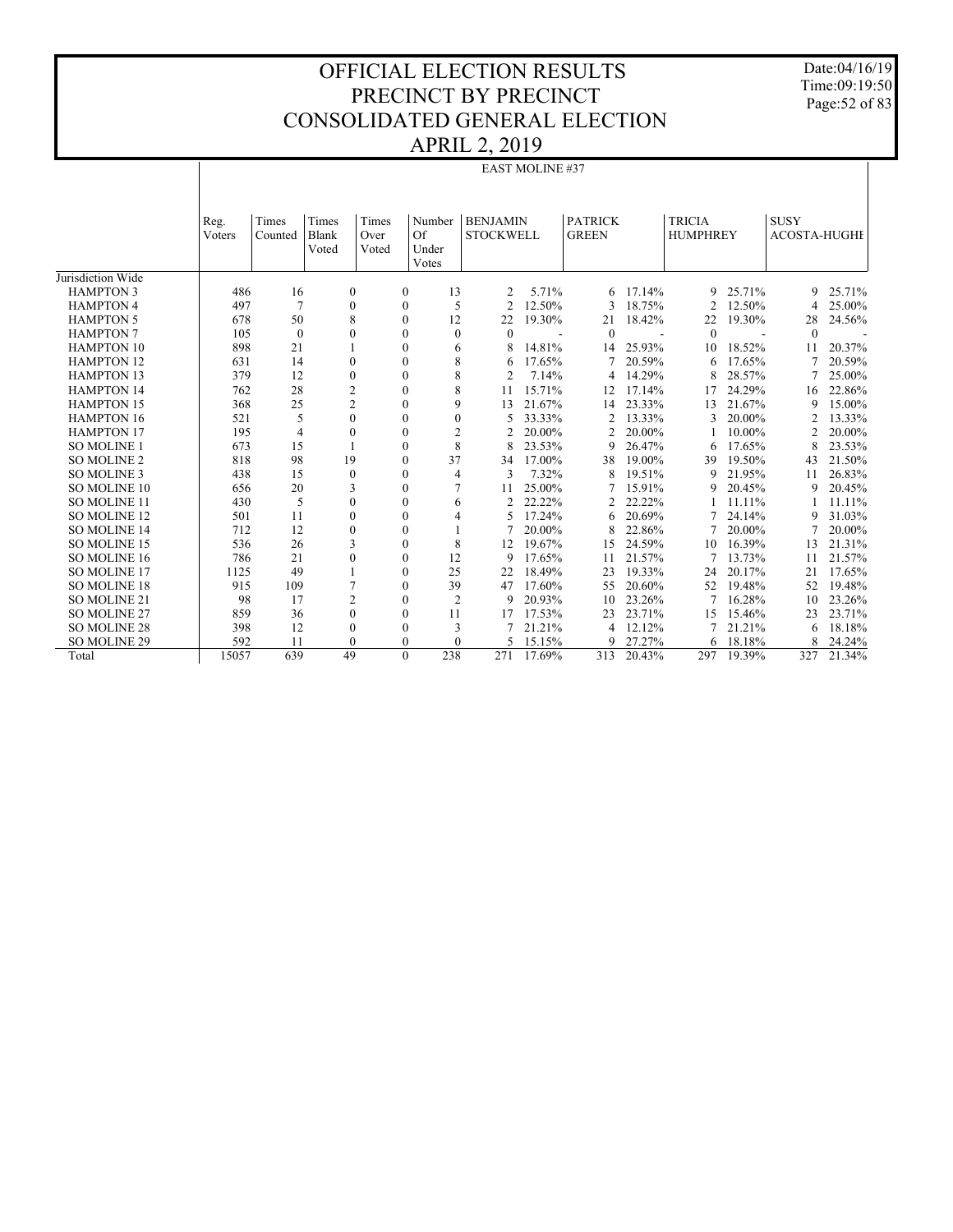Date:04/16/19 Time:09:19:50 Page:53 of 83

|                     | <b>EAST MOLINE</b> |        |
|---------------------|--------------------|--------|
|                     | #37                |        |
|                     | DEBRA L.           |        |
|                     | <b>FARALLI</b>     |        |
|                     |                    |        |
|                     |                    |        |
| Jurisdiction Wide   |                    |        |
| <b>HAMPTON 3</b>    | 9                  | 25.71% |
| <b>HAMPTON 4</b>    | 5                  | 31.25% |
| <b>HAMPTON 5</b>    | 21                 | 18.42% |
| <b>HAMPTON 7</b>    | $\theta$           |        |
| <b>HAMPTON 10</b>   | 11                 | 20.37% |
| <b>HAMPTON 12</b>   | 8                  | 23.53% |
| <b>HAMPTON 13</b>   | 7                  | 25.00% |
| <b>HAMPTON 14</b>   | 14                 | 20.00% |
| <b>HAMPTON 15</b>   | 11                 | 18.33% |
| <b>HAMPTON 16</b>   | $\overline{3}$     | 20.00% |
| <b>HAMPTON 17</b>   | $\overline{3}$     | 30.00% |
| <b>SO MOLINE 1</b>  | $\overline{3}$     | 8.82%  |
| <b>SO MOLINE 2</b>  | 46                 | 23.00% |
| <b>SO MOLINE 3</b>  | 10                 | 24.39% |
| <b>SO MOLINE 10</b> | 8                  | 18.18% |
| <b>SO MOLINE 11</b> | $\overline{3}$     | 33.33% |
| <b>SO MOLINE 12</b> | $\overline{c}$     | 6.90%  |
| <b>SO MOLINE 14</b> | 6                  | 17.14% |
| SO MOLINE 15        | 11                 | 18.03% |
| SO MOLINE 16        | 13                 | 25.49% |
| <b>SO MOLINE 17</b> | 29                 | 24.37% |
| <b>SO MOLINE 18</b> | 61                 | 22.85% |
| <b>SO MOLINE 21</b> | 7                  | 16.28% |
| <b>SO MOLINE 27</b> | 19                 | 19.59% |
| <b>SO MOLINE 28</b> | 9                  | 27.27% |
| <b>SO MOLINE 29</b> | 5                  | 15.15% |
| Total               | 324                | 21.15% |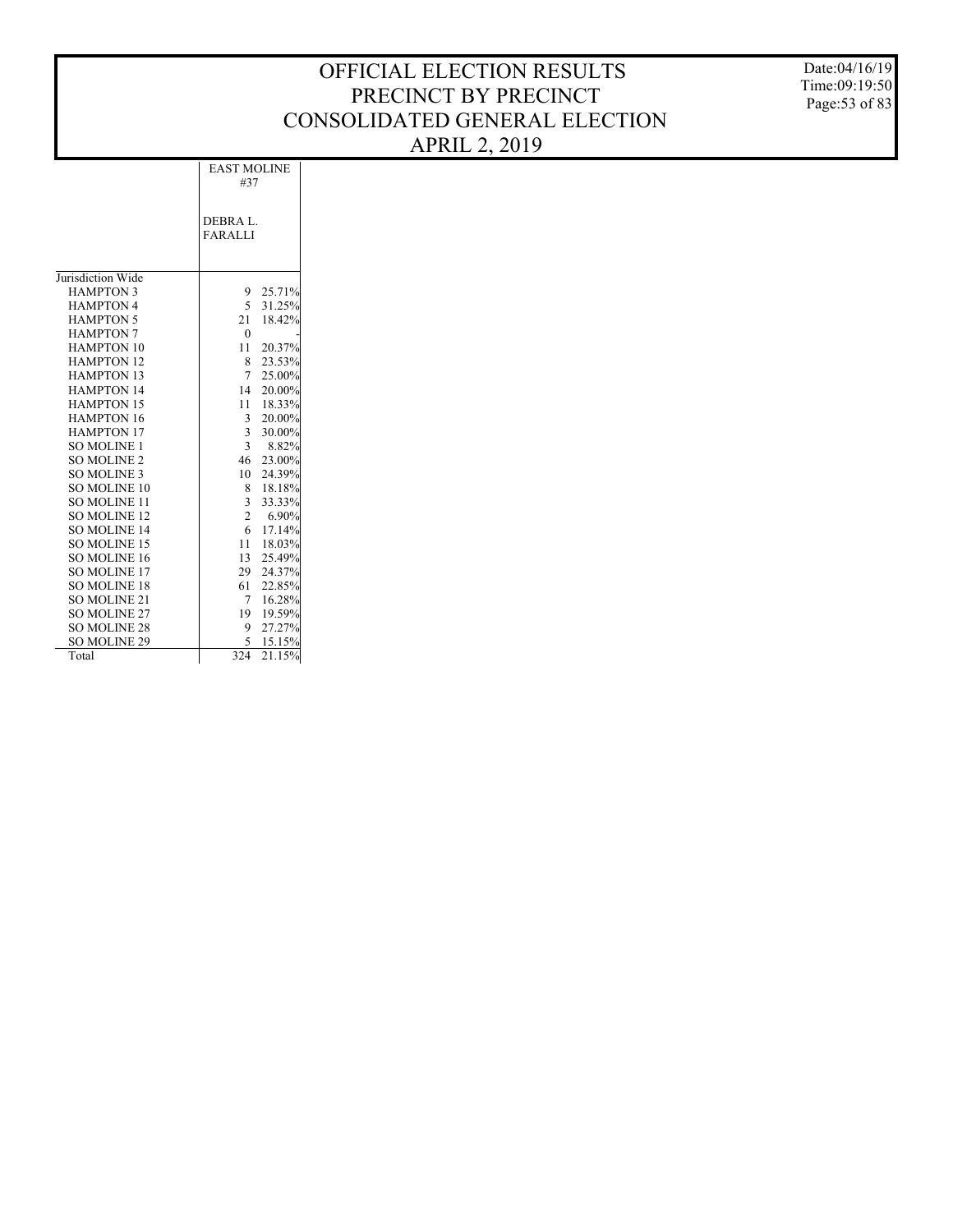#### OFFICIAL ELECTION RESULTS PRECINCT BY PRECINCT CONSOLIDATED GENERAL ELECTION APRIL 2, 2019 Date:04/16/19 Time:09:19:50 Page:54 of 83 Jurisdiction Wide **CORDOVA**  Total Reg. Voters Times Counted Times Blank Voted Times Over Voted Number TAMMY LEE Of Under Votes TEGELER SHANNON JAMES MARK E. WISELEY ERIE #1 194 11 2 0 3 8 33.33% 8 33.33% 8 33.33%<br>194 11 2 0 3 8 33.33% 8 33.33% 8 33.33% 8 33.33%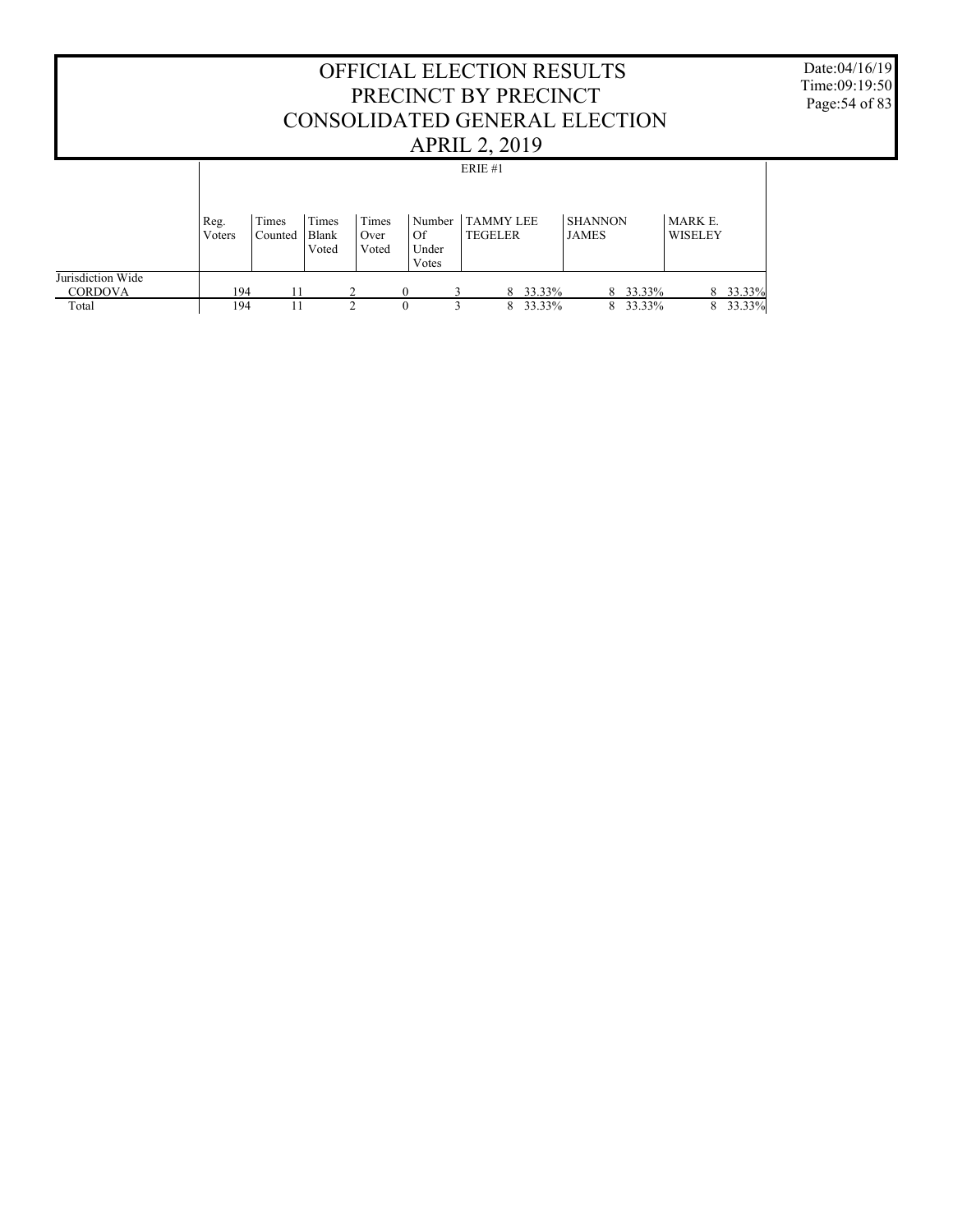Date:04/16/19 Time:09:19:50 Page:55 of 83

|                   |                |                  |                         |                        |                                  |                                     | <b>HAMPTON #29</b>       |                   |                          |                                  |           |                      |          |
|-------------------|----------------|------------------|-------------------------|------------------------|----------------------------------|-------------------------------------|--------------------------|-------------------|--------------------------|----------------------------------|-----------|----------------------|----------|
|                   | Reg.<br>Voters | Times<br>Counted | Times<br>Blank<br>Voted | Times<br>Over<br>Voted | Number<br>  Of<br>Under<br>Votes | <b>JEANNETTE M.</b><br><b>SMITH</b> |                          | <b>RYAN OLSON</b> |                          | <b>LAUREN</b><br><b>STOTTLER</b> |           | <b>JEREMY BETTIS</b> |          |
| Jurisdiction Wide |                |                  |                         |                        |                                  |                                     |                          |                   |                          |                                  |           |                      |          |
| <b>HAMPTON 1</b>  | 65             | 3                | $\theta$                | $\mathbf{0}$           |                                  |                                     | 2 22.22%                 |                   | 2 22.22%                 |                                  | 2 22.22%  |                      | 3 33.33% |
| <b>HAMPTON 2</b>  | 607            | 95               |                         | $\Omega$               | 62                               |                                     | 71 24.48%                |                   | 73 25.17%                |                                  | 78 26.90% | 68                   | 23.45%   |
| <b>HAMPTON 7</b>  |                | $\mathbf{0}$     |                         | $\Omega$               | $\theta$                         | $\theta$                            | $\overline{\phantom{a}}$ |                   | $\overline{\phantom{a}}$ | $\Omega$                         |           | $\Omega$             |          |
| <b>HAMPTON 17</b> | 828            | 131              | 23                      | $\Omega$               | 77                               | 89                                  | 25.07%                   | 89                | 25.07%                   |                                  | 88 24.79% | 89                   | 25.07%   |
| Total             | 1502           | 229              | 30                      | $\mathbf{0}$           | 142                              | 162                                 | 24.77%                   | 164               | 25.08%                   | 168                              | 25.69%    | 160                  | 24.46%   |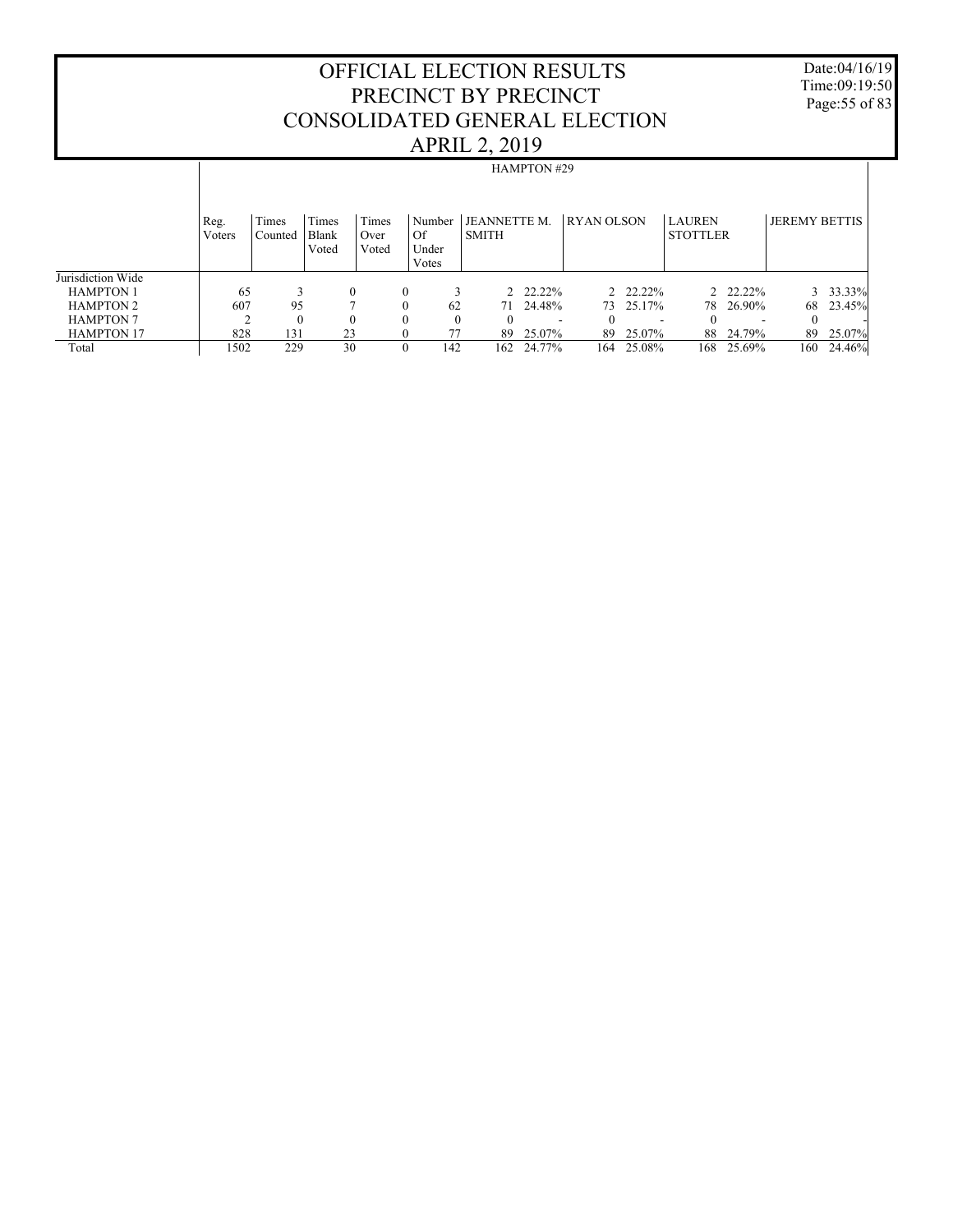|                                   |                        |                  |                         |                        |                    |                 | <b>OFFICIAL ELECTION RESULTS</b><br>PRECINCT BY PRECINCT<br>CONSOLIDATED GENERAL ELECTION |                     |
|-----------------------------------|------------------------|------------------|-------------------------|------------------------|--------------------|-----------------|-------------------------------------------------------------------------------------------|---------------------|
|                                   |                        |                  |                         |                        |                    |                 | <b>APRIL 2, 2019</b>                                                                      |                     |
|                                   |                        |                  |                         |                        | MERCER COUNTY #404 |                 |                                                                                           |                     |
|                                   | Reg.<br><b>V</b> oters | Times<br>Counted | Times<br>Blank<br>Voted | Times<br>Over<br>Voted | Of<br>Votes        | Number<br>Under | WILLIAM J.<br><b>SMOCK</b>                                                                | <b>JAKE FRIEDEN</b> |
| Jurisdiction Wide<br><b>DRURY</b> | 58                     | $\theta$         |                         | $\Omega$               | $\mathbf{0}$       | $\Omega$        | 0                                                                                         | $\Omega$            |
| Total                             | 58                     | $\Omega$         |                         | $\theta$               | $\Omega$           | $\Omega$        | $\Omega$                                                                                  | $\Omega$            |

Date:04/16/19 Time:09:19:50 Page:56 of 83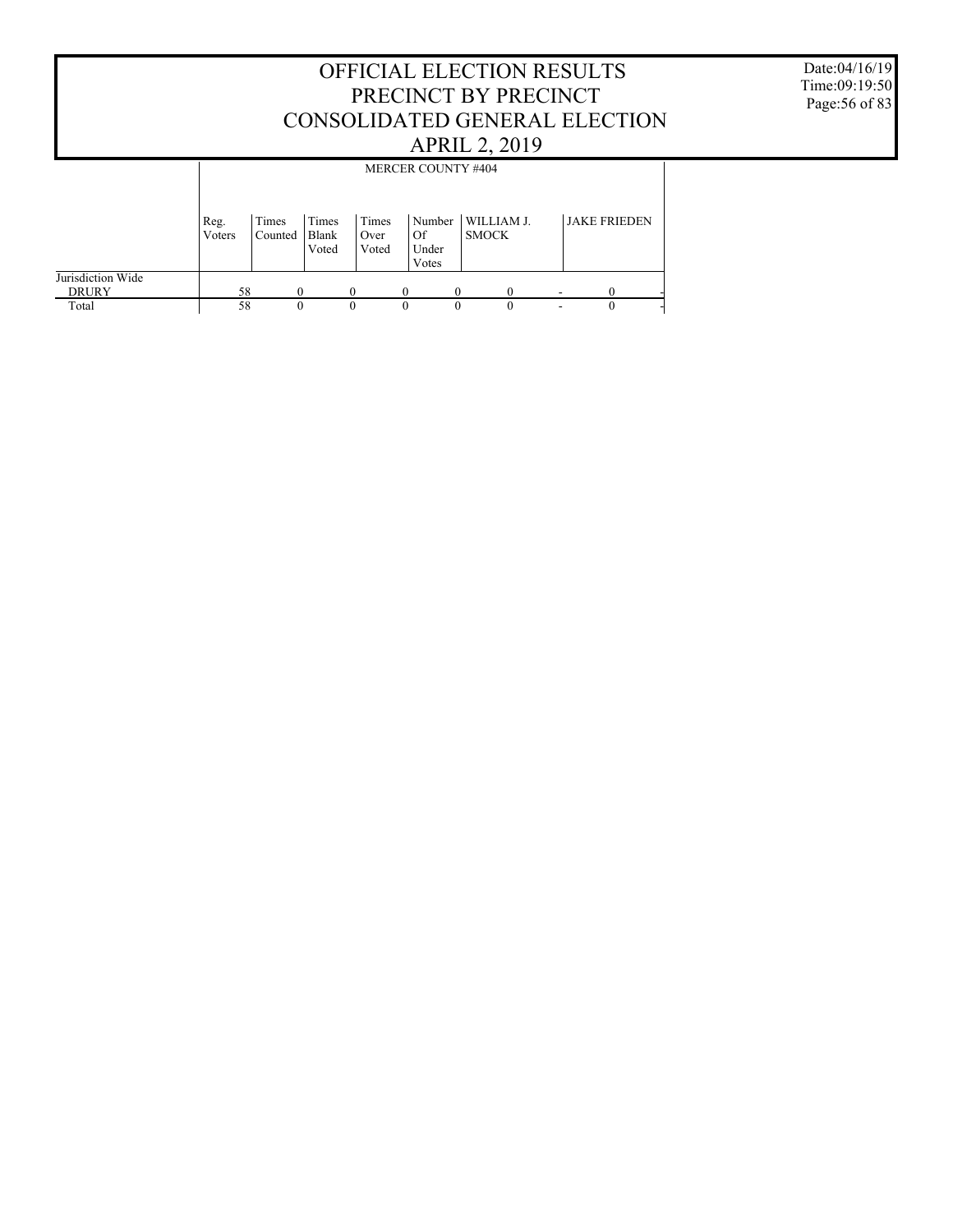Date:04/16/19 Time:09:19:50 Page:57 of 83

| <b>AUDREY</b><br><b>JUSTIN</b><br><b>KATE</b><br>Times<br><b>MARIA S.</b><br>Times<br>Times<br>Number<br>Reg.<br>Voters<br>Counted<br>Blank<br>Over<br>Of<br><b>ADAMSON</b><br><b>ANDERSON</b><br><b>TRIGUEROS</b><br><b>SCHAEFER</b><br>Voted<br>Voted<br>Under<br>Votes<br>Jurisdiction Wide<br>$\boldsymbol{0}$<br>$\overline{0}$<br>$\overline{0}$<br>$\overline{0}$<br>$\overline{0}$<br>$\overline{0}$<br>SO MOLINE 3<br>$\mathbf{0}$<br>$\mathbf{0}$<br>16<br>19<br>$\mathbf{0}$<br>8<br>17<br>17<br>25.00%<br>17<br><b>SO MOLINE 4</b><br>1460<br>$\boldsymbol{0}$<br>17<br>25.00%<br>25.00%<br>25.00%<br>9<br>9<br>26.09%<br>591<br>26.09%<br>5<br>21.74%<br>26.09%<br>SO MOLINE 5<br>1<br>$\theta$<br>6<br>6<br>6<br>8<br>870<br>15<br>$\mathbf{1}$<br>$\mathbf{0}$<br>29.17%<br>9<br>18.75%<br>25.00%<br>27.08%<br><b>SO MOLINE 6</b><br>12<br>13<br>14<br>992<br>$\mathbf{0}$<br>26.09%<br>21.74%<br>26.09%<br><b>SO MOLINE 7</b><br>6<br>0<br>1<br>5<br>6<br>26.09%<br>6<br>6<br>615<br>$\overline{0}$<br>3<br>27.03%<br>21.62%<br>24.32%<br>27.03%<br><b>SO MOLINE 8</b><br>10<br>$\overline{0}$<br>8<br>9<br>10<br>10<br>SO MOLINE 9<br>940<br>28<br>$\mathbf{1}$<br>$\overline{0}$<br>13<br>25.26%<br>22.11%<br>25<br>26.32%<br>25<br>26.32%<br>24<br>21<br>12<br>$\overline{2}$<br>770<br>$\theta$<br>3<br>9<br>24.32%<br>27.03%<br>9<br>24.32%<br>9<br>24.32%<br><b>SO MOLINE 11</b><br>10<br>1075<br>21<br>12<br>23.53%<br>23.53%<br>27.94%<br>25.00%<br>SO MOLINE 13<br>1<br>0<br>19<br>17<br>16<br>16<br>982<br>15<br>$\theta$<br>9<br>12 23.53%<br>25.49%<br>27.45%<br><b>SO MOLINE 19</b><br>$\theta$<br>12<br>23.53%<br>13<br>14<br>736<br>$\overline{c}$<br>24.19%<br>24.19%<br>SO MOLINE 20<br>16<br>$\theta$<br>$\theta$<br>15<br>25.81%<br>25.81%<br>16<br>15<br>16<br>3<br>488<br>5<br>23.08%<br>23.08%<br>30.77%<br>3<br>SO MOLINE 21<br>1<br>$\mathbf{0}$<br>3<br>3<br>4<br>23.08%<br>9<br>858<br>5<br>$\overline{0}$<br>$\theta$<br>36.36%<br>3<br>27.27%<br>18.18%<br>$\overline{c}$<br>18.18%<br><b>SO MOLINE 22</b><br>4<br>2<br>5<br>$\mathbf{0}$<br>26.32%<br>SO MOLINE 23<br>621<br>6<br>$\mathbf{0}$<br>5<br>26.32%<br>5<br>4<br>21.05%<br>5<br>26.32%<br>702<br>$\mathbf{0}$<br>$\overline{0}$<br>$\overline{0}$<br>$\overline{0}$<br>$\mathbf{0}$<br>$\overline{0}$<br>SO MOLINE 24<br>$\overline{0}$<br>$\mathbf{0}$<br>SO MOLINE 25<br>450<br>11<br>$\mathbf{1}$<br>$\overline{0}$<br>$\mathbf{1}$<br>10<br>25.64%<br>9<br>23.08%<br>25.64%<br>10<br>25.64%<br>10<br>10<br>23.33%<br>8<br>542<br>10<br>$\mathbf{0}$<br>$\theta$<br>8<br>26.67%<br>7<br>23.33%<br>26.67%<br><b>SO MOLINE 26</b><br>7<br>21.05%<br><b>SO MOLINE 28</b><br>442<br>$\mathbf{0}$<br>5<br>31.58%<br>21.05%<br>5<br>26.32%<br>6<br>0<br>6<br>$\overline{4}$<br>4<br>SO MOLINE 29<br>740<br>$\mathbf{0}$<br>12<br>25.00%<br>25.00%<br>13<br>$\theta$<br>30.00%<br>8<br>20.00%<br>12<br>10<br>10<br>492<br><b>MOLINE 1</b><br>3<br>$\theta$<br>$\theta$<br>$\mathbf{0}$<br>3<br>25.00%<br>3<br>25.00%<br>3<br>25.00%<br>3<br>25.00%<br>$\overline{2}$<br>5<br>697<br>10<br>7<br>25.93%<br>7<br>25.93%<br>22.22%<br>7<br>25.93%<br><b>MOLINE 2</b><br>$\Omega$<br>6<br>5<br>22.58%<br>874<br>9<br>$\mathbf{0}$<br>$\theta$<br>9<br>29.03%<br>7<br>22.58%<br>8<br>25.81%<br><b>MOLINE 3</b><br>7<br>24.69%<br>824<br>29<br>3<br>23<br>27.16%<br>22.22%<br>25.93%<br><b>MOLINE 4</b><br>0<br>22<br>18<br>20<br>21<br>656<br>5<br>25.53%<br>21.28%<br>25.53%<br>27.66%<br><b>MOLINE 5</b><br>14<br>$\mathbf{1}$<br>$\overline{0}$<br>12<br>10<br>12<br>13<br>3<br>691<br>$\overline{4}$<br>$\mathbf{0}$<br>$\mathbf{0}$<br>3<br>23.08%<br>3<br>23.08%<br>$\overline{4}$<br>30.77%<br>3<br>23.08%<br><b>MOLINE 6</b><br>5<br>5<br>619<br>$\theta$<br>$\theta$<br>$\mathbf{1}$<br>21.05%<br>5<br>26.32%<br>5<br>26.32%<br>26.32%<br><b>MOLINE 7</b><br>4<br>611<br>15<br>$\mathbf{0}$<br>27.27%<br>22.73%<br>25.00%<br>25.00%<br><b>MOLINE 8</b><br>0<br>16<br>12<br>10<br>11<br>11<br>12 27.91%<br>690<br>$\mathbf{0}$<br>9<br>20.93%<br>23.26%<br>27.91%<br><b>MOLINE 9</b><br>13<br>$\theta$<br>9<br>10<br>12<br>824<br>$\overline{c}$<br>50.00%<br>MOLINE 10<br>$\overline{4}$<br>$\theta$<br>6<br>50.00%<br>$\theta$<br>$0.00\%$<br>$\boldsymbol{0}$<br>$0.00\%$<br>1<br>$\mathbf{1}$<br>774<br>3<br>$\theta$<br>$\mathbf{0}$<br>25.00%<br>25.00%<br>25.00%<br>3<br><b>MOLINE 11</b><br>$\mathbf{0}$<br>3<br>3<br>3<br>25.00%<br>5<br>435<br>$\mathbf{0}$<br>$\theta$<br>$\overline{4}$<br>3<br>18.75%<br>5<br>31.25%<br>18.75%<br>5<br>31.25%<br><b>MOLINE 12</b><br>3<br>5<br>$\overline{0}$<br>614<br>$\overline{c}$<br>25.00%<br>25.00%<br>25.00%<br><b>MOLINE 13</b><br>0<br>3<br>3<br>3<br>3<br>25.00% |
|-------------------------------------------------------------------------------------------------------------------------------------------------------------------------------------------------------------------------------------------------------------------------------------------------------------------------------------------------------------------------------------------------------------------------------------------------------------------------------------------------------------------------------------------------------------------------------------------------------------------------------------------------------------------------------------------------------------------------------------------------------------------------------------------------------------------------------------------------------------------------------------------------------------------------------------------------------------------------------------------------------------------------------------------------------------------------------------------------------------------------------------------------------------------------------------------------------------------------------------------------------------------------------------------------------------------------------------------------------------------------------------------------------------------------------------------------------------------------------------------------------------------------------------------------------------------------------------------------------------------------------------------------------------------------------------------------------------------------------------------------------------------------------------------------------------------------------------------------------------------------------------------------------------------------------------------------------------------------------------------------------------------------------------------------------------------------------------------------------------------------------------------------------------------------------------------------------------------------------------------------------------------------------------------------------------------------------------------------------------------------------------------------------------------------------------------------------------------------------------------------------------------------------------------------------------------------------------------------------------------------------------------------------------------------------------------------------------------------------------------------------------------------------------------------------------------------------------------------------------------------------------------------------------------------------------------------------------------------------------------------------------------------------------------------------------------------------------------------------------------------------------------------------------------------------------------------------------------------------------------------------------------------------------------------------------------------------------------------------------------------------------------------------------------------------------------------------------------------------------------------------------------------------------------------------------------------------------------------------------------------------------------------------------------------------------------------------------------------------------------------------------------------------------------------------------------------------------------------------------------------------------------------------------------------------------------------------------------------------------------------------------------------------------------------------------------------------------------------------------------------------------------------------------------------------------------------------------------------------------------------------------------------------------------------------------------------------------------------------------------------------------------------------------------------------------------------------------------------------------------------------------------------------------------------------------------------------------------------------------------------------------------------------------------------------------------------------------------------------|
|                                                                                                                                                                                                                                                                                                                                                                                                                                                                                                                                                                                                                                                                                                                                                                                                                                                                                                                                                                                                                                                                                                                                                                                                                                                                                                                                                                                                                                                                                                                                                                                                                                                                                                                                                                                                                                                                                                                                                                                                                                                                                                                                                                                                                                                                                                                                                                                                                                                                                                                                                                                                                                                                                                                                                                                                                                                                                                                                                                                                                                                                                                                                                                                                                                                                                                                                                                                                                                                                                                                                                                                                                                                                                                                                                                                                                                                                                                                                                                                                                                                                                                                                                                                                                                                                                                                                                                                                                                                                                                                                                                                                                                                                                                                               |
|                                                                                                                                                                                                                                                                                                                                                                                                                                                                                                                                                                                                                                                                                                                                                                                                                                                                                                                                                                                                                                                                                                                                                                                                                                                                                                                                                                                                                                                                                                                                                                                                                                                                                                                                                                                                                                                                                                                                                                                                                                                                                                                                                                                                                                                                                                                                                                                                                                                                                                                                                                                                                                                                                                                                                                                                                                                                                                                                                                                                                                                                                                                                                                                                                                                                                                                                                                                                                                                                                                                                                                                                                                                                                                                                                                                                                                                                                                                                                                                                                                                                                                                                                                                                                                                                                                                                                                                                                                                                                                                                                                                                                                                                                                                               |
|                                                                                                                                                                                                                                                                                                                                                                                                                                                                                                                                                                                                                                                                                                                                                                                                                                                                                                                                                                                                                                                                                                                                                                                                                                                                                                                                                                                                                                                                                                                                                                                                                                                                                                                                                                                                                                                                                                                                                                                                                                                                                                                                                                                                                                                                                                                                                                                                                                                                                                                                                                                                                                                                                                                                                                                                                                                                                                                                                                                                                                                                                                                                                                                                                                                                                                                                                                                                                                                                                                                                                                                                                                                                                                                                                                                                                                                                                                                                                                                                                                                                                                                                                                                                                                                                                                                                                                                                                                                                                                                                                                                                                                                                                                                               |
|                                                                                                                                                                                                                                                                                                                                                                                                                                                                                                                                                                                                                                                                                                                                                                                                                                                                                                                                                                                                                                                                                                                                                                                                                                                                                                                                                                                                                                                                                                                                                                                                                                                                                                                                                                                                                                                                                                                                                                                                                                                                                                                                                                                                                                                                                                                                                                                                                                                                                                                                                                                                                                                                                                                                                                                                                                                                                                                                                                                                                                                                                                                                                                                                                                                                                                                                                                                                                                                                                                                                                                                                                                                                                                                                                                                                                                                                                                                                                                                                                                                                                                                                                                                                                                                                                                                                                                                                                                                                                                                                                                                                                                                                                                                               |
|                                                                                                                                                                                                                                                                                                                                                                                                                                                                                                                                                                                                                                                                                                                                                                                                                                                                                                                                                                                                                                                                                                                                                                                                                                                                                                                                                                                                                                                                                                                                                                                                                                                                                                                                                                                                                                                                                                                                                                                                                                                                                                                                                                                                                                                                                                                                                                                                                                                                                                                                                                                                                                                                                                                                                                                                                                                                                                                                                                                                                                                                                                                                                                                                                                                                                                                                                                                                                                                                                                                                                                                                                                                                                                                                                                                                                                                                                                                                                                                                                                                                                                                                                                                                                                                                                                                                                                                                                                                                                                                                                                                                                                                                                                                               |
|                                                                                                                                                                                                                                                                                                                                                                                                                                                                                                                                                                                                                                                                                                                                                                                                                                                                                                                                                                                                                                                                                                                                                                                                                                                                                                                                                                                                                                                                                                                                                                                                                                                                                                                                                                                                                                                                                                                                                                                                                                                                                                                                                                                                                                                                                                                                                                                                                                                                                                                                                                                                                                                                                                                                                                                                                                                                                                                                                                                                                                                                                                                                                                                                                                                                                                                                                                                                                                                                                                                                                                                                                                                                                                                                                                                                                                                                                                                                                                                                                                                                                                                                                                                                                                                                                                                                                                                                                                                                                                                                                                                                                                                                                                                               |
|                                                                                                                                                                                                                                                                                                                                                                                                                                                                                                                                                                                                                                                                                                                                                                                                                                                                                                                                                                                                                                                                                                                                                                                                                                                                                                                                                                                                                                                                                                                                                                                                                                                                                                                                                                                                                                                                                                                                                                                                                                                                                                                                                                                                                                                                                                                                                                                                                                                                                                                                                                                                                                                                                                                                                                                                                                                                                                                                                                                                                                                                                                                                                                                                                                                                                                                                                                                                                                                                                                                                                                                                                                                                                                                                                                                                                                                                                                                                                                                                                                                                                                                                                                                                                                                                                                                                                                                                                                                                                                                                                                                                                                                                                                                               |
|                                                                                                                                                                                                                                                                                                                                                                                                                                                                                                                                                                                                                                                                                                                                                                                                                                                                                                                                                                                                                                                                                                                                                                                                                                                                                                                                                                                                                                                                                                                                                                                                                                                                                                                                                                                                                                                                                                                                                                                                                                                                                                                                                                                                                                                                                                                                                                                                                                                                                                                                                                                                                                                                                                                                                                                                                                                                                                                                                                                                                                                                                                                                                                                                                                                                                                                                                                                                                                                                                                                                                                                                                                                                                                                                                                                                                                                                                                                                                                                                                                                                                                                                                                                                                                                                                                                                                                                                                                                                                                                                                                                                                                                                                                                               |
|                                                                                                                                                                                                                                                                                                                                                                                                                                                                                                                                                                                                                                                                                                                                                                                                                                                                                                                                                                                                                                                                                                                                                                                                                                                                                                                                                                                                                                                                                                                                                                                                                                                                                                                                                                                                                                                                                                                                                                                                                                                                                                                                                                                                                                                                                                                                                                                                                                                                                                                                                                                                                                                                                                                                                                                                                                                                                                                                                                                                                                                                                                                                                                                                                                                                                                                                                                                                                                                                                                                                                                                                                                                                                                                                                                                                                                                                                                                                                                                                                                                                                                                                                                                                                                                                                                                                                                                                                                                                                                                                                                                                                                                                                                                               |
|                                                                                                                                                                                                                                                                                                                                                                                                                                                                                                                                                                                                                                                                                                                                                                                                                                                                                                                                                                                                                                                                                                                                                                                                                                                                                                                                                                                                                                                                                                                                                                                                                                                                                                                                                                                                                                                                                                                                                                                                                                                                                                                                                                                                                                                                                                                                                                                                                                                                                                                                                                                                                                                                                                                                                                                                                                                                                                                                                                                                                                                                                                                                                                                                                                                                                                                                                                                                                                                                                                                                                                                                                                                                                                                                                                                                                                                                                                                                                                                                                                                                                                                                                                                                                                                                                                                                                                                                                                                                                                                                                                                                                                                                                                                               |
|                                                                                                                                                                                                                                                                                                                                                                                                                                                                                                                                                                                                                                                                                                                                                                                                                                                                                                                                                                                                                                                                                                                                                                                                                                                                                                                                                                                                                                                                                                                                                                                                                                                                                                                                                                                                                                                                                                                                                                                                                                                                                                                                                                                                                                                                                                                                                                                                                                                                                                                                                                                                                                                                                                                                                                                                                                                                                                                                                                                                                                                                                                                                                                                                                                                                                                                                                                                                                                                                                                                                                                                                                                                                                                                                                                                                                                                                                                                                                                                                                                                                                                                                                                                                                                                                                                                                                                                                                                                                                                                                                                                                                                                                                                                               |
|                                                                                                                                                                                                                                                                                                                                                                                                                                                                                                                                                                                                                                                                                                                                                                                                                                                                                                                                                                                                                                                                                                                                                                                                                                                                                                                                                                                                                                                                                                                                                                                                                                                                                                                                                                                                                                                                                                                                                                                                                                                                                                                                                                                                                                                                                                                                                                                                                                                                                                                                                                                                                                                                                                                                                                                                                                                                                                                                                                                                                                                                                                                                                                                                                                                                                                                                                                                                                                                                                                                                                                                                                                                                                                                                                                                                                                                                                                                                                                                                                                                                                                                                                                                                                                                                                                                                                                                                                                                                                                                                                                                                                                                                                                                               |
|                                                                                                                                                                                                                                                                                                                                                                                                                                                                                                                                                                                                                                                                                                                                                                                                                                                                                                                                                                                                                                                                                                                                                                                                                                                                                                                                                                                                                                                                                                                                                                                                                                                                                                                                                                                                                                                                                                                                                                                                                                                                                                                                                                                                                                                                                                                                                                                                                                                                                                                                                                                                                                                                                                                                                                                                                                                                                                                                                                                                                                                                                                                                                                                                                                                                                                                                                                                                                                                                                                                                                                                                                                                                                                                                                                                                                                                                                                                                                                                                                                                                                                                                                                                                                                                                                                                                                                                                                                                                                                                                                                                                                                                                                                                               |
|                                                                                                                                                                                                                                                                                                                                                                                                                                                                                                                                                                                                                                                                                                                                                                                                                                                                                                                                                                                                                                                                                                                                                                                                                                                                                                                                                                                                                                                                                                                                                                                                                                                                                                                                                                                                                                                                                                                                                                                                                                                                                                                                                                                                                                                                                                                                                                                                                                                                                                                                                                                                                                                                                                                                                                                                                                                                                                                                                                                                                                                                                                                                                                                                                                                                                                                                                                                                                                                                                                                                                                                                                                                                                                                                                                                                                                                                                                                                                                                                                                                                                                                                                                                                                                                                                                                                                                                                                                                                                                                                                                                                                                                                                                                               |
|                                                                                                                                                                                                                                                                                                                                                                                                                                                                                                                                                                                                                                                                                                                                                                                                                                                                                                                                                                                                                                                                                                                                                                                                                                                                                                                                                                                                                                                                                                                                                                                                                                                                                                                                                                                                                                                                                                                                                                                                                                                                                                                                                                                                                                                                                                                                                                                                                                                                                                                                                                                                                                                                                                                                                                                                                                                                                                                                                                                                                                                                                                                                                                                                                                                                                                                                                                                                                                                                                                                                                                                                                                                                                                                                                                                                                                                                                                                                                                                                                                                                                                                                                                                                                                                                                                                                                                                                                                                                                                                                                                                                                                                                                                                               |
|                                                                                                                                                                                                                                                                                                                                                                                                                                                                                                                                                                                                                                                                                                                                                                                                                                                                                                                                                                                                                                                                                                                                                                                                                                                                                                                                                                                                                                                                                                                                                                                                                                                                                                                                                                                                                                                                                                                                                                                                                                                                                                                                                                                                                                                                                                                                                                                                                                                                                                                                                                                                                                                                                                                                                                                                                                                                                                                                                                                                                                                                                                                                                                                                                                                                                                                                                                                                                                                                                                                                                                                                                                                                                                                                                                                                                                                                                                                                                                                                                                                                                                                                                                                                                                                                                                                                                                                                                                                                                                                                                                                                                                                                                                                               |
|                                                                                                                                                                                                                                                                                                                                                                                                                                                                                                                                                                                                                                                                                                                                                                                                                                                                                                                                                                                                                                                                                                                                                                                                                                                                                                                                                                                                                                                                                                                                                                                                                                                                                                                                                                                                                                                                                                                                                                                                                                                                                                                                                                                                                                                                                                                                                                                                                                                                                                                                                                                                                                                                                                                                                                                                                                                                                                                                                                                                                                                                                                                                                                                                                                                                                                                                                                                                                                                                                                                                                                                                                                                                                                                                                                                                                                                                                                                                                                                                                                                                                                                                                                                                                                                                                                                                                                                                                                                                                                                                                                                                                                                                                                                               |
|                                                                                                                                                                                                                                                                                                                                                                                                                                                                                                                                                                                                                                                                                                                                                                                                                                                                                                                                                                                                                                                                                                                                                                                                                                                                                                                                                                                                                                                                                                                                                                                                                                                                                                                                                                                                                                                                                                                                                                                                                                                                                                                                                                                                                                                                                                                                                                                                                                                                                                                                                                                                                                                                                                                                                                                                                                                                                                                                                                                                                                                                                                                                                                                                                                                                                                                                                                                                                                                                                                                                                                                                                                                                                                                                                                                                                                                                                                                                                                                                                                                                                                                                                                                                                                                                                                                                                                                                                                                                                                                                                                                                                                                                                                                               |
|                                                                                                                                                                                                                                                                                                                                                                                                                                                                                                                                                                                                                                                                                                                                                                                                                                                                                                                                                                                                                                                                                                                                                                                                                                                                                                                                                                                                                                                                                                                                                                                                                                                                                                                                                                                                                                                                                                                                                                                                                                                                                                                                                                                                                                                                                                                                                                                                                                                                                                                                                                                                                                                                                                                                                                                                                                                                                                                                                                                                                                                                                                                                                                                                                                                                                                                                                                                                                                                                                                                                                                                                                                                                                                                                                                                                                                                                                                                                                                                                                                                                                                                                                                                                                                                                                                                                                                                                                                                                                                                                                                                                                                                                                                                               |
|                                                                                                                                                                                                                                                                                                                                                                                                                                                                                                                                                                                                                                                                                                                                                                                                                                                                                                                                                                                                                                                                                                                                                                                                                                                                                                                                                                                                                                                                                                                                                                                                                                                                                                                                                                                                                                                                                                                                                                                                                                                                                                                                                                                                                                                                                                                                                                                                                                                                                                                                                                                                                                                                                                                                                                                                                                                                                                                                                                                                                                                                                                                                                                                                                                                                                                                                                                                                                                                                                                                                                                                                                                                                                                                                                                                                                                                                                                                                                                                                                                                                                                                                                                                                                                                                                                                                                                                                                                                                                                                                                                                                                                                                                                                               |
|                                                                                                                                                                                                                                                                                                                                                                                                                                                                                                                                                                                                                                                                                                                                                                                                                                                                                                                                                                                                                                                                                                                                                                                                                                                                                                                                                                                                                                                                                                                                                                                                                                                                                                                                                                                                                                                                                                                                                                                                                                                                                                                                                                                                                                                                                                                                                                                                                                                                                                                                                                                                                                                                                                                                                                                                                                                                                                                                                                                                                                                                                                                                                                                                                                                                                                                                                                                                                                                                                                                                                                                                                                                                                                                                                                                                                                                                                                                                                                                                                                                                                                                                                                                                                                                                                                                                                                                                                                                                                                                                                                                                                                                                                                                               |
|                                                                                                                                                                                                                                                                                                                                                                                                                                                                                                                                                                                                                                                                                                                                                                                                                                                                                                                                                                                                                                                                                                                                                                                                                                                                                                                                                                                                                                                                                                                                                                                                                                                                                                                                                                                                                                                                                                                                                                                                                                                                                                                                                                                                                                                                                                                                                                                                                                                                                                                                                                                                                                                                                                                                                                                                                                                                                                                                                                                                                                                                                                                                                                                                                                                                                                                                                                                                                                                                                                                                                                                                                                                                                                                                                                                                                                                                                                                                                                                                                                                                                                                                                                                                                                                                                                                                                                                                                                                                                                                                                                                                                                                                                                                               |
|                                                                                                                                                                                                                                                                                                                                                                                                                                                                                                                                                                                                                                                                                                                                                                                                                                                                                                                                                                                                                                                                                                                                                                                                                                                                                                                                                                                                                                                                                                                                                                                                                                                                                                                                                                                                                                                                                                                                                                                                                                                                                                                                                                                                                                                                                                                                                                                                                                                                                                                                                                                                                                                                                                                                                                                                                                                                                                                                                                                                                                                                                                                                                                                                                                                                                                                                                                                                                                                                                                                                                                                                                                                                                                                                                                                                                                                                                                                                                                                                                                                                                                                                                                                                                                                                                                                                                                                                                                                                                                                                                                                                                                                                                                                               |
|                                                                                                                                                                                                                                                                                                                                                                                                                                                                                                                                                                                                                                                                                                                                                                                                                                                                                                                                                                                                                                                                                                                                                                                                                                                                                                                                                                                                                                                                                                                                                                                                                                                                                                                                                                                                                                                                                                                                                                                                                                                                                                                                                                                                                                                                                                                                                                                                                                                                                                                                                                                                                                                                                                                                                                                                                                                                                                                                                                                                                                                                                                                                                                                                                                                                                                                                                                                                                                                                                                                                                                                                                                                                                                                                                                                                                                                                                                                                                                                                                                                                                                                                                                                                                                                                                                                                                                                                                                                                                                                                                                                                                                                                                                                               |
|                                                                                                                                                                                                                                                                                                                                                                                                                                                                                                                                                                                                                                                                                                                                                                                                                                                                                                                                                                                                                                                                                                                                                                                                                                                                                                                                                                                                                                                                                                                                                                                                                                                                                                                                                                                                                                                                                                                                                                                                                                                                                                                                                                                                                                                                                                                                                                                                                                                                                                                                                                                                                                                                                                                                                                                                                                                                                                                                                                                                                                                                                                                                                                                                                                                                                                                                                                                                                                                                                                                                                                                                                                                                                                                                                                                                                                                                                                                                                                                                                                                                                                                                                                                                                                                                                                                                                                                                                                                                                                                                                                                                                                                                                                                               |
|                                                                                                                                                                                                                                                                                                                                                                                                                                                                                                                                                                                                                                                                                                                                                                                                                                                                                                                                                                                                                                                                                                                                                                                                                                                                                                                                                                                                                                                                                                                                                                                                                                                                                                                                                                                                                                                                                                                                                                                                                                                                                                                                                                                                                                                                                                                                                                                                                                                                                                                                                                                                                                                                                                                                                                                                                                                                                                                                                                                                                                                                                                                                                                                                                                                                                                                                                                                                                                                                                                                                                                                                                                                                                                                                                                                                                                                                                                                                                                                                                                                                                                                                                                                                                                                                                                                                                                                                                                                                                                                                                                                                                                                                                                                               |
|                                                                                                                                                                                                                                                                                                                                                                                                                                                                                                                                                                                                                                                                                                                                                                                                                                                                                                                                                                                                                                                                                                                                                                                                                                                                                                                                                                                                                                                                                                                                                                                                                                                                                                                                                                                                                                                                                                                                                                                                                                                                                                                                                                                                                                                                                                                                                                                                                                                                                                                                                                                                                                                                                                                                                                                                                                                                                                                                                                                                                                                                                                                                                                                                                                                                                                                                                                                                                                                                                                                                                                                                                                                                                                                                                                                                                                                                                                                                                                                                                                                                                                                                                                                                                                                                                                                                                                                                                                                                                                                                                                                                                                                                                                                               |
|                                                                                                                                                                                                                                                                                                                                                                                                                                                                                                                                                                                                                                                                                                                                                                                                                                                                                                                                                                                                                                                                                                                                                                                                                                                                                                                                                                                                                                                                                                                                                                                                                                                                                                                                                                                                                                                                                                                                                                                                                                                                                                                                                                                                                                                                                                                                                                                                                                                                                                                                                                                                                                                                                                                                                                                                                                                                                                                                                                                                                                                                                                                                                                                                                                                                                                                                                                                                                                                                                                                                                                                                                                                                                                                                                                                                                                                                                                                                                                                                                                                                                                                                                                                                                                                                                                                                                                                                                                                                                                                                                                                                                                                                                                                               |
|                                                                                                                                                                                                                                                                                                                                                                                                                                                                                                                                                                                                                                                                                                                                                                                                                                                                                                                                                                                                                                                                                                                                                                                                                                                                                                                                                                                                                                                                                                                                                                                                                                                                                                                                                                                                                                                                                                                                                                                                                                                                                                                                                                                                                                                                                                                                                                                                                                                                                                                                                                                                                                                                                                                                                                                                                                                                                                                                                                                                                                                                                                                                                                                                                                                                                                                                                                                                                                                                                                                                                                                                                                                                                                                                                                                                                                                                                                                                                                                                                                                                                                                                                                                                                                                                                                                                                                                                                                                                                                                                                                                                                                                                                                                               |
|                                                                                                                                                                                                                                                                                                                                                                                                                                                                                                                                                                                                                                                                                                                                                                                                                                                                                                                                                                                                                                                                                                                                                                                                                                                                                                                                                                                                                                                                                                                                                                                                                                                                                                                                                                                                                                                                                                                                                                                                                                                                                                                                                                                                                                                                                                                                                                                                                                                                                                                                                                                                                                                                                                                                                                                                                                                                                                                                                                                                                                                                                                                                                                                                                                                                                                                                                                                                                                                                                                                                                                                                                                                                                                                                                                                                                                                                                                                                                                                                                                                                                                                                                                                                                                                                                                                                                                                                                                                                                                                                                                                                                                                                                                                               |
|                                                                                                                                                                                                                                                                                                                                                                                                                                                                                                                                                                                                                                                                                                                                                                                                                                                                                                                                                                                                                                                                                                                                                                                                                                                                                                                                                                                                                                                                                                                                                                                                                                                                                                                                                                                                                                                                                                                                                                                                                                                                                                                                                                                                                                                                                                                                                                                                                                                                                                                                                                                                                                                                                                                                                                                                                                                                                                                                                                                                                                                                                                                                                                                                                                                                                                                                                                                                                                                                                                                                                                                                                                                                                                                                                                                                                                                                                                                                                                                                                                                                                                                                                                                                                                                                                                                                                                                                                                                                                                                                                                                                                                                                                                                               |
|                                                                                                                                                                                                                                                                                                                                                                                                                                                                                                                                                                                                                                                                                                                                                                                                                                                                                                                                                                                                                                                                                                                                                                                                                                                                                                                                                                                                                                                                                                                                                                                                                                                                                                                                                                                                                                                                                                                                                                                                                                                                                                                                                                                                                                                                                                                                                                                                                                                                                                                                                                                                                                                                                                                                                                                                                                                                                                                                                                                                                                                                                                                                                                                                                                                                                                                                                                                                                                                                                                                                                                                                                                                                                                                                                                                                                                                                                                                                                                                                                                                                                                                                                                                                                                                                                                                                                                                                                                                                                                                                                                                                                                                                                                                               |
|                                                                                                                                                                                                                                                                                                                                                                                                                                                                                                                                                                                                                                                                                                                                                                                                                                                                                                                                                                                                                                                                                                                                                                                                                                                                                                                                                                                                                                                                                                                                                                                                                                                                                                                                                                                                                                                                                                                                                                                                                                                                                                                                                                                                                                                                                                                                                                                                                                                                                                                                                                                                                                                                                                                                                                                                                                                                                                                                                                                                                                                                                                                                                                                                                                                                                                                                                                                                                                                                                                                                                                                                                                                                                                                                                                                                                                                                                                                                                                                                                                                                                                                                                                                                                                                                                                                                                                                                                                                                                                                                                                                                                                                                                                                               |
|                                                                                                                                                                                                                                                                                                                                                                                                                                                                                                                                                                                                                                                                                                                                                                                                                                                                                                                                                                                                                                                                                                                                                                                                                                                                                                                                                                                                                                                                                                                                                                                                                                                                                                                                                                                                                                                                                                                                                                                                                                                                                                                                                                                                                                                                                                                                                                                                                                                                                                                                                                                                                                                                                                                                                                                                                                                                                                                                                                                                                                                                                                                                                                                                                                                                                                                                                                                                                                                                                                                                                                                                                                                                                                                                                                                                                                                                                                                                                                                                                                                                                                                                                                                                                                                                                                                                                                                                                                                                                                                                                                                                                                                                                                                               |
|                                                                                                                                                                                                                                                                                                                                                                                                                                                                                                                                                                                                                                                                                                                                                                                                                                                                                                                                                                                                                                                                                                                                                                                                                                                                                                                                                                                                                                                                                                                                                                                                                                                                                                                                                                                                                                                                                                                                                                                                                                                                                                                                                                                                                                                                                                                                                                                                                                                                                                                                                                                                                                                                                                                                                                                                                                                                                                                                                                                                                                                                                                                                                                                                                                                                                                                                                                                                                                                                                                                                                                                                                                                                                                                                                                                                                                                                                                                                                                                                                                                                                                                                                                                                                                                                                                                                                                                                                                                                                                                                                                                                                                                                                                                               |
|                                                                                                                                                                                                                                                                                                                                                                                                                                                                                                                                                                                                                                                                                                                                                                                                                                                                                                                                                                                                                                                                                                                                                                                                                                                                                                                                                                                                                                                                                                                                                                                                                                                                                                                                                                                                                                                                                                                                                                                                                                                                                                                                                                                                                                                                                                                                                                                                                                                                                                                                                                                                                                                                                                                                                                                                                                                                                                                                                                                                                                                                                                                                                                                                                                                                                                                                                                                                                                                                                                                                                                                                                                                                                                                                                                                                                                                                                                                                                                                                                                                                                                                                                                                                                                                                                                                                                                                                                                                                                                                                                                                                                                                                                                                               |
| 388<br>$\overline{0}$<br>3<br>23.08%<br>23.08%<br>23.08%<br><b>MOLINE 14</b><br>$\overline{4}$<br>$\overline{0}$<br>3<br>3<br>3<br>4<br>30.77%                                                                                                                                                                                                                                                                                                                                                                                                                                                                                                                                                                                                                                                                                                                                                                                                                                                                                                                                                                                                                                                                                                                                                                                                                                                                                                                                                                                                                                                                                                                                                                                                                                                                                                                                                                                                                                                                                                                                                                                                                                                                                                                                                                                                                                                                                                                                                                                                                                                                                                                                                                                                                                                                                                                                                                                                                                                                                                                                                                                                                                                                                                                                                                                                                                                                                                                                                                                                                                                                                                                                                                                                                                                                                                                                                                                                                                                                                                                                                                                                                                                                                                                                                                                                                                                                                                                                                                                                                                                                                                                                                                                |
| 5<br>652<br>6<br>$\theta$<br>$\overline{0}$<br>5<br>26.32%<br>31.58%<br>26.32%<br>3<br>15.79%<br><b>MOLINE 15</b><br>6<br>5                                                                                                                                                                                                                                                                                                                                                                                                                                                                                                                                                                                                                                                                                                                                                                                                                                                                                                                                                                                                                                                                                                                                                                                                                                                                                                                                                                                                                                                                                                                                                                                                                                                                                                                                                                                                                                                                                                                                                                                                                                                                                                                                                                                                                                                                                                                                                                                                                                                                                                                                                                                                                                                                                                                                                                                                                                                                                                                                                                                                                                                                                                                                                                                                                                                                                                                                                                                                                                                                                                                                                                                                                                                                                                                                                                                                                                                                                                                                                                                                                                                                                                                                                                                                                                                                                                                                                                                                                                                                                                                                                                                                   |
| 22<br>26.19%<br>806<br>$\mathbf{0}$<br>$\theta$<br>33.33%<br>7<br>16.67%<br>23.81%<br><b>MOLINE 16</b><br>16<br>14<br>10<br>11                                                                                                                                                                                                                                                                                                                                                                                                                                                                                                                                                                                                                                                                                                                                                                                                                                                                                                                                                                                                                                                                                                                                                                                                                                                                                                                                                                                                                                                                                                                                                                                                                                                                                                                                                                                                                                                                                                                                                                                                                                                                                                                                                                                                                                                                                                                                                                                                                                                                                                                                                                                                                                                                                                                                                                                                                                                                                                                                                                                                                                                                                                                                                                                                                                                                                                                                                                                                                                                                                                                                                                                                                                                                                                                                                                                                                                                                                                                                                                                                                                                                                                                                                                                                                                                                                                                                                                                                                                                                                                                                                                                                |
| 630<br>$\mathbf{0}$<br>12<br>25.00%<br>17.86%<br>32.14%<br>25.00%<br><b>MOLINE 17</b><br>10<br>$\theta$<br>7<br>5<br>9<br>7                                                                                                                                                                                                                                                                                                                                                                                                                                                                                                                                                                                                                                                                                                                                                                                                                                                                                                                                                                                                                                                                                                                                                                                                                                                                                                                                                                                                                                                                                                                                                                                                                                                                                                                                                                                                                                                                                                                                                                                                                                                                                                                                                                                                                                                                                                                                                                                                                                                                                                                                                                                                                                                                                                                                                                                                                                                                                                                                                                                                                                                                                                                                                                                                                                                                                                                                                                                                                                                                                                                                                                                                                                                                                                                                                                                                                                                                                                                                                                                                                                                                                                                                                                                                                                                                                                                                                                                                                                                                                                                                                                                                   |
| 28.57%<br>21.43%<br>28.57%<br><b>MOLINE 18</b><br>728<br>6<br>1<br>$\Omega$<br>6<br>3<br>21.43%<br>4<br>3<br>4                                                                                                                                                                                                                                                                                                                                                                                                                                                                                                                                                                                                                                                                                                                                                                                                                                                                                                                                                                                                                                                                                                                                                                                                                                                                                                                                                                                                                                                                                                                                                                                                                                                                                                                                                                                                                                                                                                                                                                                                                                                                                                                                                                                                                                                                                                                                                                                                                                                                                                                                                                                                                                                                                                                                                                                                                                                                                                                                                                                                                                                                                                                                                                                                                                                                                                                                                                                                                                                                                                                                                                                                                                                                                                                                                                                                                                                                                                                                                                                                                                                                                                                                                                                                                                                                                                                                                                                                                                                                                                                                                                                                                |
| $\theta$<br>25.00%<br><b>MOLINE 19</b><br>412<br>$\overline{4}$<br>$\theta$<br>$\boldsymbol{0}$<br>25.00%<br>4<br>25.00%<br>$\overline{4}$<br>25.00%<br>4<br>4                                                                                                                                                                                                                                                                                                                                                                                                                                                                                                                                                                                                                                                                                                                                                                                                                                                                                                                                                                                                                                                                                                                                                                                                                                                                                                                                                                                                                                                                                                                                                                                                                                                                                                                                                                                                                                                                                                                                                                                                                                                                                                                                                                                                                                                                                                                                                                                                                                                                                                                                                                                                                                                                                                                                                                                                                                                                                                                                                                                                                                                                                                                                                                                                                                                                                                                                                                                                                                                                                                                                                                                                                                                                                                                                                                                                                                                                                                                                                                                                                                                                                                                                                                                                                                                                                                                                                                                                                                                                                                                                                                |
| 8<br>3<br>28.00%<br>28.00%<br>7<br>28.00%<br><b>MOLINE 20</b><br>659<br>$\mathbf{1}$<br>$\Omega$<br>7<br>4<br>16.00%<br>7                                                                                                                                                                                                                                                                                                                                                                                                                                                                                                                                                                                                                                                                                                                                                                                                                                                                                                                                                                                                                                                                                                                                                                                                                                                                                                                                                                                                                                                                                                                                                                                                                                                                                                                                                                                                                                                                                                                                                                                                                                                                                                                                                                                                                                                                                                                                                                                                                                                                                                                                                                                                                                                                                                                                                                                                                                                                                                                                                                                                                                                                                                                                                                                                                                                                                                                                                                                                                                                                                                                                                                                                                                                                                                                                                                                                                                                                                                                                                                                                                                                                                                                                                                                                                                                                                                                                                                                                                                                                                                                                                                                                     |
| $\overline{2}$<br>$\overline{0}$<br>114<br>$\mathbf{0}$<br>$\mathbf{0}$<br>25.00%<br>$\overline{c}$<br>25.00%<br>25.00%<br>$\overline{2}$<br>25.00%<br><b>BLACKHAWK3</b><br>2<br>2                                                                                                                                                                                                                                                                                                                                                                                                                                                                                                                                                                                                                                                                                                                                                                                                                                                                                                                                                                                                                                                                                                                                                                                                                                                                                                                                                                                                                                                                                                                                                                                                                                                                                                                                                                                                                                                                                                                                                                                                                                                                                                                                                                                                                                                                                                                                                                                                                                                                                                                                                                                                                                                                                                                                                                                                                                                                                                                                                                                                                                                                                                                                                                                                                                                                                                                                                                                                                                                                                                                                                                                                                                                                                                                                                                                                                                                                                                                                                                                                                                                                                                                                                                                                                                                                                                                                                                                                                                                                                                                                            |
| $\mathbf{0}$<br>$\mathbf{0}$<br>25.00%<br><b>BLACKHAWK 5</b><br>134<br>1<br>0<br>25.00%<br>25.00%<br>25.00%<br>1<br>1<br>1<br>1                                                                                                                                                                                                                                                                                                                                                                                                                                                                                                                                                                                                                                                                                                                                                                                                                                                                                                                                                                                                                                                                                                                                                                                                                                                                                                                                                                                                                                                                                                                                                                                                                                                                                                                                                                                                                                                                                                                                                                                                                                                                                                                                                                                                                                                                                                                                                                                                                                                                                                                                                                                                                                                                                                                                                                                                                                                                                                                                                                                                                                                                                                                                                                                                                                                                                                                                                                                                                                                                                                                                                                                                                                                                                                                                                                                                                                                                                                                                                                                                                                                                                                                                                                                                                                                                                                                                                                                                                                                                                                                                                                                               |
| 894<br>79<br>20<br>47<br>24.87%<br>25.40%<br>23.81%<br><b>COAL VALLEY 1</b><br>$\overline{0}$<br>48<br>49<br>25.93%<br>47<br>45                                                                                                                                                                                                                                                                                                                                                                                                                                                                                                                                                                                                                                                                                                                                                                                                                                                                                                                                                                                                                                                                                                                                                                                                                                                                                                                                                                                                                                                                                                                                                                                                                                                                                                                                                                                                                                                                                                                                                                                                                                                                                                                                                                                                                                                                                                                                                                                                                                                                                                                                                                                                                                                                                                                                                                                                                                                                                                                                                                                                                                                                                                                                                                                                                                                                                                                                                                                                                                                                                                                                                                                                                                                                                                                                                                                                                                                                                                                                                                                                                                                                                                                                                                                                                                                                                                                                                                                                                                                                                                                                                                                               |
| <b>COAL VALLEY 2</b><br>570<br>15<br>$\overline{2}$<br>$\overline{2}$<br>12<br>24.00%<br>13<br>26.00%<br>12<br>24.00%<br>13<br>26.00%<br>$\Omega$                                                                                                                                                                                                                                                                                                                                                                                                                                                                                                                                                                                                                                                                                                                                                                                                                                                                                                                                                                                                                                                                                                                                                                                                                                                                                                                                                                                                                                                                                                                                                                                                                                                                                                                                                                                                                                                                                                                                                                                                                                                                                                                                                                                                                                                                                                                                                                                                                                                                                                                                                                                                                                                                                                                                                                                                                                                                                                                                                                                                                                                                                                                                                                                                                                                                                                                                                                                                                                                                                                                                                                                                                                                                                                                                                                                                                                                                                                                                                                                                                                                                                                                                                                                                                                                                                                                                                                                                                                                                                                                                                                             |
| 1624<br>27<br>62<br>79<br>24.23%<br>25.15%<br>23.62%<br>26.99%<br><b>COAL VALLEY 3</b><br>124<br>$\Omega$<br>82<br>77<br>88                                                                                                                                                                                                                                                                                                                                                                                                                                                                                                                                                                                                                                                                                                                                                                                                                                                                                                                                                                                                                                                                                                                                                                                                                                                                                                                                                                                                                                                                                                                                                                                                                                                                                                                                                                                                                                                                                                                                                                                                                                                                                                                                                                                                                                                                                                                                                                                                                                                                                                                                                                                                                                                                                                                                                                                                                                                                                                                                                                                                                                                                                                                                                                                                                                                                                                                                                                                                                                                                                                                                                                                                                                                                                                                                                                                                                                                                                                                                                                                                                                                                                                                                                                                                                                                                                                                                                                                                                                                                                                                                                                                                   |
| 30302<br>601<br>69<br>$\theta$<br>352<br>25.68%<br>23.70%<br>439<br>24.72%<br>25.90%<br>Total<br>456<br>421<br>460                                                                                                                                                                                                                                                                                                                                                                                                                                                                                                                                                                                                                                                                                                                                                                                                                                                                                                                                                                                                                                                                                                                                                                                                                                                                                                                                                                                                                                                                                                                                                                                                                                                                                                                                                                                                                                                                                                                                                                                                                                                                                                                                                                                                                                                                                                                                                                                                                                                                                                                                                                                                                                                                                                                                                                                                                                                                                                                                                                                                                                                                                                                                                                                                                                                                                                                                                                                                                                                                                                                                                                                                                                                                                                                                                                                                                                                                                                                                                                                                                                                                                                                                                                                                                                                                                                                                                                                                                                                                                                                                                                                                            |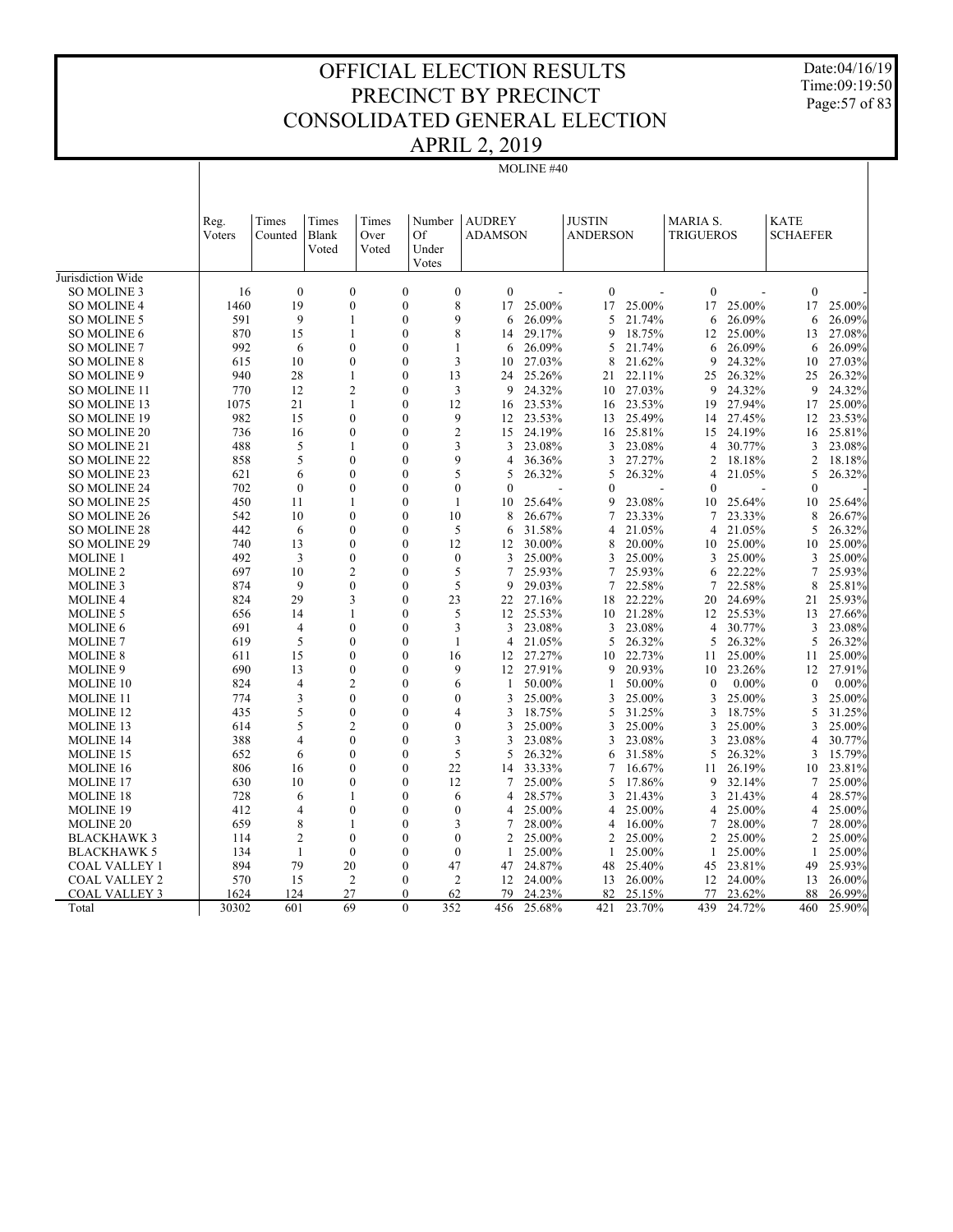Date:04/16/19 Time:09:19:50 Page:58 of 83

|                      |        |          |          |       |                |    |                     | ORION #223 |                               |        |                                      |       |                  |        |
|----------------------|--------|----------|----------|-------|----------------|----|---------------------|------------|-------------------------------|--------|--------------------------------------|-------|------------------|--------|
|                      |        |          |          |       |                |    |                     |            |                               |        |                                      |       |                  |        |
|                      |        |          |          |       |                |    |                     |            |                               |        |                                      |       |                  |        |
|                      | Reg.   | Times    | Times    | Times | Number         |    | <b>JULIE ABBOTT</b> |            | <b>KIMBERLY</b>               |        | DAVID HARRIS                         |       | <b>KARL KANE</b> |        |
|                      | Voters | Counted  | Blank    | Over  | Of             |    |                     |            | NIGHTINGALE                   |        |                                      |       |                  |        |
|                      |        |          | Voted    | Voted | Under<br>Votes |    |                     |            |                               |        |                                      |       |                  |        |
| Jurisdiction Wide    |        |          |          |       |                |    |                     |            |                               |        |                                      |       |                  |        |
| <b>COAL VALLEY 1</b> | 11     | $\Omega$ | $\theta$ |       | $\Omega$       | 0  | $\theta$            |            | 0<br>$\overline{\phantom{a}}$ |        | $\Omega$<br>$\overline{\phantom{a}}$ |       | $\Omega$         |        |
| <b>RURAL</b>         | 266    | 16       |          |       | $\Omega$       | 16 | 10                  | 20.83%     | 14                            | 29.17% | 4                                    | 8.33% | 10               | 20.83% |
| Total                | 277    | 16       |          | 0     | $\Omega$       | 16 | 10                  | 20.83%     | 14                            | 29.17% | 4                                    | 8.33% | 10               | 20.83% |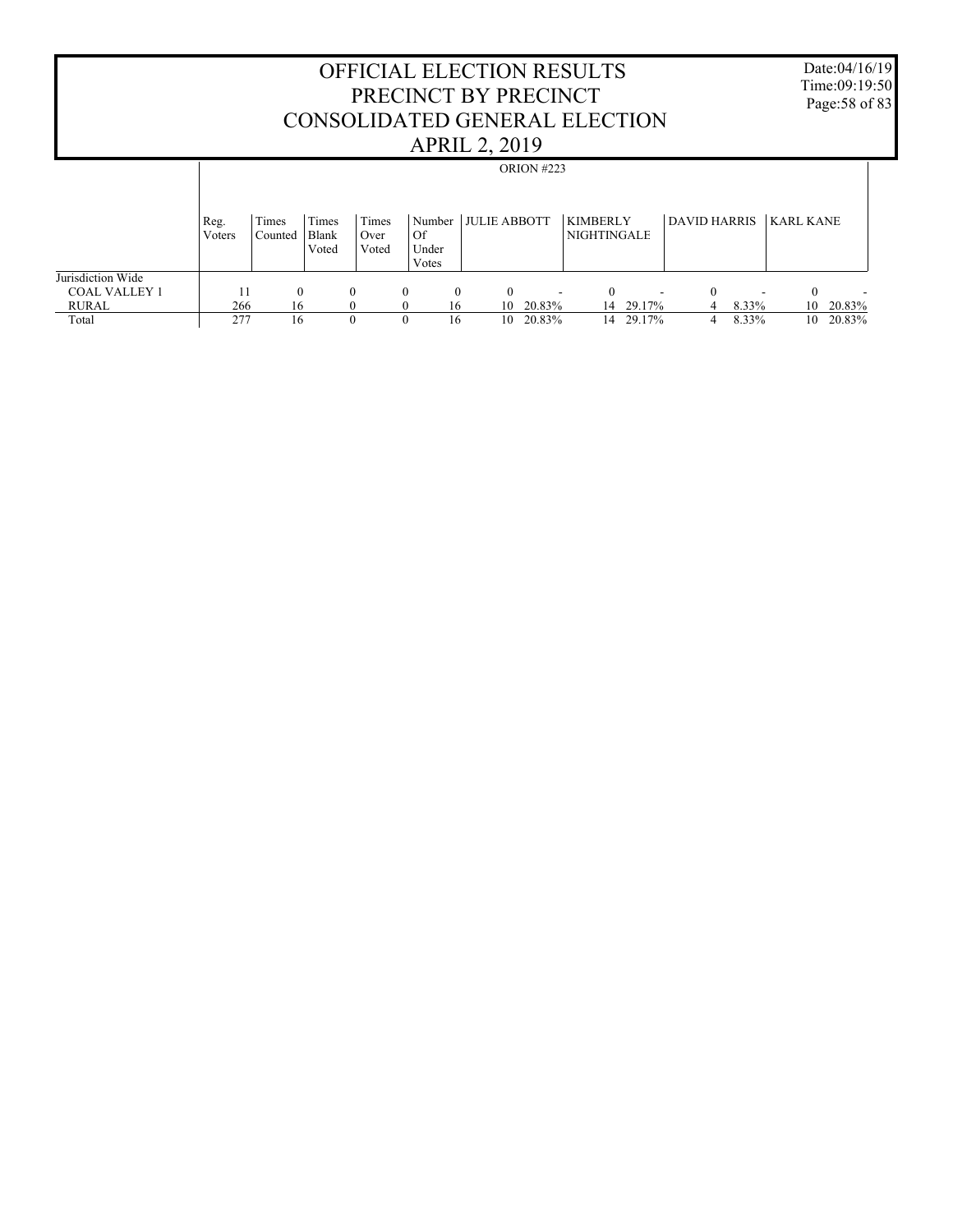Date:04/16/19 Time:09:19:50 Page:59 of 83

ORION #223

|                   | PETER R.<br><b>NEDVED</b> |        |
|-------------------|---------------------------|--------|
| Jurisdiction Wide |                           |        |
| COAL VALLEY 1     |                           |        |
| <b>RURAL</b>      | 10                        | 20.83% |
| Total             | 10                        | 20.83% |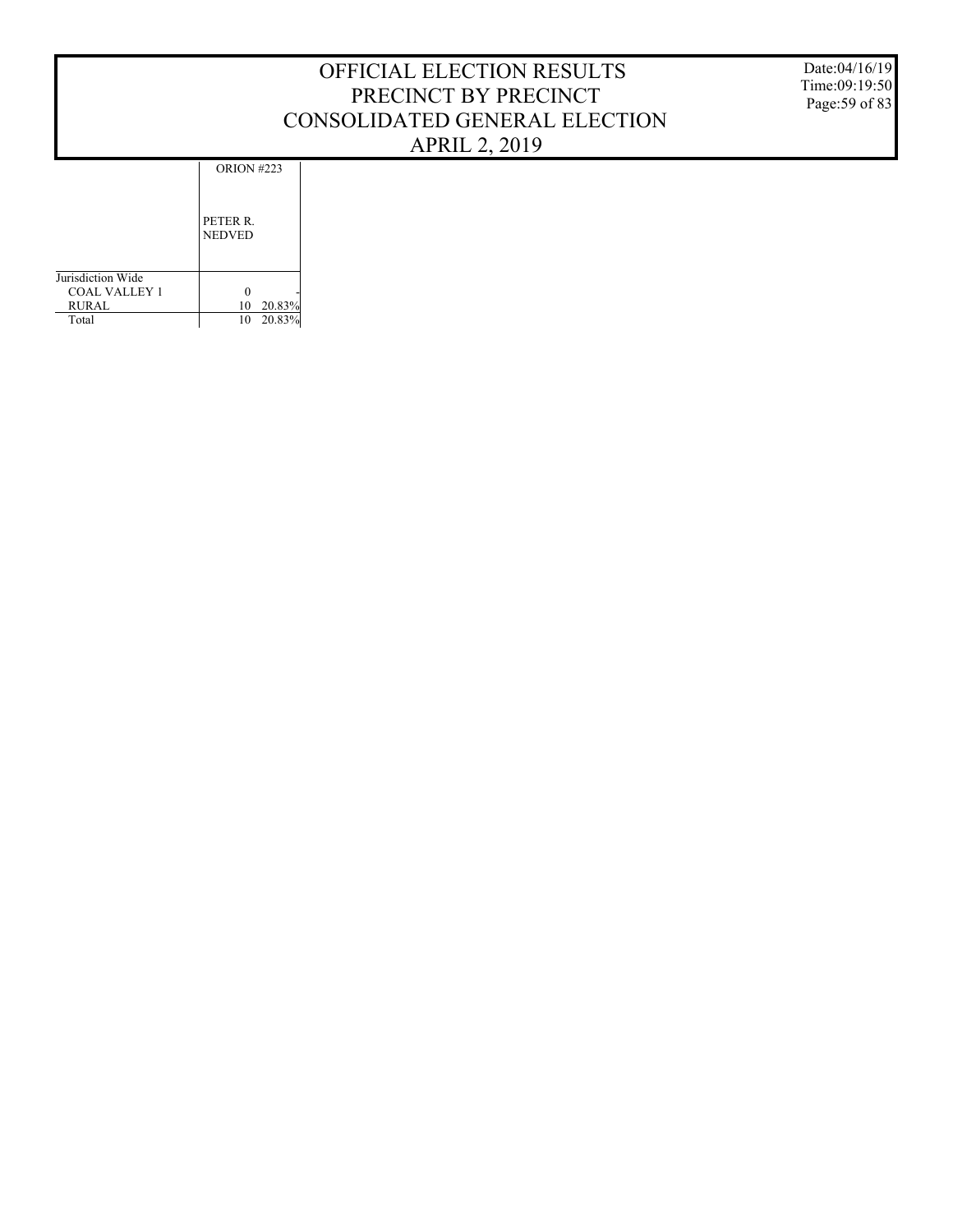Date:04/16/19 Time:09:19:50 Page:60 of 83

|                    |                |                  |                         |                        |                                |                    | <b>RIVERDALE #100</b> |                                   |          |                                |           |                                |        |
|--------------------|----------------|------------------|-------------------------|------------------------|--------------------------------|--------------------|-----------------------|-----------------------------------|----------|--------------------------------|-----------|--------------------------------|--------|
|                    | Reg.<br>Voters | Times<br>Counted | Times<br>Blank<br>Voted | Times<br>Over<br>Voted | Number<br>Of<br>Under<br>Votes | <b>TIM BALDWIN</b> |                       | <b>AMBER</b><br><b>SENSABAUGH</b> |          | <b>JAMES</b><br><b>TOPPERT</b> |           | <b>KEVIN</b><br><b>MAHRAUN</b> |        |
| Jurisdiction Wide  |                |                  |                         |                        |                                |                    |                       |                                   |          |                                |           |                                |        |
| <b>CORDOVA</b>     | 437            | 80               |                         | $\mathbf{0}$           | 24                             | 39                 | 20.00%                | 42                                | 21.54%   |                                | 42 21.54% | 32                             | 16.41% |
| <b>COE</b>         | 1296           | 81               |                         |                        | 14                             | 58                 | 25.66%                | 47                                | 20.80%   | 42                             | 18.58%    | 58                             | 25.66% |
| <b>CANOE CREEK</b> | 408            | 100              | 11                      | $\mathbf{0}$           | 47                             | 52                 | 23.64%                | 41                                | 18.64%   | 61                             | 27.73%    | 22                             | 10.00% |
| <b>ZUMA</b>        | 519            | 26               | $\theta$                | $\mathbf{0}$           | 13                             | 19                 | 29.23%                |                                   | 7 10.77% | 19                             | 29.23%    | 4                              | 6.15%  |
| PORT BYRON         | 1047           | 67               |                         | $\mathbf{0}$           | 25                             | 36                 | 22.36%                | 34                                | 21.12%   | 30                             | 18.63%    | 43                             | 26.71% |
| <b>HAMPTON 1</b>   | 872            | 91               | 11                      | $\theta$               | 20                             | 53                 | 24.09%                | 52                                | 23.64%   | 49                             | 22.27%    | 31                             | 14.09% |
| <b>HAMPTON 2</b>   | 319            | 13               |                         | $\theta$               | 9                              | 9                  | 30.00%                | 9                                 | 30.00%   |                                | 16.67%    | 3                              | 10.00% |
| <b>HAMPTON 17</b>  | $\mathcal{L}$  | $\Omega$         | $\theta$                | $\Omega$               | 0                              | 0                  |                       |                                   |          |                                |           | $_{0}$                         |        |
| Total              | 4901           | 458              | 34                      |                        | 152                            | 266                | 23.81%                | 232                               | 20.77%   | 248                            | 22.20%    | 193                            | 17.28% |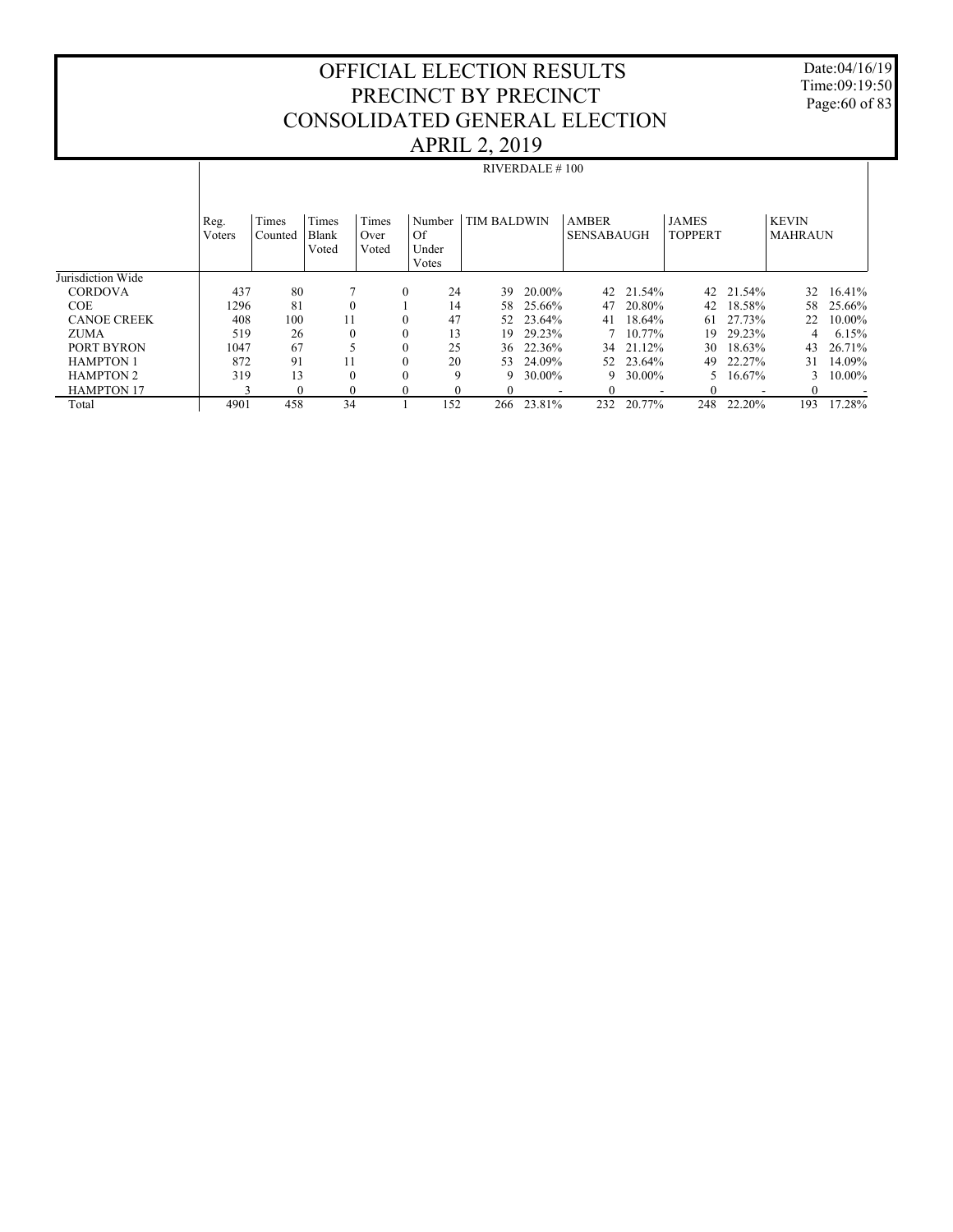Date:04/16/19 Time:09:19:50 Page:61 of 83

RIVERDALE # 100

|                    | <b>RICK KESSLER</b> |
|--------------------|---------------------|
| Jurisdiction Wide  |                     |
| <b>CORDOVA</b>     | 20.51%<br>40        |
| COE                | 9.29%<br>21         |
| <b>CANOE CREEK</b> | $20.00\%$<br>44     |
| ZUMA               | 16<br>24.62%        |
| PORT BYRON         | 18 11.18%           |
| <b>HAMPTON 1</b>   | 35 15.91%           |
| <b>HAMPTON 2</b>   | 13.33%<br>4         |
| <b>HAMPTON 17</b>  |                     |
| Total              | 15.94%<br>178       |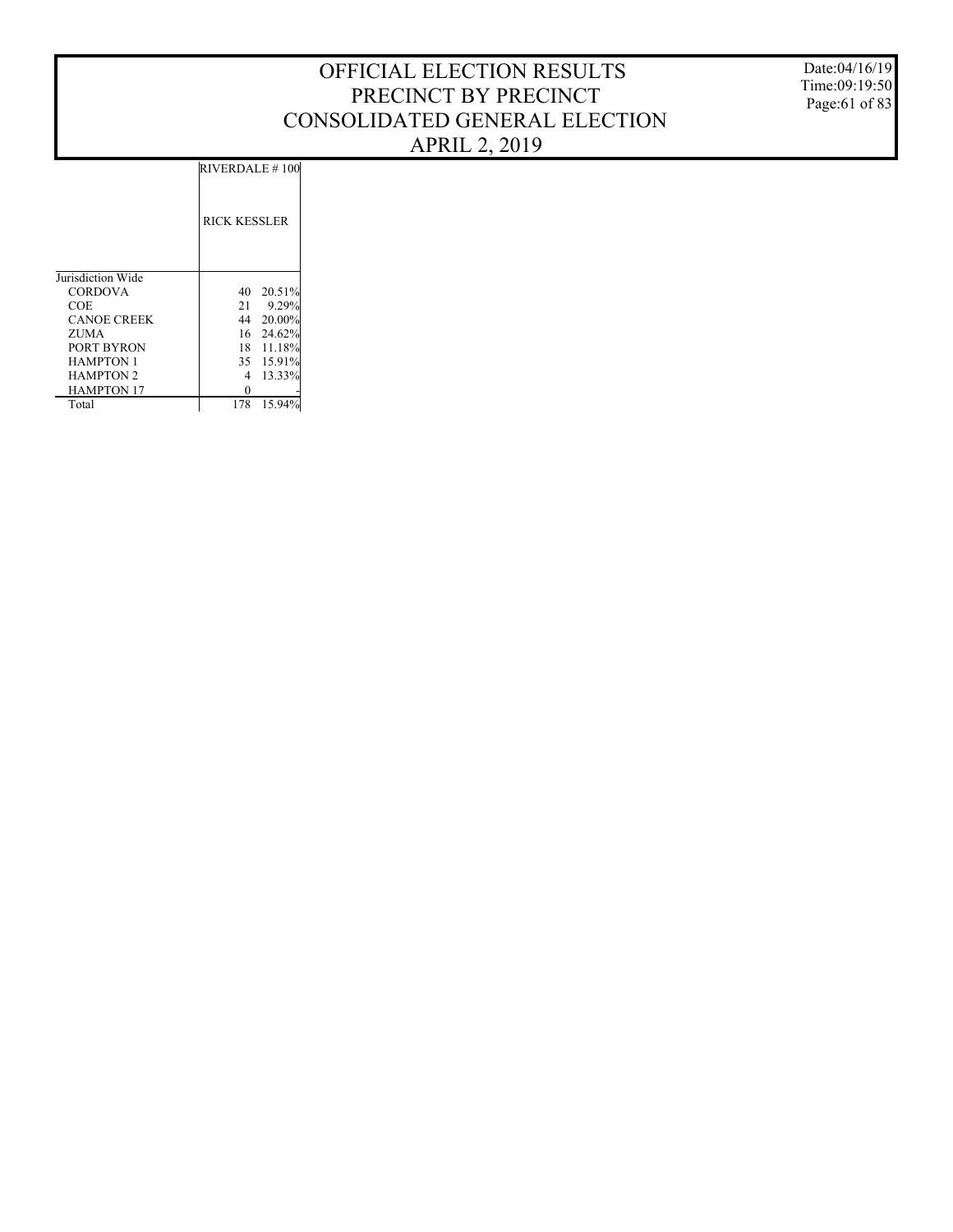Date:04/16/19 Time:09:19:50 Page:62 of 83

| <b>SHELEIGH</b><br><b>MEGAN</b><br>LINDA K.<br>KALE B.<br>Times<br>Reg.<br>Times<br>Times<br>Number<br>Voters<br>Blank<br>Of<br><b>MARTIN</b><br><b>WILSON</b><br><b>DOTHARD</b><br><b>MAYBERRY</b><br>Counted<br>Over<br>Voted<br>Voted<br>Under<br>Votes<br>Jurisdiction Wide<br>$\mathbf{0}$<br>18.75%<br>28.13%<br>3.13%<br><b>SO MOLINE 8</b><br>167<br>11<br>$\boldsymbol{0}$<br>$\mathbf{1}$<br>9<br>$\mathbf{1}$<br>6<br>1<br>$\overline{2}$<br>54<br>5<br>$\mathbf{0}$<br>$\mathbf{0}$<br>$0.00\%$<br>$\overline{2}$<br>15.38%<br>3<br>23.08%<br>$\overline{2}$<br><b>MOLINE 5</b><br>$\mathbf{0}$<br>9<br>ROCK ISLAND 1<br>553<br>23<br>$\theta$<br>$\mathbf{0}$<br>1.67%<br>$\overline{2}$<br>3.33%<br>21 35.00%<br>$\mathbf{1}$<br>13<br>5<br>$\mathbf{0}$<br><b>ROCK ISLAND 2</b><br>284<br>11<br>$\mathbf{0}$<br>$\mathbf{0}$<br>$0.00\%$<br>$\mathbf{1}$<br>3.57%<br>9<br>32.14%<br>5<br>583<br>19<br>$\mathbf{0}$<br>3<br><b>ROCK ISLAND 3</b><br>$\mathbf{0}$<br>$\overline{4}$<br>7.41%<br>1<br>1.85%<br>16 29.63%<br>9<br>$\theta$<br>$\mathbf{0}$<br>250<br>$\overline{4}$<br>$\theta$<br>8.33%<br>8.33%<br>25.00%<br>$\overline{2}$<br><b>ROCK ISLAND 4</b><br>$\mathbf{1}$<br>1<br>3<br>29<br>$\mathbf{0}$<br>5<br>695<br>$\mathbf{0}$<br>12<br>6.67%<br>6<br>8.00%<br>32.00%<br><b>ROCK ISLAND 5</b><br>24<br>11<br>738<br>28<br>$\mathbf{0}$<br>$\theta$<br>8<br>8<br>14.47%<br><b>ROCK ISLAND 6</b><br>10.53%<br>14.47%<br>11<br>9<br>11<br>$\mathbf{0}$<br>8<br>518<br>24<br>$\theta$<br>5<br>7.81%<br>15.63%<br>14.06%<br>5<br><b>ROCK ISLAND 7</b><br>10<br>9 |        |
|-------------------------------------------------------------------------------------------------------------------------------------------------------------------------------------------------------------------------------------------------------------------------------------------------------------------------------------------------------------------------------------------------------------------------------------------------------------------------------------------------------------------------------------------------------------------------------------------------------------------------------------------------------------------------------------------------------------------------------------------------------------------------------------------------------------------------------------------------------------------------------------------------------------------------------------------------------------------------------------------------------------------------------------------------------------------------------------------------------------------------------------------------------------------------------------------------------------------------------------------------------------------------------------------------------------------------------------------------------------------------------------------------------------------------------------------------------------------------------------------------------------------------------------------------------------------------------------------|--------|
|                                                                                                                                                                                                                                                                                                                                                                                                                                                                                                                                                                                                                                                                                                                                                                                                                                                                                                                                                                                                                                                                                                                                                                                                                                                                                                                                                                                                                                                                                                                                                                                           |        |
|                                                                                                                                                                                                                                                                                                                                                                                                                                                                                                                                                                                                                                                                                                                                                                                                                                                                                                                                                                                                                                                                                                                                                                                                                                                                                                                                                                                                                                                                                                                                                                                           |        |
|                                                                                                                                                                                                                                                                                                                                                                                                                                                                                                                                                                                                                                                                                                                                                                                                                                                                                                                                                                                                                                                                                                                                                                                                                                                                                                                                                                                                                                                                                                                                                                                           | 3.13%  |
|                                                                                                                                                                                                                                                                                                                                                                                                                                                                                                                                                                                                                                                                                                                                                                                                                                                                                                                                                                                                                                                                                                                                                                                                                                                                                                                                                                                                                                                                                                                                                                                           | 15.38% |
|                                                                                                                                                                                                                                                                                                                                                                                                                                                                                                                                                                                                                                                                                                                                                                                                                                                                                                                                                                                                                                                                                                                                                                                                                                                                                                                                                                                                                                                                                                                                                                                           | 21.67% |
|                                                                                                                                                                                                                                                                                                                                                                                                                                                                                                                                                                                                                                                                                                                                                                                                                                                                                                                                                                                                                                                                                                                                                                                                                                                                                                                                                                                                                                                                                                                                                                                           | 17.86% |
|                                                                                                                                                                                                                                                                                                                                                                                                                                                                                                                                                                                                                                                                                                                                                                                                                                                                                                                                                                                                                                                                                                                                                                                                                                                                                                                                                                                                                                                                                                                                                                                           | 16.67% |
|                                                                                                                                                                                                                                                                                                                                                                                                                                                                                                                                                                                                                                                                                                                                                                                                                                                                                                                                                                                                                                                                                                                                                                                                                                                                                                                                                                                                                                                                                                                                                                                           | 16.67% |
|                                                                                                                                                                                                                                                                                                                                                                                                                                                                                                                                                                                                                                                                                                                                                                                                                                                                                                                                                                                                                                                                                                                                                                                                                                                                                                                                                                                                                                                                                                                                                                                           | 14.67% |
|                                                                                                                                                                                                                                                                                                                                                                                                                                                                                                                                                                                                                                                                                                                                                                                                                                                                                                                                                                                                                                                                                                                                                                                                                                                                                                                                                                                                                                                                                                                                                                                           | 11.84% |
|                                                                                                                                                                                                                                                                                                                                                                                                                                                                                                                                                                                                                                                                                                                                                                                                                                                                                                                                                                                                                                                                                                                                                                                                                                                                                                                                                                                                                                                                                                                                                                                           | 7.81%  |
| 27<br>$\overline{7}$<br>406<br>$\mathbf{0}$<br>1<br>7<br>9.86%<br>18.31%<br>$\overline{4}$<br>5.63%<br>10<br><b>ROCK ISLAND 8</b><br>13                                                                                                                                                                                                                                                                                                                                                                                                                                                                                                                                                                                                                                                                                                                                                                                                                                                                                                                                                                                                                                                                                                                                                                                                                                                                                                                                                                                                                                                   | 14.08% |
| 8<br>682<br>24<br>$\mathbf{0}$<br>$\mathbf{0}$<br>3<br>4.69%<br>9<br>14.06%<br>20.31%<br>9<br><b>ROCK ISLAND 9</b><br>13                                                                                                                                                                                                                                                                                                                                                                                                                                                                                                                                                                                                                                                                                                                                                                                                                                                                                                                                                                                                                                                                                                                                                                                                                                                                                                                                                                                                                                                                  | 14.06% |
| ROCK ISLAND 10<br>873<br>71<br>$\overline{2}$<br>$\Omega$<br>26<br>20<br>11.05%<br>18.78%<br>24 13.26%<br>34<br>15                                                                                                                                                                                                                                                                                                                                                                                                                                                                                                                                                                                                                                                                                                                                                                                                                                                                                                                                                                                                                                                                                                                                                                                                                                                                                                                                                                                                                                                                        | 8.29%  |
| 45<br>14.29%<br>ROCK ISLAND 11<br>263<br>$\mathbf{1}$<br>$\Omega$<br>13<br>9<br>7.56%<br>21.85%<br>11<br>26<br>17                                                                                                                                                                                                                                                                                                                                                                                                                                                                                                                                                                                                                                                                                                                                                                                                                                                                                                                                                                                                                                                                                                                                                                                                                                                                                                                                                                                                                                                                         | 9.24%  |
| 412<br>$\mathbf{0}$<br>17.17%<br><b>ROCK ISLAND 12</b><br>36<br>1<br>6<br>15<br>15.15%<br>17<br>13 13.13%<br>5                                                                                                                                                                                                                                                                                                                                                                                                                                                                                                                                                                                                                                                                                                                                                                                                                                                                                                                                                                                                                                                                                                                                                                                                                                                                                                                                                                                                                                                                            | 5.05%  |
| 3<br>381<br>38<br>$\mathbf{0}$<br>8<br>15.46%<br>19.59%<br>13.40%<br>$\overline{7}$<br>ROCK ISLAND 13<br>15<br>19<br>13                                                                                                                                                                                                                                                                                                                                                                                                                                                                                                                                                                                                                                                                                                                                                                                                                                                                                                                                                                                                                                                                                                                                                                                                                                                                                                                                                                                                                                                                   | 7.22%  |
| 3<br>9.70%<br><b>ROCK ISLAND 14</b><br>532<br>55<br>$\theta$<br>22<br>13<br>9.70%<br>16.42%<br>13<br>24<br>22                                                                                                                                                                                                                                                                                                                                                                                                                                                                                                                                                                                                                                                                                                                                                                                                                                                                                                                                                                                                                                                                                                                                                                                                                                                                                                                                                                                                                                                                             | 17.91% |
| 828<br>5<br>17.59%<br>ROCK ISLAND 15<br>46<br>$\mathbf{0}$<br>15<br>12 11.11%<br>15.74%<br>19<br>13<br>17                                                                                                                                                                                                                                                                                                                                                                                                                                                                                                                                                                                                                                                                                                                                                                                                                                                                                                                                                                                                                                                                                                                                                                                                                                                                                                                                                                                                                                                                                 | 12.04% |
| $\overline{2}$<br>$\theta$<br>49<br>8.39%<br>9<br>6.29%<br>41 28.67%<br><b>SO ROCK ISLAND 1</b><br>650<br>66<br>12<br>28                                                                                                                                                                                                                                                                                                                                                                                                                                                                                                                                                                                                                                                                                                                                                                                                                                                                                                                                                                                                                                                                                                                                                                                                                                                                                                                                                                                                                                                                  | 19.58% |
| $\mathbf{0}$<br>$\theta$<br>$7\phantom{.0}$<br>536<br>18<br>$\overline{4}$<br>8.51%<br>5<br>10.64%<br>23.40%<br><b>SO ROCK ISLAND 2</b><br>11<br>6                                                                                                                                                                                                                                                                                                                                                                                                                                                                                                                                                                                                                                                                                                                                                                                                                                                                                                                                                                                                                                                                                                                                                                                                                                                                                                                                                                                                                                        | 12.77% |
| 91<br>$\theta$<br>$\theta$<br>20<br>32 12.65%<br>20.55%<br>29 11.46%<br><b>SO ROCK ISLAND 3</b><br>1059<br>34<br>52                                                                                                                                                                                                                                                                                                                                                                                                                                                                                                                                                                                                                                                                                                                                                                                                                                                                                                                                                                                                                                                                                                                                                                                                                                                                                                                                                                                                                                                                       | 13.44% |
| 876<br>81<br>$\mathbf{1}$<br>$\theta$<br>22<br>15.60%<br>17.89%<br>27 12.39%<br><b>SO ROCK ISLAND 4</b><br>34<br>39<br>13                                                                                                                                                                                                                                                                                                                                                                                                                                                                                                                                                                                                                                                                                                                                                                                                                                                                                                                                                                                                                                                                                                                                                                                                                                                                                                                                                                                                                                                                 | 5.96%  |
| 910<br>3<br>$\Omega$<br>31<br><b>SO ROCK ISLAND 5</b><br>133<br>45 12.53%<br>19.50%<br>45 12.53%<br>30<br>70                                                                                                                                                                                                                                                                                                                                                                                                                                                                                                                                                                                                                                                                                                                                                                                                                                                                                                                                                                                                                                                                                                                                                                                                                                                                                                                                                                                                                                                                              | 8.36%  |
| $\overline{c}$<br>817<br>130<br>$\theta$<br>31<br>9.92%<br>13.88%<br>30<br>SO ROCK ISLAND 6<br>35<br>77<br>21.81%<br>49                                                                                                                                                                                                                                                                                                                                                                                                                                                                                                                                                                                                                                                                                                                                                                                                                                                                                                                                                                                                                                                                                                                                                                                                                                                                                                                                                                                                                                                                   | 8.50%  |
| 5<br><b>SO ROCK ISLAND 7</b><br>620<br>70<br>$\theta$<br>10<br>23<br>12.43%<br>22.16%<br>19 10.27%<br>17<br>41                                                                                                                                                                                                                                                                                                                                                                                                                                                                                                                                                                                                                                                                                                                                                                                                                                                                                                                                                                                                                                                                                                                                                                                                                                                                                                                                                                                                                                                                            | 9.19%  |
| 29<br><b>SO ROCK ISLAND 8</b><br>861<br>128<br>3<br>$\theta$<br>51<br>14.74%<br>79<br>22.83%<br>41 11.85%<br>23                                                                                                                                                                                                                                                                                                                                                                                                                                                                                                                                                                                                                                                                                                                                                                                                                                                                                                                                                                                                                                                                                                                                                                                                                                                                                                                                                                                                                                                                           | 6.65%  |
| 8<br>11.84%<br>10.53%<br><b>SO ROCK ISLAND 9</b><br>546<br>28<br>$\mathbf{0}$<br>$\mathbf{0}$<br>9<br>13<br>17.11%<br>8<br>11                                                                                                                                                                                                                                                                                                                                                                                                                                                                                                                                                                                                                                                                                                                                                                                                                                                                                                                                                                                                                                                                                                                                                                                                                                                                                                                                                                                                                                                             | 14.47% |
| 775<br>53<br>$\theta$<br>11.27%<br>11.97%<br>SO ROCK ISLAND 10<br>1<br>14<br>28<br>19.72%<br>17<br>12<br>16                                                                                                                                                                                                                                                                                                                                                                                                                                                                                                                                                                                                                                                                                                                                                                                                                                                                                                                                                                                                                                                                                                                                                                                                                                                                                                                                                                                                                                                                               | 8.45%  |
| 813<br>57<br>$\theta$<br>$\mathbf{0}$<br>11<br>22 13.75%<br>32<br>20.00%<br>8.13%<br>19<br><b>SO ROCK ISLAND 11</b><br>13                                                                                                                                                                                                                                                                                                                                                                                                                                                                                                                                                                                                                                                                                                                                                                                                                                                                                                                                                                                                                                                                                                                                                                                                                                                                                                                                                                                                                                                                 | 11.88% |
| 1039<br>73<br>$\mathbf{0}$<br>$\mathbf{0}$<br>8<br>16.59%<br>49<br>23.22%<br>19<br>9.00%<br>18<br><b>SO ROCK ISLAND 12</b><br>35                                                                                                                                                                                                                                                                                                                                                                                                                                                                                                                                                                                                                                                                                                                                                                                                                                                                                                                                                                                                                                                                                                                                                                                                                                                                                                                                                                                                                                                          | 8.53%  |
| $\mathbf{0}$<br>63 12.60%<br><b>SO ROCK ISLAND 13</b><br>933<br>181<br>6<br>25<br>15.00%<br>20.60%<br>34<br>75<br>103                                                                                                                                                                                                                                                                                                                                                                                                                                                                                                                                                                                                                                                                                                                                                                                                                                                                                                                                                                                                                                                                                                                                                                                                                                                                                                                                                                                                                                                                     | 6.80%  |
| 829<br>90<br>$\overline{0}$<br>35<br>16.38%<br>7.33%<br>19<br><b>SO ROCK ISLAND 14</b><br>1<br>38<br>43<br>18.53%<br>17                                                                                                                                                                                                                                                                                                                                                                                                                                                                                                                                                                                                                                                                                                                                                                                                                                                                                                                                                                                                                                                                                                                                                                                                                                                                                                                                                                                                                                                                   | 8.19%  |
| 3<br>17 21.25%<br>37<br>19<br>5<br>6.25%<br>15.00%<br>8<br><b>SO ROCK ISLAND 15</b><br>625<br>1<br>12                                                                                                                                                                                                                                                                                                                                                                                                                                                                                                                                                                                                                                                                                                                                                                                                                                                                                                                                                                                                                                                                                                                                                                                                                                                                                                                                                                                                                                                                                     | 10.00% |
| 15<br>$\overline{c}$<br>$\theta$<br>$\overline{2}$<br>21.21%<br>3<br>344<br>6<br>6.06%<br>5<br>15.15%<br>$\tau$<br><b>SO ROCK ISLAND 16</b>                                                                                                                                                                                                                                                                                                                                                                                                                                                                                                                                                                                                                                                                                                                                                                                                                                                                                                                                                                                                                                                                                                                                                                                                                                                                                                                                                                                                                                               | 9.09%  |
| 37<br>$\mathbf{0}$<br>$\mathbf{1}$<br>11.34%<br>24.74%<br>13 13.40%<br><b>BLACKHAWK1</b><br>513<br>11<br>11<br>13<br>24                                                                                                                                                                                                                                                                                                                                                                                                                                                                                                                                                                                                                                                                                                                                                                                                                                                                                                                                                                                                                                                                                                                                                                                                                                                                                                                                                                                                                                                                   | 13.40% |
| 22<br>$\theta$<br>8.93%<br>7 12.50%<br>526<br>1<br>$7\phantom{.0}$<br>5<br>12<br>21.43%<br>6<br><b>BLACKHAWK2</b>                                                                                                                                                                                                                                                                                                                                                                                                                                                                                                                                                                                                                                                                                                                                                                                                                                                                                                                                                                                                                                                                                                                                                                                                                                                                                                                                                                                                                                                                         | 10.71% |
| 1554<br>134<br>12<br>$\mathbf{1}$<br>39<br>14.20%<br>22.22%<br>13.27%<br>25<br>46<br>72<br><b>BLACKHAWK3</b><br>43                                                                                                                                                                                                                                                                                                                                                                                                                                                                                                                                                                                                                                                                                                                                                                                                                                                                                                                                                                                                                                                                                                                                                                                                                                                                                                                                                                                                                                                                        | 7.72%  |
| 613<br>69<br>5<br>10<br>11.73%<br>22.35%<br>14.53%<br>11<br><b>BLACKHAWK4</b><br>1<br>21<br>40<br>26                                                                                                                                                                                                                                                                                                                                                                                                                                                                                                                                                                                                                                                                                                                                                                                                                                                                                                                                                                                                                                                                                                                                                                                                                                                                                                                                                                                                                                                                                      | 6.15%  |
| $\overline{7}$<br>350<br>21<br>$\overline{2}$<br>$\mathbf{0}$<br>$7\phantom{.0}$<br>9<br>18.00%<br>24.00%<br>2.00%<br><b>BLACKHAWK 5</b><br>12<br>-1                                                                                                                                                                                                                                                                                                                                                                                                                                                                                                                                                                                                                                                                                                                                                                                                                                                                                                                                                                                                                                                                                                                                                                                                                                                                                                                                                                                                                                      | 14.00% |
| $\mathbf{0}$<br>27<br>11.33%<br>19 12.67%<br><b>BLACKHAWK 6</b><br>868<br>65<br>6<br>17<br>36<br>24.00%<br>13                                                                                                                                                                                                                                                                                                                                                                                                                                                                                                                                                                                                                                                                                                                                                                                                                                                                                                                                                                                                                                                                                                                                                                                                                                                                                                                                                                                                                                                                             | 8.67%  |
| 11.35%<br>19.32%<br>15.46%<br>24<br><b>BLACKHAWK 7</b><br>1214<br>176<br>16<br>$\mathbf{0}$<br>66<br>47<br>80<br>64                                                                                                                                                                                                                                                                                                                                                                                                                                                                                                                                                                                                                                                                                                                                                                                                                                                                                                                                                                                                                                                                                                                                                                                                                                                                                                                                                                                                                                                                       | 5.80%  |
| 6<br>2271<br>85<br>645<br>26090<br>718<br>12.18%<br>1133<br>19.22%<br>809<br>13.72%<br>555<br>Total                                                                                                                                                                                                                                                                                                                                                                                                                                                                                                                                                                                                                                                                                                                                                                                                                                                                                                                                                                                                                                                                                                                                                                                                                                                                                                                                                                                                                                                                                       | 9.41%  |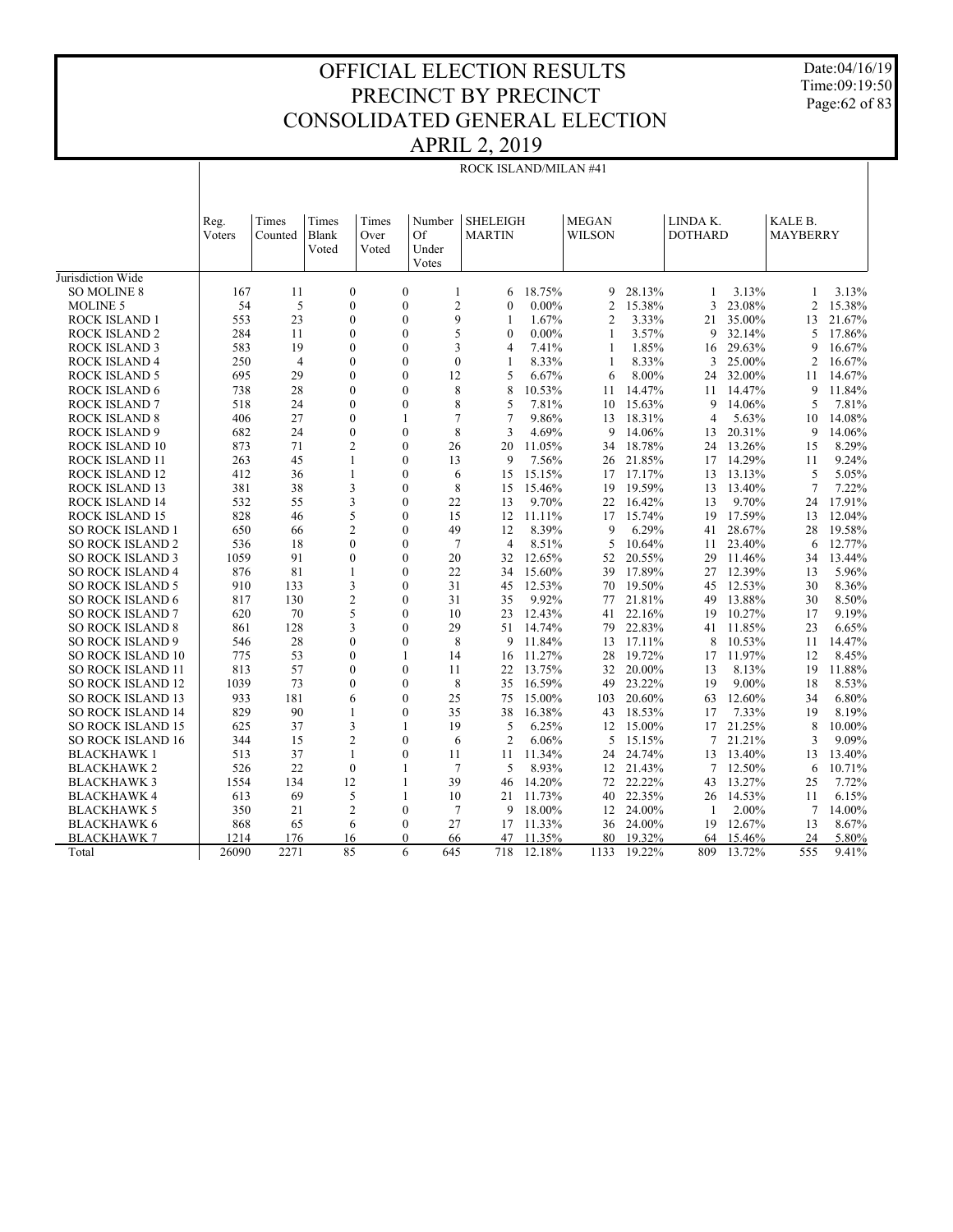Date:04/16/19 Time:09:19:50 Page:63 of 83

| 3                       | 9.38%    | 1                    | 3.13%                | 11             | 34.38%                                                                 |
|-------------------------|----------|----------------------|----------------------|----------------|------------------------------------------------------------------------|
| 1                       | 7.69%    | 3                    | 23.08%               | $\overline{2}$ | 15.38%                                                                 |
| $\mathbf{1}$            | 1.67%    | 20                   | 33.33%               | $\overline{2}$ | 3.33%                                                                  |
| $\mathbf{1}$            | 3.57%    | 11                   | 39.29%               | $\mathbf{1}$   | 3.57%                                                                  |
| 0                       | $0.00\%$ | 19                   | 35.19%               | 5              | 9.26%                                                                  |
| 0                       | $0.00\%$ | 3                    | 25.00%               | $\overline{c}$ | 16.67%                                                                 |
| $\overline{\mathbf{c}}$ | 2.67%    | 23                   | 30.67%               | $\overline{4}$ | 5.33%                                                                  |
| 6                       | 7.89%    | 13                   | 17.11%               | 18             | 23.68%                                                                 |
| $\overline{c}$          | 3.13%    | 14                   | 21.88%               | 19             | 29.69%                                                                 |
| 3                       | 4.23%    | 14                   | 19.72%               | 20             | 28.17%                                                                 |
| 5                       | 7.81%    | 11                   | 17.19%               | 14             | 21.88%                                                                 |
| 17                      | 9.39%    | 37                   | 20.44%               | 34             | 18.78%                                                                 |
| 11                      | 9.24%    | 22                   | 18.49%               | 23             | 19.33%                                                                 |
| 11                      | 11.11%   | 18                   | 18.18%               | 20             | 20.20%                                                                 |
| $\overline{4}$          | 4.12%    | 17                   | 17.53%               | 22             | 22.68%                                                                 |
| 15                      | 11.19%   | 21                   | 15.67%               | 26             | 19.40%                                                                 |
| 8                       | 7.41%    | 22                   | 20.37%               | 17             | 15.74%                                                                 |
| 8                       | 5.59%    | 34                   | 23.78%               | 11             | 7.69%                                                                  |
| 5                       | 10.64%   | 10                   | 21.28%               | 6              | 12.77%                                                                 |
| 16                      | 6.32%    | 36                   | 14.23%               | 54             | 21.34%                                                                 |
| 15                      | 6.88%    | 27                   | 12.39%               | 63             | 28.90%                                                                 |
| 22                      | 6.13%    | 58                   | 16.16%               | 89             | 24.79%                                                                 |
| 22                      | 6.23%    | 46                   | 13.03%               | 94             | 26.63%                                                                 |
| 21                      | 11.35%   | 17                   | 9.19%                | 47             | 25.41%                                                                 |
| 29                      | 8.38%    | 44                   | 12.72%               | 79             | 22.83%                                                                 |
| 11                      | 14.47%   | 8                    | 10.53%               | 16             | 21.05%                                                                 |
| 13                      | 9.15%    | 17                   | 11.97%               | 39             | 27.46%                                                                 |
| 11                      | 6.88%    | 16                   | 10.00%               | 47             | 29.38%                                                                 |
| 13                      | 6.16%    | 19                   | 9.00%                | 58             | 27.49%                                                                 |
| 47                      | 9.40%    | 50                   | 10.00%               | 128            | 25.60%                                                                 |
| 18                      | 7.76%    | 26                   | 11.21%               | 71             | 30.60%                                                                 |
| 5                       | 6.25%    | 15                   | 18.75%               | 18             | 22.50%                                                                 |
| 1                       | 3.03%    | 7                    | 21.21%               | 8              | 24.24%                                                                 |
|                         | 5.15%    | 9                    | 9.28%                | 22             | 22.68%                                                                 |
| 7                       | 12.50%   | 9                    | 16.07%               | 10             | 17.86%                                                                 |
| 19                      | 5.86%    | 30                   | 9.26%                | 89             | 27.47%                                                                 |
| 17                      | 9.50%    | 17                   | 9.50%                | 47             | 26.26%                                                                 |
| $\overline{4}$          | 8.00%    | $\mathbf{1}$         | 2.00%                | 16             | 32.00%                                                                 |
| 14                      | 9.33%    | 14                   | 9.33%                | 37             | 24.67%                                                                 |
| 35                      |          | 53                   | 12.80%               | 111            | 26.81%                                                                 |
| 448                     |          | 832                  |                      | 1400           | 23.75%                                                                 |
|                         | 5        | <b>LAURIE FIGLEY</b> | T.<br>8.45%<br>7.60% | STONER-HARRIS  | ROCK ISLAND/MILAN #41<br><b>MICHAEL R</b><br><b>MATHERLY</b><br>14.11% |

ROCK ISLAND/MILAN #41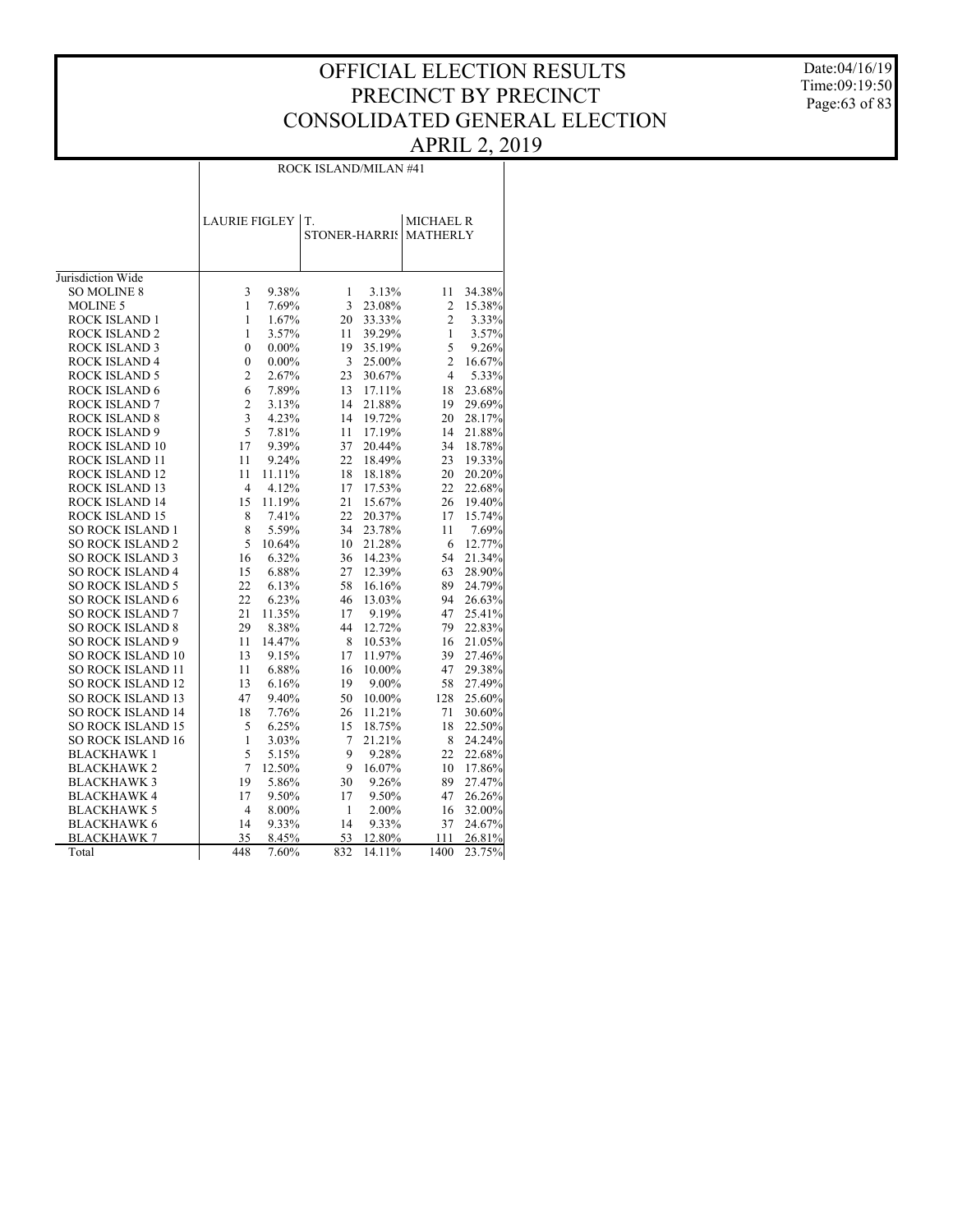Date:04/16/19 Time:09:19:50 Page:64 of 83

|                        |                | <b>ROCKRIDGE #300</b> |                         |                        |                                |                         |           |                     |        |                               |          |                     |        |
|------------------------|----------------|-----------------------|-------------------------|------------------------|--------------------------------|-------------------------|-----------|---------------------|--------|-------------------------------|----------|---------------------|--------|
|                        | Reg.<br>Voters | Times<br>Counted      | Times<br>Blank<br>Voted | Times<br>Over<br>Voted | Number<br>Of<br>Under<br>Votes | WADE R.<br><b>HOFER</b> |           | <b>NATHAN FAITH</b> |        | <b>DREW</b><br><b>SCHARER</b> |          | <b>STEVE FRAKES</b> |        |
| Jurisdiction Wide      |                |                       |                         |                        |                                |                         |           |                     |        |                               |          |                     |        |
| <b>BLACKHAWK1</b>      |                | $\mathbf{0}$          | $\mathbf{0}$            | $\bf{0}$               | $\mathbf{0}$                   | $\Omega$                |           | $\mathbf{0}$        |        | $\mathbf{0}$                  |          | $\mathbf{0}$        |        |
| <b>BLACKHAWK 4</b>     | 410            | 27                    | 4                       | $\mathbf{0}$           |                                | 9                       | 14.52%    | 6                   | 9.68%  | 8                             | 12.90%   | 18                  | 29.03% |
| <b>BOWLING 1</b>       | 1158           | 59                    |                         | $\mathbf{0}$           | 18                             | 24                      | 16.00%    | 21                  | 14.00% | 28                            | 18.67%   | 37                  | 24.67% |
| <b>EDGINGTON 1</b>     | 559            | 46                    |                         | $\mathbf{0}$           |                                | 20                      | 16.13%    | 29                  | 23.39% | 10                            | 8.06%    | 28                  | 22.58% |
| <b>EDGINGTON 2</b>     | 492            | 43                    |                         | $\mathbf{0}$           | 10                             | 15                      | 12.93%    | 19                  | 16.38% | 12                            | 10.34%   | 26                  | 22.41% |
| <b>ANDALUSIA</b>       | 1735           | 165                   |                         | $\mathbf{0}$           | 55                             | 49                      | 11.21%    | 89                  | 20.37% | 28                            | 6.41%    | 94                  | 21.51% |
| <b>BUFFALO PRAIRIE</b> | 612            | 30                    | 0                       | $\Omega$               | 4                              | 23                      | 26.74%    |                     | 8.14%  |                               | 8.14%    | 20                  | 23.26% |
| <b>DRURY</b>           | 486            | 39                    | 0                       | $\Omega$               | 14                             |                         | 24 23.30% | 12                  | 11.65% | 4                             | 3.88%    | 29                  | 28.16% |
| Total                  | 5459           | 409                   | 12                      | $\theta$               | 113                            | 164                     | 15.21%    | 183                 | 16.98% | 97                            | $9.00\%$ | 252                 | 23.38% |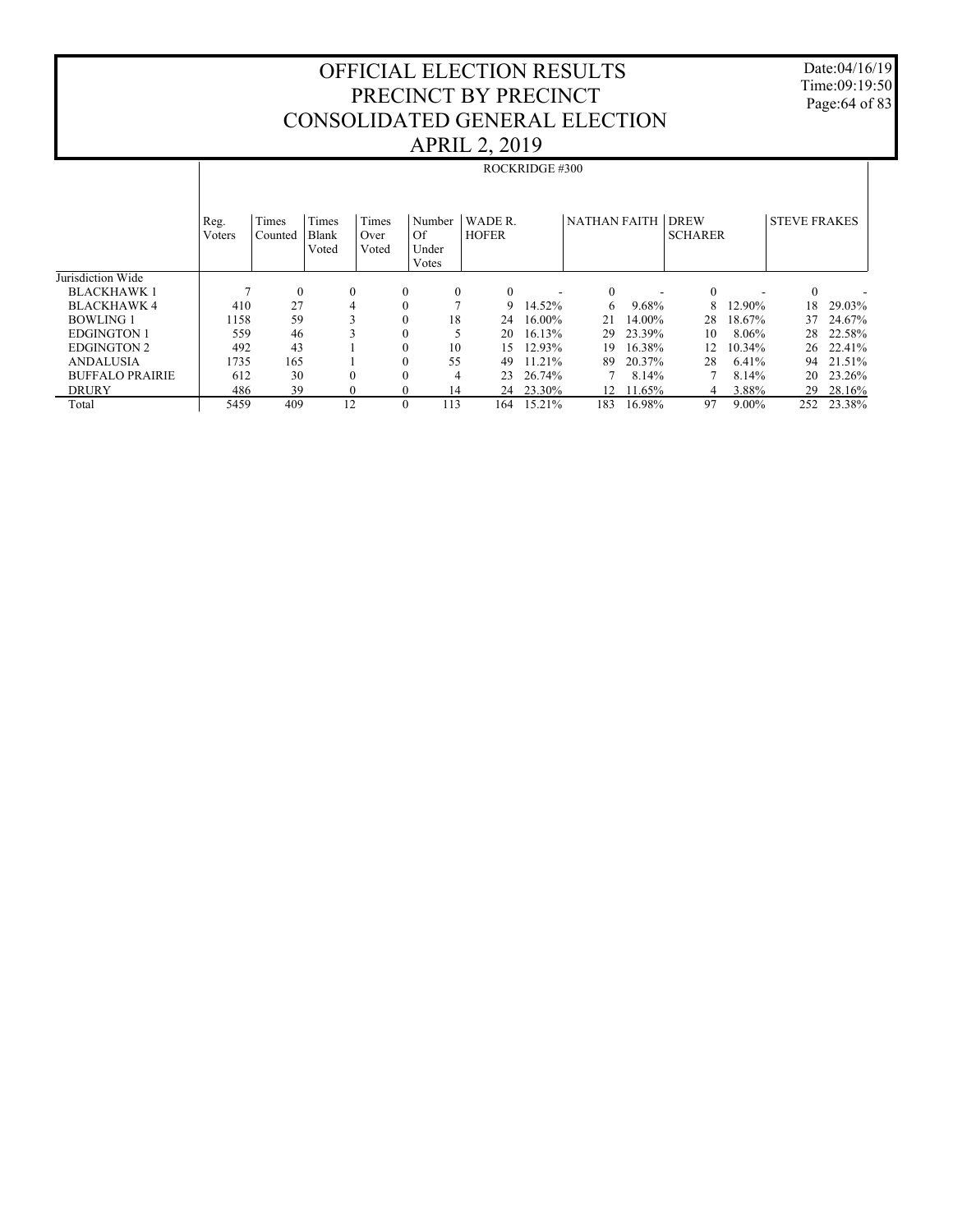ROCKRIDGE #300

|                        | <b>DEREK</b><br><b>WORKMAN</b> |        | <b>TYLER KARGL</b> |        |
|------------------------|--------------------------------|--------|--------------------|--------|
| Jurisdiction Wide      |                                |        |                    |        |
| <b>BLACKHAWK 1</b>     | 0                              |        | 0                  |        |
| <b>BLACKHAWK 4</b>     | 10                             | 16.13% | 11                 | 17.74% |
| <b>BOWLING 1</b>       | 22                             | 14.67% | 18                 | 12.00% |
| <b>EDGINGTON 1</b>     | 20                             | 16.13% | 17                 | 13.71% |
| <b>EDGINGTON 2</b>     | 24                             | 20.69% | 20                 | 17.24% |
| <b>ANDALUSIA</b>       | 101                            | 23.11% | 76                 | 17.39% |
| <b>BUFFALO PRAIRIE</b> | 14                             | 16.28% | 15                 | 17.44% |
| <b>DRURY</b>           | 21                             | 20.39% | 13                 | 12.62% |
| Total                  | 212                            | 19.67% | 170                | 15.77% |

Date:04/16/19 Time:09:19:50 Page:65 of 83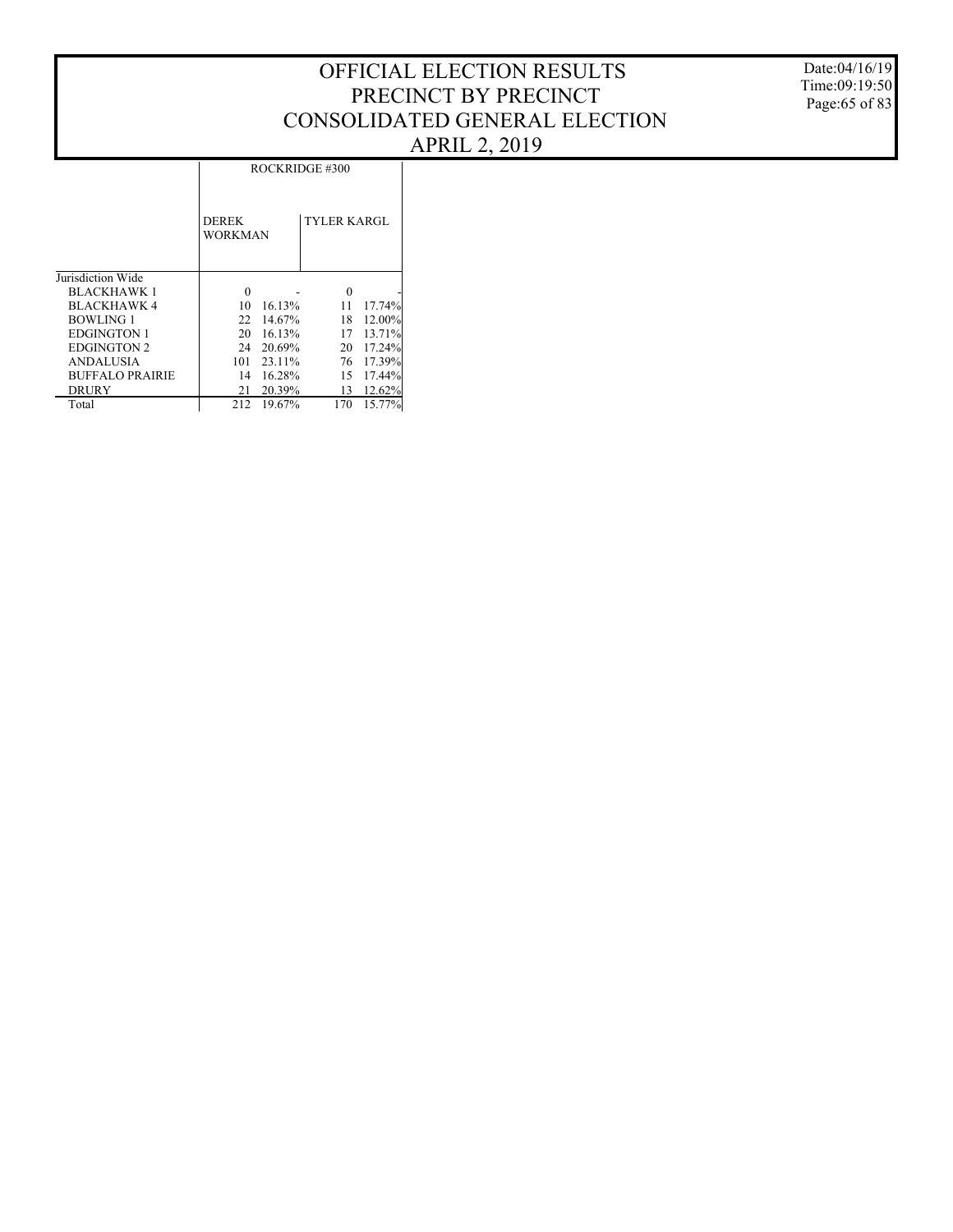### Date:04/16/19 Time:09:19:50 Page:66 of 83

|                   |                | SHERRARD#200     |                         |                        |                                |                                   |  |  |  |  |  |
|-------------------|----------------|------------------|-------------------------|------------------------|--------------------------------|-----------------------------------|--|--|--|--|--|
|                   | Reg.<br>Voters | Times<br>Counted | Times<br>Blank<br>Voted | Times<br>Over<br>Voted | Number<br>Of<br>Under<br>Votes | <b>SUSAN (SUE)</b><br><b>LYON</b> |  |  |  |  |  |
| Jurisdiction Wide |                |                  |                         |                        |                                |                                   |  |  |  |  |  |
| <b>RURAL</b>      | 491            |                  |                         |                        | 0<br>12                        | $6100.00\%$                       |  |  |  |  |  |
| <b>BOWLING 1</b>  | 208            | 4                |                         |                        | 0                              | 3 100.00%<br>6                    |  |  |  |  |  |
| BOWLING 2         | 1018           | 15               |                         |                        | 26                             | 13 100.00%                        |  |  |  |  |  |
| Total             | 1717           | 26               | 4                       |                        | 44<br>0                        | 22 100.00%                        |  |  |  |  |  |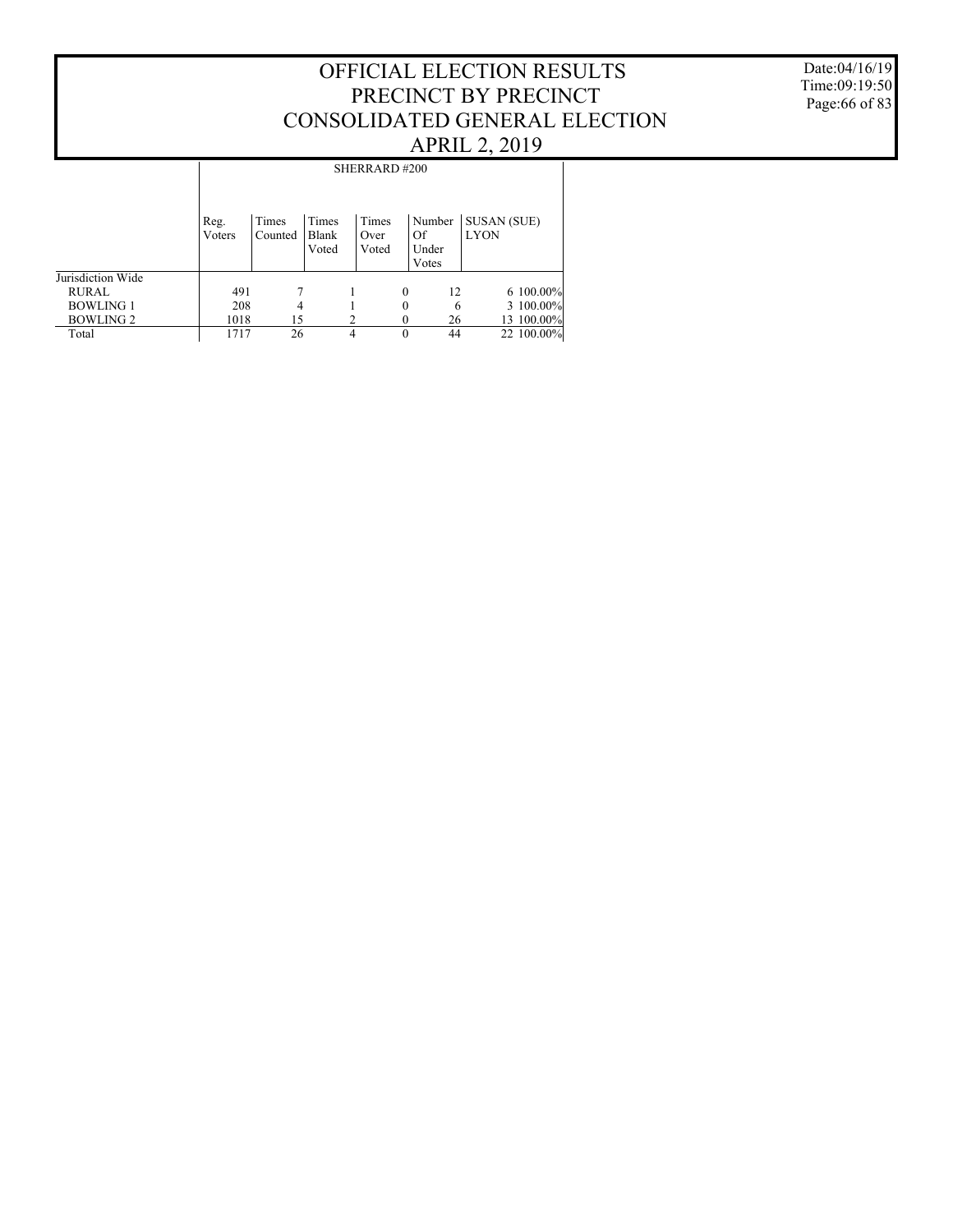Date:04/16/19 Time:09:19:50 Page:67 of 83

|                   | <b>SILVIS #34 2 YR</b> |         |          |          |          |                     |  |  |  |  |  |
|-------------------|------------------------|---------|----------|----------|----------|---------------------|--|--|--|--|--|
|                   | Reg.                   | Times   | Times    | Times    | Number   | <b>LYLE E LOHSE</b> |  |  |  |  |  |
|                   | Voters                 | Counted | Blank    | Over     | Of       |                     |  |  |  |  |  |
|                   |                        |         | Voted    | Voted    | Under    |                     |  |  |  |  |  |
|                   |                        |         |          |          | Votes    |                     |  |  |  |  |  |
| Jurisdiction Wide |                        |         |          |          |          |                     |  |  |  |  |  |
| <b>HAMPTON 1</b>  | 168                    | 8       | $\theta$ | $\Omega$ | $\Omega$ | 8 100.00%           |  |  |  |  |  |
| <b>HAMPTON 6</b>  | 663                    | 55      | 2        | 0        | 0        | 53 100.00%          |  |  |  |  |  |
| <b>HAMPTON 7</b>  | 364                    | 7       | 0        | 0        |          | 7 100.00%           |  |  |  |  |  |
| <b>HAMPTON 8</b>  | 38                     | 0       |          | 0        |          | 0                   |  |  |  |  |  |
| <b>HAMPTON 9</b>  | 274                    | 3       |          | 0        |          | 2 100,00%           |  |  |  |  |  |
| <b>HAMPTON 11</b> | 720                    | 28      |          | 0        | 0        | 25 100.00%          |  |  |  |  |  |
| <b>HAMPTON 12</b> | 152                    | 9       |          | 0        |          | 8 100.00%           |  |  |  |  |  |
| <b>HAMPTON 14</b> | 300                    | 19      |          | 0        |          | 14 100.00%          |  |  |  |  |  |
| <b>HAMPTON 15</b> | 530                    | 41      |          |          |          | 38 100.00%          |  |  |  |  |  |
| <b>HAMPTON 16</b> | 4                      | 0       |          | 0        |          | 0                   |  |  |  |  |  |
| <b>HAMPTON 17</b> | 10                     |         | $\Omega$ | $\theta$ | $\Omega$ | $100.00\%$          |  |  |  |  |  |
| Total             | 3223                   | 171     | 15       | $\theta$ | $\theta$ | 156 100.00%         |  |  |  |  |  |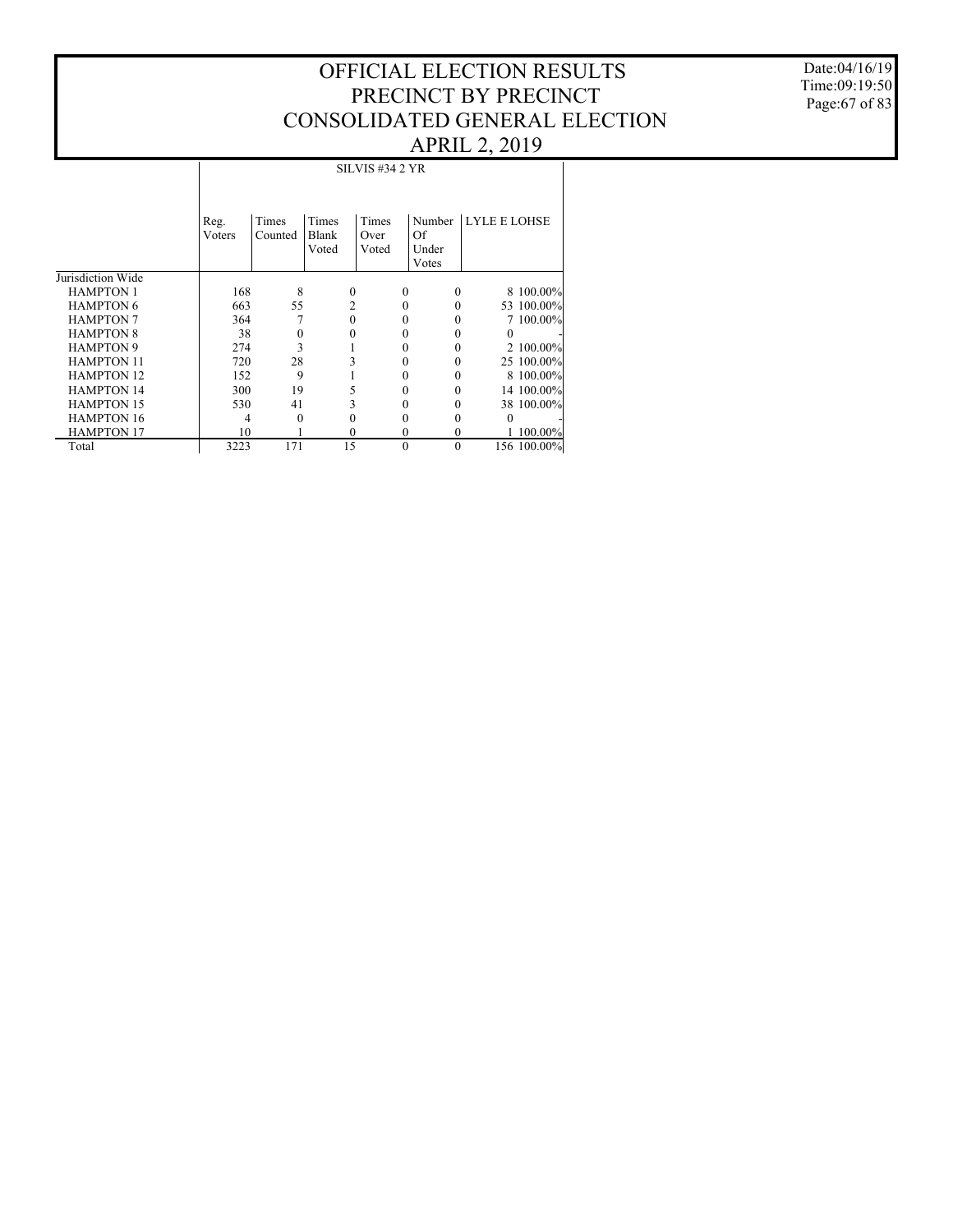Date:04/16/19 Time:09:19:50 Page:68 of 83

|                   | SILVIS #34     |                  |                         |                        |                                |                            |            |  |  |  |  |
|-------------------|----------------|------------------|-------------------------|------------------------|--------------------------------|----------------------------|------------|--|--|--|--|
|                   | Reg.<br>Voters | Times<br>Counted | Times<br>Blank<br>Voted | Times<br>Over<br>Voted | Number<br>Of<br>Under<br>Votes | MICHAEL A.<br><b>TERRY</b> |            |  |  |  |  |
| Jurisdiction Wide |                |                  |                         |                        |                                |                            |            |  |  |  |  |
| <b>HAMPTON 1</b>  | 168            | 8                |                         | $\theta$               | 12                             | 7                          | 77.78%     |  |  |  |  |
| <b>HAMPTON 6</b>  | 663            | 55               | 9                       | $\theta$               | 89                             | 42                         | 85.71%     |  |  |  |  |
| <b>HAMPTON 7</b>  | 364            |                  | 0                       |                        | 14<br>0                        | 7                          | $100.00\%$ |  |  |  |  |
| <b>HAMPTON 8</b>  | 38             | 0                | 0                       |                        | 0<br>$\theta$                  | 0                          |            |  |  |  |  |
| <b>HAMPTON 9</b>  | 274            | 3                | $\theta$                | $\theta$               | 5                              | 3                          | 75.00%     |  |  |  |  |
| <b>HAMPTON 11</b> | 720            | 28               | 3                       |                        | 45<br>0                        | 24                         | 80.00%     |  |  |  |  |
| <b>HAMPTON 12</b> | 152            | 9                | 2                       |                        | 14<br>0                        | 7                          | 100.00%    |  |  |  |  |
| <b>HAMPTON 14</b> | 300            | 19               | 4                       |                        | 28<br>0                        | 14                         | 82.35%     |  |  |  |  |
| <b>HAMPTON 15</b> | 530            | 41               |                         |                        | 65<br>0                        | 32                         | 86.49%     |  |  |  |  |
| <b>HAMPTON 16</b> | 4              | 0                | 0                       |                        | $\Omega$<br>0                  | 0                          |            |  |  |  |  |
| <b>HAMPTON 17</b> | 10             |                  | 0                       | $\theta$               |                                |                            | 50.00%     |  |  |  |  |
| Total             | 3223           | 171              | 26                      | $\theta$               | 273                            | 137                        | 84.57%     |  |  |  |  |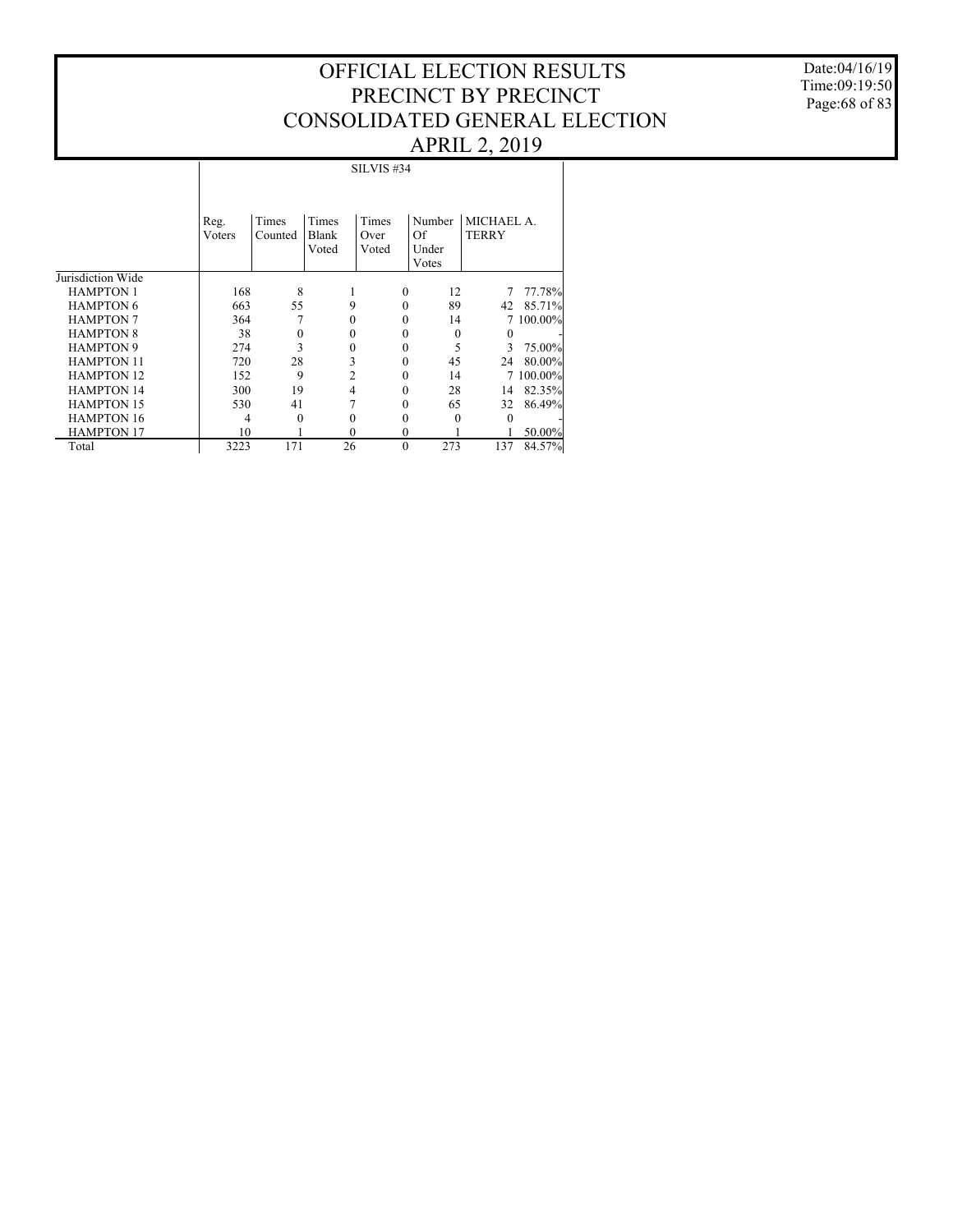Date:04/16/19 Time:09:19:50 Page:69 of 83

## UTHS #30

|                                       | Reg.<br>Voters | Times<br>Counted | Times<br>Blank<br>Voted | Times<br>Over<br>Voted | Number<br>Of<br>Under<br>Votes | <b>SUE A. ICKES</b> |        | LARRY F.<br><b>MORGENSEN</b> |        |
|---------------------------------------|----------------|------------------|-------------------------|------------------------|--------------------------------|---------------------|--------|------------------------------|--------|
| Jurisdiction Wide<br><b>HAMPTON 1</b> | 233            | 11               | 1                       | $\boldsymbol{0}$       | 14                             | 9                   | 56.25% | 7                            | 43.75% |
| <b>HAMPTON 2</b>                      | 607            | 95               | 15                      | $\boldsymbol{0}$       | 90                             | 74                  | 49.33% | 60                           | 40.00% |
| <b>HAMPTON 3</b>                      | 486            | 16               | $\mathbf{0}$            | $\mathbf{0}$           | 24                             | 14                  | 58.33% | 8                            | 33.33% |
| <b>HAMPTON 4</b>                      | 497            | 7                | $\mathbf{0}$            | $\mathbf{0}$           | 8                              | 7                   | 53.85% | $\overline{4}$               | 30.77% |
| <b>HAMPTON 5</b>                      | 678            | 50               | 8                       | $\Omega$               | 55                             | 40                  | 56.34% | 30                           | 42.25% |
| <b>HAMPTON 6</b>                      | 663            | 55               | 5                       | $\mathbf{0}$           | 77                             | 41                  | 56.16% | 30                           | 41.10% |
| <b>HAMPTON 7</b>                      | 471            | 7                | $\theta$                | $\Omega$               | 8                              | 6                   | 46.15% | 6                            | 46.15% |
| <b>HAMPTON 8</b>                      | 372            | 10               | $\overline{c}$          | $\mathbf{0}$           | 9                              | 8                   | 53.33% | 7                            | 46.67% |
| <b>HAMPTON 9</b>                      | 368            | 8                | 1                       | $\boldsymbol{0}$       | 11                             | 7                   | 70.00% | 3                            | 30.00% |
| <b>HAMPTON 10</b>                     | 898            | 21               | 1                       | $\mathbf{0}$           | 23                             | 19                  | 51.35% | 14                           | 37.84% |
| <b>HAMPTON 11</b>                     | 720            | 28               | 4                       | $\mathbf{0}$           | 33                             | 24                  | 61.54% | 14                           | 35.90% |
| <b>HAMPTON 12</b>                     | 783            | 23               | 1                       | $\theta$               | 32                             | 21                  | 61.76% | 11                           | 32.35% |
| <b>HAMPTON 13</b>                     | 379            | 12               | 0                       | $\mathbf{0}$           | 18                             | 10                  | 55.56% | 6                            | 33.33% |
| <b>HAMPTON 14</b>                     | 1062           | 47               | 4                       | $\mathbf{0}$           | 56                             | 35                  | 47.95% | 34                           | 46.58% |
| <b>HAMPTON 15</b>                     | 898            | 66               | 7                       | $\mathbf{0}$           | 72                             | 53                  | 50.48% | 49                           | 46.67% |
| <b>HAMPTON 16</b>                     | 1061           | 18               | 2                       | $\mathbf{0}$           | 22                             | 15                  | 57.69% | 11                           | 42.31% |
| <b>HAMPTON 17</b>                     | 1033           | 136              | 32                      | $\mathbf{0}$           | 121                            | 94                  | 49.21% | 79                           | 41.36% |
| <b>SO MOLINE 1</b>                    | 673            | 15               | $\mathbf{0}$            | $\mathbf{0}$           | 21                             | 13                  | 54.17% | 9                            | 37.50% |
| SO MOLINE 2                           | 818            | 98               | 17                      | $\mathbf{0}$           | 108                            | 76                  | 56.30% | 47                           | 34.81% |
| SO MOLINE 3                           | 438            | 15               | 1                       | $\mathbf{0}$           | 12                             | 13                  | 43.33% | 13                           | 43.33% |
| SO MOLINE 10                          | 656            | 20               | 4                       | $\mathbf{0}$           | 21                             | 13                  | 48.15% | 13                           | 48.15% |
| SO MOLINE 11                          | 430            | 5                | 2                       | $\mathbf{0}$           | $\overline{2}$                 | 3                   | 42.86% | 3                            | 42.86% |
| SO MOLINE 12                          | 501            | 11               | 0                       | $\mathbf{0}$           | 12                             | 10                  | 47.62% | 8                            | 38.10% |
| <b>SO MOLINE 14</b>                   | 712            | 12               | $\mathbf{0}$            | $\mathbf{0}$           | 13                             | 11                  | 47.83% | 11                           | 47.83% |
| SO MOLINE 15                          | 536            | 26               | $\overline{c}$          | $\mathbf{0}$           | 30                             | 21                  | 50.00% | 19                           | 45.24% |
| SO MOLINE 16                          | 786            | 21               | $\overline{c}$          | $\boldsymbol{0}$       | 23                             | 19                  | 55.88% | 15                           | 44.12% |
| SO MOLINE 17                          | 1125           | 49               | 6                       | $\mathbf{0}$           | 51                             | 41                  | 52.56% | 32                           | 41.03% |
| SO MOLINE 18                          | 915            | 109              | 18                      | $\mathbf{0}$           | 112                            | 82                  | 50.93% | 68                           | 42.24% |
| SO MOLINE 21                          | 98             | 17               | 1                       | $\mathbf{0}$           | 16                             | 15                  | 46.88% | 14                           | 43.75% |
| SO MOLINE 27                          | 859            | 36               | 2                       | $\mathbf{0}$           | 44                             | 32                  | 55.17% | 23                           | 39.66% |
| <b>SO MOLINE 28</b>                   | 398            | 12               | $\mathbf{1}$            | $\mathbf{0}$           | 14                             | 11                  | 57.89% | 8                            | 42.11% |
| SO MOLINE 29                          | 592            | 11               |                         | $\Omega$               | 9                              | 9                   | 42.86% | 10                           | 47.62% |
| Total                                 | 20746          | 1067             | 140                     | $\Omega$               | 1161                           | 846                 | 52.22% | 666                          | 41.11% |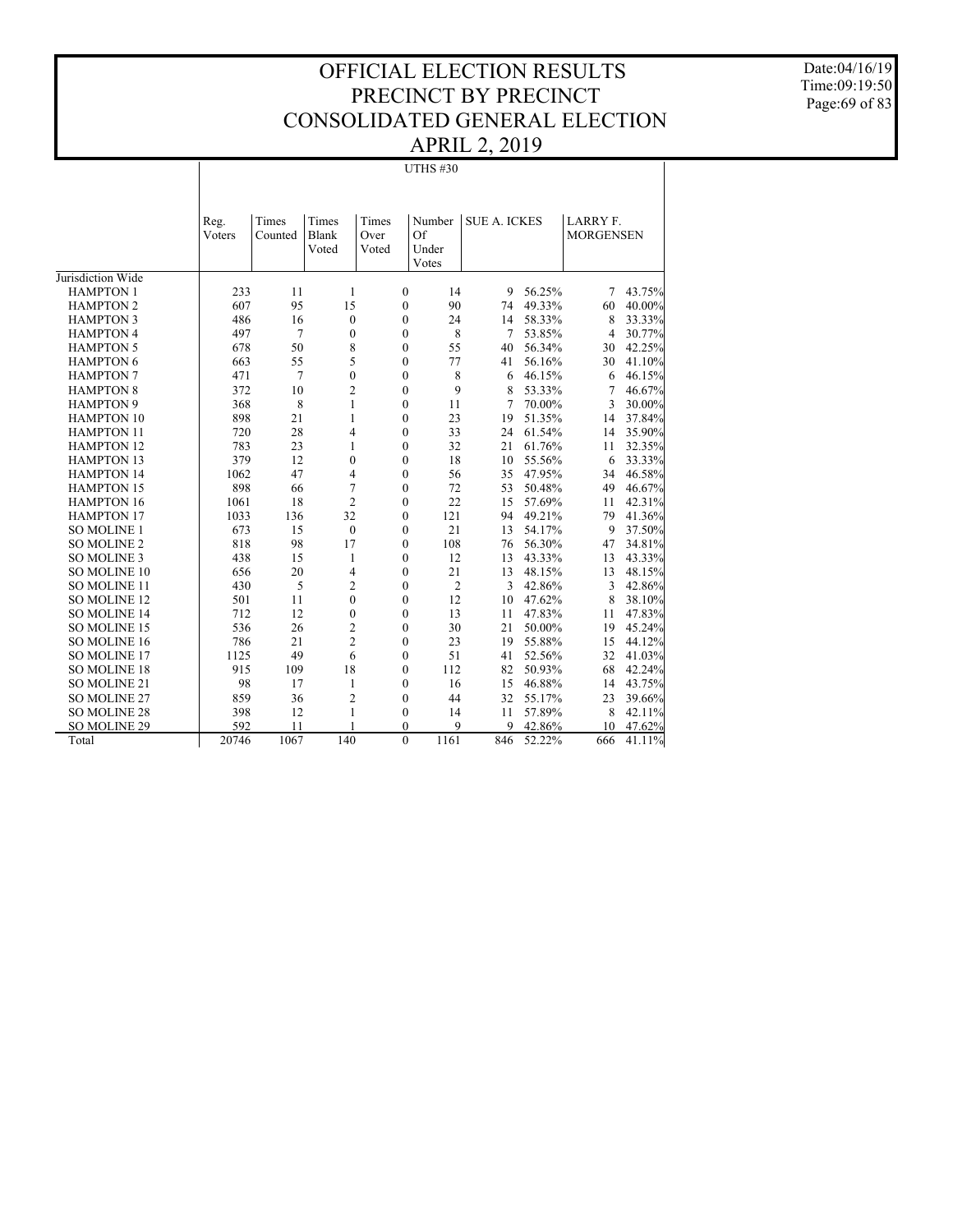Date:04/16/19 Time:09:19:50 Page:70 of 83

#### BHC #503

|                                            | Reg.<br>Voters | Times<br>Counted     | Times<br>Blank<br>Voted | Times<br>Over<br>Voted               | Number<br>Of<br>Under<br>Votes | DOUGLAS L.<br><b>STRAND</b> |                  | KIMBERLY D.<br><b>GOODLEY</b> |                  |
|--------------------------------------------|----------------|----------------------|-------------------------|--------------------------------------|--------------------------------|-----------------------------|------------------|-------------------------------|------------------|
| Jurisdiction Wide                          |                |                      |                         |                                      |                                |                             |                  |                               |                  |
| <b>CORDOVA</b>                             | 631            | 91                   | 15                      | $\boldsymbol{0}$                     | 25                             | 67                          | 52.76%           | 60                            | 47.24%           |
| <b>COE</b>                                 | 1296           | 81                   | 23                      | $\boldsymbol{0}$                     | 19                             | 50                          | 51.55%           | 47                            | 48.45%           |
| <b>CANOE CREEK</b>                         | 408            | 100                  | 26                      | $\boldsymbol{0}$                     | 39                             | 56                          | 51.38%           | 53                            | 48.62%           |
| <b>ZUMA</b>                                | 519            | 26                   | 9                       | $\boldsymbol{0}$                     | 10                             | 13                          | 54.17%           | 11                            | 45.83%           |
| PORT BYRON                                 | 1047           | 67                   | 12                      | $\boldsymbol{0}$                     | 16                             | 46                          | 48.94%           | 48                            | 51.06%           |
| <b>HAMPTON 1</b>                           | 1105           | 102                  | 17                      | $\boldsymbol{0}$                     | 23                             | 77                          | 52.38%           | 70                            | 47.62%           |
| <b>HAMPTON 2</b>                           | 926            | 108                  | 13                      | $\boldsymbol{0}$                     | 41                             | 78                          | 52.35%           | 71                            | 47.65%           |
| <b>HAMPTON 3</b>                           | 486            | 16                   | 1                       | $\boldsymbol{0}$                     | 11                             | 10                          | 52.63%           | 9                             | 47.37%           |
| <b>HAMPTON 4</b>                           | 497            | 7                    | $\boldsymbol{0}$        | $\boldsymbol{0}$                     | 3                              | $\overline{4}$              | 36.36%           | 7                             | 63.64%           |
| <b>HAMPTON 5</b>                           | 678            | 50                   | 7                       | $\boldsymbol{0}$                     | 23                             | 35                          | 55.56%           | 28                            | 44.44%           |
| <b>HAMPTON 6</b>                           | 663            | 55                   | 4                       | $\boldsymbol{0}$                     | 31                             | 38                          | 53.52%           | 33                            | 46.48%           |
| <b>HAMPTON 7</b><br><b>HAMPTON 8</b>       | 471<br>372     | $\overline{7}$<br>10 | $\boldsymbol{0}$<br>1   | $\boldsymbol{0}$<br>$\boldsymbol{0}$ | 4<br>3                         | 5<br>8                      | 50.00%<br>53.33% | 5<br>7                        | 50.00%<br>46.67% |
| <b>HAMPTON 9</b>                           | 368            | 8                    | 1                       | $\boldsymbol{0}$                     | 4                              | 6                           | 60.00%           | 4                             | 40.00%           |
| <b>HAMPTON 10</b>                          | 898            | 21                   | $\boldsymbol{0}$        | $\mathbf{0}$                         | 9                              | 16                          | 48.48%           | 17                            | 51.52%           |
| <b>HAMPTON 11</b>                          | 720            | 28                   | 2                       | $\boldsymbol{0}$                     | 16                             | 22                          | 61.11%           | 14                            | 38.89%           |
| <b>HAMPTON 12</b>                          | 783            | 23                   | $\boldsymbol{0}$        | $\mathbf{0}$                         | 16                             | 19                          | 63.33%           | 11                            | 36.67%           |
| <b>HAMPTON 13</b>                          | 379            | 12                   | $\boldsymbol{0}$        | $\boldsymbol{0}$                     | 8                              | 10                          | 62.50%           | 6                             | 37.50%           |
| <b>HAMPTON 14</b>                          | 1062           | 47                   | 3                       | $\boldsymbol{0}$                     | 25                             | 33                          | 52.38%           | 30                            | 47.62%           |
| <b>HAMPTON 15</b>                          | 898            | 66                   | 6                       | $\boldsymbol{0}$                     | 23                             | 55                          | 56.70%           | 42                            | 43.30%           |
| <b>HAMPTON 16</b>                          | 1061           | 18                   | 1                       | $\mathbf{0}$                         | 7                              | 11                          | 40.74%           | 16                            | 59.26%           |
| <b>HAMPTON 17</b>                          | 1036           | 136                  | 25                      | $\boldsymbol{0}$                     | 44                             | 90                          | 50.56%           | 88                            | 49.44%           |
| <b>SO MOLINE 1</b>                         | 673            | 15                   | $\boldsymbol{0}$        | $\mathbf{0}$                         | 7                              | 14                          | 60.87%           | 9                             | 39.13%           |
| <b>SO MOLINE 2</b>                         | 818            | 98                   | 23                      | $\boldsymbol{0}$                     | 51                             | 55                          | 55.56%           | 44                            | 44.44%           |
| <b>SO MOLINE 3</b>                         | 454            | 15                   | 1                       | $\boldsymbol{0}$                     | 6                              | 10                          | 45.45%           | 12                            | 54.55%           |
| <b>SO MOLINE 4</b>                         | 1460           | 19                   | $\boldsymbol{0}$        | $\boldsymbol{0}$                     | 5                              | 16                          | 48.48%           | 17                            | 51.52%           |
| <b>SO MOLINE 5</b>                         | 591            | 9                    | 1                       | $\boldsymbol{0}$                     | 3                              | 6                           | 46.15%           | 7                             | 53.85%           |
| <b>SO MOLINE 6</b>                         | 870            | 15                   | 1                       | $\boldsymbol{0}$                     | 7                              | 9                           | 42.86%           | 12                            | 57.14%           |
| <b>SO MOLINE 7</b>                         | 992            | 6                    | $\boldsymbol{0}$        | $\mathbf{0}$                         | 1                              | 5                           | 45.45%           | 6                             | 54.55%           |
| <b>SO MOLINE 8</b>                         | 782            | 21                   | 3                       | $\boldsymbol{0}$                     | 7                              | 14                          | 48.28%           | 15                            | 51.72%           |
| SO MOLINE 9                                | 940            | 28                   | 0                       | $\mathbf{0}$                         | 10                             | 23                          | 50.00%           | 23                            | 50.00%           |
| <b>SO MOLINE 10</b><br><b>SO MOLINE 11</b> | 656<br>1200    | 20<br>17             | 1<br>4                  | $\boldsymbol{0}$<br>$\mathbf{0}$     | 13<br>$\overline{4}$           | 13<br>12                    | 52.00%<br>54.55% | 12<br>10                      | 48.00%<br>45.45% |
| <b>SO MOLINE 12</b>                        | 501            | 11                   | $\boldsymbol{0}$        | $\boldsymbol{0}$                     | 7                              | 7                           | 46.67%           | 8                             | 53.33%           |
| SO MOLINE 13                               | 1075           | 21                   | 1                       | $\mathbf{0}$                         | 4                              | 18                          | 50.00%           | 18                            | 50.00%           |
| <b>SO MOLINE 14</b>                        | 712            | 12                   | $\boldsymbol{0}$        | $\boldsymbol{0}$                     | 7                              | 9                           | 52.94%           | 8                             | 47.06%           |
| <b>SO MOLINE 15</b>                        | 536            | 26                   | $\overline{c}$          | $\boldsymbol{0}$                     | 13                             | 21                          | 60.00%           | 14                            | 40.00%           |
| <b>SO MOLINE 16</b>                        | 786            | 21                   | 3                       | $\boldsymbol{0}$                     | $\overline{4}$                 | 17                          | 53.13%           | 15                            | 46.88%           |
| <b>SO MOLINE 17</b>                        | 1125           | 49                   | 3                       | $\boldsymbol{0}$                     | 26                             | 38                          | 57.58%           | 28                            | 42.42%           |
| <b>SO MOLINE 18</b>                        | 915            | 109                  | 8                       | $\boldsymbol{0}$                     | 65                             | 81                          | 59.12%           | 56                            | 40.88%           |
| <b>SO MOLINE 19</b>                        | 982            | 15                   | 0                       | $\mathbf{0}$                         | 6                              | 13                          | 54.17%           | 11                            | 45.83%           |
| <b>SO MOLINE 20</b>                        | 736            | 16                   | $\boldsymbol{0}$        | $\boldsymbol{0}$                     | $\overline{c}$                 | 16                          | 53.33%           | 14                            | 46.67%           |
| SO MOLINE 21                               | 586            | 22                   | 1                       | $\mathbf{0}$                         | 8                              | 14                          | 41.18%           | 20                            | 58.82%           |
| SO MOLINE 22                               | 858            | 5                    | 0                       | $\boldsymbol{0}$                     | 3                              | 4                           | 57.14%           | 3                             | 42.86%           |
| SO MOLINE 23                               | 621            | 6                    | $\boldsymbol{0}$        | $\boldsymbol{0}$                     | 3                              | 5                           | 55.56%           | 4                             | 44.44%           |
| SO MOLINE 24                               | 702            | $\boldsymbol{0}$     | $\boldsymbol{0}$        | $\boldsymbol{0}$                     | $\boldsymbol{0}$               | $\boldsymbol{0}$            |                  | $\boldsymbol{0}$              |                  |
| SO MOLINE 25                               | 450            | 11                   | 1                       | $\boldsymbol{0}$                     | 5                              | 5                           | 33.33%           | 10                            | 66.67%           |
| SO MOLINE 26                               | 542            | 10                   | $\boldsymbol{0}$        | $\boldsymbol{0}$                     | 6                              | 7                           | 50.00%           | 7                             | 50.00%           |
| SO MOLINE 27                               | 859            | 36                   | $\boldsymbol{0}$        | $\boldsymbol{0}$                     | 20                             | 28                          | 53.85%           | 24                            | 46.15%           |
| <b>SO MOLINE 28</b>                        | 840            | 18                   | $\overline{\mathbf{c}}$ | $\boldsymbol{0}$                     | 7                              | 13                          | 52.00%           | 12                            | 48.00%           |
| SO MOLINE 29                               | 1332           | 24                   | 3                       | $\boldsymbol{0}$                     | 5                              | 18                          | 48.65%           | 19                            | 51.35%           |
| <b>MOLINE 1</b>                            | 492            | 3                    | $\boldsymbol{0}$        | $\boldsymbol{0}$                     | 1                              | 3                           | 60.00%           | 2                             | 40.00%           |
| <b>MOLINE 2</b>                            | 697            | 10                   | 4                       | $\boldsymbol{0}$                     | 1                              | 6                           | 54.55%           | 5                             | 45.45%           |
| <b>MOLINE 3</b>                            | 874            | 9<br>29              | 1                       | $\boldsymbol{0}$<br>$\boldsymbol{0}$ | 3                              | 6                           | 46.15%<br>47.22% | 7                             | 53.85%           |
| <b>MOLINE 4</b><br><b>MOLINE 5</b>         | 824<br>710     | 19                   | 6<br>1                  | $\boldsymbol{0}$                     | 10<br>6                        | 17<br>13                    | 43.33%           | 19<br>17                      | 52.78%<br>56.67% |
| <b>MOLINE 6</b>                            | 691            | 4                    | 1                       | $\boldsymbol{0}$                     | 1                              | 2                           | 40.00%           | 3                             | 60.00%           |
| <b>MOLINE 7</b>                            | 619            | 5                    | $\boldsymbol{0}$        | $\boldsymbol{0}$                     | 1                              | 5                           | 55.56%           | 4                             | 44.44%           |
| <b>MOLINE 8</b>                            | 611            | 15                   | $\boldsymbol{0}$        | $\boldsymbol{0}$                     | 3                              | 13                          | 48.15%           |                               | 14 51.85%        |
| MOLINE 9                                   | 690            | 13                   | $\boldsymbol{0}$        | $\boldsymbol{0}$                     | 5                              | 10                          | 47.62%           | 11                            | 52.38%           |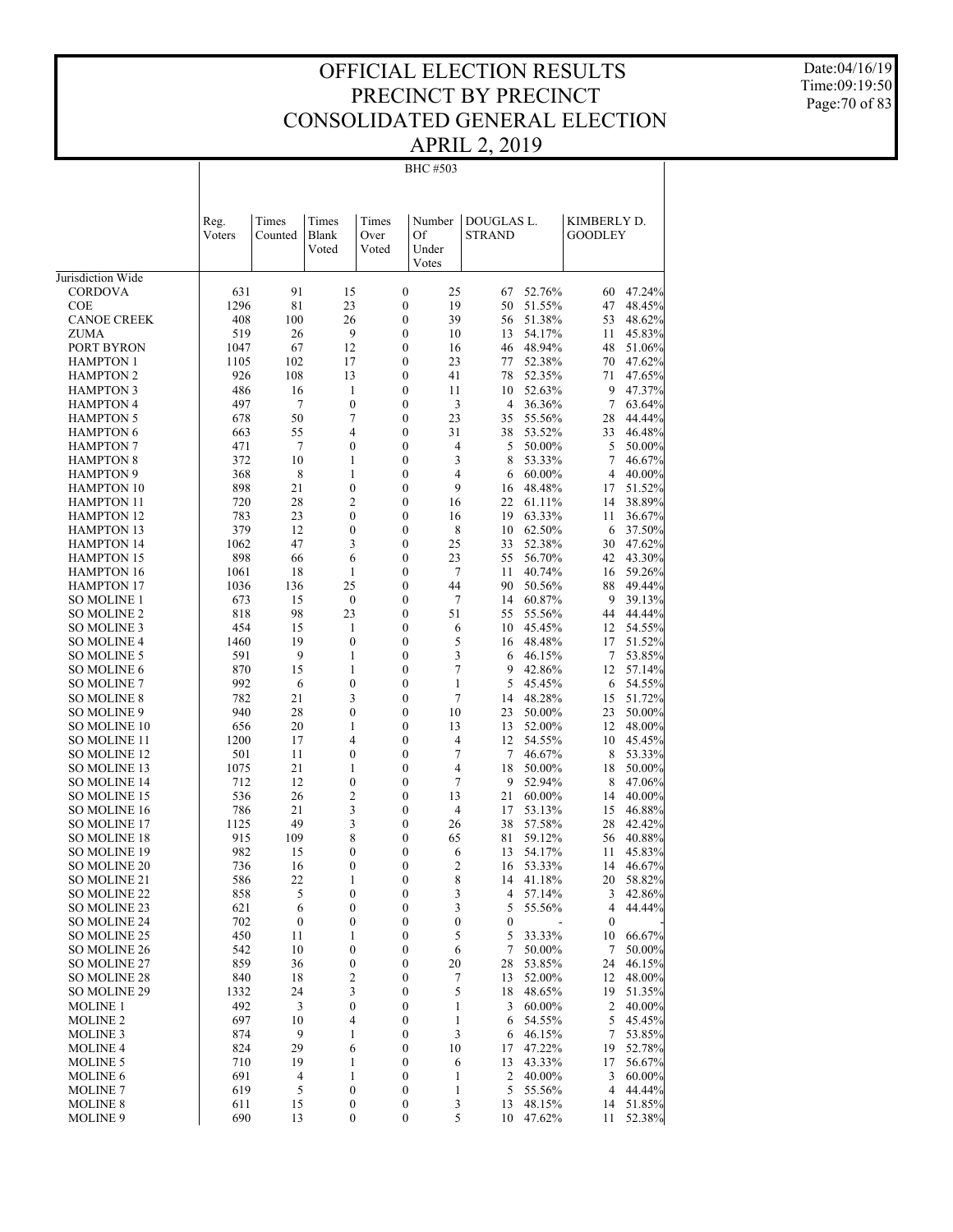Date:04/16/19 Time:09:19:50 Page:71 of 83

#### BHC #503

|                                             | Reg.<br>Voters | Times<br>Counted | Times<br>Blank<br>Voted | Times<br>Over<br>Voted | Number<br>Of<br>Under<br>Votes | DOUGLAS L.<br><b>STRAND</b> |                  | KIMBERLY D.<br><b>GOODLEY</b> |                  |
|---------------------------------------------|----------------|------------------|-------------------------|------------------------|--------------------------------|-----------------------------|------------------|-------------------------------|------------------|
| MOLINE 10                                   | 824            | 4                | $\overline{c}$          | $\boldsymbol{0}$       | 2                              | $\boldsymbol{0}$            | $0.00\%$         |                               | 2 100.00%        |
| <b>MOLINE 11</b>                            | 774            | 3                | $\boldsymbol{0}$        | $\boldsymbol{0}$       | $\boldsymbol{0}$               | 3                           | 50.00%           | 3                             | 50.00%           |
| MOLINE 12                                   | 435            | 5                | 2                       | 0                      | 1                              | 2                           | 40.00%           | 3                             | 60.00%           |
| MOLINE 13                                   | 614            | 5                | 1                       | $\boldsymbol{0}$       | 1                              | 4                           | 57.14%           | 3                             | 42.86%           |
| <b>MOLINE 14</b>                            | 388            | 4                | 1                       | $\boldsymbol{0}$       | 2                              | 1                           | 25.00%           | 3                             | 75.00%           |
| <b>MOLINE 15</b>                            | 652            | 6                | 1                       | $\boldsymbol{0}$       | $\mathbf{0}$                   | 5                           | 50.00%           | 5                             | 50.00%           |
| MOLINE 16                                   | 806            | 16               | 0                       | $\boldsymbol{0}$       | 7                              | 12                          | 48.00%           | 13                            | 52.00%           |
| <b>MOLINE 17</b>                            | 630            | 10               | $\boldsymbol{0}$        | $\boldsymbol{0}$       | 6                              | 8                           | 57.14%           | 6                             | 42.86%           |
| MOLINE 18                                   | 728            | 6                | 1                       | $\boldsymbol{0}$       | 4                              | 3                           | 50.00%           | 3                             | 50.00%           |
| MOLINE 19                                   | 412            | 4                | 0                       | $\boldsymbol{0}$       | 1                              | 3                           | 42.86%           | $\overline{4}$                | 57.14%           |
| MOLINE 20                                   | 659            | 8                | 2                       | $\boldsymbol{0}$       | 2                              | 4                           | 40.00%           | 6                             | 60.00%           |
| ROCK ISLAND 1                               | 553            | 23               | 5                       | 0                      | 10                             | 10                          | 38.46%           | 16                            | 61.54%           |
| ROCK ISLAND 2                               | 284            | 11               | 2                       | 0                      | 7                              | 5                           | 45.45%           | 6                             | 54.55%           |
| ROCK ISLAND 3                               | 583            | 19               | 5                       | 0                      | 5                              | 11                          | 47.83%           | 12                            | 52.17%           |
| ROCK ISLAND 4                               | 250            | $\overline{4}$   | 1                       | 0                      | 1                              | 3                           | 60.00%           | 2                             | 40.00%           |
| ROCK ISLAND 5                               | 695            | 29               | 4                       | $\boldsymbol{0}$       | 15                             | 14                          | 40.00%           | 21                            | 60.00%           |
| ROCK ISLAND 6                               | 738            | 28               | 6                       | 0                      | 11                             | 15                          | 45.45%           | 18                            | 54.55%           |
| <b>ROCK ISLAND 7</b>                        | 518            | 24               | 7                       | 0                      | 6                              | 12                          | 42.86%           | 16                            | 57.14%           |
| ROCK ISLAND 8                               | 406            | 27               | 6                       | 0                      | 7                              | 18                          | 51.43%           | 17                            | 48.57%           |
| ROCK ISLAND 9                               | 682            | 24               | 4                       | 0                      | 13                             | 10                          | 37.04%           | 17                            | 62.96%           |
| ROCK ISLAND 10                              | 873            | 71               | 14                      | 0                      | 26                             | 42                          | 47.73%           | 46                            | 52.27%           |
| ROCK ISLAND 11                              | 263            | 45               | 3                       | 0                      | 23                             | 30                          | 49.18%           | 31                            | 50.82%           |
| ROCK ISLAND 12                              | 412            | 36               | 1                       | 0                      | 19                             | 26                          | 50.98%           | 25                            | 49.02%           |
| ROCK ISLAND 13                              | 381            | 38               | 6                       | 0                      | 19                             | 26                          | 57.78%           | 19                            | 42.22%           |
| ROCK ISLAND 14                              | 532            | 55               | 19                      | 0                      | 17                             | 27                          | 49.09%           | 28                            | 50.91%           |
| ROCK ISLAND 15                              | 828            | 46               | 6                       | 0                      | 20                             | 26                          | 43.33%           | 34                            | 56.67%           |
| SO ROCK ISLAND 1                            | 650            | 66               | 22                      | 0                      | 30                             | 29                          | 50.00%           | 29                            | 50.00%           |
| SO ROCK ISLAND 2                            | 536            | 18               | 4                       | 0                      | 7                              | 9                           | 42.86%           | 12                            | 57.14%           |
| SO ROCK ISLAND 3                            | 1059           | 91               | 12                      | 0                      | 34                             | 59                          | 47.58%           | 65                            | 52.42%           |
| SO ROCK ISLAND 4<br><b>SO ROCK ISLAND 5</b> | 876<br>910     | 81<br>133        | 17<br>19                | 0<br>0                 | 18<br>66                       | 54<br>81                    | 49.09%<br>50.00% | 56<br>81                      | 50.91%<br>50.00% |
| SO ROCK ISLAND 6                            | 817            | 130              | 22                      | 0                      | 56                             | 76                          | 47.50%           | 84                            | 52.50%           |
| SO ROCK ISLAND 7                            | 620            | 70               | 14                      | 0                      | 31                             | 44                          | 54.32%           | 37                            | 45.68%           |
| SO ROCK ISLAND 8                            | 861            | 128              | 13                      | 0                      | 68                             | 83                          | 51.23%           | 79                            | 48.77%           |
| <b>SO ROCK ISLAND 9</b>                     | 546            | 28               | 4                       | 0                      | 15                             | 16                          | 48.48%           | 17                            | 51.52%           |
| SO ROCK ISLAND 10                           | 775            | 53               | 7                       | 0                      | 23                             | 33                          | 47.83%           | 36                            | 52.17%           |
| SO ROCK ISLAND 11                           | 813            | 57               | 7                       | 0                      | 17                             | 42                          | 50.60%           | 41                            | 49.40%           |
| SO ROCK ISLAND 12                           | 1039           | 73               | 14                      | 0                      | 24                             | 46                          | 48.94%           | 48                            | 51.06%           |
| SO ROCK ISLAND 13                           | 933            | 181              | 27                      | 0                      | 81                             | 110                         | 48.46%           | 117                           | 51.54%           |
| SO ROCK ISLAND 14                           | 829            | 90               | 17                      | 0                      | 41                             | 57                          | 54.29%           | 48                            | 45.71%           |
| SO ROCK ISLAND 15                           | 625            | 37               | 3                       | 0                      | 15                             | 25                          | 47.17%           | 28                            | 52.83%           |
| <b>SO ROCK ISLAND 16</b>                    | 344            | 15               | 3                       | 0                      | 6                              | 9                           | 50.00%           | 9                             | 50.00%           |
| BLACKHAWK 1                                 | 520            | 37               | 7                       | 0                      | 16                             | 23                          | 52.27%           | 21                            | 47.73%           |
| <b>BLACKHAWK2</b>                           | 526            | 22               | 3                       | 0                      | 8                              | 16                          | 53.33%           | 14                            | 46.67%           |
| <b>BLACKHAWK 3</b>                          | 1668           | 136              | 33                      | $\theta$               | 41                             | 78                          | 47.27%           | 87                            | 52.73%           |
| <b>BLACKHAWK 4</b>                          | 1023           | 96               | 19                      | $\boldsymbol{0}$       | 32                             | 62                          | 50.82%           |                               | 60 49.18%        |
| BLACKHAWK 5                                 | 484            | 22               | 7                       | $\boldsymbol{0}$       | 5                              | 11                          | 44.00%           | 14                            | 56.00%           |
| <b>BLACKHAWK 6</b>                          | 868            | 65               | 22                      | 0                      | 17                             | 37                          | 53.62%           | 32                            | 46.38%           |
| BLACKHAWK 7                                 | 1214           | 176              | 46                      | 0                      | 58                             | 108                         | 53.47%           | 94                            | 46.53%           |
| COAL VALLEY 1                               | 905            | 79               | 21                      | 0                      | 24                             | 48                          | 52.17%           | 44                            | 47.83%           |
| COAL VALLEY 2                               | 570            | 15               | 3                       | 0                      | 1                              | 12                          | 52.17%           | 11                            | 47.83%           |
| COAL VALLEY 3                               | 1624           | 124              | 26                      | 0                      | 29                             | 80                          | 47.90%           | 87                            | 52.10%           |
| RURAL                                       | 757            | 23               | 5                       | 0                      | 6                              | 16                          | 53.33%           | 14                            | 46.67%           |
| <b>BOWLING 1</b>                            | 1366           | 63               | 13                      | 0                      | 17                             | 38                          | 45.78%           | 45                            | 54.22%           |
| BOWLING 2                                   | 1018           | 15               | 3                       | 0                      | 3                              | 10                          | 47.62%           | 11                            | 52.38%           |
| <b>EDGINGTON 1</b>                          | 559            | 46               | 11                      | 0                      | 19                             | 26                          | 50.98%           | 25                            | 49.02%           |
| EDGINGTON 2                                 | 492            | 43               | 7                       | 0                      | 18                             | 29                          | 53.70%           | 25                            | 46.30%           |
| ANDALUSIA                                   | 1735           | 165<br>30        | 47<br>9                 | 0<br>$\boldsymbol{0}$  | 37                             | 97<br>18                    | 48.74%<br>56.25% | 102<br>14                     | 51.26%<br>43.75% |
| BUFFALO PRAIRIE<br>DRURY                    | 612<br>544     | 39               | 12                      | 0                      | 10<br>12                       | 21                          | 50.00%           | 21                            | 50.00%           |
| Total                                       | 89744          | 4859             | 835                     | $\boldsymbol{0}$       | 1846                           | 3138                        | 50.60%           | 3064                          | 49.40%           |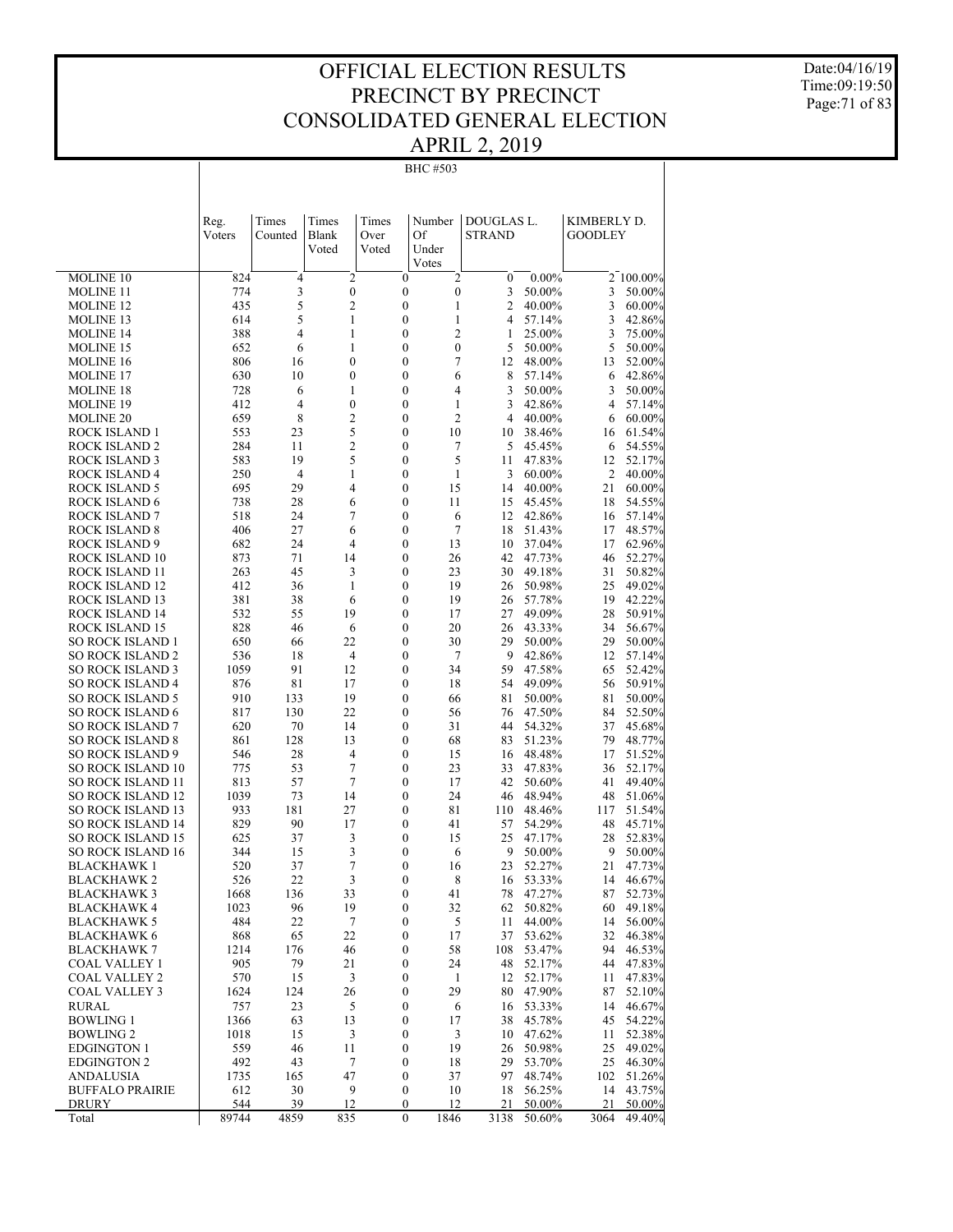Date:04/16/19 Time:09:19:50 Page:72 of 83

|                      |                | REG SCH TRUST BUREAU HENRY STARK |                         |                        |                      |              |                   |                          |                    |        |                          |        |
|----------------------|----------------|----------------------------------|-------------------------|------------------------|----------------------|--------------|-------------------|--------------------------|--------------------|--------|--------------------------|--------|
|                      | Reg.<br>Voters | Times<br>Counted                 | Times<br>Blank<br>Voted | Times<br>Over<br>Voted | Of<br>Under<br>Votes | Number       | <b>JON A ZAHM</b> |                          | <b>SUE E PRATT</b> |        | KURT M.<br><b>LONCKA</b> |        |
| Jurisdiction Wide    |                |                                  |                         |                        |                      |              |                   |                          |                    |        |                          |        |
| <b>HAMPTON 16</b>    |                | $\Omega$                         |                         | 0                      | $\theta$             | $\Omega$     | $\theta$          | $\overline{\phantom{a}}$ |                    |        |                          |        |
| <b>COAL VALLEY 1</b> | 11             | $\Omega$                         |                         |                        | $\theta$             | $\theta$     | 0                 |                          |                    |        |                          |        |
| RURAL                | 266            | 16                               |                         |                        | $\theta$             | <sub>(</sub> |                   | 33.33%                   |                    | 33.33% |                          | 33.33% |
| Total                | 278            | 16                               |                         |                        | $\theta$             | 6            |                   | 33.33%                   |                    | 33.33% |                          | 33.33% |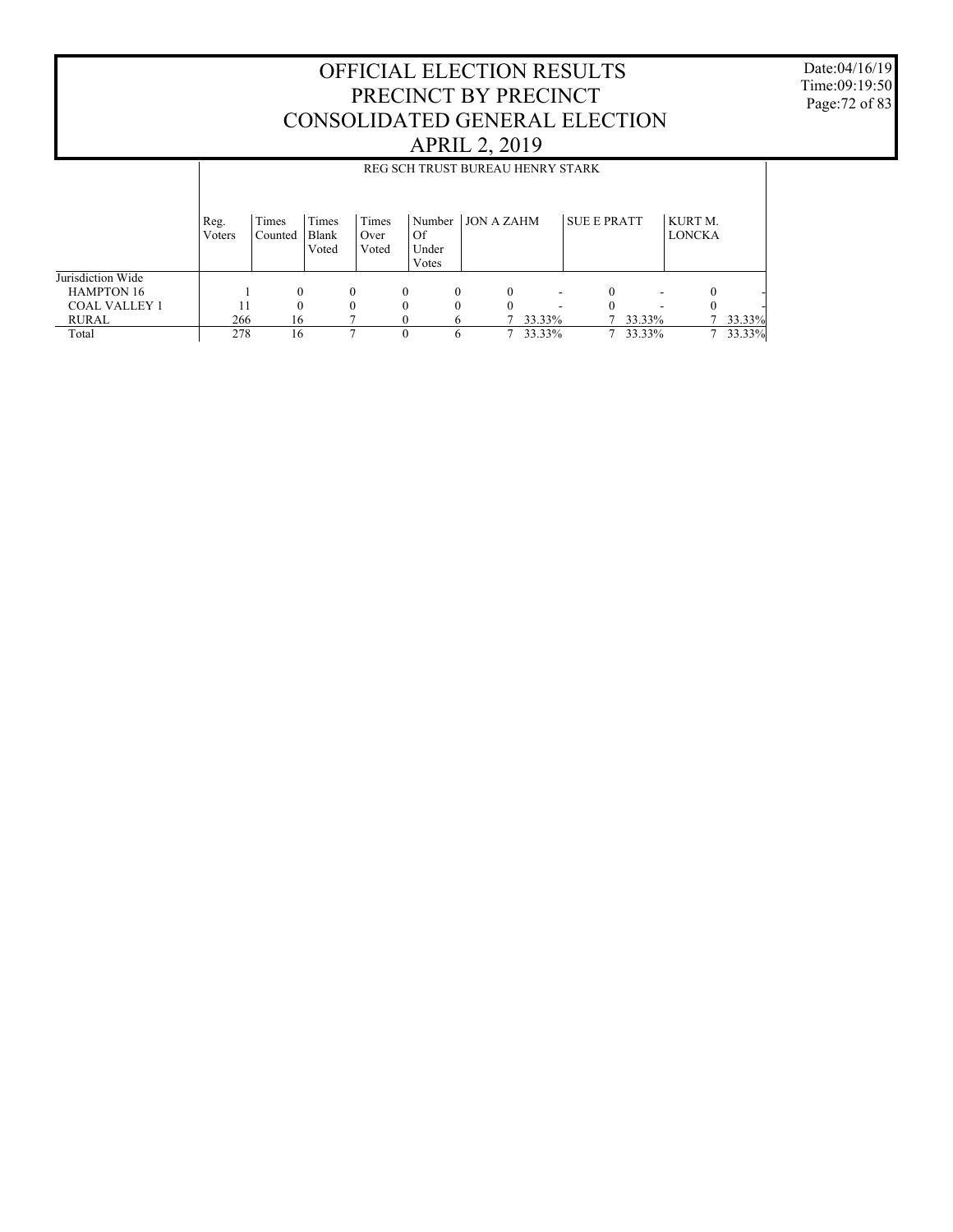Date:04/16/19 Time:09:19:50 Page:73 of 83

|                                   |                |                  |                         | REG SCH TRUST HEND KNOX MER WAR |                                |                     |
|-----------------------------------|----------------|------------------|-------------------------|---------------------------------|--------------------------------|---------------------|
|                                   | Reg.<br>Voters | Times<br>Counted | Times<br>Blank<br>Voted | Times<br>Over<br>Voted          | Number<br>Of<br>Under<br>Votes | <b>RICHARD LUTZ</b> |
| Jurisdiction Wide<br><b>DRURY</b> | 58             | 0                |                         |                                 |                                |                     |
| Total                             | 58             | 0                |                         | 0                               | 0                              |                     |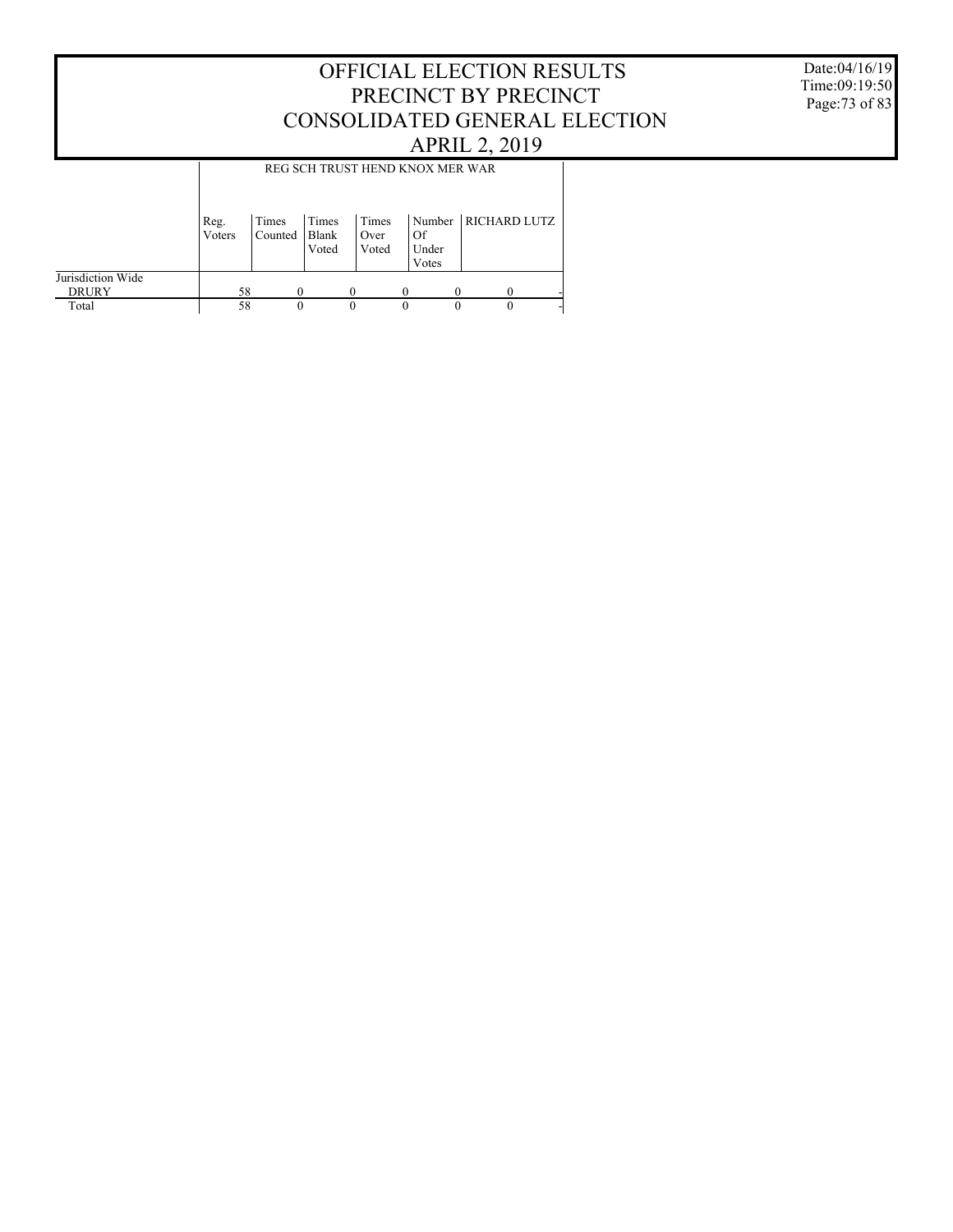Date:04/16/19 Time:09:19:50 Page:74 of 83

### REG SCH TRUST ROCK ISLAND

|                                          |                | Times            | Times                        | Times                              | Number           | <b>STEVE</b>     |                  | <b>DAWN</b>      |                  |
|------------------------------------------|----------------|------------------|------------------------------|------------------------------------|------------------|------------------|------------------|------------------|------------------|
|                                          | Reg.<br>Voters | Counted          | Blank<br>Voted               | Over<br>Voted                      | Of<br>Under      | <b>SIMPSON</b>   |                  | <b>SHELTON</b>   |                  |
| Jurisdiction Wide                        |                |                  |                              |                                    | Votes            |                  |                  |                  |                  |
| <b>CORDOVA</b>                           | 437            | 80               | 7                            | $\boldsymbol{0}$                   | 98               | 64               | 52.89%           | 57               | 47.11%           |
| <b>COE</b>                               | 1296           | 81               | 15                           | $\mathbf{0}$                       | 94               | 62               | 59.62%           | 42               | 40.38%           |
| <b>CANOE CREEK</b>                       | 408            | 100              | 14                           | $\mathbf{0}$                       | 140              | 62               | 52.54%           | 56               | 47.46%           |
| <b>ZUMA</b>                              | 519            | 26               | 7                            | $\overline{0}$                     | 30               | 17               | 62.96%           | 10               | 37.04%           |
| PORT BYRON                               | 1047           | 67               | 9                            | $\mathbf{0}$                       | 76               | 48               | 48.98%           | 50               | 51.02%           |
| <b>HAMPTON 1</b>                         | 1105           | 102              | 14                           | $\boldsymbol{0}$                   | 113              | 76               | 50.33%           | 75               | 49.67%           |
| <b>HAMPTON 2</b>                         | 926            | 108              | 20                           | $\boldsymbol{0}$                   | 118              | 68               | 46.58%           | 78               | 53.42%           |
| <b>HAMPTON 3</b>                         | 486            | 16               | 3                            | $\boldsymbol{0}$                   | 22               | 6                | 35.29%           | 11               | 64.71%           |
| <b>HAMPTON 4</b>                         | 497            | 7                | $\mathbf{0}$                 | $\mathbf{0}$                       | 10               | $\overline{4}$   | 36.36%           | 7                | 63.64%           |
| <b>HAMPTON 5</b>                         | 678            | 50               | 10                           | $\boldsymbol{0}$                   | 55               | 34               | 52.31%           | 31               | 47.69%           |
| <b>HAMPTON 6</b>                         | 663            | 55               | 5                            | $\overline{0}$                     | 81               | 27               | 39.13%           | 42               | 60.87%           |
| <b>HAMPTON 7</b>                         | 471            | 7                | $\boldsymbol{0}$             | $\boldsymbol{0}$                   | 13               | 4                | 50.00%           | 4                | 50.00%           |
| <b>HAMPTON 8</b><br><b>HAMPTON 9</b>     | 372<br>368     | 10<br>8          | 3<br>$\overline{c}$          | $\overline{0}$<br>$\overline{0}$   | 7<br>9           | 7<br>4           | 50.00%<br>44.44% | 7<br>5           | 50.00%<br>55.56% |
| <b>HAMPTON 10</b>                        | 898            | 21               | 1                            | $\overline{0}$                     | 25               | 18               | 51.43%           | 17               | 48.57%           |
| <b>HAMPTON 11</b>                        | 720            | 28               | $\overline{4}$               | $\boldsymbol{0}$                   | 35               | 16               | 43.24%           | 21               | 56.76%           |
| <b>HAMPTON 12</b>                        | 783            | 23               | $\mathbf{0}$                 | $\overline{0}$                     | 36               | 14               | 42.42%           | 19               | 57.58%           |
| <b>HAMPTON 13</b>                        | 379            | 12               | $\boldsymbol{0}$             | $\overline{0}$                     | 20               | 5                | 31.25%           | 11               | 68.75%           |
| <b>HAMPTON 14</b>                        | 1062           | 47               | 3                            | $\overline{0}$                     | 67               | 28               | 43.08%           | 37               | 56.92%           |
| <b>HAMPTON 15</b>                        | 898            | 66               | 9                            | $\boldsymbol{0}$                   | 79               | 39               | 42.39%           | 53               | 57.61%           |
| <b>HAMPTON 16</b>                        | 1060           | 18               | 3                            | $\boldsymbol{0}$                   | 21               | 13               | 54.17%           | 11               | 45.83%           |
| <b>HAMPTON 17</b>                        | 1036           | 136              | 39                           | $\boldsymbol{0}$                   | 122              | 81               | 47.93%           | 88               | 52.07%           |
| <b>SO MOLINE 1</b>                       | 673            | 15               | 1                            | $\overline{0}$                     | 21               | 11               | 52.38%           | 10               | 47.62%           |
| <b>SO MOLINE 2</b>                       | 818            | 98               | 29                           | $\boldsymbol{0}$                   | 107              | 49               | 49.00%           | 51               | 51.00%           |
| <b>SO MOLINE 3</b>                       | 454            | 15               | 1                            | $\overline{0}$                     | 19               | 10               | 43.48%           | 13               | 56.52%           |
| <b>SO MOLINE 4</b>                       | 1460           | 19               | $\boldsymbol{0}$             | $\overline{0}$                     | 23               | 17               | 50.00%           | 17               | 50.00%           |
| <b>SO MOLINE 5</b>                       | 591            | 9                | 1                            | $\overline{0}$                     | 11               | 6<br>9           | 46.15%           | 7                | 53.85%           |
| <b>SO MOLINE 6</b><br><b>SO MOLINE 7</b> | 870<br>992     | 15<br>6          | 1<br>$\mathbf{0}$            | $\boldsymbol{0}$<br>$\overline{0}$ | 20<br>6          | 6                | 40.91%<br>50.00% | 13<br>6          | 59.09%<br>50.00% |
| <b>SO MOLINE 8</b>                       | 615            | 10               | $\boldsymbol{0}$             | $\boldsymbol{0}$                   | 12               | 9                | 50.00%           | 9                | 50.00%           |
| SO MOLINE 9                              | 940            | 28               | 1                            | $\overline{0}$                     | 31               | 23               | 46.00%           | 27               | 54.00%           |
| <b>SO MOLINE 10</b>                      | 656            | 20               | 5                            | $\boldsymbol{0}$                   | 22               | 12               | 52.17%           | 11               | 47.83%           |
| <b>SO MOLINE 11</b>                      | 1200           | 17               | 5                            | $\boldsymbol{0}$                   | 15               | 11               | 52.38%           | 10               | 47.62%           |
| <b>SO MOLINE 12</b>                      | 501            | 11               | 1                            | $\mathbf{0}$                       | 15               | 8                | 53.33%           | 7                | 46.67%           |
| SO MOLINE 13                             | 1075           | 21               | $\mathbf{0}$                 | $\boldsymbol{0}$                   | 26               | 19               | 51.35%           | 18               | 48.65%           |
| <b>SO MOLINE 14</b>                      | 712            | 12               | 1                            | $\boldsymbol{0}$                   | 17               | 6                | 37.50%           | 10               | 62.50%           |
| <b>SO MOLINE 15</b>                      | 536            | 26               | 6                            | $\boldsymbol{0}$                   | 30               | 13               | 43.33%           | 17               | 56.67%           |
| <b>SO MOLINE 16</b>                      | 786            | 21               | 3                            | $\boldsymbol{0}$                   | 21               | 15               | 45.45%           | 18               | 54.55%           |
| <b>SO MOLINE 17</b>                      | 1125           | 49               | 5                            | $\mathbf{0}$                       | 61               | 31               | 43.66%           | 40               | 56.34%           |
| <b>SO MOLINE 18</b>                      | 915            | 109              | 19                           | $\boldsymbol{0}$                   | 136              | 63               | 47.01%<br>52.00% | 71               | 52.99%           |
| <b>SO MOLINE 19</b><br>SO MOLINE 20      | 982<br>736     | 15<br>16         | $\mathbf{0}$<br>$\mathbf{0}$ | 0<br>0                             | 20<br>17         | 13<br>16         | 51.61%           | 12<br>15         | 48.00%<br>48.39% |
| SO MOLINE 21                             | 586            | 22               | $\overline{2}$               | 0                                  | 26               | 16               | 47.06%           | 18               | 52.94%           |
| SO MOLINE 22                             | 858            | C                | $\boldsymbol{0}$             | 0                                  | 9                | $\mathbf{z}$     | 33.33%           | 4                | 66.67%           |
| SO MOLINE 23                             | 621            | 6                | $\boldsymbol{0}$             | 0                                  | 8                | 5                | 50.00%           | 5                | 50.00%           |
| SO MOLINE 24                             | 702            | $\boldsymbol{0}$ | $\boldsymbol{0}$             | 0                                  | $\boldsymbol{0}$ | $\boldsymbol{0}$ |                  | $\boldsymbol{0}$ |                  |
| SO MOLINE 25                             | 450            | 11               | 1                            | 0                                  | 14               | 6                | 37.50%           | 10               | 62.50%           |
| SO MOLINE 26                             | 542            | 10               | $\boldsymbol{0}$             | 0                                  | 15               | 8                | 53.33%           | 7                | 46.67%           |
| SO MOLINE 27                             | 859            | 36               | 6                            | 0                                  | 42               | 21               | 43.75%           | 27               | 56.25%           |
| SO MOLINE 28                             | 840            | 18               | 3                            | 0                                  | 20               | 12               | 48.00%           | 13               | 52.00%           |
| SO MOLINE 29                             | 1332           | 24               | 3                            | 0                                  | 27               | 17               | 47.22%           | 19               | 52.78%           |
| <b>MOLINE 1</b>                          | 492            | 3                | $\boldsymbol{0}$             | 0                                  | 4                | 2                | 40.00%           | 3                | 60.00%           |
| <b>MOLINE 2</b>                          | 697            | 10               | $\overline{c}$               | 0                                  | 10               | 6                | 42.86%           | 8                | 57.14%<br>50.00% |
| <b>MOLINE 3</b><br><b>MOLINE 4</b>       | 874<br>824     | 9<br>29          | $\boldsymbol{0}$<br>5        | $\boldsymbol{0}$<br>0              | 13<br>33         | 7<br>18          | 50.00%<br>46.15% | 7<br>21          | 53.85%           |
| <b>MOLINE 5</b>                          | 656            | 14               | 1                            | 0                                  | 18               | 10               | 47.62%           | 11               | 52.38%           |
| <b>MOLINE 6</b>                          | 691            | 4                | $\boldsymbol{0}$             | 0                                  | 6                | 2                | 33.33%           | 4                | 66.67%           |
| <b>MOLINE 7</b>                          | 619            | 5                | $\boldsymbol{0}$             | $\boldsymbol{0}$                   | 6                | $\overline{4}$   | 44.44%           | 5                | 55.56%           |
| <b>MOLINE 8</b>                          | 611            | 15               | $\boldsymbol{0}$             | 0                                  | 19               | 12               | 46.15%           | 14               | 53.85%           |
| <b>MOLINE 9</b>                          | 690            | 13               | 1                            | 0                                  | 15               | 11               | 52.38%           | 10               | 47.62%           |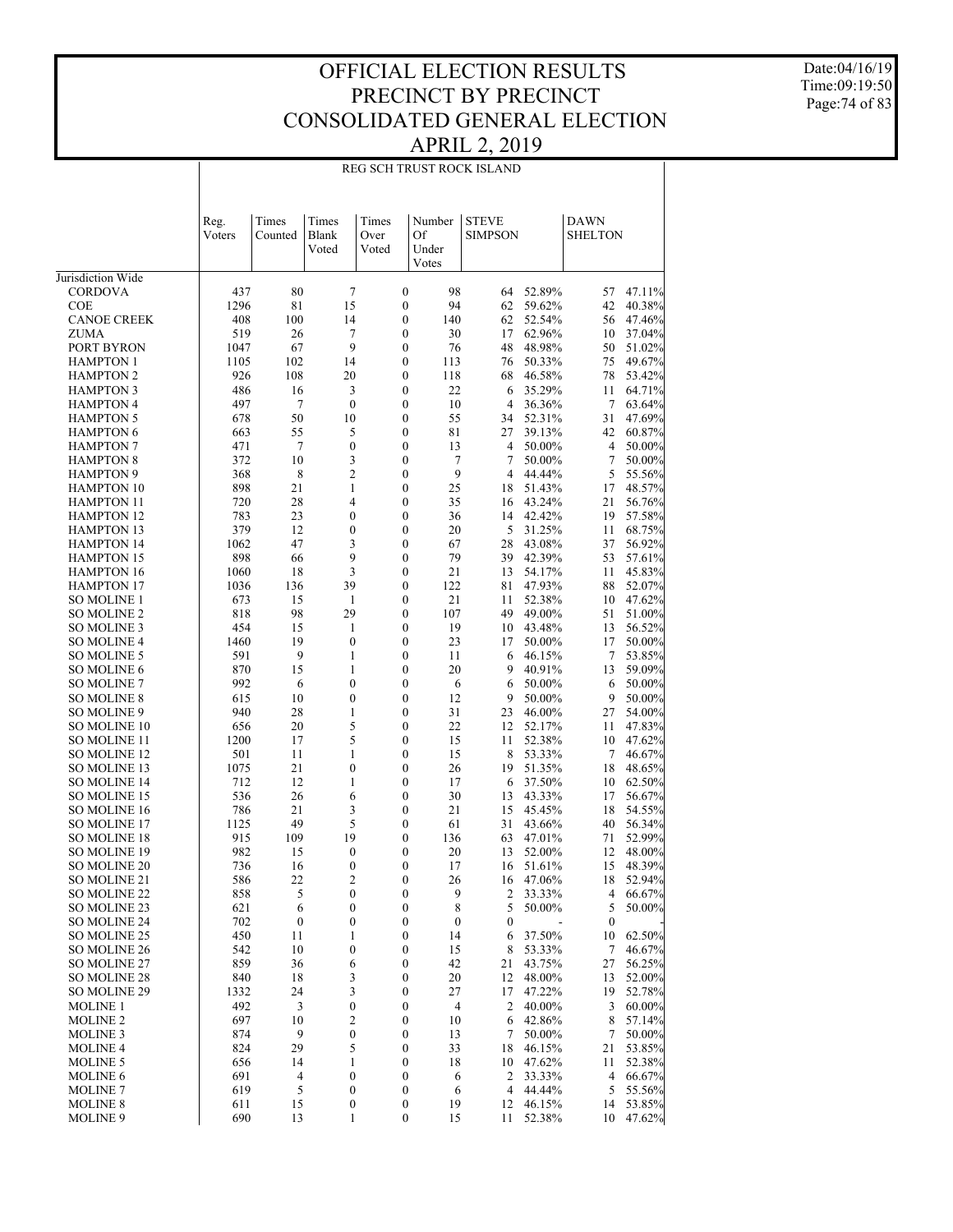Date:04/16/19 Time:09:19:51 Page:75 of 83

|                        |        | REG SCH TRUST ROCK ISLAND |                  |                  |                |                |        |                |        |  |  |  |
|------------------------|--------|---------------------------|------------------|------------------|----------------|----------------|--------|----------------|--------|--|--|--|
|                        | Reg.   | Times                     | Times            | Times            | Number         | <b>STEVE</b>   |        | <b>DAWN</b>    |        |  |  |  |
|                        | Voters | Counted                   | Blank            | Over             | Of             | <b>SIMPSON</b> |        | <b>SHELTON</b> |        |  |  |  |
|                        |        |                           | Voted            | Voted            | Under          |                |        |                |        |  |  |  |
|                        |        |                           |                  |                  | Votes          |                |        |                |        |  |  |  |
| <b>MOLINE 10</b>       | 824    | $\overline{4}$            | $\overline{2}$   | $\mathbf{0}$     | $\overline{4}$ | 1              | 50.00% | 1              | 50.00% |  |  |  |
| <b>MOLINE 11</b>       | 774    | 3                         | $\boldsymbol{0}$ | $\boldsymbol{0}$ | 3              | 3              | 50.00% | 3              | 50.00% |  |  |  |
| <b>MOLINE 12</b>       | 435    | 5                         | 1                | $\mathbf{0}$     | 6              | 3              | 50.00% | 3              | 50.00% |  |  |  |
| <b>MOLINE 13</b>       | 614    | 5                         | 1                | $\boldsymbol{0}$ | 4              | 4              | 50.00% | 4              | 50.00% |  |  |  |
| <b>MOLINE 14</b>       | 388    | 4                         | $\mathbf{0}$     | $\mathbf{0}$     | 7              | 3              | 60.00% | $\overline{2}$ | 40.00% |  |  |  |
| <b>MOLINE 15</b>       | 652    | 6                         | $\overline{c}$   | $\theta$         | $\overline{4}$ | 4              | 50.00% | 4              | 50.00% |  |  |  |
| <b>MOLINE 16</b>       | 806    | 16                        | $\mathbf{0}$     | $\mathbf{0}$     | 22             | 11             | 42.31% | 15             | 57.69% |  |  |  |
| <b>MOLINE 17</b>       | 630    | 10                        | $\boldsymbol{0}$ | $\mathbf{0}$     | 14             | 7              | 43.75% | 9              | 56.25% |  |  |  |
| <b>MOLINE 18</b>       | 728    | 6                         | 1                | $\mathbf{0}$     | 9              | 3              | 50.00% | 3              | 50.00% |  |  |  |
| <b>MOLINE 19</b>       | 412    | 4                         | $\boldsymbol{0}$ | $\boldsymbol{0}$ | 5              | 4              | 57.14% | 3              | 42.86% |  |  |  |
| <b>MOLINE 20</b>       | 659    | 8                         | 1                | $\mathbf{0}$     | 10             | 4              | 36.36% | 7              | 63.64% |  |  |  |
| <b>BLACKHAWK1</b>      | 7      | $\mathbf{0}$              | $\boldsymbol{0}$ | $\mathbf{0}$     | $\mathbf{0}$   | $\theta$       |        | $\theta$       |        |  |  |  |
| <b>BLACKHAWK3</b>      | 114    | $\overline{2}$            | $\mathbf{0}$     | $\mathbf{0}$     | $\overline{c}$ | $\mathfrak{D}$ | 50.00% | $\overline{c}$ | 50.00% |  |  |  |
| <b>BLACKHAWK4</b>      | 410    | 27                        | 7                | $\mathbf{0}$     | 30             | 14             | 46.67% | 16             | 53.33% |  |  |  |
| <b>BLACKHAWK 5</b>     | 134    | 1                         | $\mathbf{0}$     | $\mathbf{0}$     | $\mathbf{1}$   | 1              | 50.00% | 1              | 50.00% |  |  |  |
| <b>COAL VALLEY 1</b>   | 894    | 79                        | 24               | $\boldsymbol{0}$ | 79             | 44             | 51.16% | 42             | 48.84% |  |  |  |
| <b>COAL VALLEY 2</b>   | 570    | 15                        | 2                | $\mathbf{0}$     | 16             | 11             | 47.83% | 12             | 52.17% |  |  |  |
| <b>COAL VALLEY 3</b>   | 1624   | 124                       | 28               | $\mathbf{0}$     | 122            | 78             | 46.99% | 88             | 53.01% |  |  |  |
| <b>RURAL</b>           | 491    | 7                         | $\mathbf{0}$     | $\mathbf{0}$     | 8              | 7              | 53.85% | 6              | 46.15% |  |  |  |
| <b>BOWLING 1</b>       | 1366   | 63                        | 11               | $\mathbf{0}$     | 71             | 38             | 44.71% | 47             | 55.29% |  |  |  |
| <b>BOWLING 2</b>       | 1018   | 15                        | 3                | $\mathbf{0}$     | 15             | 10             | 47.62% | 11             | 52.38% |  |  |  |
| <b>EDGINGTON 1</b>     | 559    | 46                        | 11               | $\mathbf{0}$     | 55             | 26             | 52.00% | 24             | 48.00% |  |  |  |
| <b>EDGINGTON 2</b>     | 492    | 43                        | 8                | $\boldsymbol{0}$ | 50             | 28             | 50.91% | 27             | 49.09% |  |  |  |
| <b>ANDALUSIA</b>       | 1735   | 165                       | 46               | $\mathbf{0}$     | 159            | 98             | 49.49% | 100            | 50.51% |  |  |  |
| <b>BUFFALO PRAIRIE</b> | 612    | 30                        | 10               | $\boldsymbol{0}$ | 30             | 17             | 56.67% | 13             | 43.33% |  |  |  |
| <b>DRURY</b>           | 486    | 39                        | 14               | $\Omega$         | 38             | 17             | 45.95% | 20             | 54.05% |  |  |  |
| Total                  | 63124  | 2561                      | 443              | $\mathbf{0}$     | 2950           | 1641           | 48.21% | 1763           | 51.79% |  |  |  |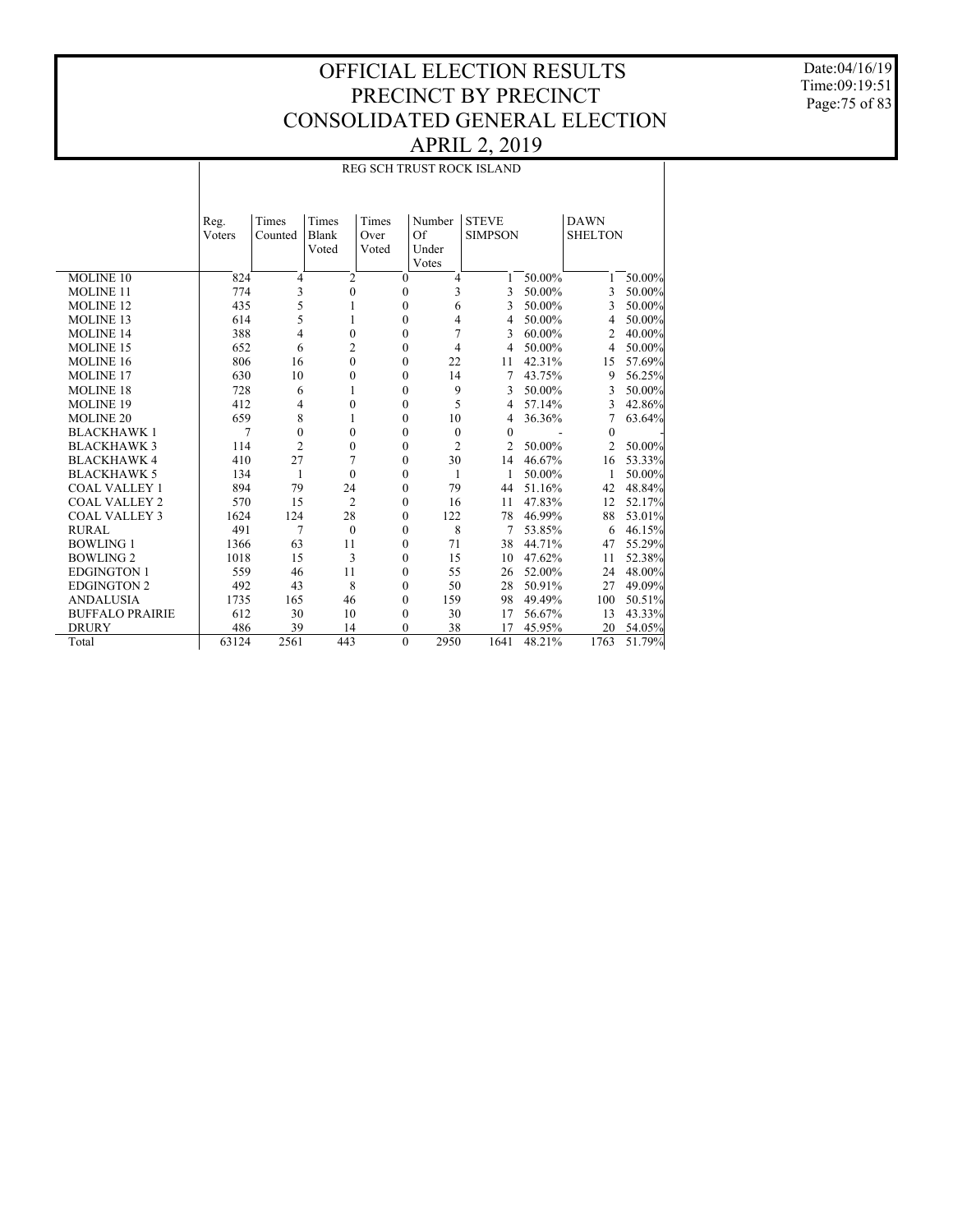OFFICIAL ELECTION RESULTS PRECINCT BY PRECINCT Date:04/16/19

Time:09:19:51 Page:76 of 83

|                                     |                |                  |                         |                        |                                | CONSOLIDATED GENERAL ELECTION    |        |                                  |        |
|-------------------------------------|----------------|------------------|-------------------------|------------------------|--------------------------------|----------------------------------|--------|----------------------------------|--------|
|                                     |                |                  |                         |                        |                                | <b>APRIL 2, 2019</b>             |        |                                  |        |
|                                     |                |                  |                         |                        |                                | REG SCH TRUST LEE OGLE WHITESIDE |        |                                  |        |
|                                     | Reg.<br>Voters | Times<br>Counted | Times<br>Blank<br>Voted | Times<br>Over<br>Voted | Number<br>Of<br>Under<br>Votes | <b>JAMES S.</b><br><b>FERRIS</b> |        | <b>DENNIS</b><br><b>OSTERLOO</b> |        |
| Jurisdiction Wide<br><b>CORDOVA</b> | 194            |                  |                         |                        |                                | 10                               | 55.56% | 8                                | 44.44% |
| Total                               | 194            |                  |                         | $\Omega$               | $\mathfrak{D}$                 | 10                               | 55.56% | 8                                | 44.44% |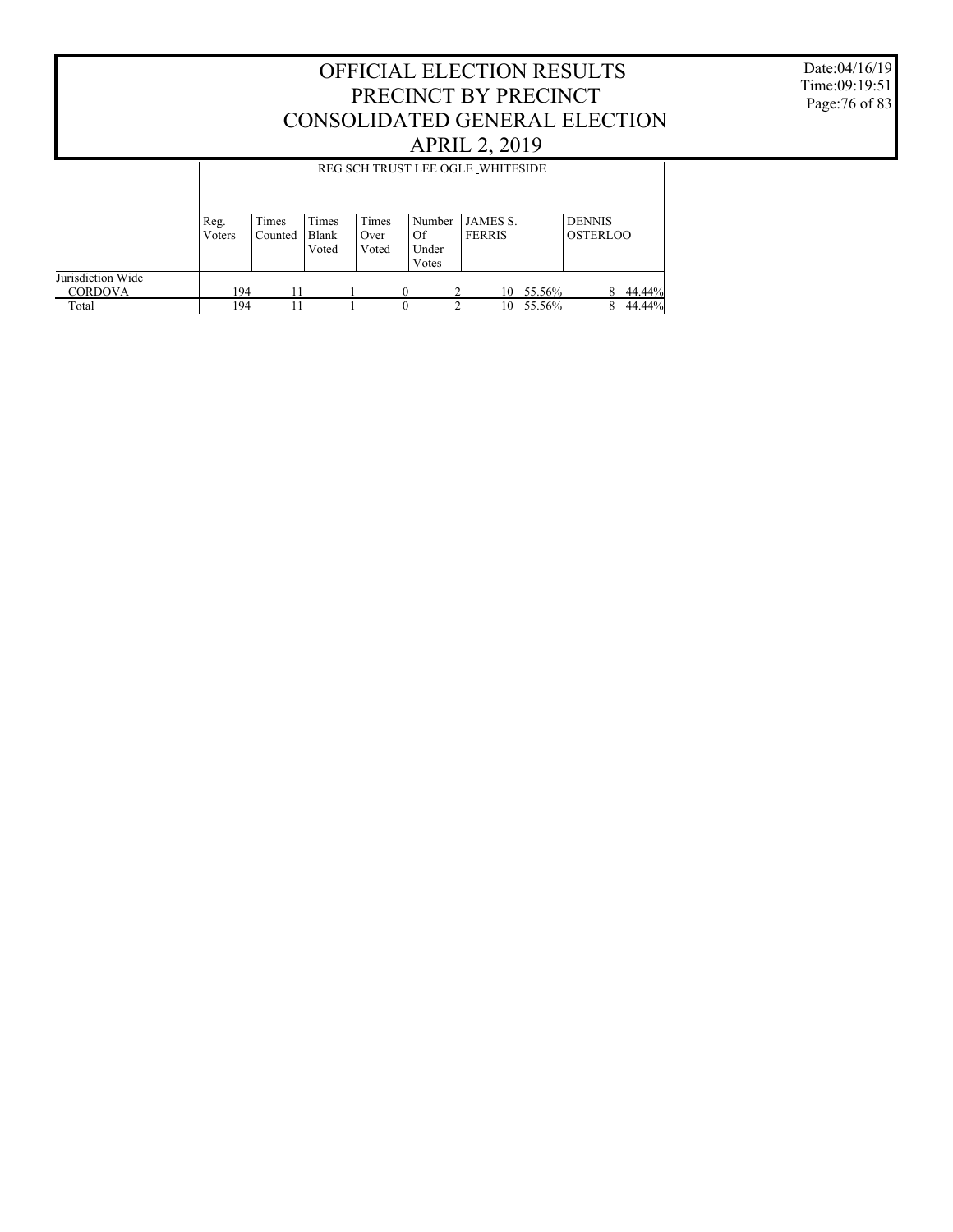Date:04/16/19 Time:09:19:51 Page:77 of 83

|                   |                |                  |                                | <b>CARBON CLIFF-BARSTOW FIRE 4 YR</b> |                                |
|-------------------|----------------|------------------|--------------------------------|---------------------------------------|--------------------------------|
|                   | Reg.<br>Voters | Times<br>Counted | Times<br><b>Blank</b><br>Voted | Times<br>Over<br>Voted                | Number<br>Of<br>Under<br>Votes |
| Jurisdiction Wide |                |                  |                                |                                       |                                |
| ZUMA              | 28             |                  | $\Omega$                       | $\Omega$                              | 0                              |
| <b>HAMPTON 7</b>  | 16             |                  |                                |                                       | 0                              |
| <b>HAMPTON 8</b>  | 371            | 10               |                                |                                       | 0                              |
| <b>HAMPTON 9</b>  | 131            | 5                |                                |                                       | 0                              |
| <b>HAMPTON 16</b> | 549            | 15               | 13                             |                                       | 0                              |
| <b>HAMPTON 17</b> | 10             |                  |                                |                                       | 0                              |
| Total             | 1105           | 31               | 25                             |                                       | $\Omega$                       |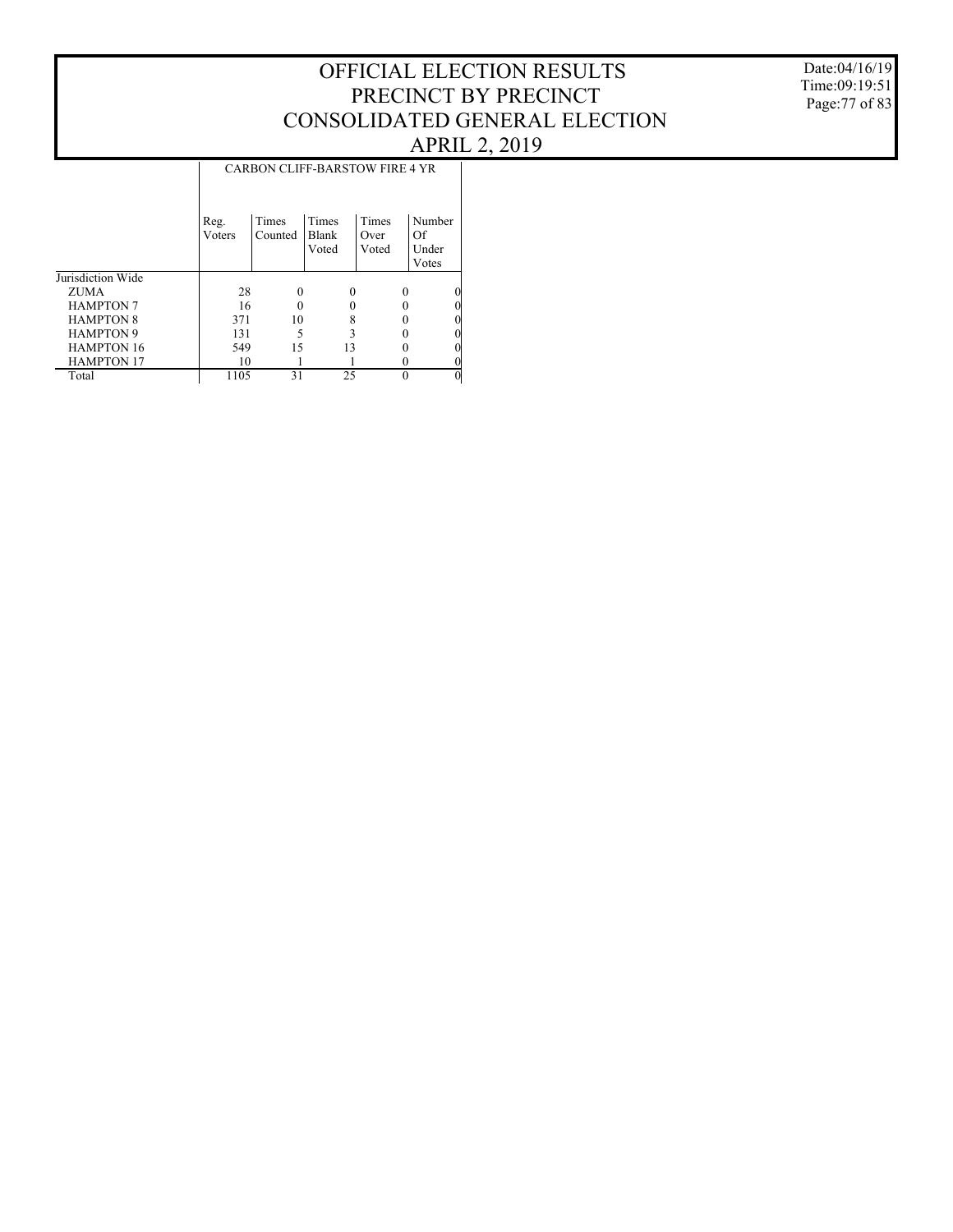### Date:04/16/19 Time:09:19:51 Page:78 of 83

|                   |        | <b>CARBON CLIFF-BARSTOW FIRE</b> |       |          |       |          |        |              |        |  |  |  |
|-------------------|--------|----------------------------------|-------|----------|-------|----------|--------|--------------|--------|--|--|--|
|                   |        |                                  |       |          |       |          |        |              |        |  |  |  |
|                   |        |                                  |       |          |       |          |        |              |        |  |  |  |
|                   | Reg.   | Times                            | Times |          | Times |          | Number | JENNY L.     |        |  |  |  |
|                   | Voters | Counted                          | Blank |          | Over  |          | Of     | <b>GREEN</b> |        |  |  |  |
|                   |        |                                  | Voted |          | Voted |          | Under  |              |        |  |  |  |
|                   |        |                                  |       |          |       |          | Votes  |              |        |  |  |  |
| Jurisdiction Wide |        |                                  |       |          |       |          |        |              |        |  |  |  |
| <b>ZUMA</b>       | 28     | 0                                |       | $\theta$ |       | $\Omega$ | 0      |              |        |  |  |  |
| <b>HAMPTON 7</b>  | 16     | 0                                |       |          |       | 0        |        |              |        |  |  |  |
| <b>HAMPTON 8</b>  | 371    | 10                               |       |          |       |          |        |              | 77.78% |  |  |  |
| <b>HAMPTON 9</b>  | 131    |                                  |       | $\theta$ |       | 0        | 4      | 5            | 83.33% |  |  |  |
| <b>HAMPTON 16</b> | 549    | 15                               |       |          |       | 0        | 12     | 14           | 87.50% |  |  |  |
| <b>HAMPTON 17</b> | 10     |                                  |       |          |       | 0        | 0      |              |        |  |  |  |
| Total             | 1105   | 31                               |       | 5        |       | $\Omega$ | 21     | 26           | 83.87% |  |  |  |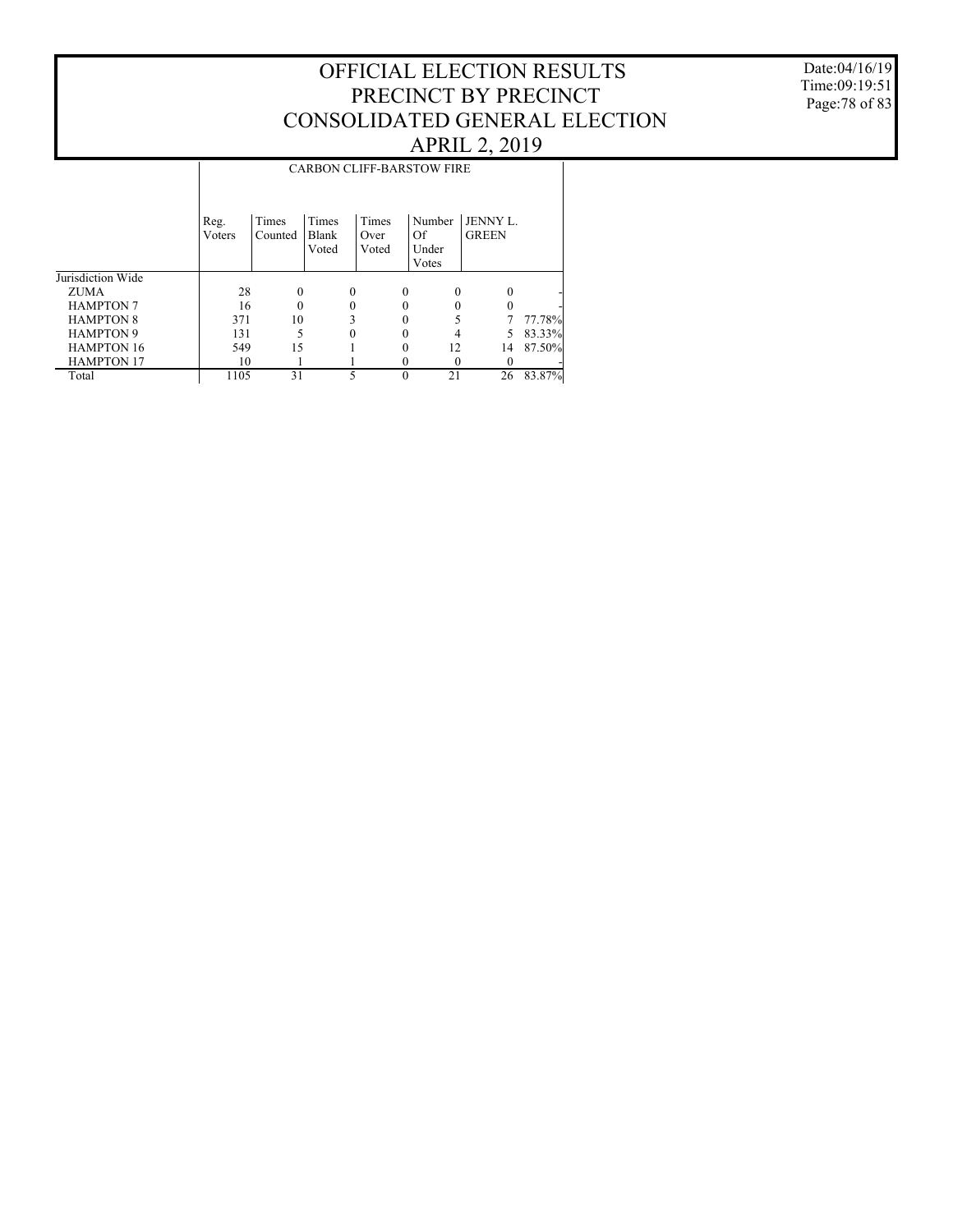Date:04/16/19 Time:09:19:51 Page:79 of 83

### Jurisdiction Wide BLACKHAWK 3 COAL VALLEY 1 COAL VALLEY 2 COAL VALLEY 3 RURAL Total Reg. Voters Times Counted Times Blank Voted Times Over Voted Number MARK H. GAST Of Under Votes COAL VALLEY FIRE 2 0 0 0 0 0 - 891 79 23 0 0 56 100.00%<br>561 15 2 0 0 13 100.00% 561 15 2 0 0 13 100.00% 15 124 27 0 0 97 100.00%<br>38 1 0 0 0 1 100.00%  $\frac{38}{3107}$  1 0 0 0 1  $\frac{100.00\%}{3107}$  219 52 0 0 167  $\frac{100.00\%}{3107}$ 167 100.00%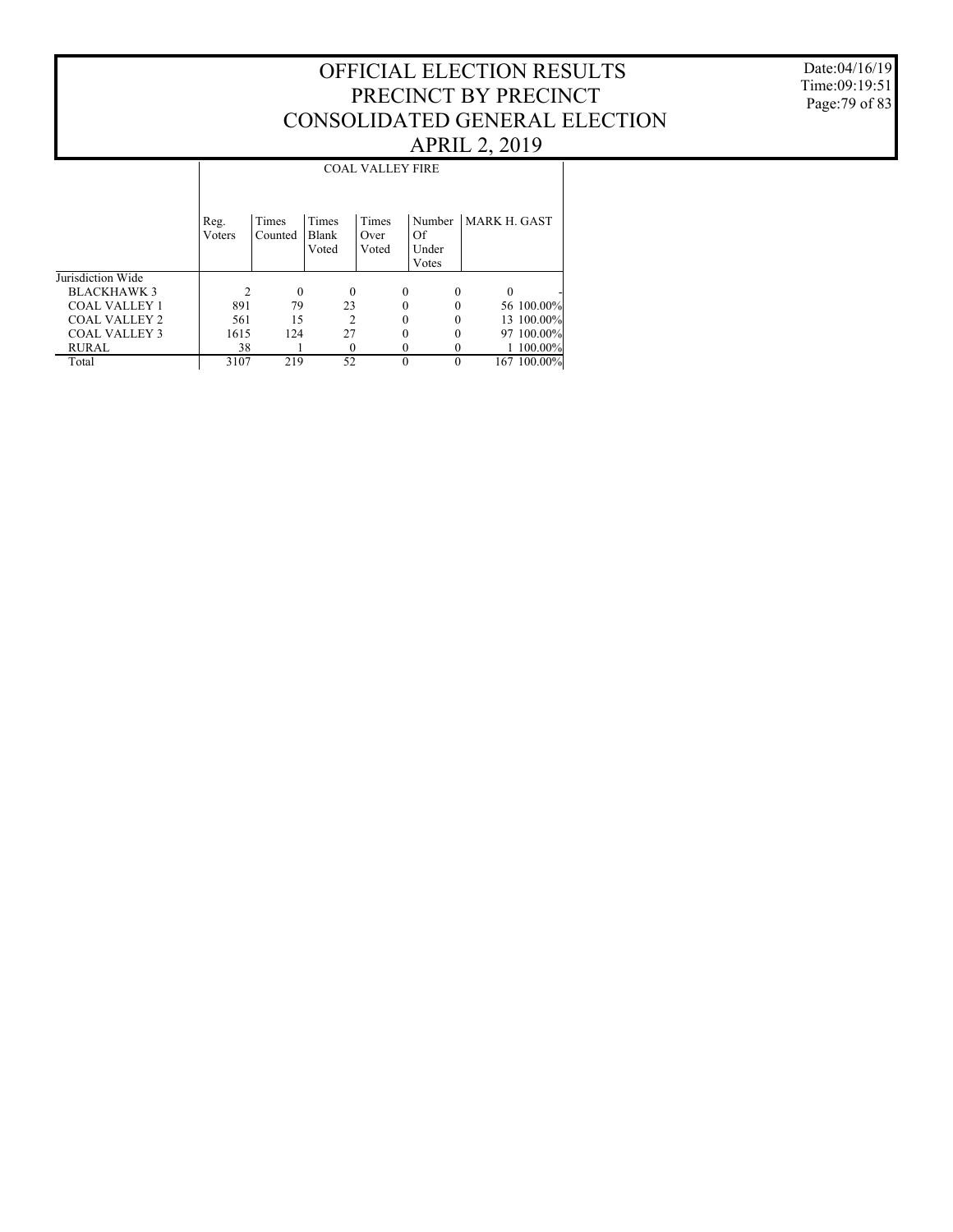Date:04/16/19 Time:09:19:51 Page:80 of 83

|                   |                |                  |                         |                        |          | <b>CORDOVA FIRE</b>            |                               |        |                                 |        |
|-------------------|----------------|------------------|-------------------------|------------------------|----------|--------------------------------|-------------------------------|--------|---------------------------------|--------|
|                   | Reg.<br>Voters | Times<br>Counted | Times<br>Blank<br>Voted | Times<br>Over<br>Voted |          | Number<br>Of<br>Under<br>Votes | <b>ARLAN</b><br><b>MCCOOL</b> |        | <b>WILLIAM</b><br><b>GENUNG</b> |        |
| Jurisdiction Wide |                |                  |                         |                        |          |                                |                               |        |                                 |        |
| <b>CORDOVA</b>    | 631            | 91               |                         | 5                      | $\theta$ | 32                             | 63                            | 45.00% | 77                              | 55.00% |
| <b>COE</b>        | 72             | 3                |                         |                        | 0        |                                |                               | 33.33% | 2                               | 66.67% |
| PORT BYRON        | 92             | 20               |                         |                        | 0        | 12                             | 9                             | 34.62% | 17                              | 65.38% |
| Total             | 795            | 114              |                         | 7                      | 0        | 45                             | 73                            | 43.20% | 96                              | 56.80% |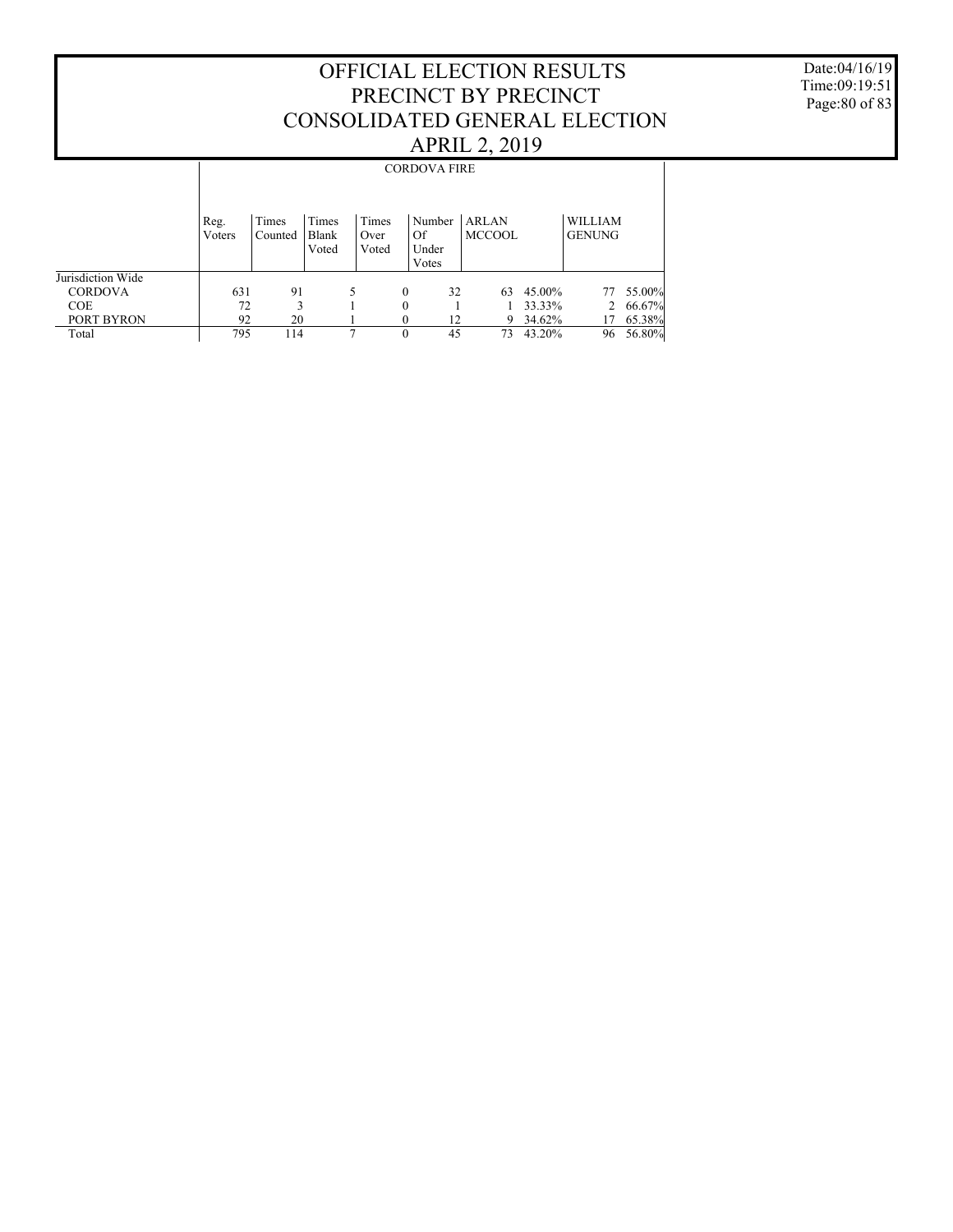Date:04/16/19 Time:09:19:51 Page:81 of 83

|                    |                | VILLAGE OF MILAN TAX PROP |                         |                        |              |                                |            |     |        |    |    |           |  |
|--------------------|----------------|---------------------------|-------------------------|------------------------|--------------|--------------------------------|------------|-----|--------|----|----|-----------|--|
|                    | Reg.<br>Voters | Times<br>Counted          | Times<br>Blank<br>Voted | Times<br>Over<br>Voted |              | Number<br>Of<br>Under<br>Votes | <b>YES</b> |     |        | NO |    |           |  |
| Jurisdiction Wide  |                |                           |                         |                        |              |                                |            |     |        |    |    |           |  |
| <b>BLACKHAWK1</b>  | 275            | 13                        |                         | 0                      | $\Omega$     |                                | 0          | 8   | 61.54% |    | 5. | 38.46%    |  |
| <b>BLACKHAWK 2</b> | 526            | 22                        |                         | $\mathbf{0}$           | $\Omega$     |                                | 0          | 13  | 59.09% |    | 9  | 40.91%    |  |
| <b>BLACKHAWK3</b>  | 778            | 89                        |                         | 3                      | $\theta$     |                                | 0          | 68  | 79.07% |    | 18 | 20.93%    |  |
| <b>BLACKHAWK 5</b> | 271            | 20                        |                         | $\theta$               | $\theta$     |                                | $\Omega$   | 11  | 55.00% |    | 9  | $45.00\%$ |  |
| <b>BLACKHAWK 6</b> | 835            | 63                        |                         | $\mathbf{0}$           | $\theta$     |                                | 0          | 40  | 63.49% |    | 23 | 36.51%    |  |
| <b>BLACKHAWK 7</b> | 438            | 38                        |                         | 0                      | $\mathbf{0}$ |                                | 0          | 22  | 57.89% |    | 16 | 42.11%    |  |
| Total              | 3123           | 245                       |                         | 3                      | $\Omega$     |                                | $\theta$   | 162 | 66.94% |    | 80 | 33.06%    |  |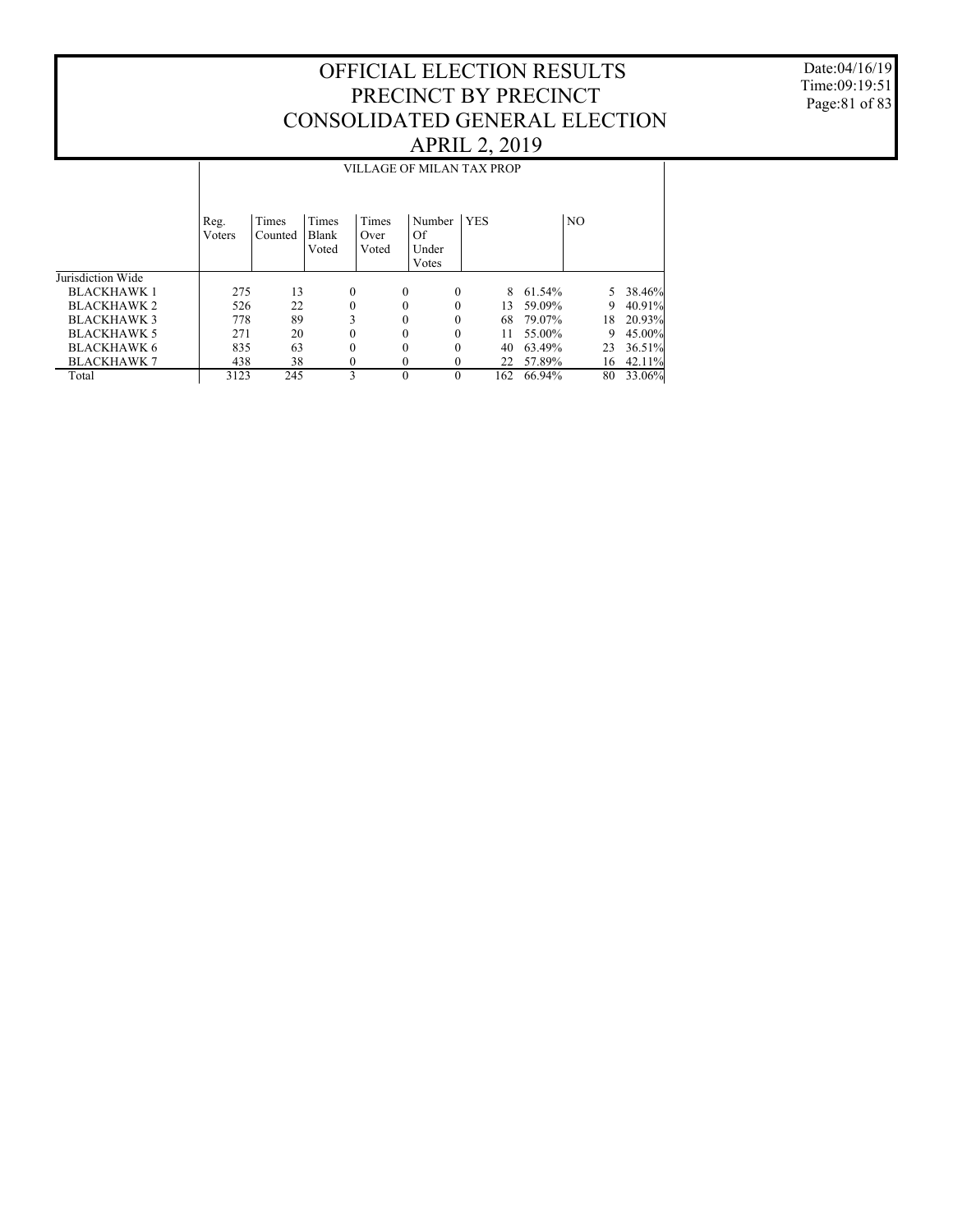# **ABSTRACT OF VOTES**

# COUNTY OF ROCK ISLAND STATE OF ILLINOIS

We, the undersigned members of the canvassing board for Rock Island County do hereby certify that on April 18, 2019 we canvassed the returns of an election held on April 2, 2019, and do proclaim that a total of 4,859 voters requested and received ballots and we do further certify that the Question of Public Policy on the attached list did receive the number of votes herein recorded.

# **Coal Valley Fire Protection District Proposition #1**

Shall the maximum allowable tax rate for the Coal Valley Fire Protection District be increased from .30% to .40% of the value of all taxable property within the district, as equalized or assessed by the Department of Revenue?

| YES | 119 |
|-----|-----|
| NΟ  | 124 |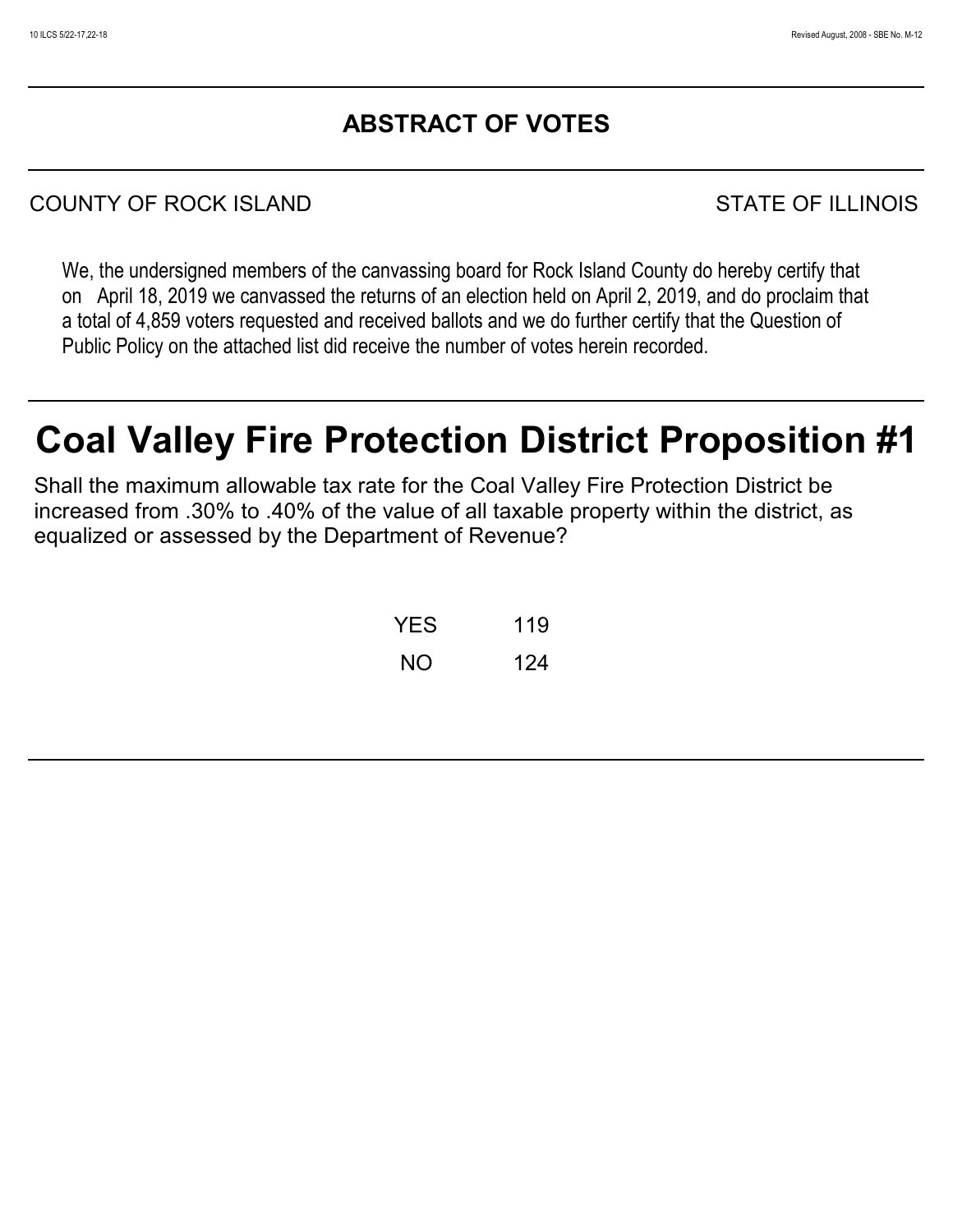Date:04/16/19 Time:09:19:51 Page:82 of 83

|                      |                |                  |                         |                        | <b>COAL VALLEY FIRE TAX RATE PROP</b> |            |          |          |          |            |
|----------------------|----------------|------------------|-------------------------|------------------------|---------------------------------------|------------|----------|----------|----------|------------|
|                      | Reg.<br>Voters | Times<br>Counted | Times<br>Blank<br>Voted | Times<br>Over<br>Voted | Number<br>Of<br>Under                 | <b>YES</b> |          |          | NO.      |            |
|                      |                |                  |                         |                        | Votes                                 |            |          |          |          |            |
| Jurisdiction Wide    |                |                  |                         |                        |                                       |            |          |          |          |            |
| <b>BLACKHAWK 3</b>   |                | $\theta$         | $\theta$                |                        | $\theta$<br>$\Omega$                  |            | $\theta$ |          | $\theta$ |            |
| <b>COAL VALLEY 1</b> | 891            | 79               | $\mathfrak{D}$          |                        | $\theta$                              |            | 35       | 45.45%   | 42       | 54.55%     |
| COAL VALLEY 2        | 561            | 15               | 0                       |                        | $\theta$                              |            | 6        | 40.00%   | 9        | $60.00\%$  |
| <b>COAL VALLEY 3</b> | 1615           | 124              | 0                       |                        | $\Omega$<br>$\Omega$                  |            | 70       | 56.45%   | 54       | 43.55%     |
| <b>RURAL</b>         | 38             |                  | 0                       |                        | $\theta$                              |            | $\theta$ | $0.00\%$ |          | $100.00\%$ |
| Total                | 3107           | 219              | $\mathfrak{D}$          |                        | $\theta$<br>$\Omega$                  |            | 111      | 51.15%   | 106      | 48.85%     |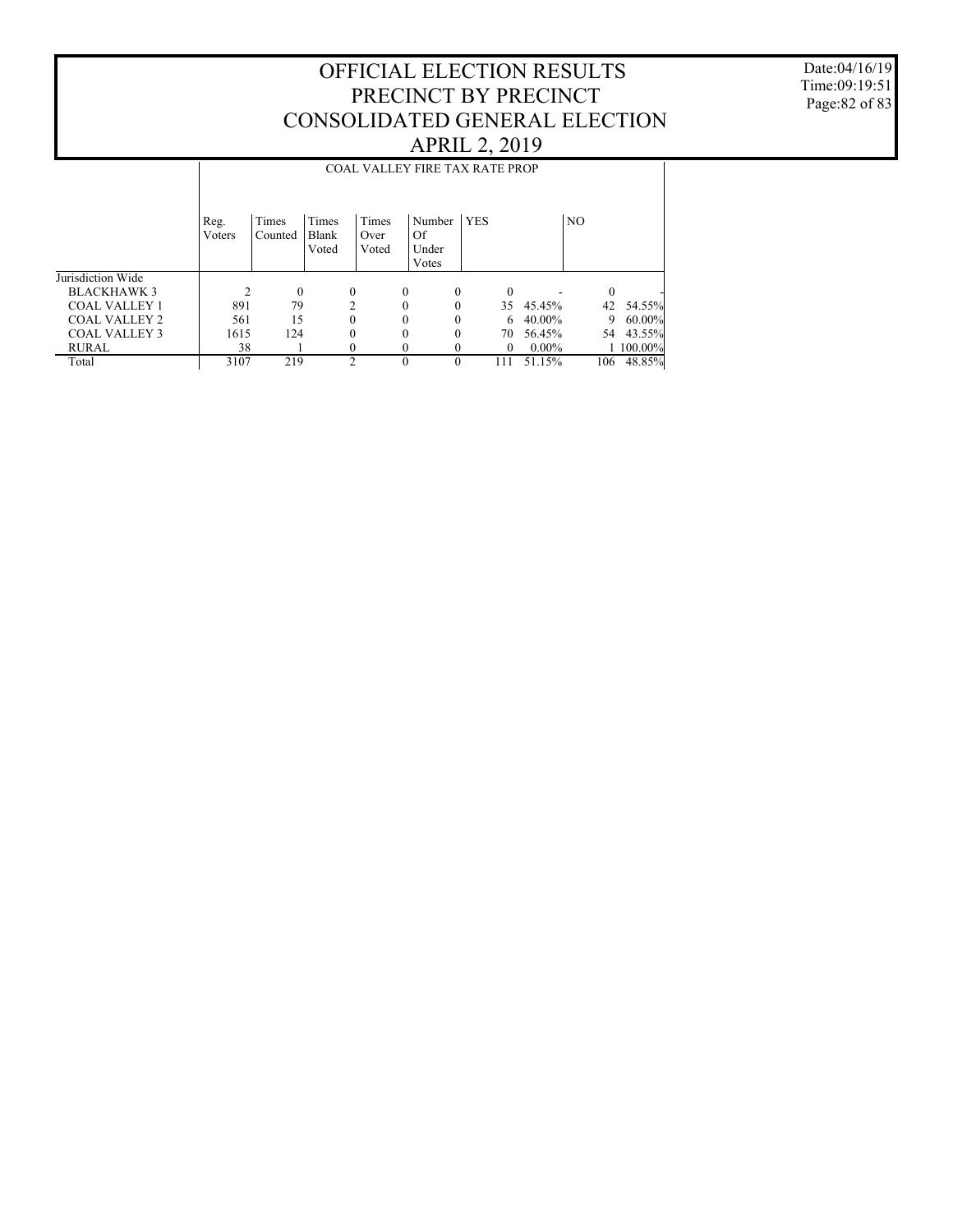# **ABSTRACT OF VOTES**

# COUNTY OF ROCK ISLAND STATE OF ILLINOIS

We, the undersigned members of the canvassing board for Rock Island County do hereby certify that on April 18, 2019 we canvassed the returns of an election held on April 2, 2019, and do proclaim that a total of 4,859 voters requested and received ballots and we do further certify that the Question of Public Policy on the attached list did receive the number of votes herein recorded.

# **Coal Valley Fire Protection District Proposition #2**

Shall the Coal Valley Fire Protection District increase its special ambulance tax from .30% to .40% of the value of all taxable property within the District as equalized or assessed by the Department of Revenue for the purpose of providing any ambluance service?

| <b>YES</b> | 121 |
|------------|-----|
| NΟ         | 124 |